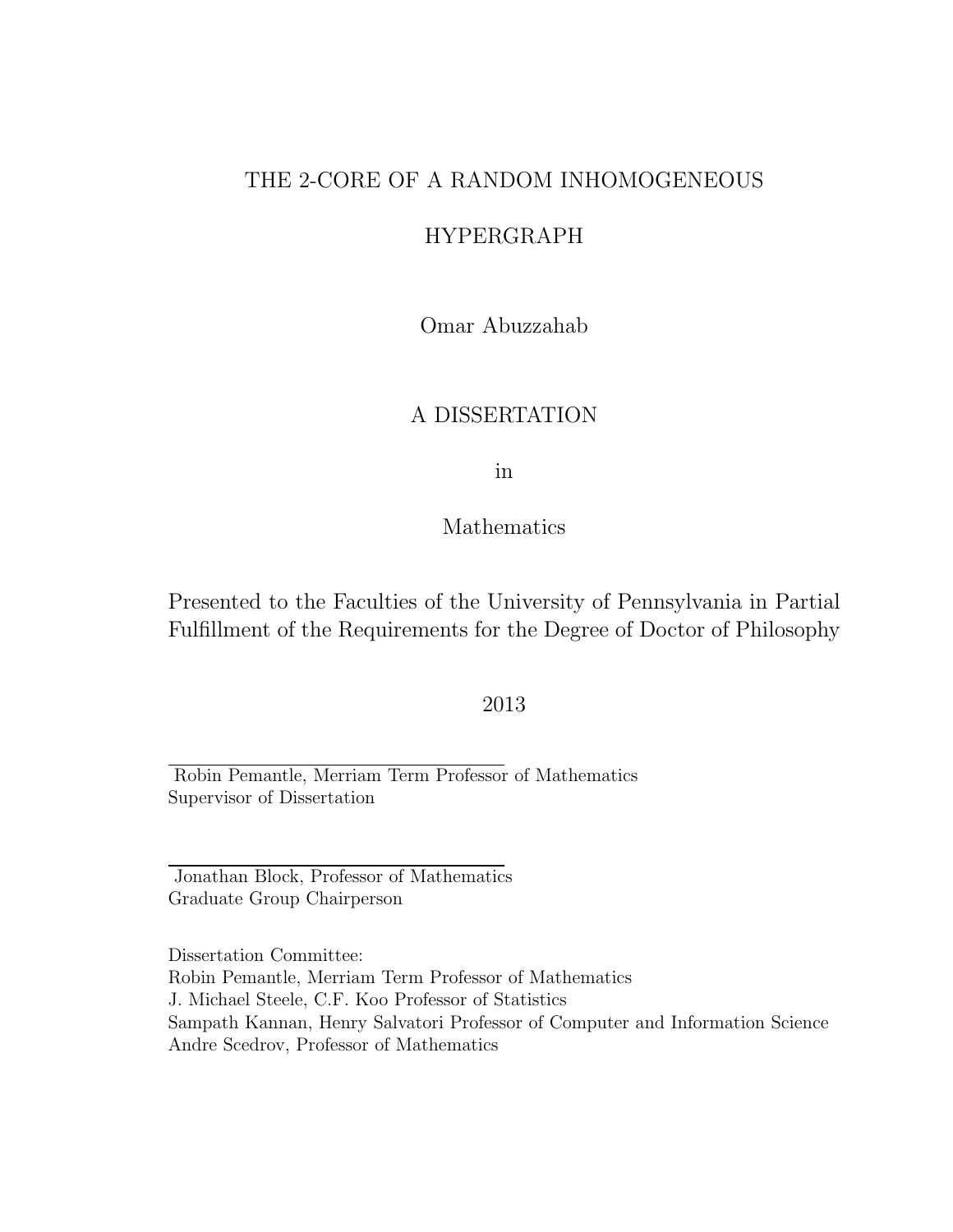# Acknowledgments

Dedicated to Mom and Dad, whom I love dearly and have supported me throughout life. This support has enabled all of my own accomplishments, including this dissertation.

I also have heartfelt thanks to those who have acted as very special teachers and mentors to me: Robert Cassola, Victor Reiner, and Robin Pemantle. In a very real way, their wisdom and enthusiasm has positively shaped who I am. I aspire to achieve the same talent and ability.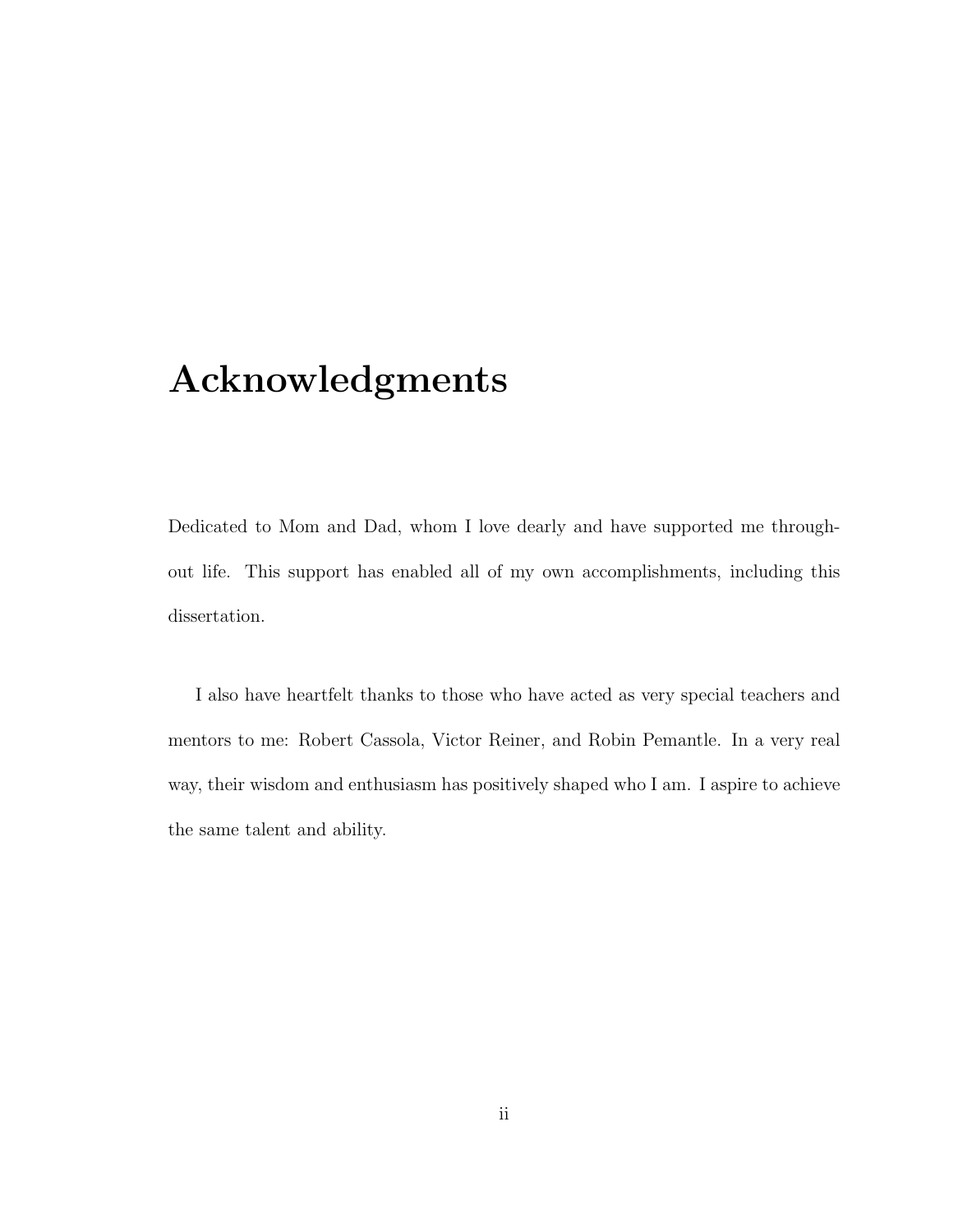#### ABSTRACT

### THE 2-CORE OF A RANDOM INHOMOGENEOUS HYPERGRAPH

Omar Abuzzahab

Robin Pemantle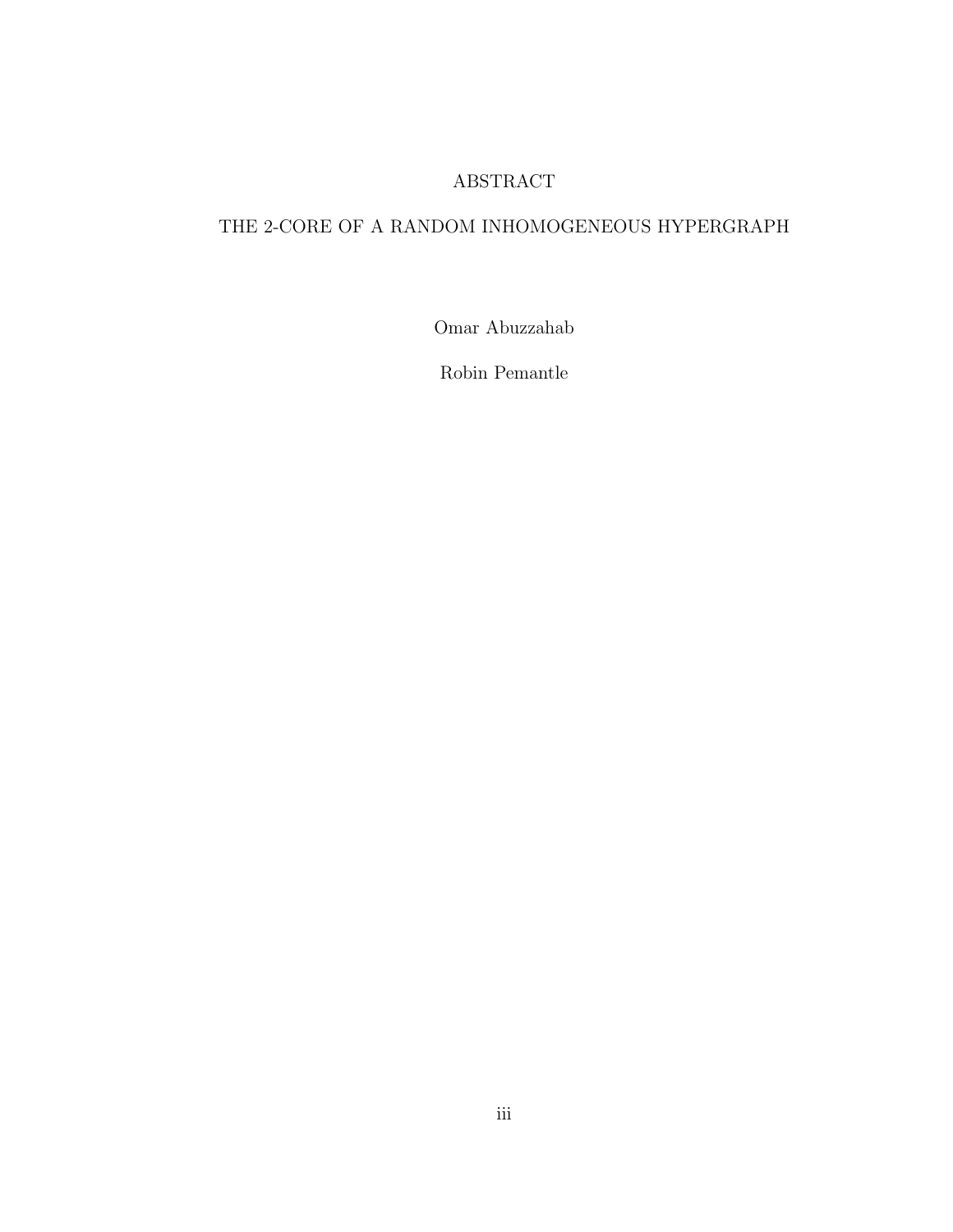The k-core of a hypergraph is the unique subgraph where all vertices have degree at least k and which is the maximal induced subgraph with this property. We study the 2-core of a random hypergraph by probabilistic analysis of the following edge removal rule: remove any vertices with degree less than 2, and remove all hyperedges incident to these vertices. This process terminates with the 2-core. The main result we prove is that as the number of vertices n tends to infinity, the number of hyperedges  $R$  in the 2-core obeys a limit law:  $\frac{1}{n}R$  converges in probability to a non-random constant.

More explicitly, given  $a > 0$  we consider a hypergraph model with m independent hyperedges on *n* vertices where the *j*th vertex is incident to each hyperedge with probability asymptotically  $\frac{a}{j}$ . We also fix an overall density  $c_{den} > 0$  and take limits  $n \to \infty$  with the ratio  $m/n$  tending to  $c_{den}$ .

The result we prove is that  $R = \beta m + o_p(n)$ , where  $\beta = \beta(a, c_{den})$  denotes the largest solution to the equation

$$
\log \beta = -a \int_{ac_{\text{den}} \beta}^{\infty} \frac{e^{-t}}{t} dt
$$

when there is at least one solution, and  $\beta = 0$  otherwise. For  $a \geq 1$ , define  $c_*$  by

$$
c_* = \frac{\log a}{a} \exp\left(a \int_{\log a}^{\infty} \frac{e^{-t}}{t} dt\right),\,
$$

and for  $a < 1$ , let  $c_* = 0$ . The size of the 2-core exhibits a phase transition from  $\beta = 0$  to  $\beta > 0$  as  $c_{den}$  varies from  $c_{den} < c_*$  to  $c_{den} > c_*$ . This transition is continuous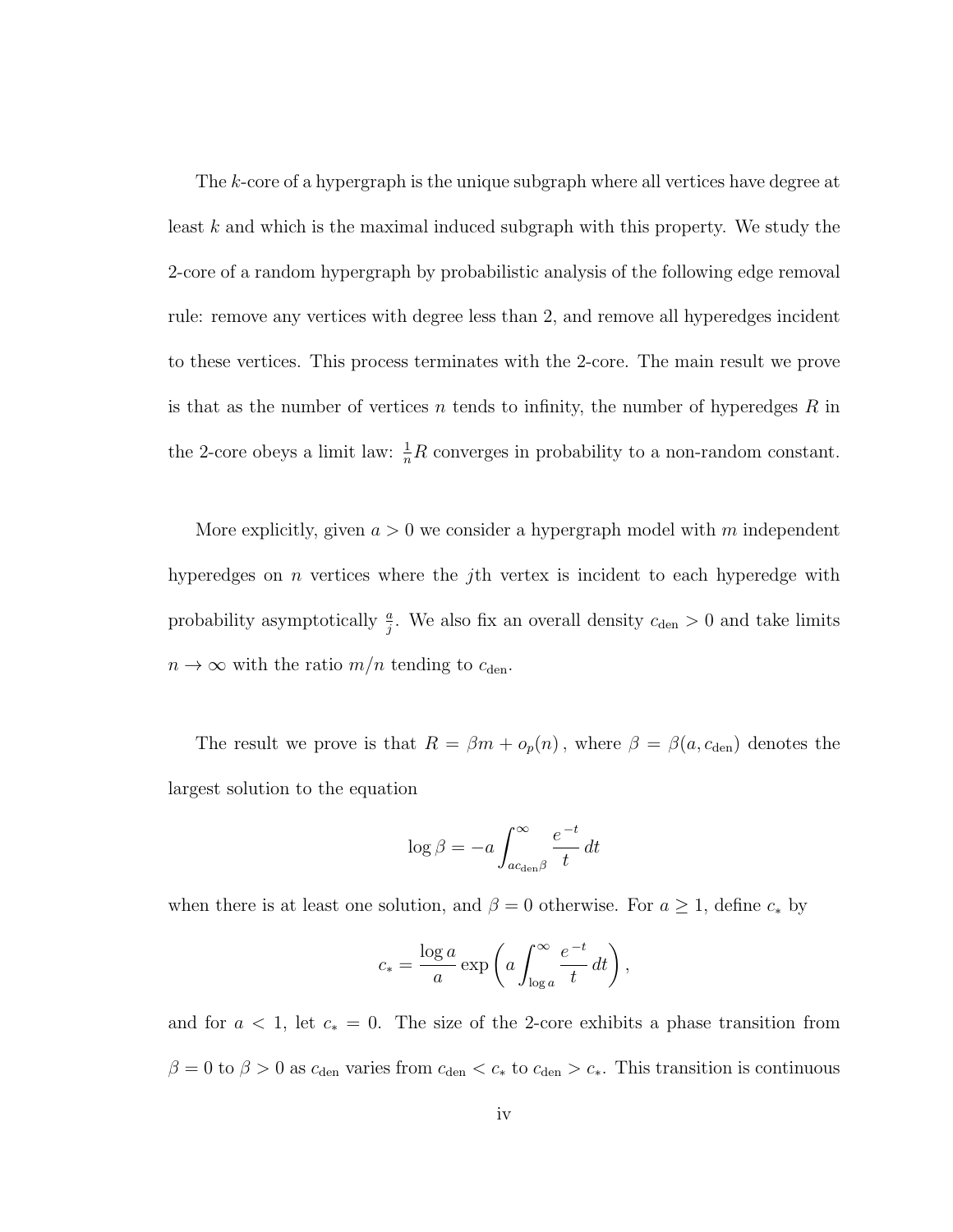across  $c = c_*$  when  $a = 1$ , and discontinuous when  $a > 1$ .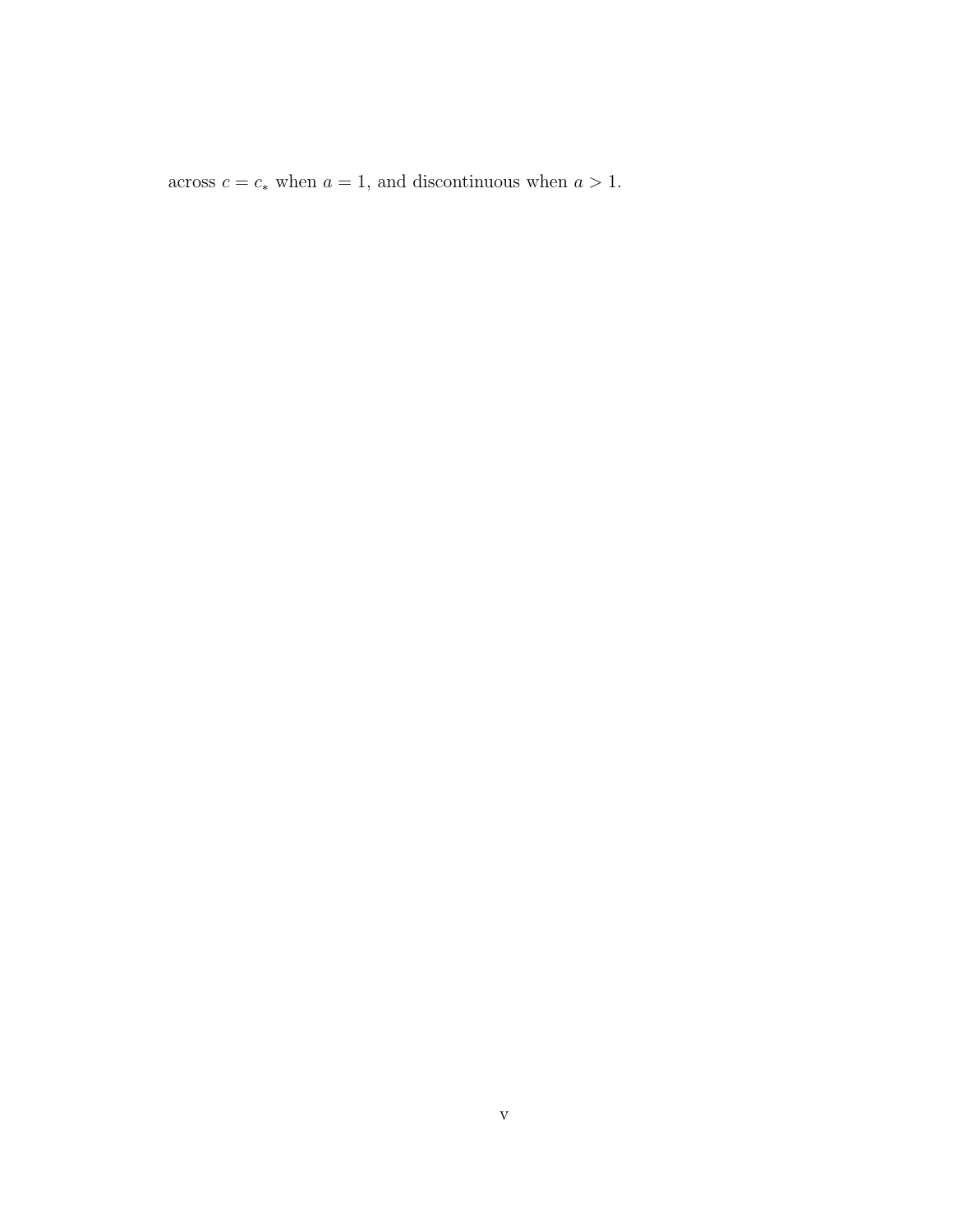# **Contents**

|                |     | 1 Motivation                                                                             | 1  |
|----------------|-----|------------------------------------------------------------------------------------------|----|
|                |     | 2 Scope of This Work                                                                     | 11 |
|                | 2.1 | Hypergraphs and 2-cores $\ldots \ldots \ldots \ldots \ldots \ldots \ldots \ldots \ldots$ | 11 |
|                | 2.2 | The Size of the 2-core as a Proxy for Dependence $\dots \dots \dots \dots \dots$ 15      |    |
|                | 2.3 |                                                                                          | 17 |
| 3 <sup>1</sup> |     | Properties of the Removal Map                                                            | 24 |
|                | 3.1 |                                                                                          | 26 |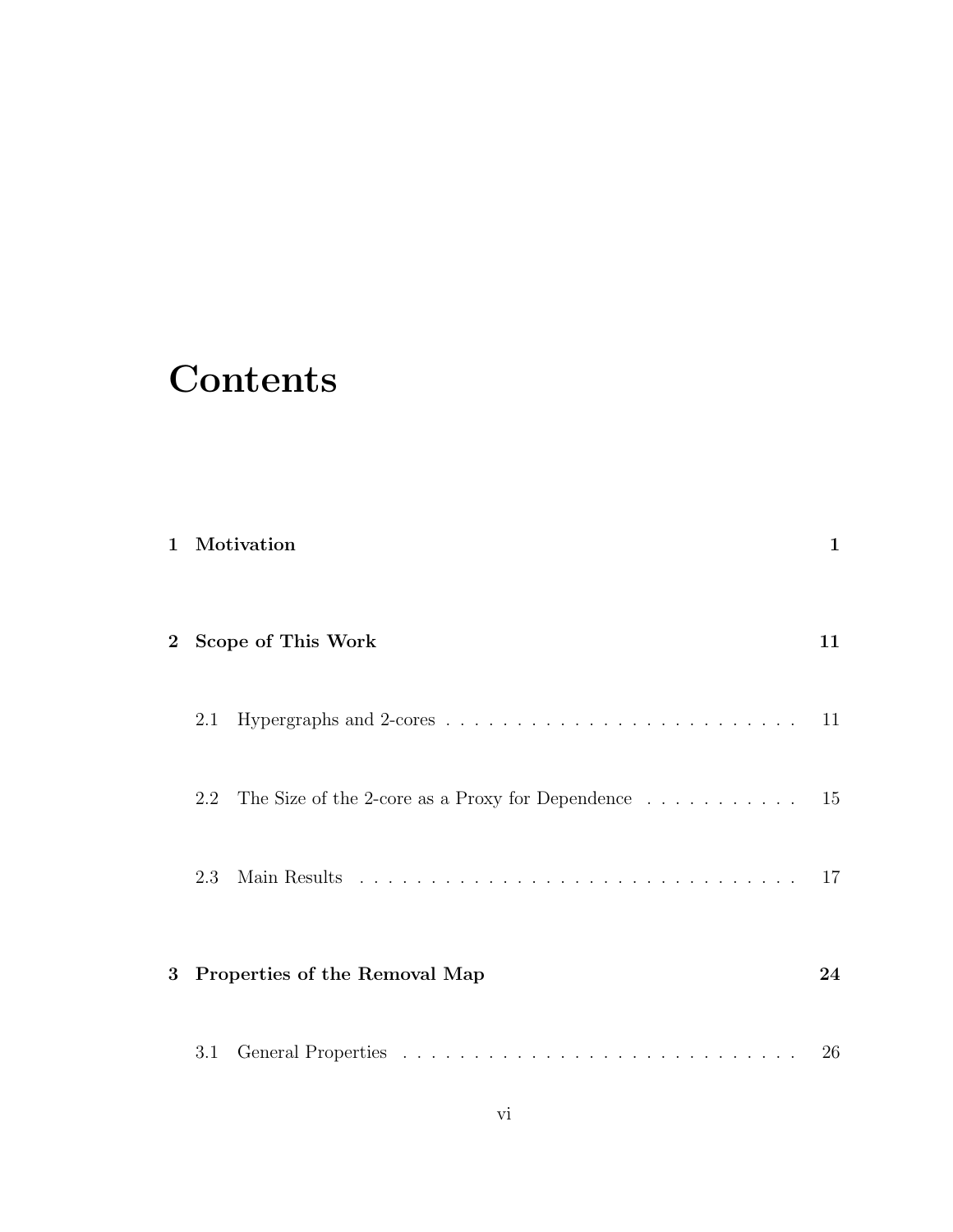|   | 3.2 |                                                                                   | 29 |
|---|-----|-----------------------------------------------------------------------------------|----|
|   | 3.3 | Removing One Hyperedge at Each Step                                               | 36 |
|   |     | 4 Preliminary Lemmas                                                              | 41 |
| 5 |     | The Size of the 2-core from the Removal Process                                   | 45 |
|   | 5.1 | Approximations of the Removal Chain's Single Step Transitions                     | 46 |
|   | 5.2 | The Event that the Removal Chain Mimics a Fixed Trajectory                        | 54 |
|   | 5.3 | The Deterministic System's Trajectory $\ldots \ldots \ldots \ldots \ldots \ldots$ | 67 |
|   | 5.4 | The 2-Core and the Limiting State of the Removal Chain                            | 77 |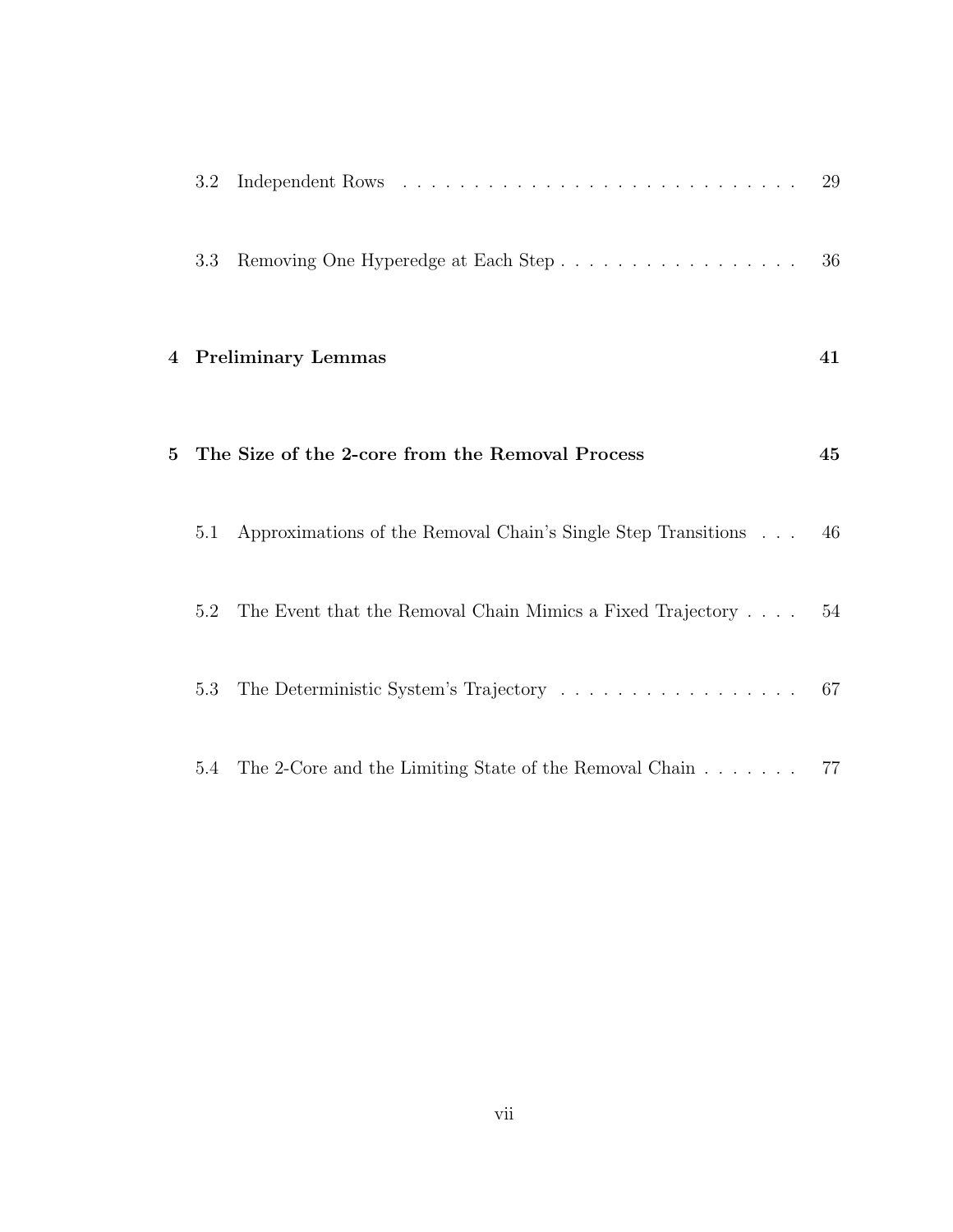# Chapter 1

# Motivation

The motivation for this thesis comes from answering a conjecture in probabilistic number theory. The setting is studying the effectiveness of random algorithms for integer factorization, such as Dixon's random squares algorithm, the quadratic sieve algorithm, and related algorithms which operate by finding perfect squares within certain sequences of integers. In broadest terms, the conjecture asserts a sharp probability estimate for the appearance of these perfect squares.

The run time of these algorithms is influenced by this probability. Discoveries on the run time of factoring algorithms holds considerable interest due to both factoriza-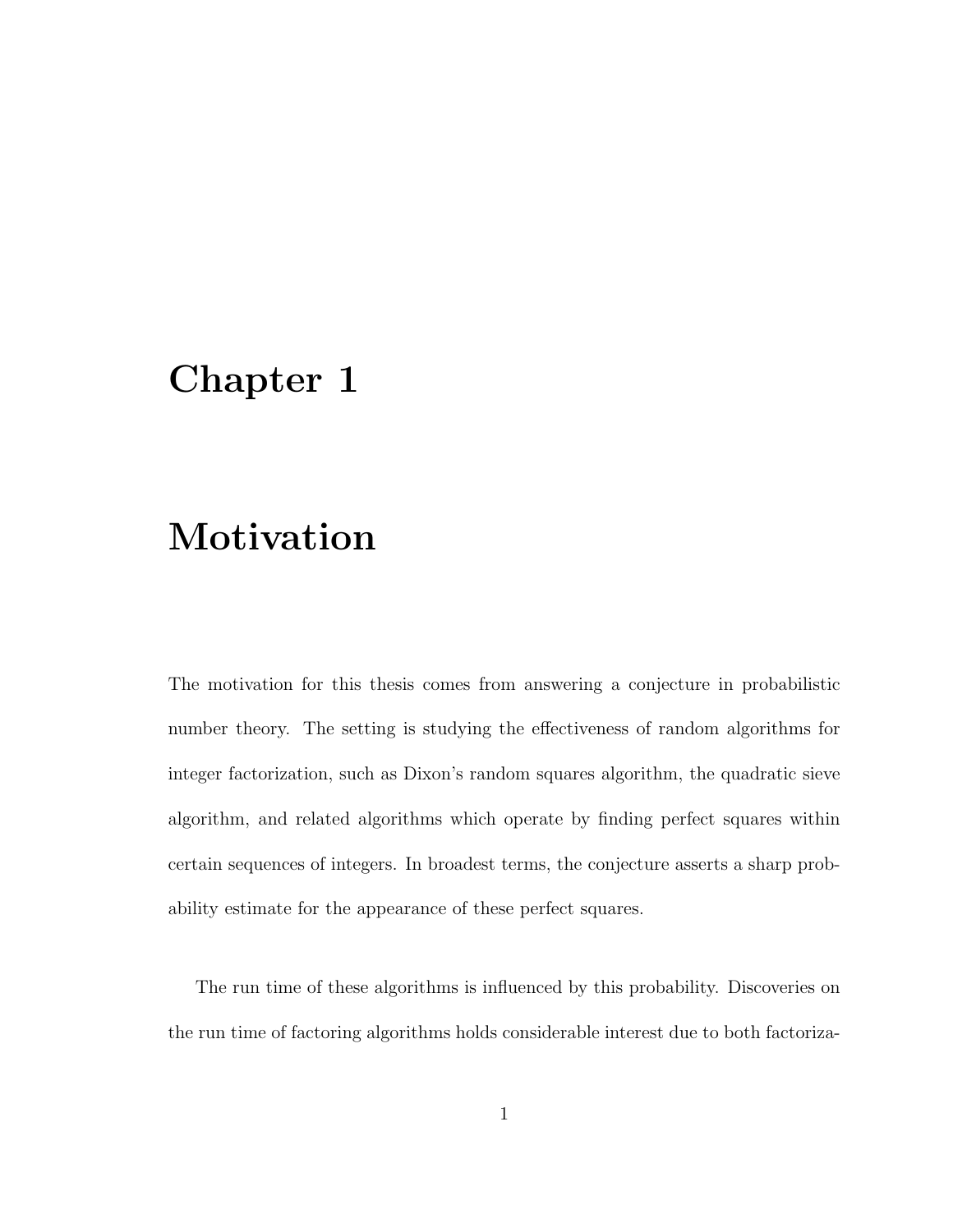tion's close historical relationship with studying number theory itself and its modern relevance for encrypted communication. On this later point, encryption schemes dependent on computationally difficult problems have enabled much of the digital communication that has become ubiquitous today. And in practice, the most widely used computational problem is prime factorization. Factorization is regarded as a computationally difficult problem, and the unproven belief that this is so constitutes the assurance of security to the encryption.

Let us describe the algorithms of interest. The general strategy is based on congruences  $X^2 \equiv Y^2 \pmod{n}$  between integers X and Y. Any such congruence might lead to discovering a factor of  $n$ , as one has

$$
0 \equiv X^2 - Y^2 \equiv (X - Y)(X + Y) \pmod{n},
$$

and assuming  $X \neq \pm Y \pmod{n}$  we have that n does not divide  $X - Y$  or  $X + Y$ . In this case,  $gcd(n, X - Y)$  will be a proper divisor of n. This factors n into a product of smaller integers, each of which we could then to attempt to factor further. To define a complete factorization algorithm we must only decide on how to generate (random) congruences. Both the run time of this generation process and the chance that  $gcd(n, X - Y)$  is nontrivial determines the run time of our algorithm, although here it is the former that we are interested in.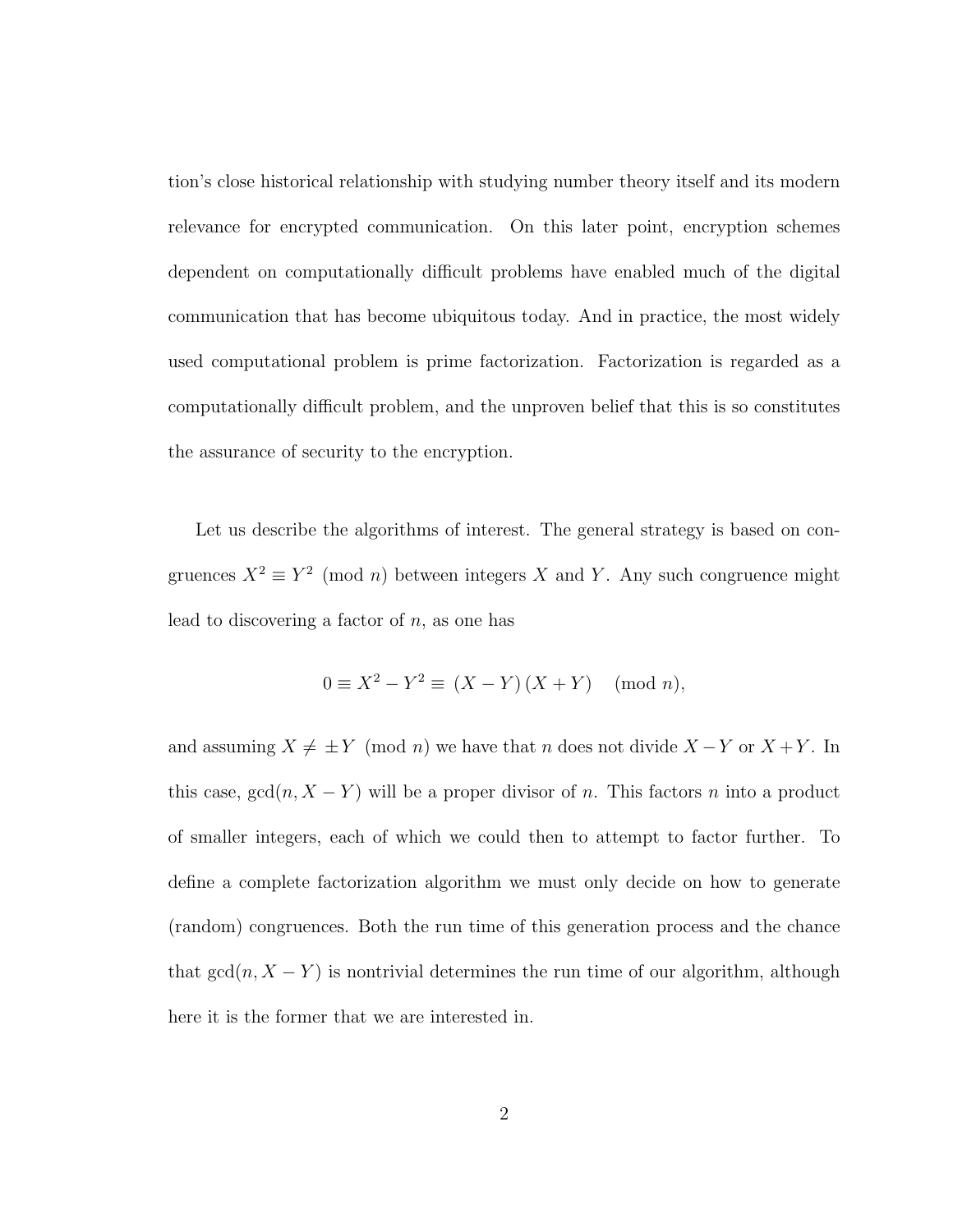The generation process can be described as follows: generate a sequence of pseudorandom positive integers  $a_1, a_2, \ldots$  such that for each i there is some integer  $b_i$ with  $a_i \equiv b_i^2 \pmod{n}$ . Generating these  $a_i$ 's is the first part towards creating a single congruence  $X^2 \equiv Y^2 \pmod{n}$ . We do so by selecting a subsequence of the  $a_i$ 's whose product is a perfect square,  $a_{i_1} \cdot a_{i_2} \cdots a_{i_k} = Y^2$  for some Y. We call such a subsequence a square dependence. Then  $Y^2$  is congruent to  $X^2 := (b_{i_1} \cdot b_{i_2} \cdots b_{i_k})^2$ , as desired.

This same general process is used in a family of related algorithms: Dixon's random squares algorithm [7], the quadratic sieve [14], the multiple polynomial sieve [17], and the number field sieve [2] (which uses a close facsimile of this process). Dixon's random squares algorithm corresponds to choosing each integer  $b_i$  independently and uniformly over  $\{1, 2, ..., n\}$ , and then defining the integer  $a_i$  by reducing  $b_i^2$  to the smallest positive residue modulo n. The distribution of  $a_i$  is thus uniform over the set of quadratic residues modulo n.

In analysis of the expected run time of Dixon's random squares, it is typically assumed that the distribution of each  $a_i$  is essentially equivalent to being uniform on the set  $\{1, 2, \ldots, n\}$  in that the prime number theorem may be used to estimate its statistical properties. See for example Dixon [7], who attributes this heuristic to Richard Schroeppel. In the quadratic sieve and the other algorithms, the integers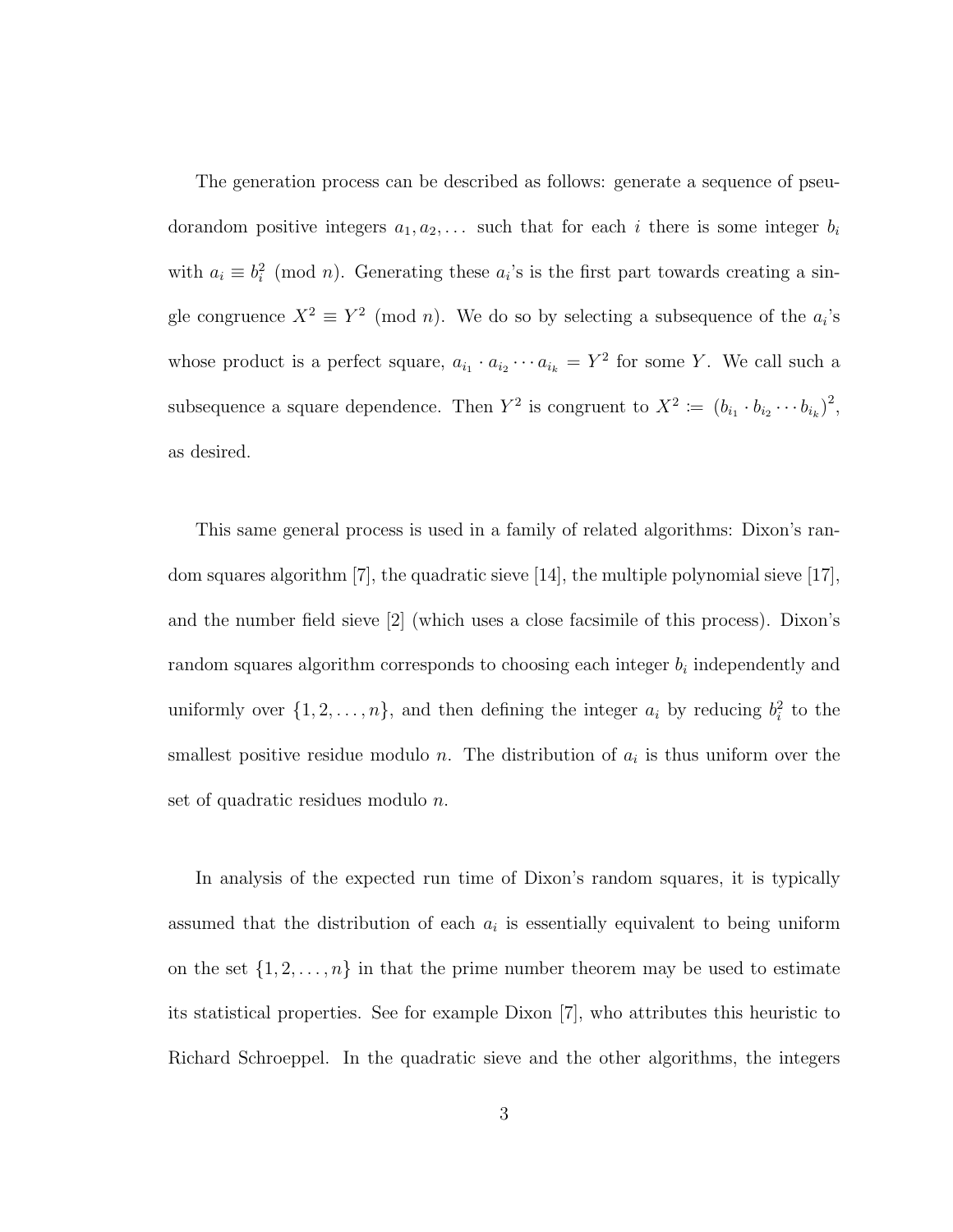$b_i$  are in fact chosen deterministically and not randomly. Nevertheless the same assumption that each integer  $a_i$  is an independent, uniformly distributed integer is the assumption by which one creates a heuristic analysis of the expected run times. Observing this, Pomerance in [15, 16] formalized it as a problem worth studying in its own right.

**Pomerance's Problem:** Given an integer  $n > 0$  and an iid sequence  $a_1, a_2, \ldots, a_m$  of positive integers chosen uniformly from  $\{1, 2, \ldots, n\}$ , how large must  $m = m(n)$  be so that there is a subset of these integers whose product is a perfect square?

Due to an observation by David Moulton, a small variation on finding a square dependence in Pomerance's problem — where the  $a_i$ 's are distributed uniformly — can transfer results on Pomerance's problem back to the original situation where the  $a_i$ 's are distributed uniformly on the quadratic residues. This gives a rigorous treatment which completely avoids the unproven heuristic that integers  $a_i$  distributed over the quadratic residues have essentially the same statistical properties as those distributed uniformly. Moulton's observation is explained more fully in [5], but the key idea is that a random variable  $a_i$  distributed uniformly on  $G = (\mathbb{Z}/n\mathbb{Z})^*$  (an assumption which changes the probabilities in Pomerance's problem by only  $o(1)$  can be considered a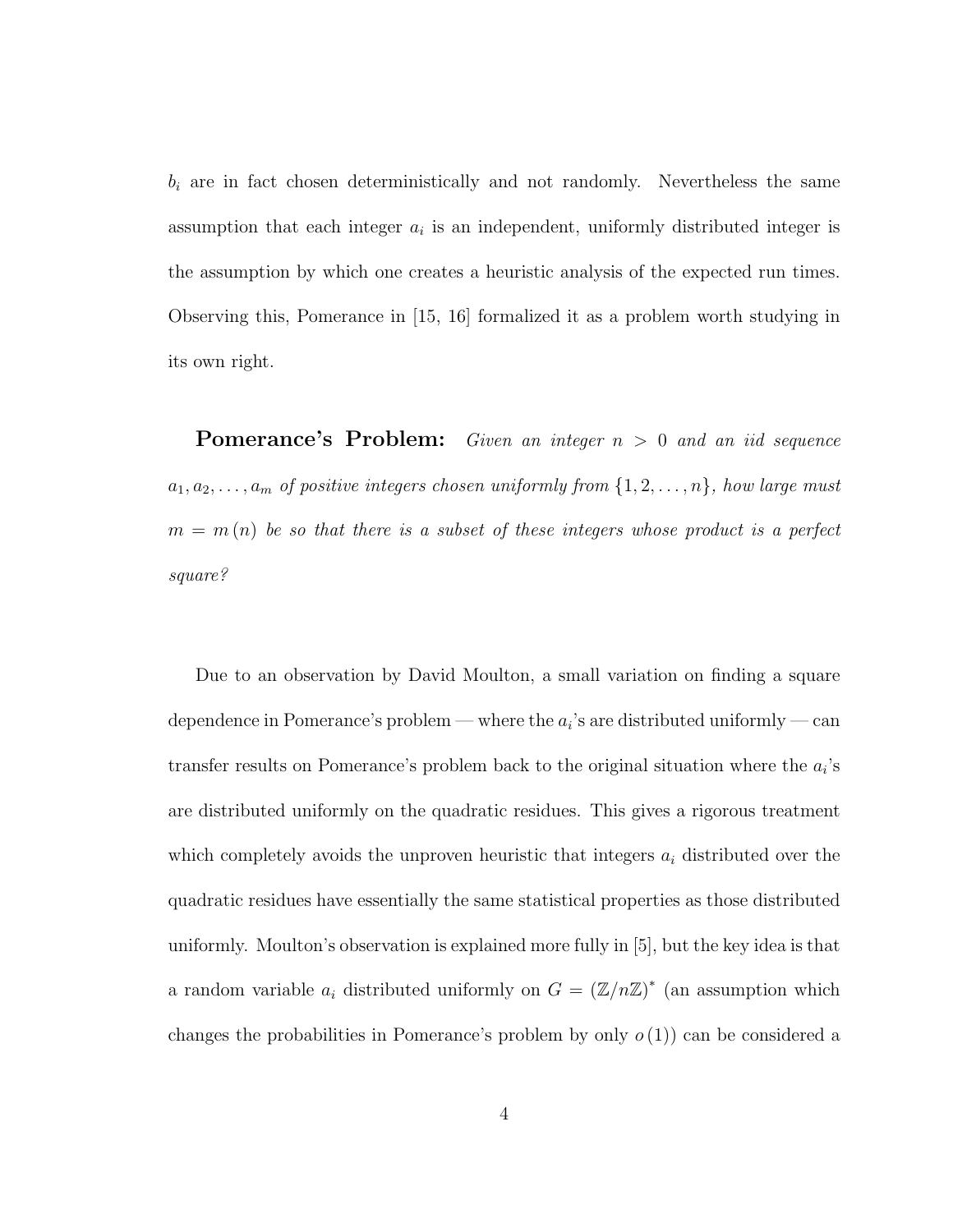random variable  $b_i^2 g_i$  where  $b_i^2$  is uniformly distributed on the subgroup  $Q$  of quadratic residues of G and where  $g_i$  is an independent random variable uniformly distributed on a set of representatives for the cosets  $G/Q$ . It is known that the time in Pomerance's problem for reaching the first square dependence is asymptotically the same as the time for having many independent square dependences. This knowledge is enough to imply that with high probability there is not only a square product of the  $a_i$ 's, but one for which the product of the  $g_i$ 's multiplies to a quadratic residue as well.

To proceed further we need to describe the specific, intelligent method used by algorithms to search for a square dependence. Ultimately, forming a product which is a perfect square amounts to arranging for the primes dividing one  $a_i$  with odd multiplicity to be paired with like prime factors in other  $a_j$ 's. But since this relies on having a factorization of the integers  $a_i$ 's at hand, some more subtlety is required; if we consider only those  $a_i$ 's whose prime factors are all relatively small (so called smooth numbers<sup>1</sup>) then the extra factorization work will not defeat the purpose of the algorithm, with the tradeoff that square dependences involving the  $a_i$ 's with large prime factors will no longer be discovered. Pomerance's question asks in a sense for the more liberal answer of when there is a square dependence at all, although as we

<sup>&</sup>lt;sup>1</sup>The term appears to be coined by Leonard Adleman. This technique of employing smooth numbers for effective number theory algorithms occurs throughout the subject. The books [3] and [18] provide good references.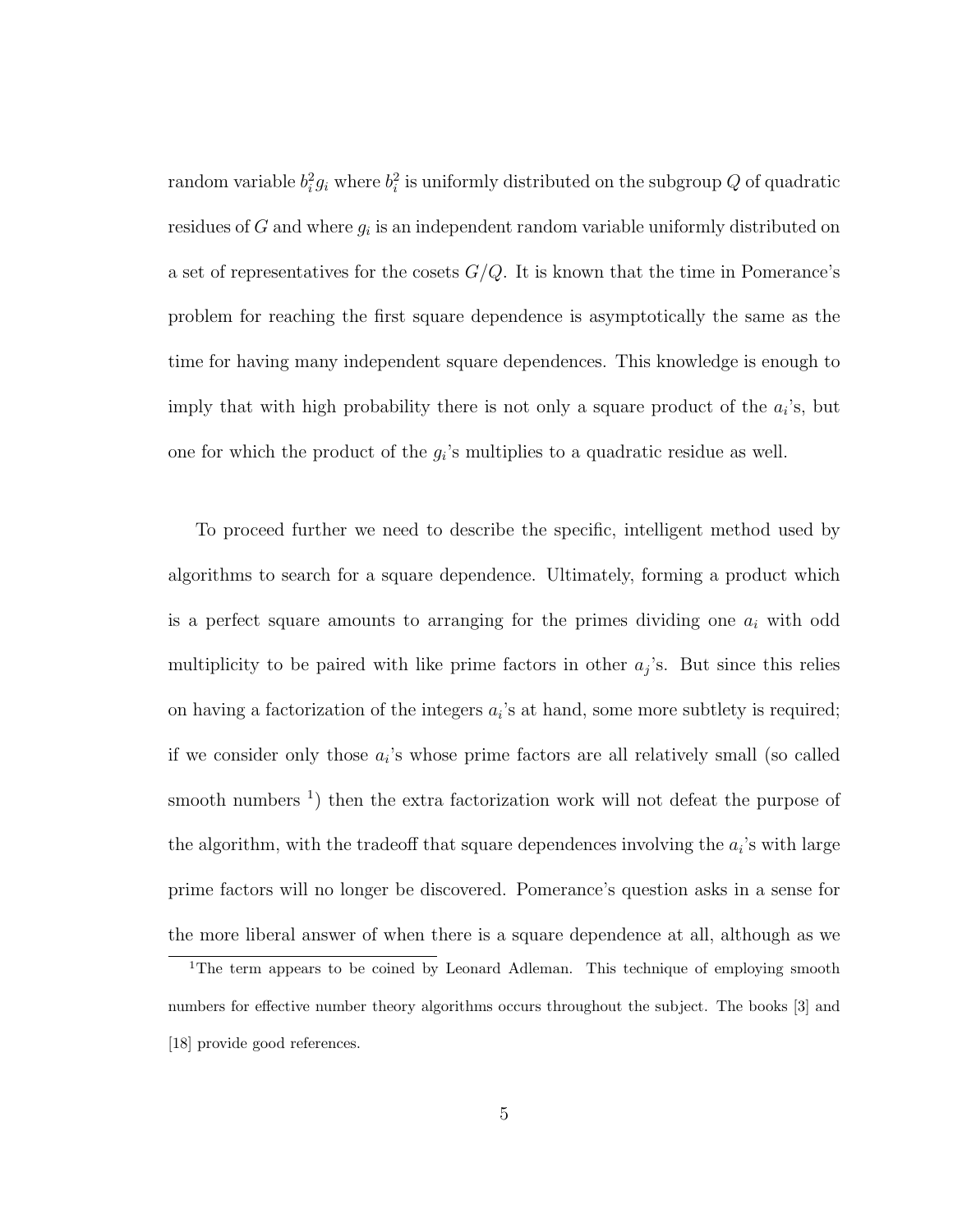will see they are quite related.

Finding a square dependence has an equivalent formulation as a linear dependence problem: associate to each integer  $a_i$  the vector  $v_i$  whose components are the multiplicities of each prime in the factorization  $a_i$ . In other words,  $a_i = \prod_j p_j^{v_{i,j}}$  $j^{v_{i,j}},$  where  $p_j$  denotes the *j*th prime number and  $v_{i,j}$  denotes the *j*th component of vector  $v_i$ . A product of integers is a perfect square if and only if their associated prime multiplicity vectors sum to zero mod 2. That is, a square dependence is equivalent to a linear dependence over  $\mathbb{F}_2$ .

When one is working in the vector space  $\mathbb{F}_2^n$ , a simple but effective linear algebra idea (both as an algorithmic strategy and as a probability estimate) is to consider instead the event that there are  $k + 1$  vectors all of which have their non-zero components residing in k components of  $\mathbb{F}_2^n$ . Since these vectors reside in a subspace of dimension  $k$ , such a set must necessarily be dependent.

Let  $\pi(x)$  denote the number of primes  $\leq x$ . A number is said to be y-smooth if every prime factor is  $\leq y$ . Let  $\Psi(x, y)$  denote the number of y-smooth integers  $\leq x$ . In the factorization algorithms, the fruitful linear algebra idea is employed by fixing  $y > 0$  and considering only the  $a_i$  which are y-smooth. These  $a_i$ 's are filtered from the rest of the sequence by a process called sieving (after which several of the algorithms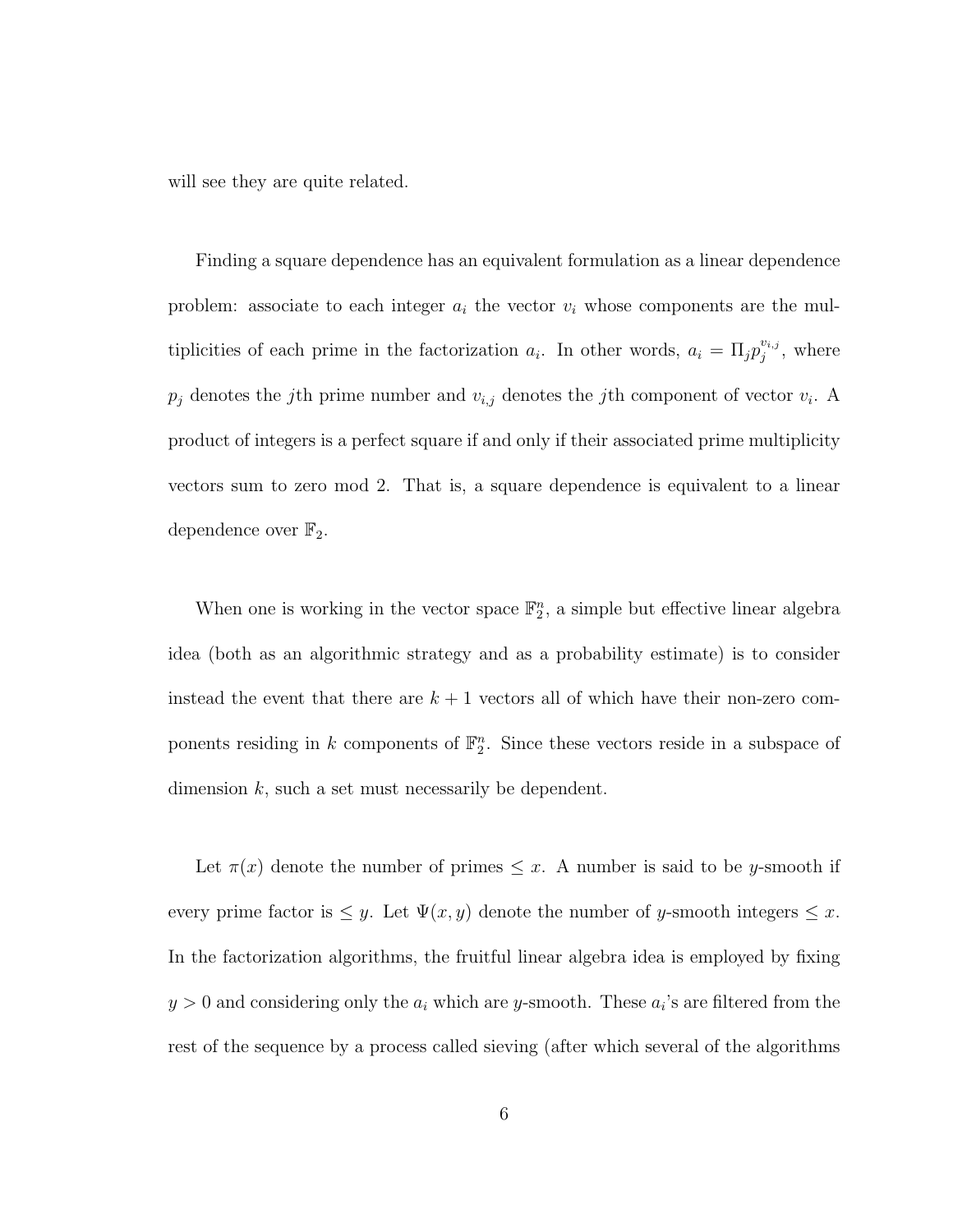are named). As a row vector, all non-zero components of  $v_i$  reside in the first  $\pi(y)$ columns. Once we obtain more than  $\pi(y)$  many y-smooth numbers, we know we will have a square dependence. To find one such square dependence, Gaussian elimination (or a more specialized algorithm such as Wiedemann's sparse matrix method) may be used on the matrix whose rows consist of the vectors  $v_i$ .

In Pomerance's Problem, let T denote the first time m for which  $a_1, a_2, \ldots, a_m$ contains a square dependence. A priori, Pomerance's Problem is not concerned with the effort required to factor each  $a_i$ . Nevertheless, Schroeppel gave the following simple argument based on the smooth number approach in the late 1970's (unpublished, but referenced secondhand in papers such as [13]) that gives a good upper bound for T. Each  $a_i$  is y-smooth with probability  $\Psi(n, y)/n$ . Pick  $y_0 > 0$  which maximizes this probability. The number of  $y_0$ -smooth numbers in the sequence  $a_1, a_2, \ldots, a_m$  is binomially distributed with mean  $\frac{\Psi(n,y_0)m}{n}$ . If this mean is at least  $(1+o(1))\pi(y_0)$  which is to say if  $m \ge (1 + o(1)) J_0(n)$  where  $J_0(n) := \frac{\pi(y_0)n}{\Psi(n,y_0)}$  — then it follows (from the concentration of the binomial distribution) that with high probability the number of  $y_0$ -smooth integers is at least  $\pi(y_0) + 1$ . Thus  $T \leq J_0(n)$  with high probability.

Estimates for the non-random quantity  $J_0(n)$  are known [5] and in the limit  $n \to$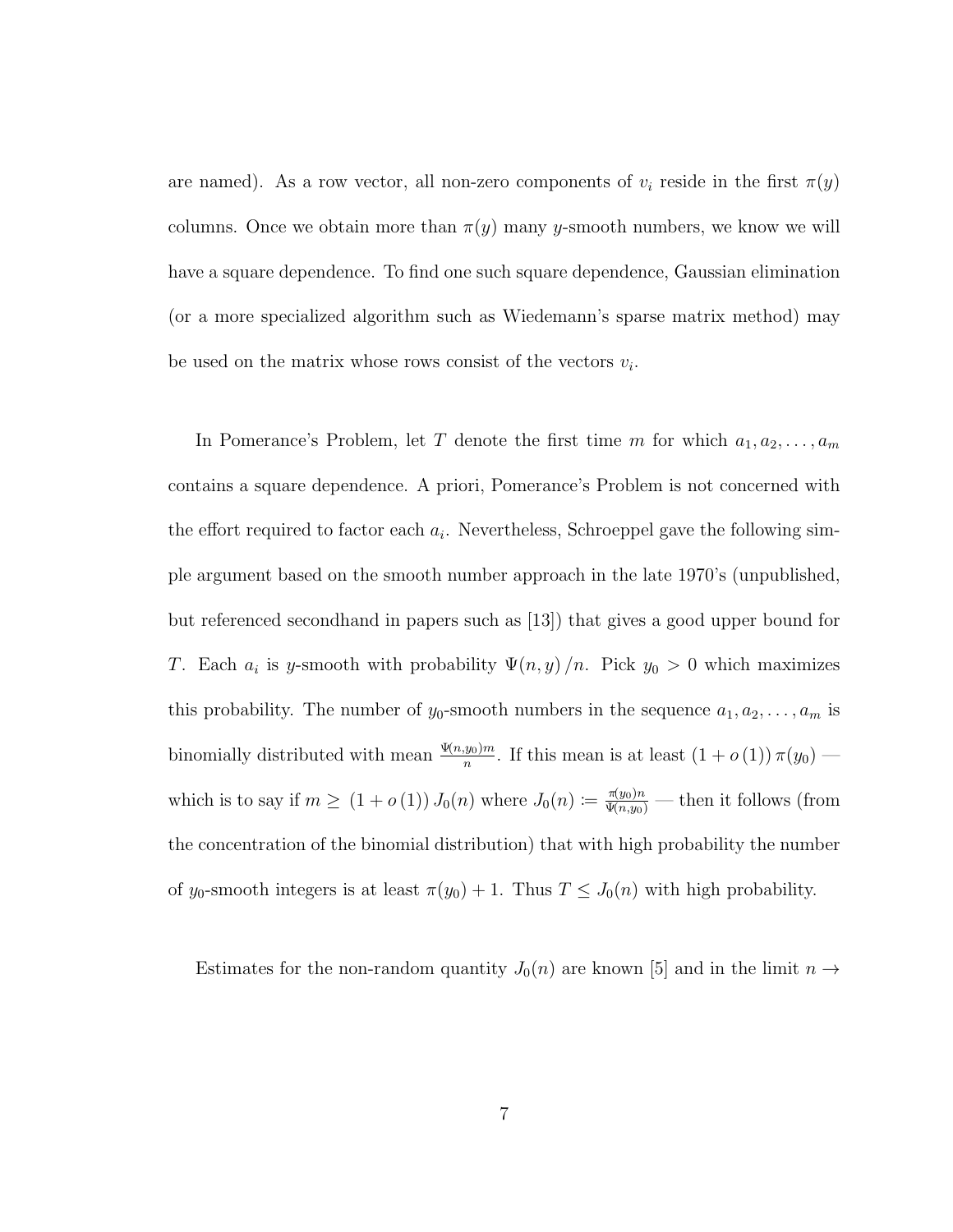$\infty$ , it admits the estimate

$$
J_0(n) = \exp \left( \sqrt{\left(2 + o(1)\right) \log n \log \log n} \right).
$$

In recent work published in 2012, Croot, Granville, Pemantle and Tetali [5] proved that  $T$  satisfies, with high probability,

$$
\frac{\pi}{4}e^{-\gamma}\big(1+o(1)\big) J_0(n) \leq T \leq e^{-\gamma}\big(1+o(1)\big) J_0(n).
$$

This theorem gives the best known bounds on T. Pemantle et al. conjectured that the threshold for T is sharp in the sense that the constant  $\frac{\pi}{4}e^{-\gamma}$  in lower bound could be increased to match the constant  $e^{-\gamma}$  in the upper bound.

**Conjecture 1.1.** For every  $\epsilon > 0$ ,

$$
P\left(T \in \left[\left(1-\epsilon\right)e^{-\gamma}J_0, \left(1+\epsilon\right)e^{-\gamma}J_0\right]\right) = 1 - o\left(1\right)
$$

as  $n \to \infty$ .

Resolving this conjecture is the main motivation referred to earlier. This is an interesting problem to solve not only because it would indicate a sharp threshold for Pomerance's Problem, but because it would also inform a great deal about the best techniques for designing these algorithms.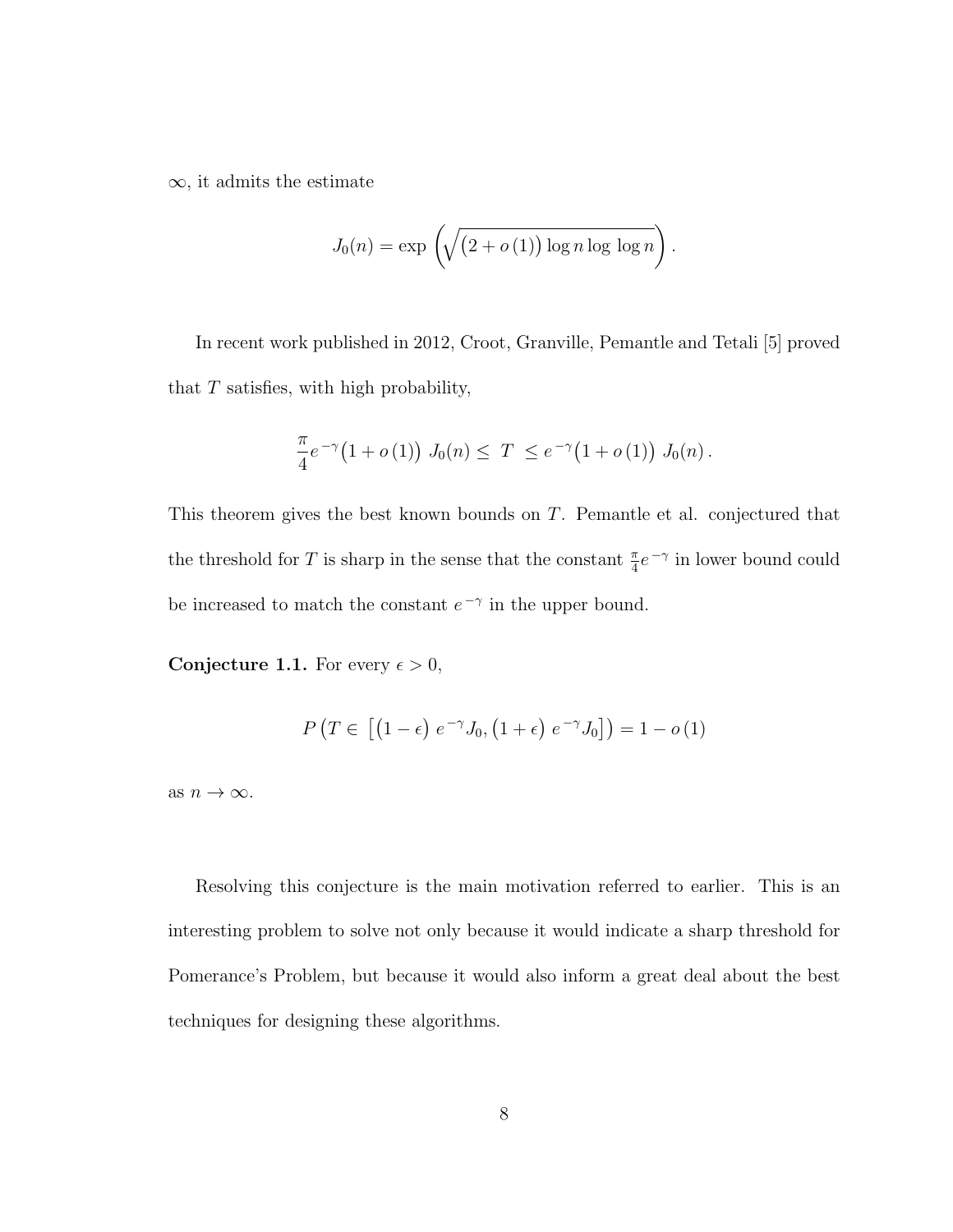To explain, the proof of the upper bound in [5] considers a larger event—compared to Schroeppel's proof—which implies a square dependence. The idea is that considering the numbers  $a_i$  which are not y-smooth is still useful for finding  $\pi(y) + 1$  many y-smooth numbers, one just needs for these non-smooth numbers to be multiplied together appropriately so that their large prime factors with odd multiplicities are paired to become even. In terms of the row vectors  $v_i$ , we must form appropriate linear combinations so as to cancel (mod 2) all non-zero components in columns whose index is greater than  $\pi(y)$ . Such a linear combination corresponds to creating an additional y-smooth number (essentially y-smooth at least  $-$  a y-smooth number times a perfect square), which speeds the search for  $\pi(y) + 1$  such numbers.

The details of their argument in fact narrow this event in a couple ways: (1) by limiting which nonsmooth  $a_i$ 's are considered to only those with large primes below some threshold  $My$  (as the larger M is, the less useful it is for creating additional ysmooth numbers), and (2) by limiting the manner by which one attempts to form the appropriate combinations to produce the additional y-smooth numbers. A proof of Conjecture 1.1 would tell us that this specific, relatively narrow event for a square dependence in fact asymptotically captures the full event. When designing an algorithm then, there would be little purpose in casting a wider search for square dependences that arise from unusual combinations of  $a_i$ 's. See [4] for a fuller discussion on practical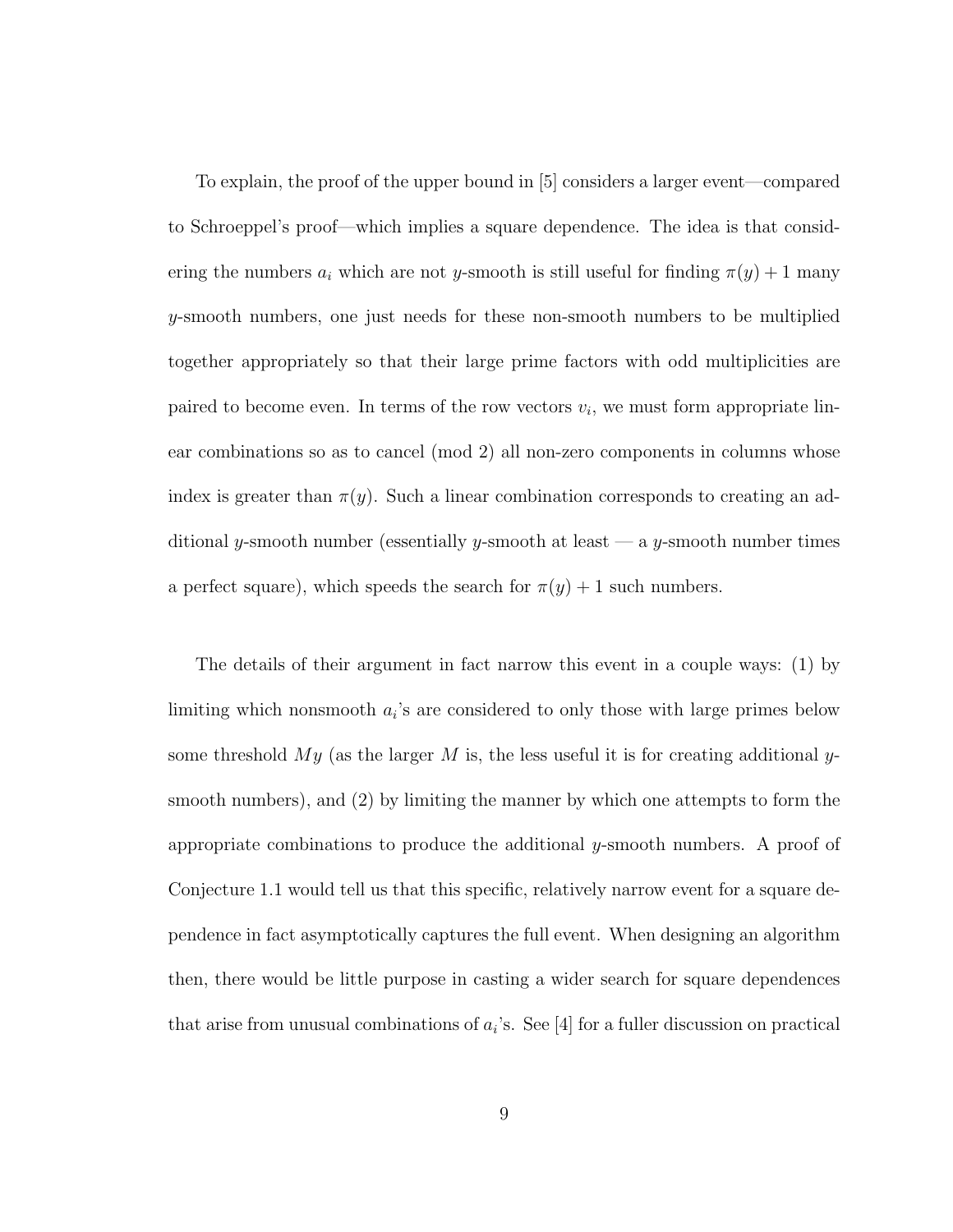considerations.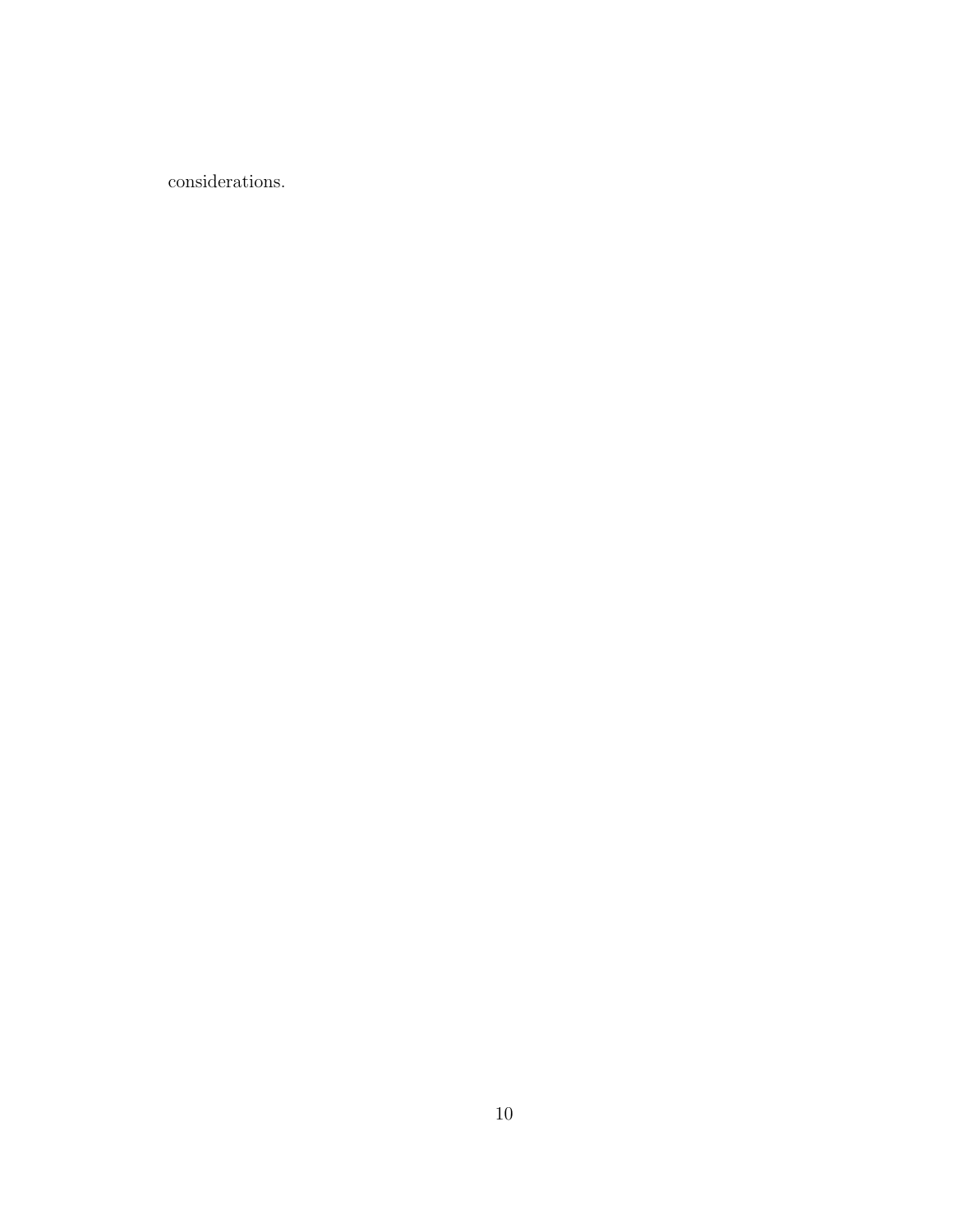# Chapter 2

# Scope of This Work

### 2.1 Hypergraphs and 2-cores

Formally, a hypergraph on a vertex set  $V$  is a collection  $E$  of subsets of  $V$ . The elements  $e \in E$  are called hyperedges. The degree of a vertex is the number of hyperedges which contain it. The k-core of a hypergraph is the unique subgraph where all vertices have degree at least  $k$  and which is the maximal induced subgraph with this property.

The k-core of any hypergraph can be obtained by iterating the following edge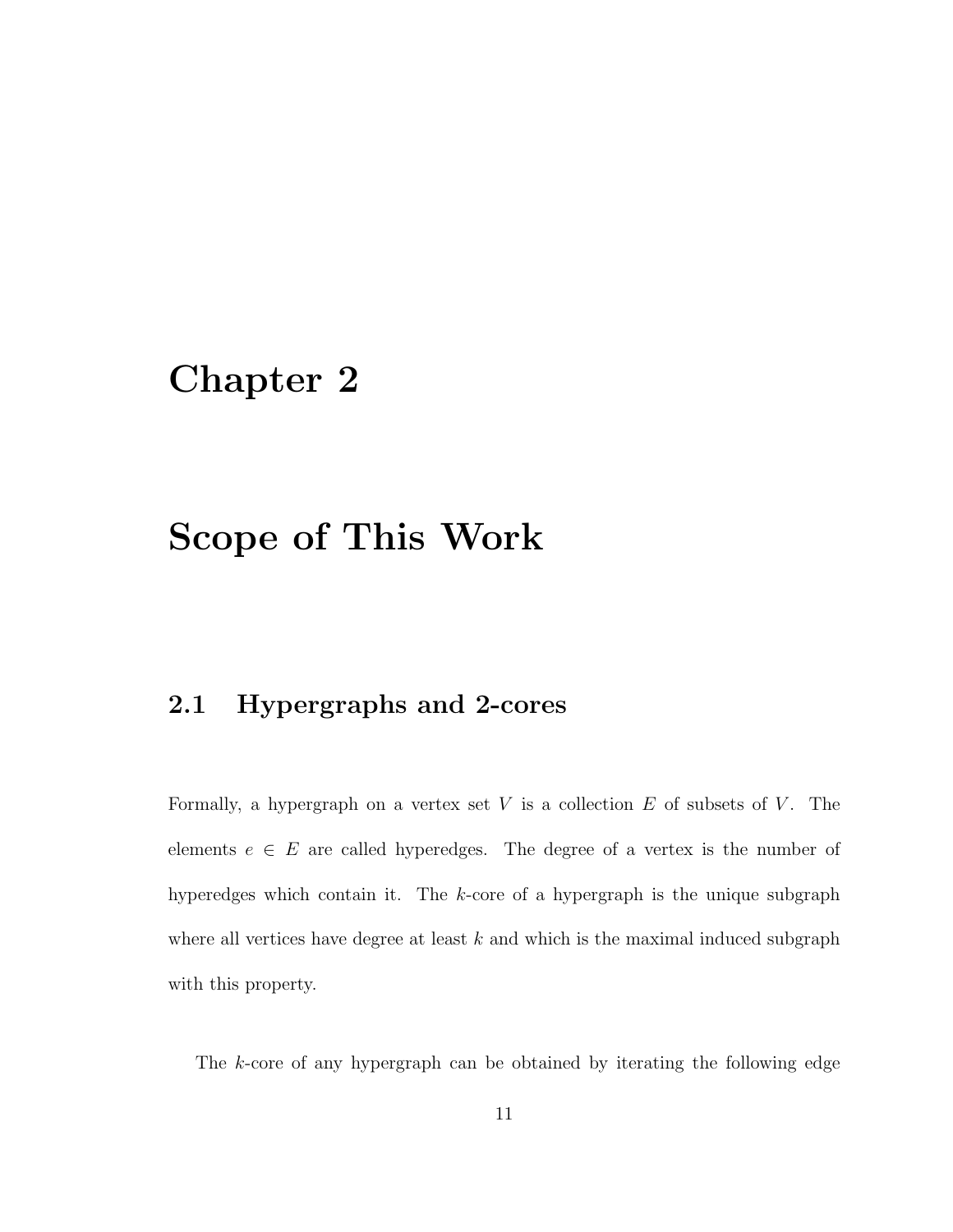removal rule: remove any vertices  $v$  with degree less than  $k$ , and remove all hyperedges incident to these vertices. Since the graph is finite this must eventually terminate with the unique maximal subgraph whose vertices all have degree at least  $k$ .

The scope of this thesis concerns the size of the 2-core for a particular random hypergraph model related to Pomerance's Problem. Compared to existing literature [12, 10, 9], the new wrinkle captured by the random hypergraph model studied is inhomogeneity—where the degree distribution on vertices is not identical. Rather, the expected degree sequence has a power law tail. Let  $n$  denote the size of the vertex set V. A summary of the main result we prove, Theorem  $(2.1)$ , is that as n tends to infinity, the number of hyperedges R in the 2-core obeys a limit law:  $\frac{1}{n}R$  converges in probability to an explicit, non-random constant. Further, the theorem details the value of this constant and threshold for it being nonzero through explicit expressions of the parameters of the model.

Before going into more detail, let us illustrate the relationship with the subject of the previous chapter. Denote by V the set of vertices  $\{1, 2, \ldots, n\}$ , which may be viewed as the index set for the *n* scalar components of a vector in  $\mathbb{F}_2^n$ . A bijective correspondence from sequences  $v_1, v_2, \ldots, v_m$  of vectors in  $\mathbb{F}_2^n$  to hypergraphs on V is given by turning each vector  $v_i$  into a hyperedge  $e_i$  consisting of the components of  $v_i$  which are nonzero.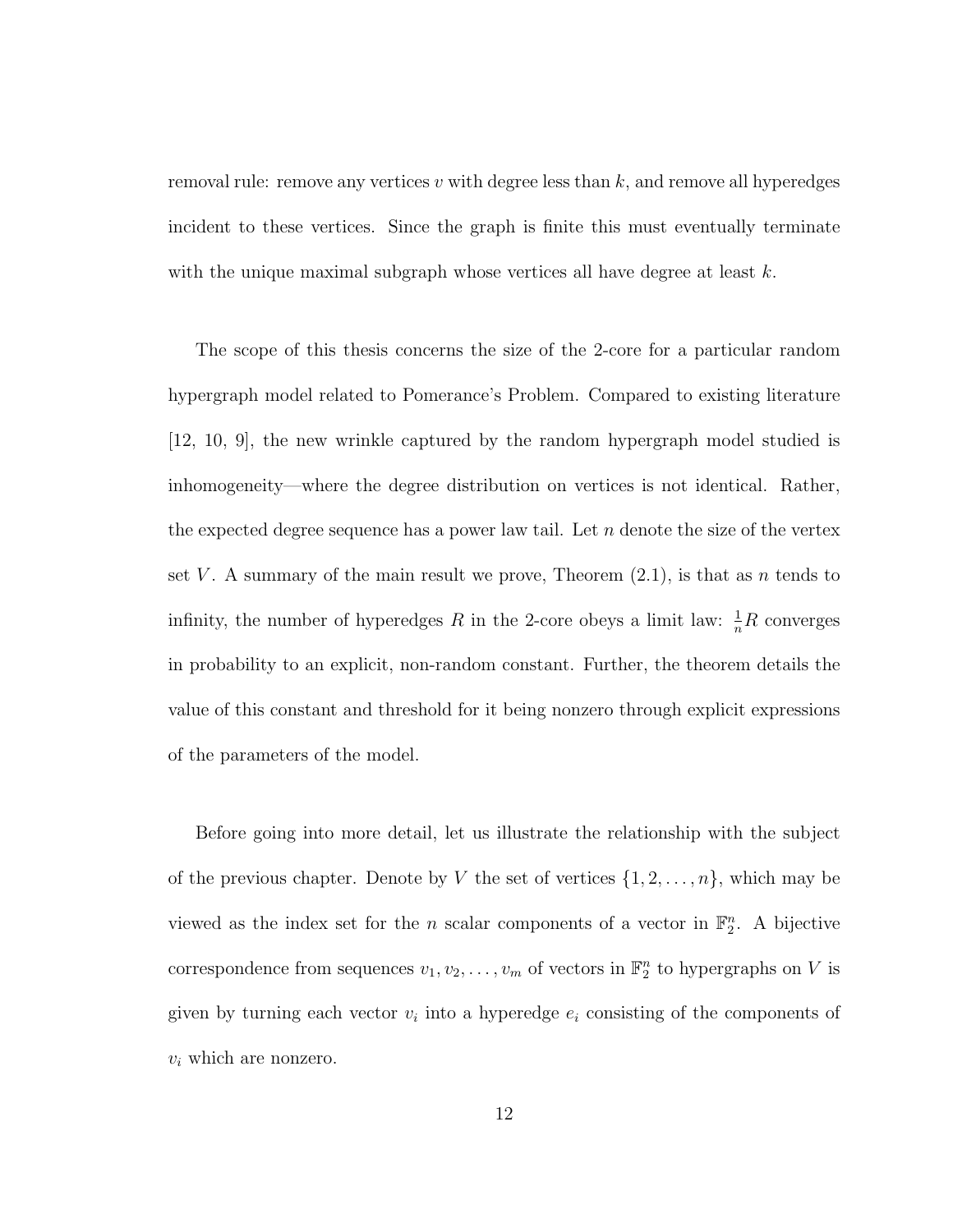A vector which, in the language of hyperedges, contains a degree 1 vertex is necessarily independent to all other vectors. Passing to the 2-core of the original hypergraph recursively strips away all such vectors. Any linearly dependent set of vectors must therefore also be a subset of the vectors in the 2-core.

Moreover, there is strong reason to believe that Conjecture 1.1 can be resolved by understanding relatively simple properties of the 2-core of the associated random vectors. This reasoning is discussed in the next section, and for the present discussion we will summarize: what has been shown in many other models  $[8, 6, 11, 1]$  (properly translated to the current setting) is that with high probability the dependence of the 2-core coincides with the event that the number of hyperedges,  $m'$ , in the 2-core, exceeds the number of vertices,  $n'$ , in the 2-core. This is another instance of the fruitful linear algebra idea of chapter 1, but where we are considering a distinctly different set of vectors (the vectors in the 2-core here, as opposed to the y-smooth numbers and any additional y-smooth numbers which are reachable from combinations).

Returning to Pomerance's Problem, the sequence of integers  $a_1, a_2, \ldots, a_m$  gives rise to a sequence of vectors in  $\mathbb{F}_2^n$ ,  $v_1, v_2, \ldots, v_m$  via their prime exponents. In turn these vectors define a random hypergraph. The random hypergraph model we study in this paper is an approximate version of this distribution.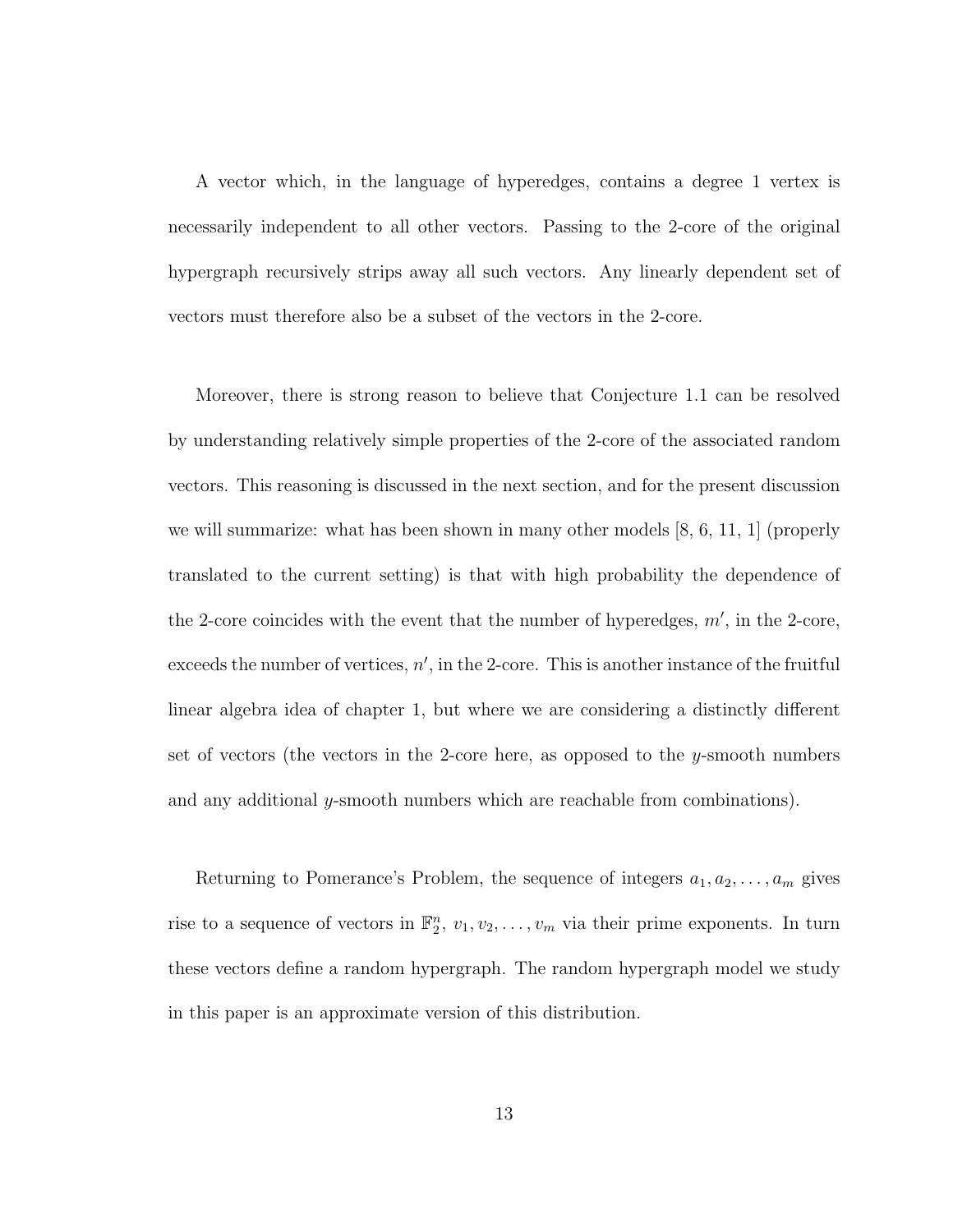Let us demonstrate how one might arrive at an approximate model: when  $n$  is large, the probability that a prime  $p$  divides  $a_i$  is approximately  $1/p$ , and this probability is approximately independent of another prime  $q$  dividing  $a_i$ . If the prime  $p$  is large then  $1/p$  is also the approximate probability that p divides  $a_i$  with odd multiplicity (and therefore would represent a nonzero component in  $v_i$ ). So the associated random hypergraph is one where the vertices are indexed by prime numbers, have degree distributions which are weakly dependent, and have expected degree decaying roughly as  $\frac{m}{p}$ .

The model we study (to be defined in section 2.3) simplifies this by first treating the vertices as having independent degree distributions, and second by smoothing and simplifying the rate at which this expected degree  $\frac{m}{p}$  decreases. If we were to index our vertices sequentially  $j = 1, 2, \ldots$  then we have the expected degree as  $\frac{m}{p_j}$ for vertex j, where  $p_j$  is the j<sup>th</sup> prime number. By the prime number theorem, the jth prime is asymptotically  $j \log j$ , and so this expectation is asymptotically  $\frac{m}{j \log j}$ . The simplification taken in our model is to consider expected degrees asymptotically equal to  $\frac{m}{j}$ .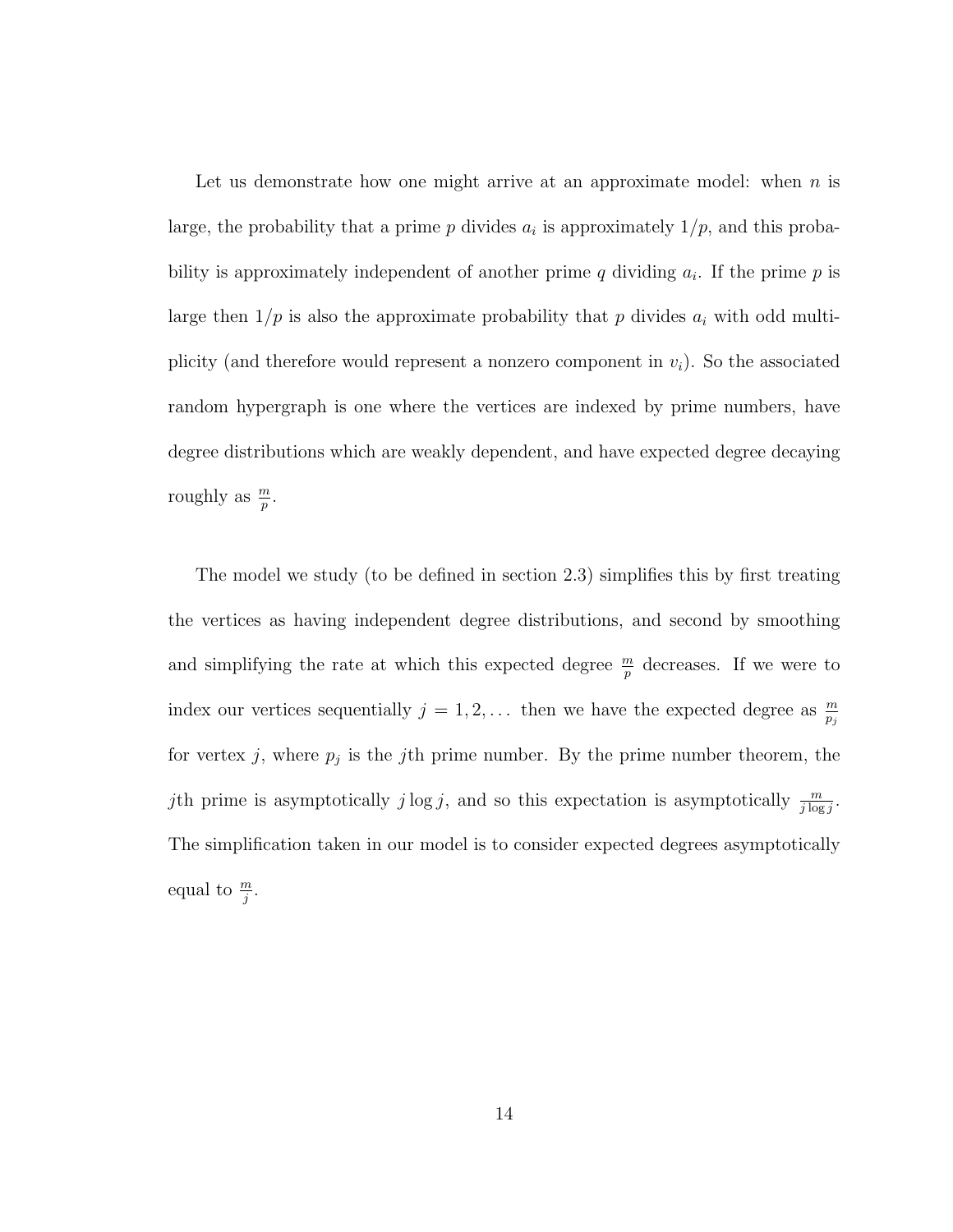# 2.2 The Size of the 2-core as a Proxy for Dependence

What is remarkable is that in many cases a relatively simple property of the size of the 2-core determines with high probability (whp) whether a sequence of vectors  $v_1, v_2, \ldots, v_m$  are linearly independent over  $\mathbb{F}_2$ . This is best understood by considering the following dual satisfiability problem. Denote by A the  $m \times n$  matrix whose rows are the vectors  $v_i$  and let  $b \in \mathbb{F}_2^m$  be a random vector chosen uniformly and independently. If the random system of linear equations  $Ax = b$  is unsatisfiable then the vectors are surely dependent. Conversely, if the vectors are dependent then A has rank  $m - s$  for  $s > 0$ . The probability of b lying in the column space of A is thus reduced to  $2^{-s}$ . From these two observations it is easy to see that if m crosses a threshold for which the satisfiability problem transitions from being satisfiable whp to unsatisfiable whp, then the associated vector dependence problem also transitions from being independent whp to dependent whp.

In the dual satisfiability problem, it is not difficult to show that passing to the 2-core (also known as pure literal elimination) does not affect satisfiability of the system but will tend to decrease the dimension of the kernel. So when there is at least one solution there will be fewer of them. Probabilistically, this means the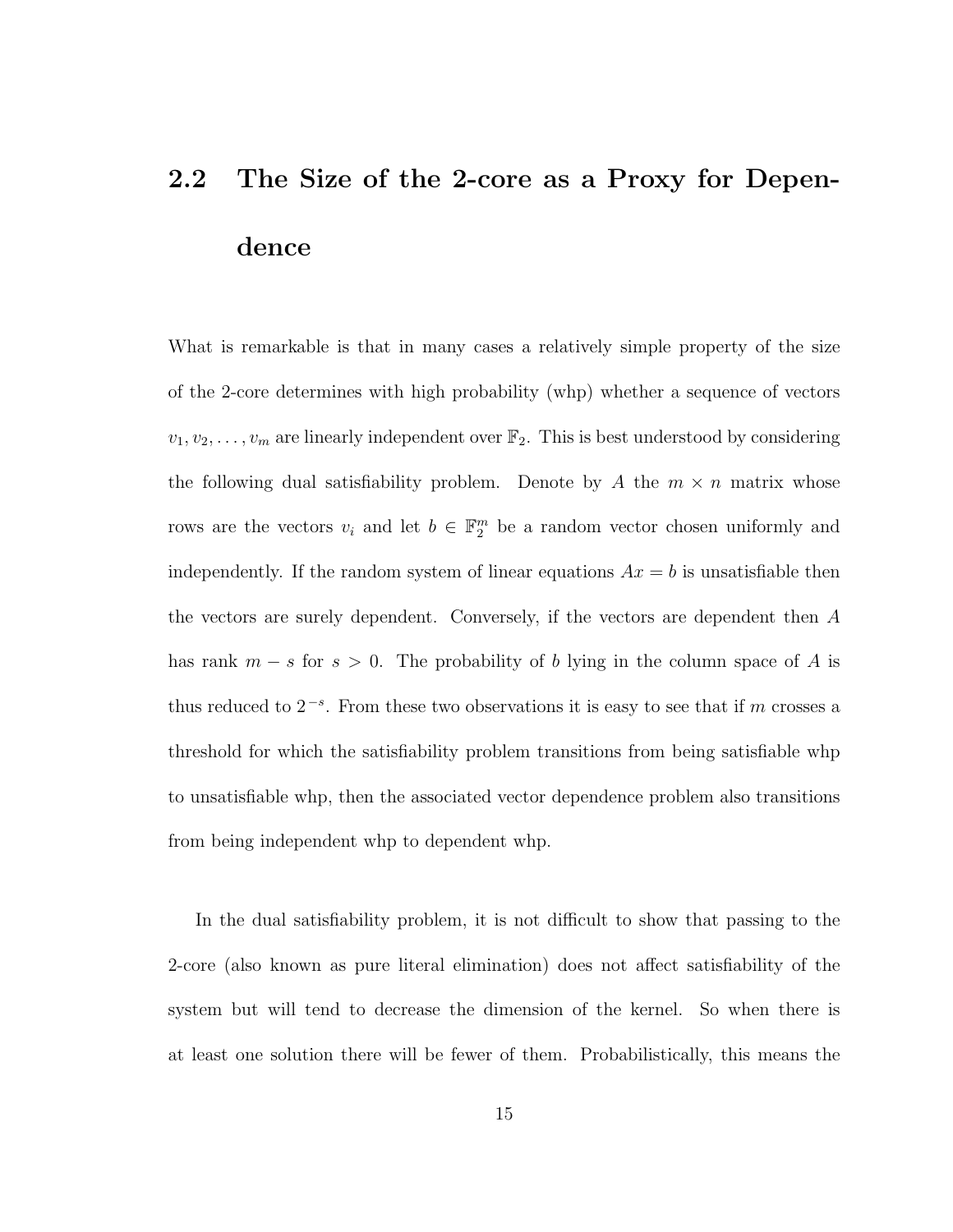expected number of solutions is brought closer to the probability that there is at least one solution. One therefore expects that the second moment method applied to the 2-core will yield sharper threshold bounds than the original system. In many models this has been carried out rigorously (although not yet in our inhomogeneous model), as we now discuss.

Consider choosing vectors randomly according to the uniform distribution over vectors with a fixed number  $k \geq 3$  of nonzero components. The main result in [8] (phrased as the equivalent 3-XORSAT problem) considers  $k = 3$  and shows that whp the satisfiability of the 2-core coincides with the event that the number of hyperedges,  $m'$ , in the 2-core, exceeds the number of vertices,  $n'$ , in the 2-core. This result is also believed to hold for  $k > 3$  as demonstrated in [6, 11] (whose complete proof is subject to a small analytic conjecture). One half of these results is immediate: if  $m' > n'$  then in terms of vectors there are more vectors than nonzero components—they are surely dependent. The nontrivial part is that when  $m' \leq (1 - \epsilon) n'$  the 2-core is satisfiable whp. Finally, the satisfiability threshold of random 3-SAT was established in [1], and again this was done by proving the satisfiability of the 2-core coincides with this same size threshold. While 3-SAT is not a linear system, the result does further strengthen the belief that simple properties of the 2-core will capture the satisfiability threshold in many models.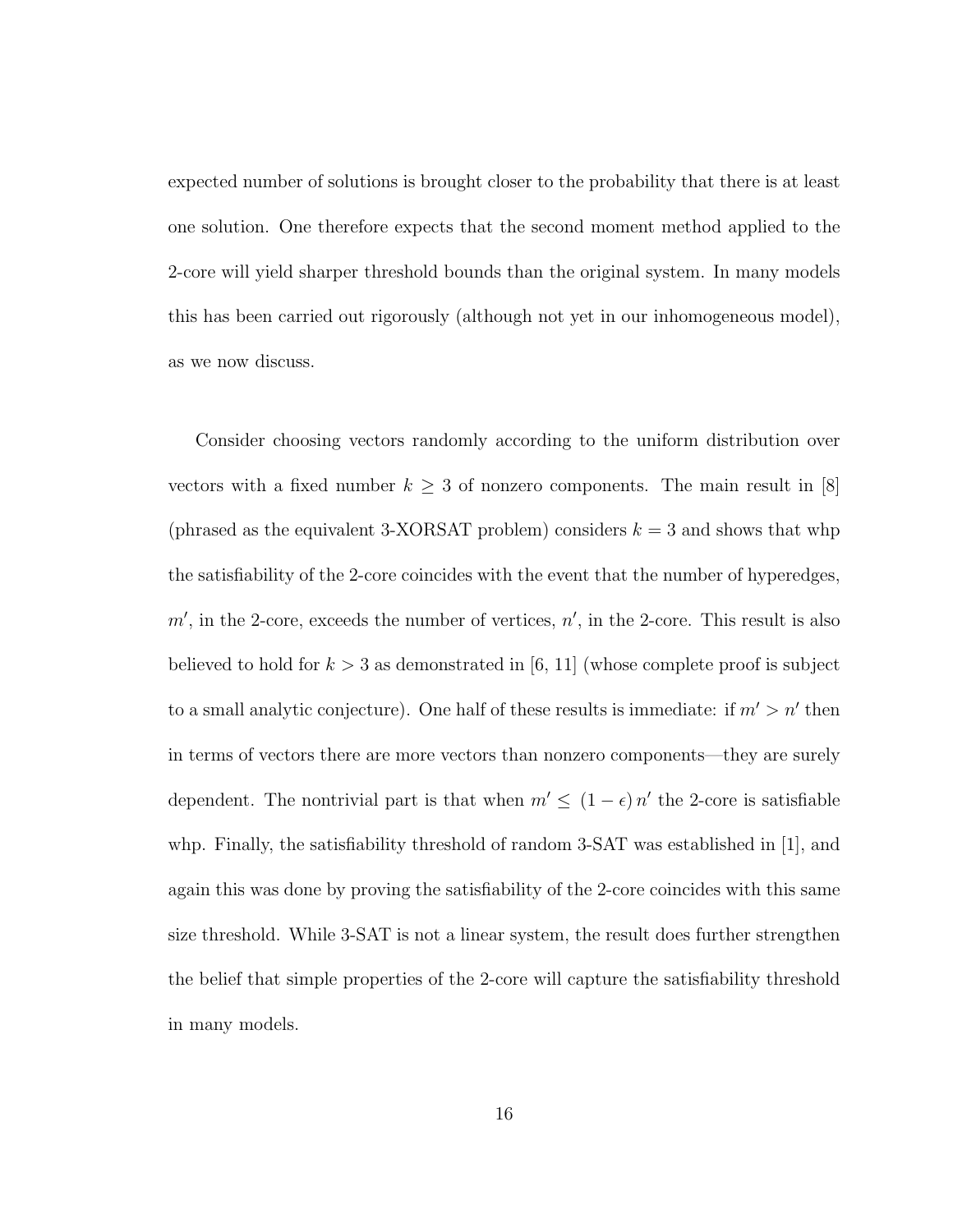As discussed at the end of the previous section, the hypergraph model we will consider serves as an approximation to Pomerance's problem. The sharp thresholds given in our main result is a major first step towards resolving the threshold for dependence and ultimately resolving Pomerance's problem. It is interesting to note that in Theorem (2.1), the parameter  $c_{den}$  of our model has the critical value  $c_{den} =$  $e^{-\gamma}$  for the threshold of the 2-core's size, which is already quite suggestive of the connection to Conjecture 1.1. In fact, the story so far is even more telling: in this hypergraph,  $m'/n'$  transitions from less than 1 to greater than 1 as  $c_{den}$  crosses this threshold.

### 2.3 Main Results

We consider a probability space  $\Omega$  with measure P whose elements are hypergraphs on the *n* element set  $V = \{0, 1, \ldots, n-1\}$  with at most *m* hyperedges. The probability measure for the hypergraph is given by generating  $m$  iid subsets of  $V$ , denoted as  $e_1, e_2, \ldots, e_m$ , representing the potential hyperedges (there will be strictly less than m hyperedges if any subset  $e_i$  is empty). The distribution of a single subset e is given by deciding independently whether each vertex  $j \in V$  will be a member of e, and importantly this probability is not the same for each vertex. Instead, we'd like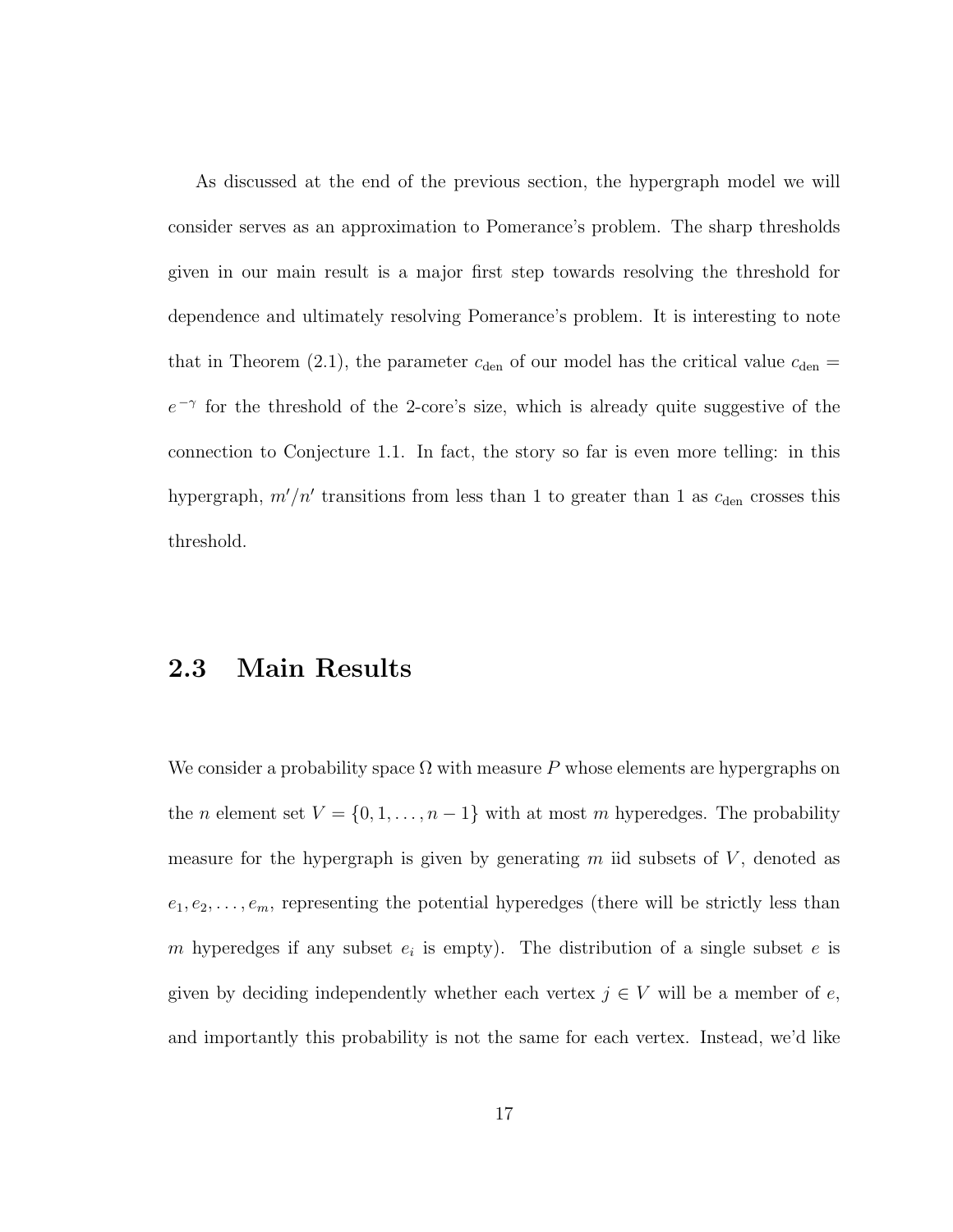to adjoin vertex j to e with probability asymptotically equal to  $\frac{a}{j}$  where  $a > 0$  is a constant. To ensure this is a proper probability (i.e. between 0 and 1), we take the probability to be  $\frac{a}{2a+j} = \frac{1}{2+\frac{j}{a}}$ .

The edge density of a hypergraph is the number of hyperedges divided by the number of vertices. We will consider the size  $n$  of our vertex set to tend to infinity with  $m/n \longrightarrow c_{den}$  so that the expected density (proportional to  $m/n$ ) is tending to a limit. Formally,  $P = P_{n,a,c_{den}}$  and when we take limits  $n \to \infty$  we do so with a and  $c<sub>den</sub>$  fixed, and with  $m = m(n)$  a fixed function of n. We say  $X_n = o_p(f(n))$  if for all  $\epsilon > 0, P(|X_n| > \epsilon f(n)) \to 0 \text{ as } n \to \infty.$ 

**Theorem 2.1** (Main Theorem). Let R denote the number of edges in the 2-core, and let  $\beta = \beta(a, c_{den})$  denote the largest solution to the equation

$$
\log \beta = -a \int_{ac_{\text{den}} \beta}^{\infty} \frac{e^{-t}}{t} dt
$$

when there is at least one solution, and define  $\beta = 0$  otherwise. Then

$$
R = \beta m + o_p(n),
$$

excluding the case  $c_{den} = c_*$  when  $a > 1$  (see below). Furthermore, there are 3 distinct cases for how  $\beta$  behaves:

1. If  $a < 1$ , then  $\beta > 0$  for all  $c_{den} > 0$ .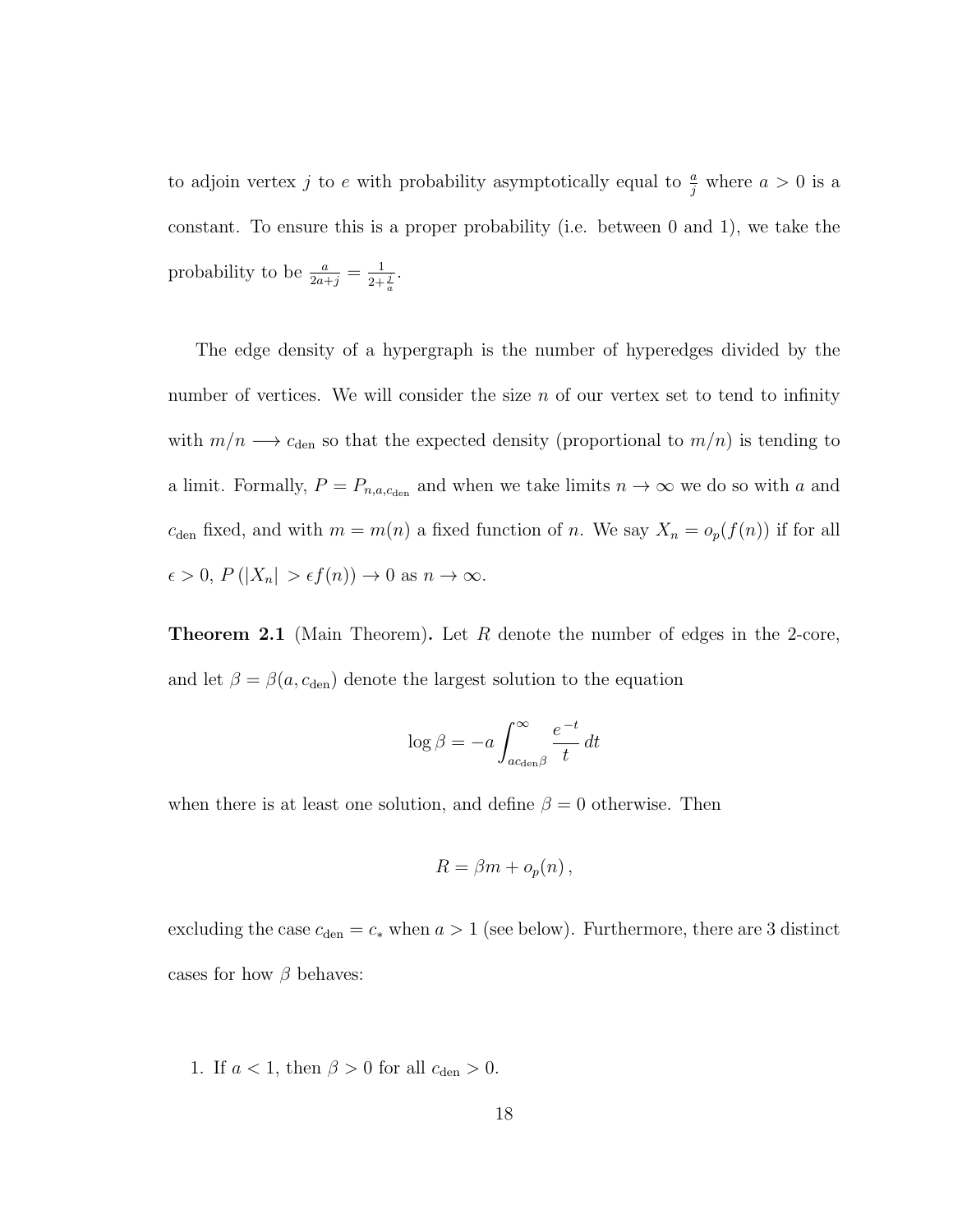2. For  $a = 1$  :

Subcritical case: If  $c_{den} \leq e^{-\gamma}$  then  $\beta = 0$ , and so  $R = o_p(n)$ .

Supercritical case: If  $c_{den} > e^{-\gamma}$  then  $\beta > 0$ . Here,  $\beta \downarrow 0$  as  $c_{den} \downarrow e^{-\gamma}$ .

3. For  $a > 1$  :

Define  $c_* > 0$  by

$$
c_* = \frac{\log a}{a} \exp\left(a \int_{\log a}^{\infty} \frac{e^{-t}}{t} dt\right).
$$

Subcritical case: If  $c_{den} < c_*$  then  $\beta = 0$ , and so  $R = o_p(n)$ .

Supercritical case: If  $c_{den} > c_*$  then  $\beta > 0$ . Here,  $\beta \downarrow \frac{\log a}{ac_*}$  $\frac{\log a}{ac_*} > 0$  as  $c_{\text{den}} \downarrow c_*$ .



Figure 2.1: Plot of  $\beta$  versus  $c_{den}$ , showing transition behavior at  $c_*$ . From left to right:  $a < 1$ ,  $a = 1$ , and  $a > 1$ .

The theorem can be organized into a phase diagram (Figure 2.3) where we plot  $\beta$ as a function of  $c_{\rm den}.$ 

To summarize,  $\frac{1}{m}R$  represents the fractional size of the 2-core compared to original hypergraph, and this converges in probability to a constant  $\beta$ . As the edge parameter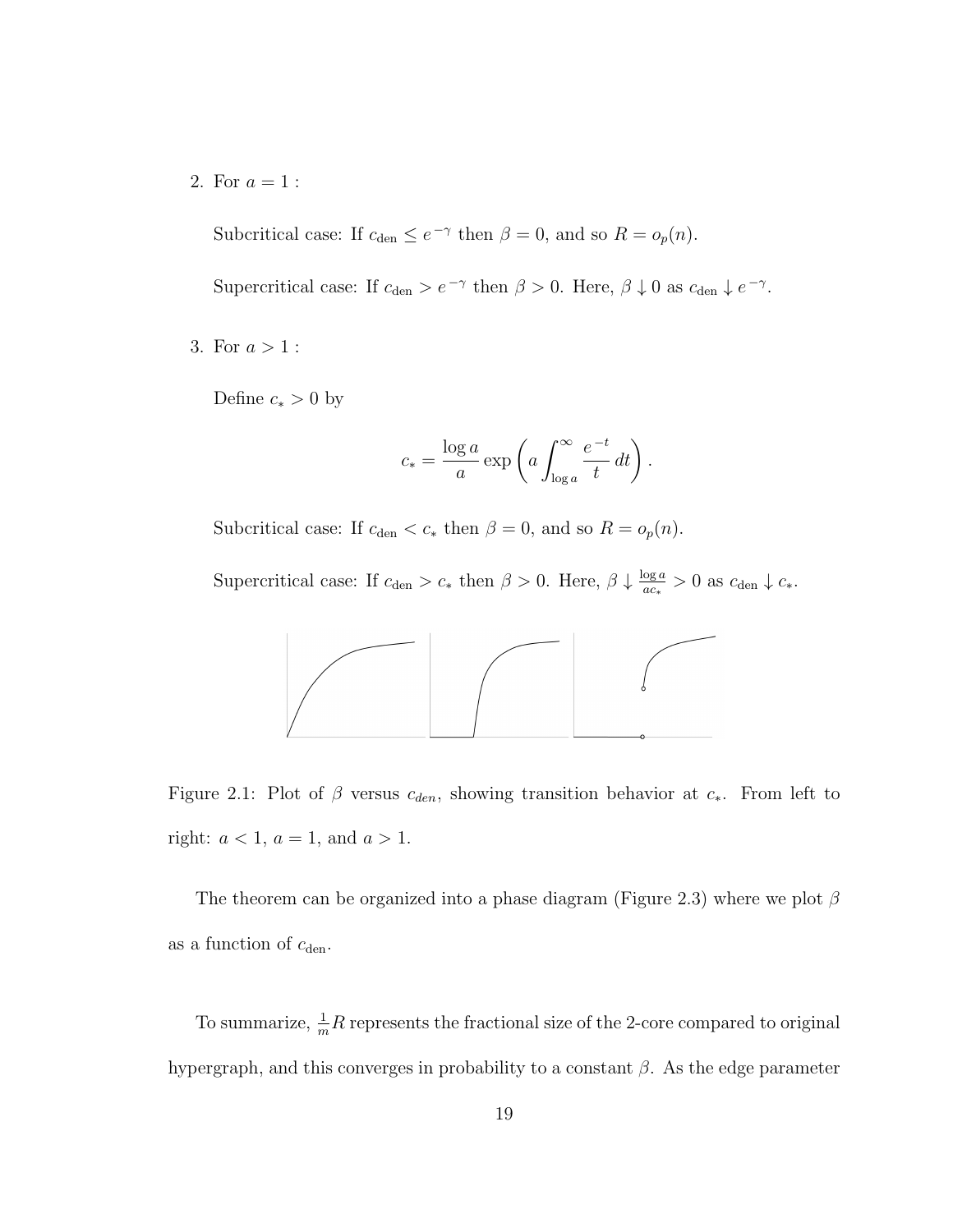$c<sub>den</sub>$  is increased from 0 there are one of three situations depending on a. When  $a < 1$ the positivity of  $\beta$  says that the 2-core is always a positive fraction of the graph, whereas when  $a \geq 1$  the 2-core represents a vanishing fraction of the graph until  $c_{den}$ crosses a threshold  $c_*,$  after which it is a positive fraction. The behavior near the threshold is different still for  $a = 1$  versus  $a > 1$  with the later having a discontinuous jump from a small 2-core to a 2-core that is not only giant, but also already as large as  $\frac{\log a}{ac_*}m$ .

#### Informal Discussion of the Degree Distribution and the Removal Map

The degree distribution of a vertex inside some interval  $[xn,(x + \epsilon)n]$  converges to a Poisson random variable with mean  $\frac{ac_{den}}{x}$ . In general, for any intensity function  $\lambda(x) : [0,1] \longrightarrow \mathbb{R}$  we may consider a random hypergraph on  $\{\frac{1}{n}, \frac{2}{n}\}$  $\frac{2}{n}, \ldots, 1\}$  where the degree distribution of vertex x is an independent Poisson with mean  $\lambda(x)$ . With  $\lambda(x) = \frac{ac_{\text{den}}}{x}$  we expect that the trajectory of the process on the Poisson graph to approximate the process on the original graph.

Consider now how the removing edges map affects the degree distribution of the vertices. At each step, first a random set  $B$  of degree 1 vertices is removed. Since the hypergraph has iid hyperedges with independent vertices, each  $v \in B$  lies in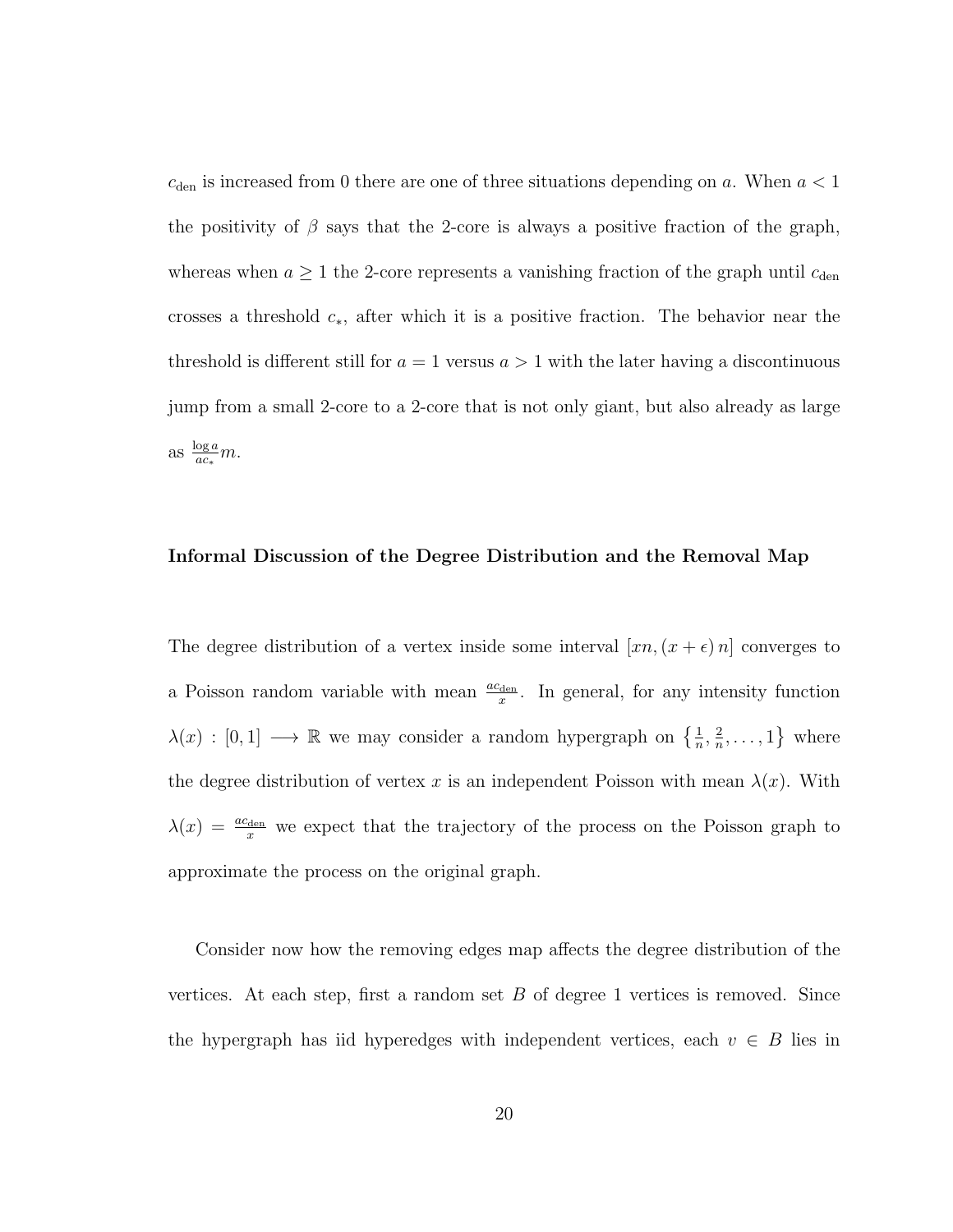a uniformly random hyperedge. So conditional on  $B$ , each hyperedge is incident to a binomially distributed number of degree 1 vertices (with success probability  $|B|$  divided by the number of hyperedges). This gives some random fraction p of hyperedges that will survive (those incident to zero such vertices). We can summarize the randomness thus ly: at each step a random set  $B$  of vertices is removed, and from  $|B|$  a random edge survival fraction p is generated. The vertices outside of B have a degree distribution that has first been truncated to be at least 2, and then independently thinned with retention probability p.

It is well known that the distribution of a thinned Poisson with mean  $\lambda$  is again a Poisson with mean  $p\lambda$ . In a similar vein, if we take a Poisson random variable and apply a sequence of truncations and thinnings (each with its own retention probability) then the resulting distribution is easy to describe: when this distribution is truncated once more it will be that of a truncated Poisson with mean  $p\lambda$ , where p is the product of the retention probabilities used in the sequence. Therefore we can summarize the randomness of the Poisson graph after  $i$  steps as choosing a single random total thinning parameter  $p$ . All vertices have their degree distribution truncated to be at least 2, and then independently thinned with retention probability p.

This nice compatibility of Poisson vertex degrees with truncation and thinning makes it tempting to formalize a simple deterministic approximation to the removal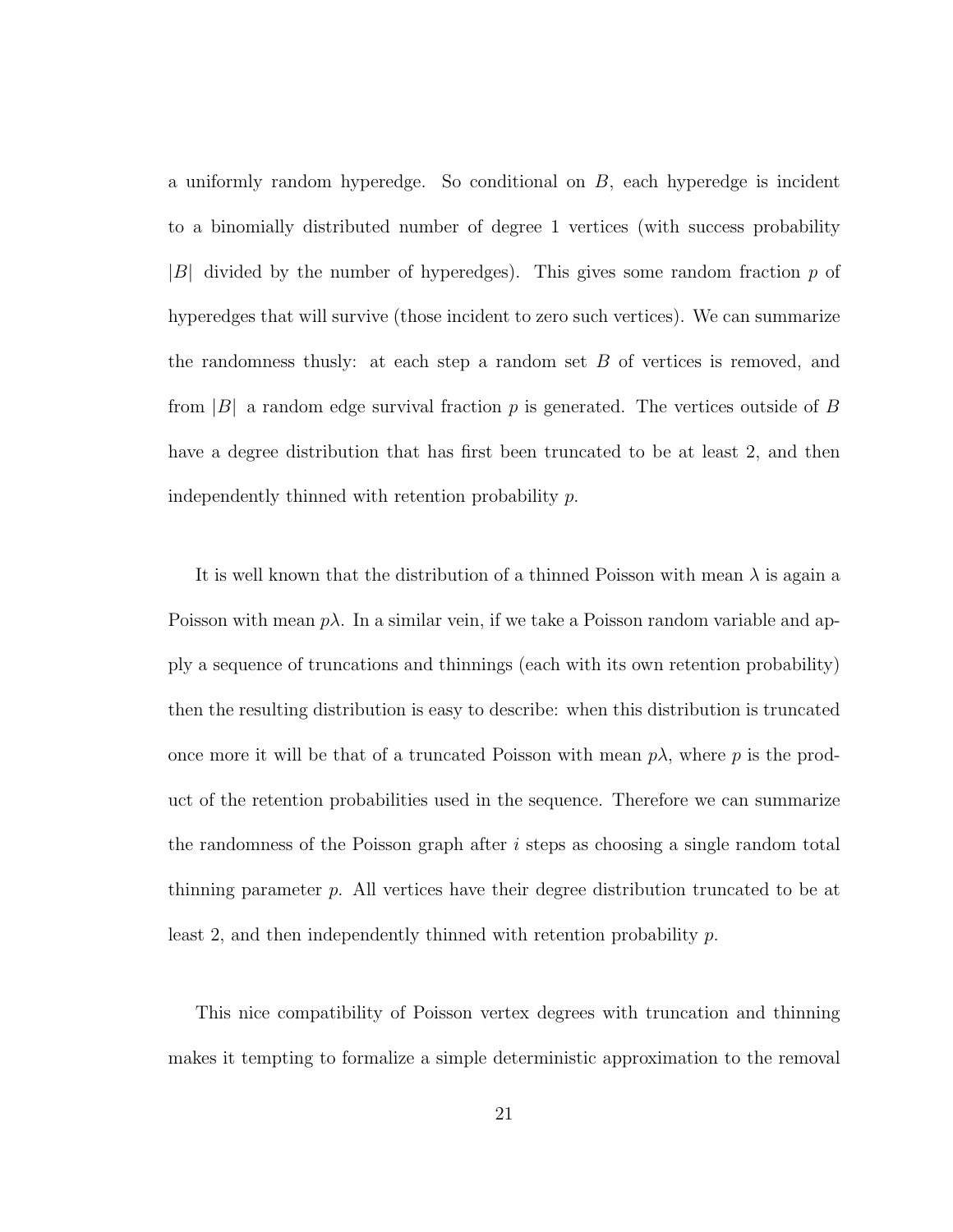process. For now, a rough description will suffice. Condition on the number  $b_i$  of degree 1 vertices at step i as well as the number  $m_i$  of hyperedges remaining after i steps. The distribution of hyperedges removed in the next step is modeled by placing  $b_i$  independent balls into  $m_i$  boxes. We remove a hyperedge as part of the removal step if its box contains at least one ball. In the situation where  $b_i/m_i$  tends to a limit then the number of balls in each box is an (unrelated) Poisson random variable with mean  $\lambda_i = b_i/m_i$ . So the fraction of surviving hyperedges is tending to the probability  $e^{-b_i/m_i}$  that this Poisson variable is zero. Assuming some sort of concentration around the expectations involved we get a deterministic real sequence modeling the number of hyperedges:  $m_{i+1} = m_i E_i e^{-b_i/m_i}$  where the expectation operator uses the distribution of the process on Poisson graph with total thinning parameter  $m_i/m$ .

#### Chapter Organization

The organization of the rest of this paper is as follows. First, in chapter 3 we prove that the removal process is described by a Markov chain. We note the removal map is a deterministic map, and thus the sequence of hypergaphs produced by the removal rule is a process with deterministic transitions starting from one random initial state. If instead we observe random variables at each step which do not reveal the entire graph, then the sequence of successive values of these variables would have random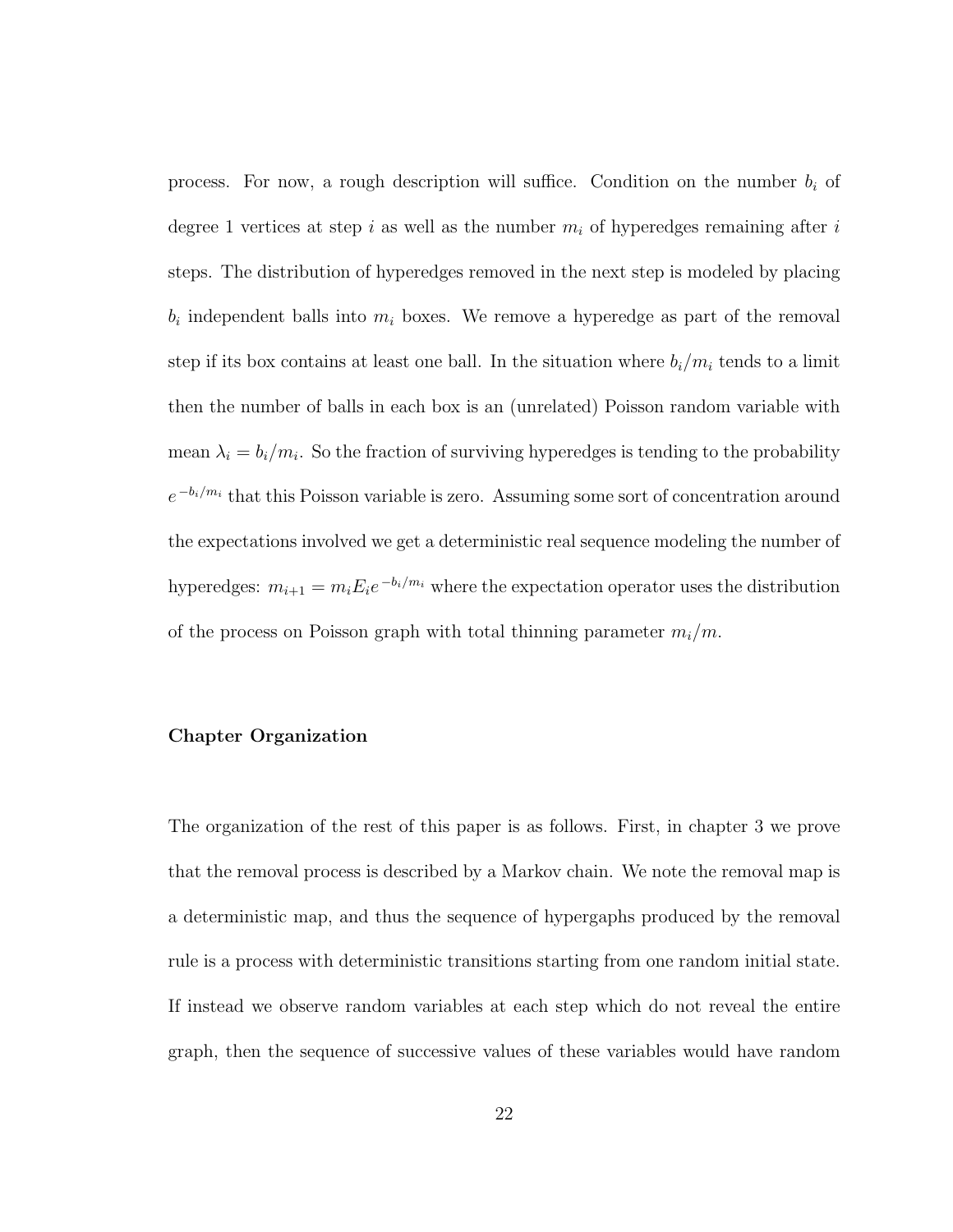transitions. For variables with Markovian transitions, this becomes a feasible way to study the process.

Following chapter 3, the main argument can be summarized as a series of successive arguments: (1) that the Markov chain has transitions approximated by modeling the vertices as having Poisson degrees distributions which are truncated and thinned, (2) that for  $\log n$  many steps the Markov chain has a trajectory which fluctuates around the trajectory of a deterministically evolving process, (3) the deterministic process tends to a limiting 2-core whose size is as described by the Main Theorem, and finally (4) the size of the hypergraph after only  $\log n$  steps faithfully represents the size of limiting 2-core. This is the section-by-section content of the main chapter, chapter 5. The prior chapter, chapter 4 contains supporting Lemmas of probability estimates for the first section of chapter 5.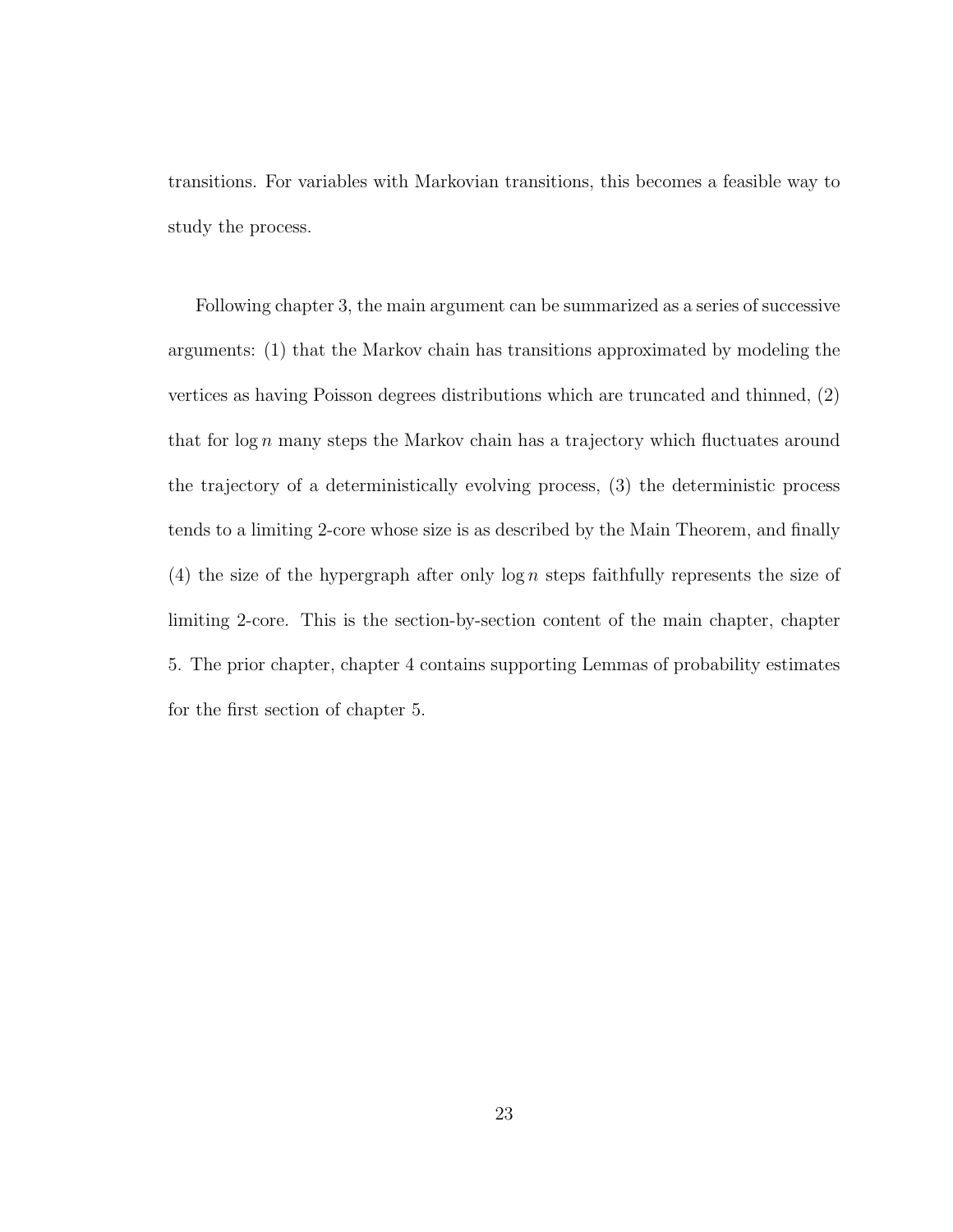## Chapter 3

## Properties of the Removal Map

Let  $r : \Omega \longrightarrow \Omega$  denote the map on hypergraphs which removes all hyperedges containing a degree 1 vertex. The purpose of this chapter is to relate the probability measure P and the pushforward measure  $P \circ r^{-1} = P(r^{-1})$ . The result is a generalization what is referred to as "maintenance of uniformity" in [8] and the Markov degree sequence in [12, 9].

Notationally, P will refer to a probability measure on  $\Omega$ , with extra hypotheses on P introduced as needed. So in this chapter only, the specific probability measure  $P$  from chapter 2.3 will not be referenced by  $P$ , although the results in this chapter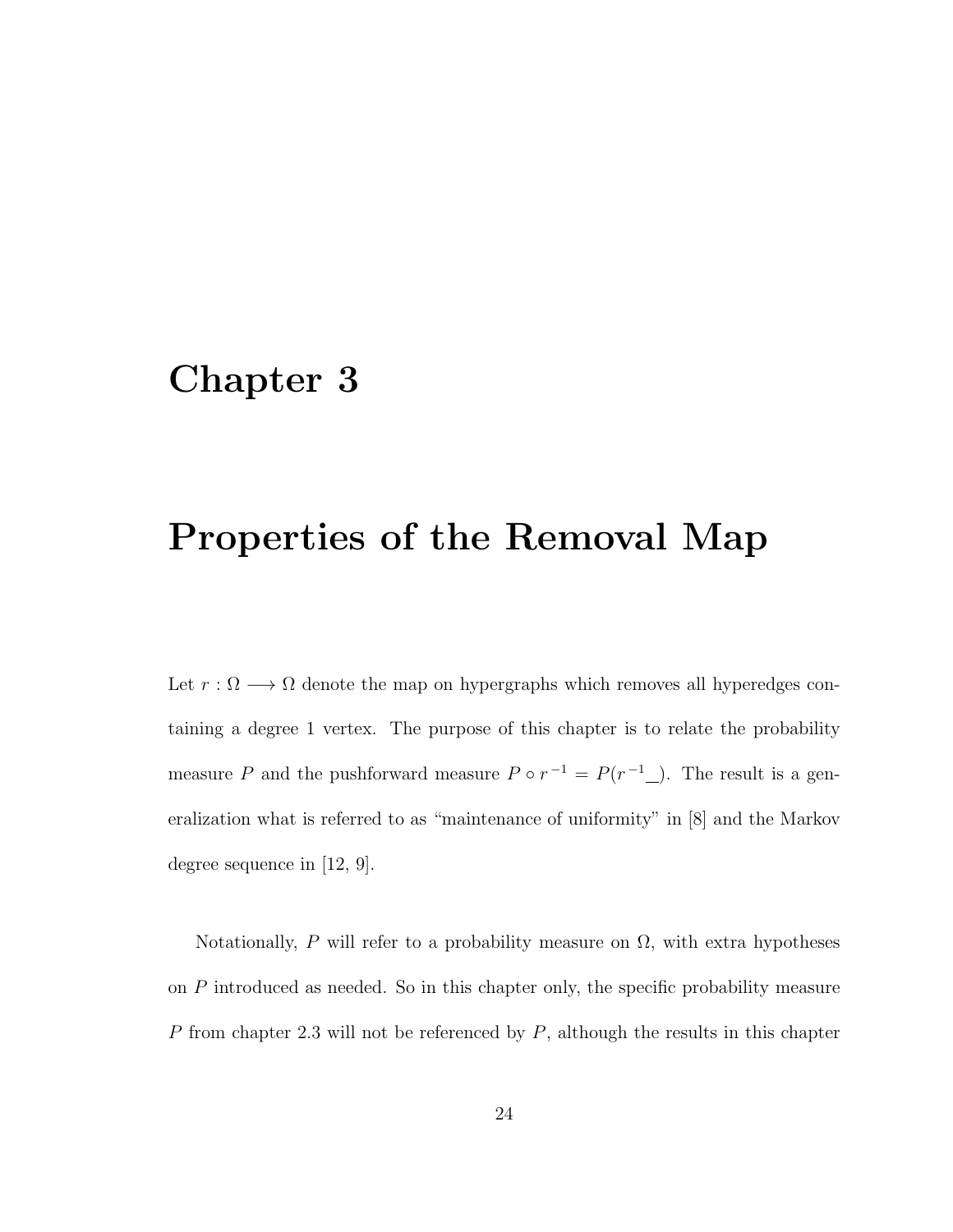can be applied to it as a special case.

As should be expected from working in a rather general setting, the proofs in this chapter use elementary arguments. The more complicated analysis involved in theorem 2.1 are in the following chapters.

It is preferable to represent hypergraphs as incidence matrices for this chapter. A binary matrix with columns indexed by  $V$  and rows indexed by  $E$  can be viewed as a collection of (possibly empty) subsets of V: each row  $e \in E$  represents the set of vertices whose column has a non-zero entry in row e. The collection of such subsets which are non-empty gives a hypergraph on  $V$  (whose hyperedges additionally come equipped with distinct labels from  $E<sup>2</sup>$ )

In this chapter we let  $\Omega$  denote the set of all  $m \times n$  binary matrices, and P will be a measure on  $\Omega$  directly. It is important that we have chosen to represent hypergraphs as incidence matrices with possibly empty rows so that the removal map  $r : \Omega \longrightarrow \Omega$ defines a pushforward measure  $P \circ r^{-1}$  that correctly represents the distribution after one removal step of a random initial hypergraph.

<sup>&</sup>lt;sup>2</sup>One would usually consider the set of all hypergaphs on  $V$  as just the plain collection of all subsets of V, and using incidence matrices is similar to considering an ordered collection of subsets of  $V$ . Any single hypergraph is represented in multiple ways according to how to the hyperedges are ordered as rows of the matrix.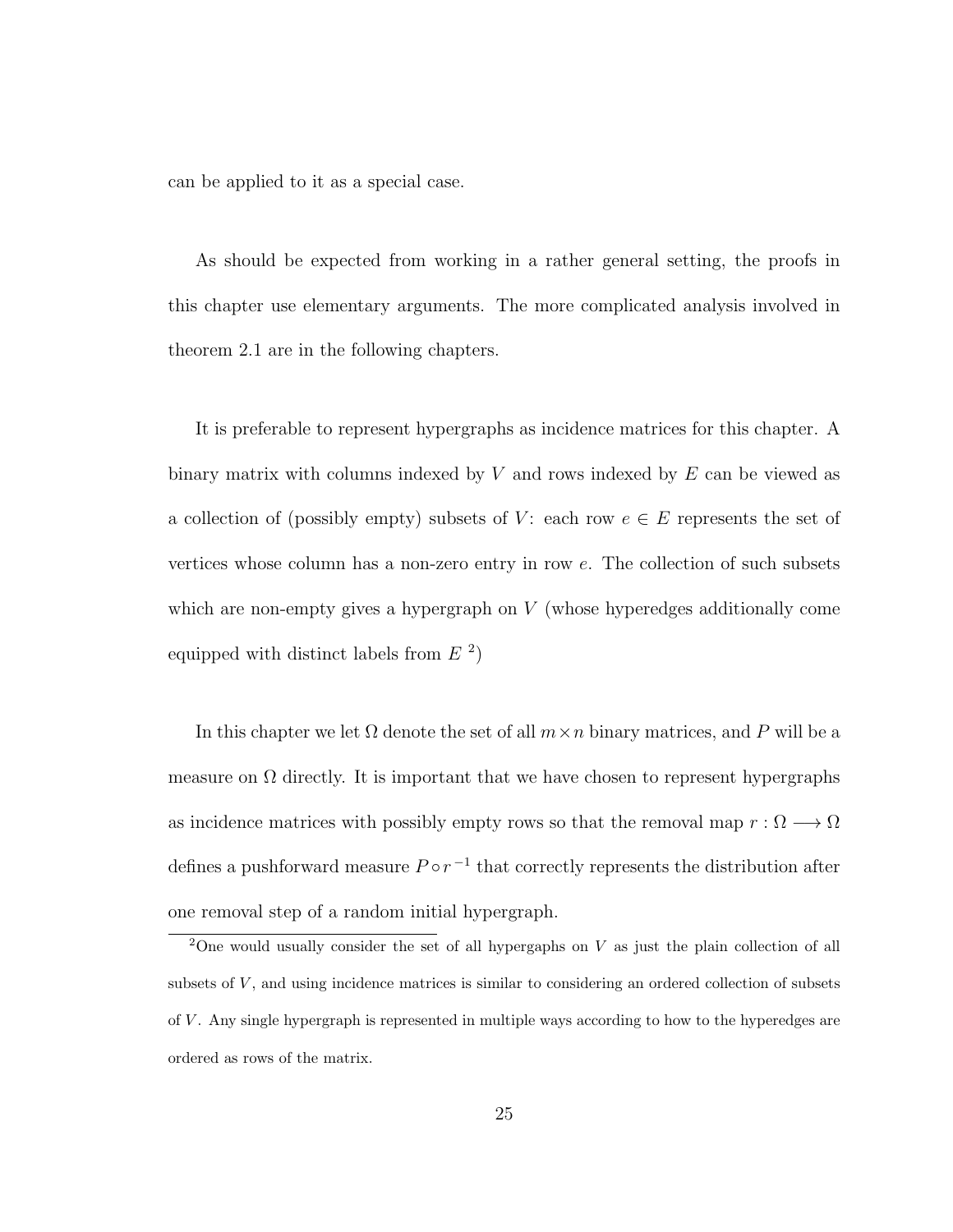### 3.1 General Properties

We begin with a section that is nonprobabilistic, and therefore requires no assumption on P.

For any  $\omega \in \Omega$  define  $A(\omega) \subseteq [n]$  to be the set of column indices whose columns contain at least one non-zero entry, define  $B(\omega) \subseteq [n]$  to be set of column indices whose columns contain exactly one non-zero entry, and define  $R(\omega) \subseteq [m]$  to be the set of row indices whose rows contain at least one entry.

For any  $\omega_1, \omega_2 \in \Omega$  define  $\omega_1 \sqcup \omega_2$  to be the matrix sum  $\omega_1 + \omega_2$  if  $R(\omega_1)$  and  $R(\omega_2)$ are disjoint, and undefined otherwise. In terms of hypergraphs,  $\omega_1 \sqcup \omega_2$  represents a union of two hypergraphs, but is undefined if there would be two hyperedges sharing the same label. Statements involving  $\omega_1 \sqcup \omega_2$  implicitly assume the quantity is defined. This notation is useful for referring to elements in the inverse image  $r^{-1}\omega$ , since if  $\omega_1 \in r^{-1}(\omega_2)$  then there is a unique decomposition  $\omega_1 = s \sqcup \omega_2$ .

**Theorem 3.1** (Functional Properties). Let  $\omega_1, \omega_2 \in \Omega$ . Then:

- 1.  $A(\omega_1 \sqcup \omega_2) = A(\omega_1) \cup A(\omega_2)$ .
- 2.  $B(\omega_1 \cup \omega_2) = [B(\omega_1) \setminus A(\omega_2)] \cup [B(\omega_2) \setminus A(\omega_1)].$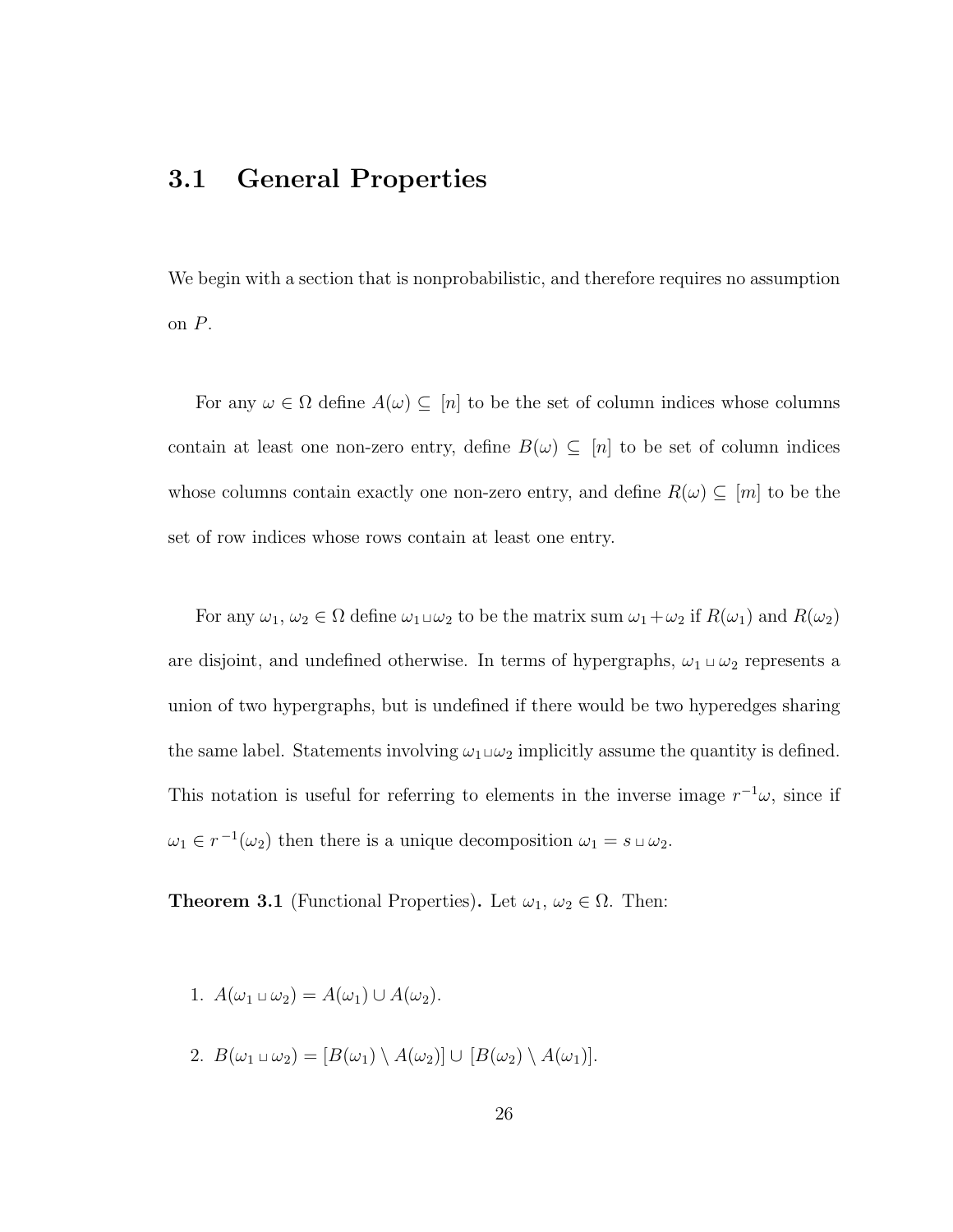3. 
$$
R(\omega_1 \cup \omega_2) = R(\omega_1) \cup R(\omega_2)
$$
.

Proof. The proof is straightforward and immediate after expanding definitions.  $\Box$ 

**Theorem 3.2** (Characterization of the Inverse Image). Let  $k \geq 0$ . For  $\omega \in \Omega$  define  $S(\omega) \subseteq \Omega$  as the unique set such that  $\{s \cup \omega : s \in S(\omega)\} = r^{-k}\omega$ . Then  $S(\omega)$  depends only on  $A(\omega)$ ,  $B(\omega)$ , and  $R(\omega)$ .

Let  $\mathfrak{m}_1 \subseteq \mathfrak{m}_2 \subseteq [m]$ . For  $\omega \in \Omega$  such that  $R(\omega) \subseteq \mathfrak{m}_1$ , define  $r_{\mathfrak{m}_2\mathfrak{m}_1}^{-k}\omega =$  $\{s \cup \omega : s \in S_{m_2m_1}(\omega)\}\$  where  $S_{m_2m_1}(\omega) = \{s \in S(\omega) : R(s) = m_2 \setminus m_1\}$ . Then  $S_{m_2m_1}(\omega)$ depends only on  $A(\omega)$  and  $B(\omega)$ .

Comments. The notation  $r_{\mathfrak{m}_2\mathfrak{m}_1}^{-k}$  defines a mapping  $r_{\mathfrak{m}_2\mathfrak{m}_1}^{-k}$ :  $\Omega \longrightarrow 2^{\Omega}$  named by the symbol  $r_{\mathfrak{m}_2\mathfrak{m}_1}^{-k}$ , but it is not the inverse image of a map  $\Omega \longrightarrow \Omega$ . The side condition  $R(s) = \mathfrak{m}_2 \setminus \mathfrak{m}_1$  in  $S_{\mathfrak{m}_2\mathfrak{m}_1}(\omega)$  indicates that we have restricted the inverse image  $r^{-k}\omega$ so that only a prespecified set of rows,  $\mathfrak{m}_2 \setminus \mathfrak{m}_1$ , is removed by  $r^k$  in  $r^k(s \sqcup \omega)$ .

Some motivation is in order. The first part of this theorem is the key property for proving the triple  $(A, B, R)$  is a Markov chain (case (1) of Theorem 3.4 from the next section). However in the probability space we intend to work with in chapter 5, there is something inconvenient about a Markov chain involving  $R$ : conditioning that some row is not the zero row introduces dependence among the entries of that row.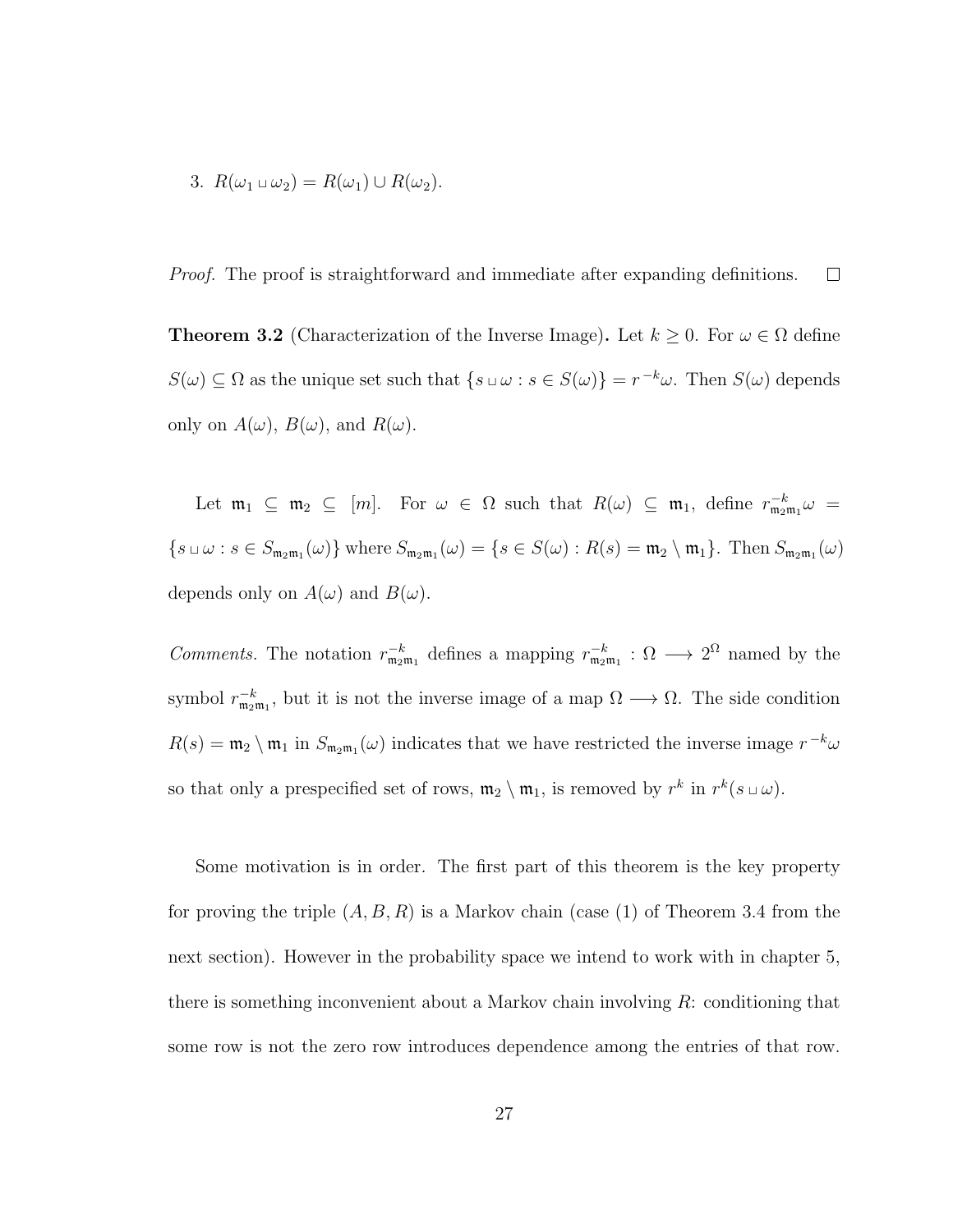Contrast with conditioning that some row is not a *deleted* row—the difference being that an initially zero row no longer counts—which does not introduce dependence. The second part of Theorem 3.2 is the key property for proving we do in fact get a Markov chain using the non-deleted rows in place of the non-zero rows in our Markov chain triple (case (2) of Theorem 3.4).

*Proof of Theorem 3.2.* Begin with  $k = 1$ . Let  $\omega \in \Omega$  be given.  $s \in S(\omega)$  if and only if all of the following hold:

- 1.  $R(s)$  and  $R(\omega)$  are disjoint, ensuring  $s \sqcup \omega$  is defined.
- 2.  $B(\omega) \subseteq A(s)$ , ensuring no row of  $\omega$  is removed by r in  $r(s \cup \omega)$ .
- 3. Every row of  $R(s)$  contains an non-zero entry in some column from  $B(s)\setminus A(\omega)$ , ensuring every row of  $R(s)$  is removed by r in  $r(s \sqcup \omega)$ .

This is evidently determined by  $A(\omega)$ ,  $B(\omega)$ , and  $R(\omega)$  alone.

Refer to conditions (1)-(3) as  $\Gamma(s,\omega)$ . In general for  $k>1$  the same argument applies and  $r^{-k}\omega$  is the set of all  $s_1 \sqcup s_2 \sqcup \ldots \sqcup s_k \sqcup \omega$  which satisfy the conditions  $\Gamma(s_i, s_{i+1} \sqcup s_{i+2} \sqcup \ldots \sqcup s_k \sqcup \omega)$  for  $i = 1, 2, \ldots, k$ . Making repeated use of Theorem 3.1, these conditions are expressible in terms of  $A(\omega)$ ,  $B(\omega)$ , and  $R(\omega)$ .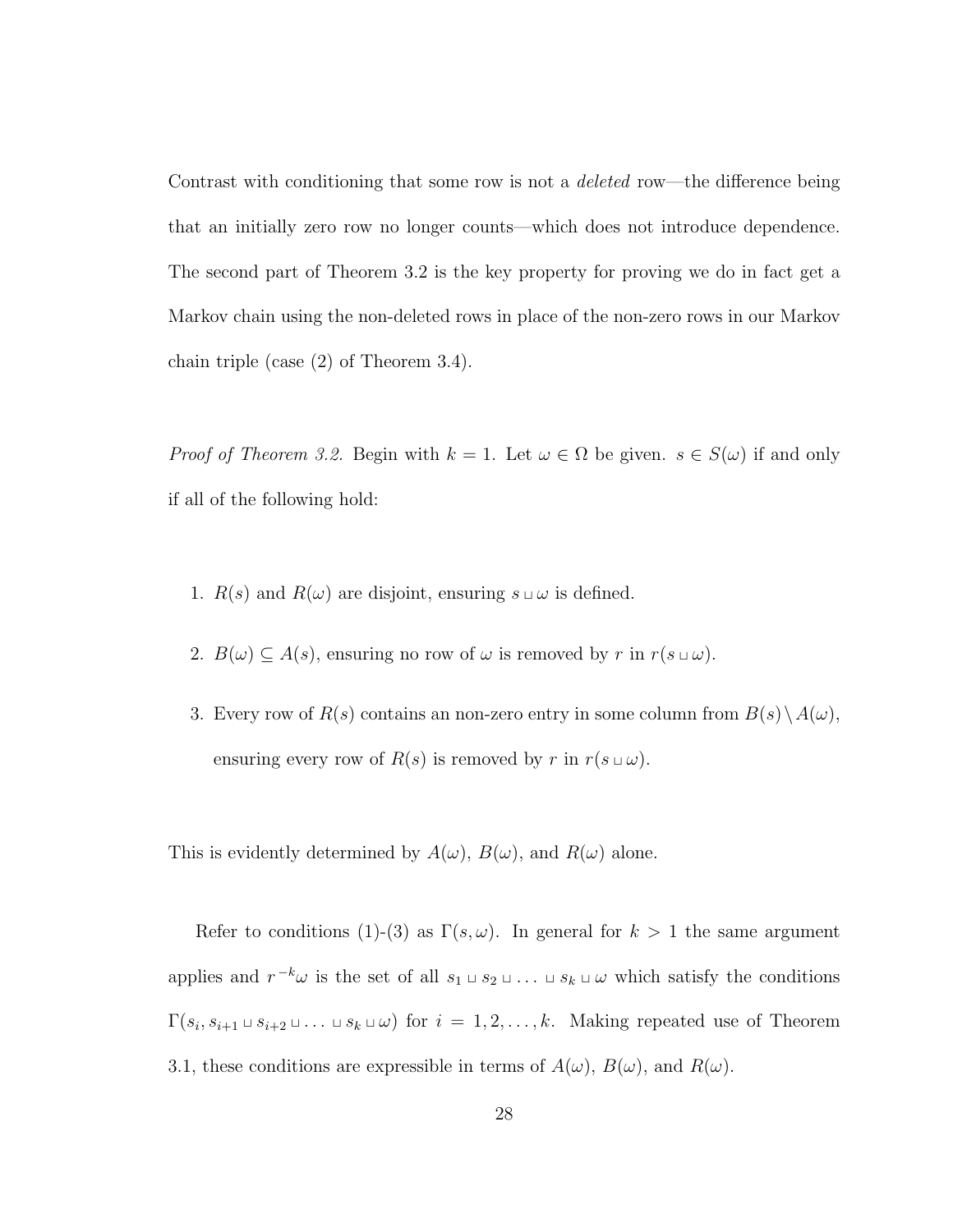For  $S_{m_2m_1}(\omega)$  the argument only needs to be adapted by replacing condition 1 with the condition  $R(s) = \mathfrak{m}_2 \setminus \mathfrak{m}_1$ .  $\Box$ 

### 3.2 Independent Rows

Assume now that  $P$  is a measure where the rows of the matrix are independent (corresponding to hypergraphs generated by a sequence of independent hyperedges). Given  $\omega, s \in \Omega$ ,  $P(\omega \cup s)$  can be expressed as a product of weights  $P_1(\omega) P_2(s)$  for  $\omega$ and s. That is, view  $\Omega$  as a product space of row sets  $\Omega_1 \times \Omega_2 \times \cdots \times \Omega_m$  with P represented as product measure  $\mu_1 \times \mu_2 \times \cdots \times \mu_m$ . Formally, defining the functions  $P_1$  and  $P_2$  in terms of the  $\mu_i$ 's is a rather arbitrary construction — even with the most natural definition we must somehow decide how any empty rows of  $\omega \sqcup s$  get "assigned" to  $\omega$  and s for purposes of contributing to the weight of  $P_1(\omega)$  or  $P_2(s)$ . It will be desirable that  $P_1$  is defined consistently so that it is a probability measure on certain subsets of  $\Omega$ .

We consider two ways to proceed: (1) Partition  $\Omega$  via R, and when  $R(\omega) = \mathfrak{m}_1$ define  $P_1(\omega) = \prod_{i \in \mathfrak{m}_1} \mu_i(\omega_i)$ . Then  $P_1$  is defined over all  $\Omega$  and is a probability measure on any partition  $\{\omega : R(\omega) = \mathfrak{m}\}\$ . (2) Presuppose  $R(\omega) \subseteq \mathfrak{m}_1$  and define  $P_1(\omega) =$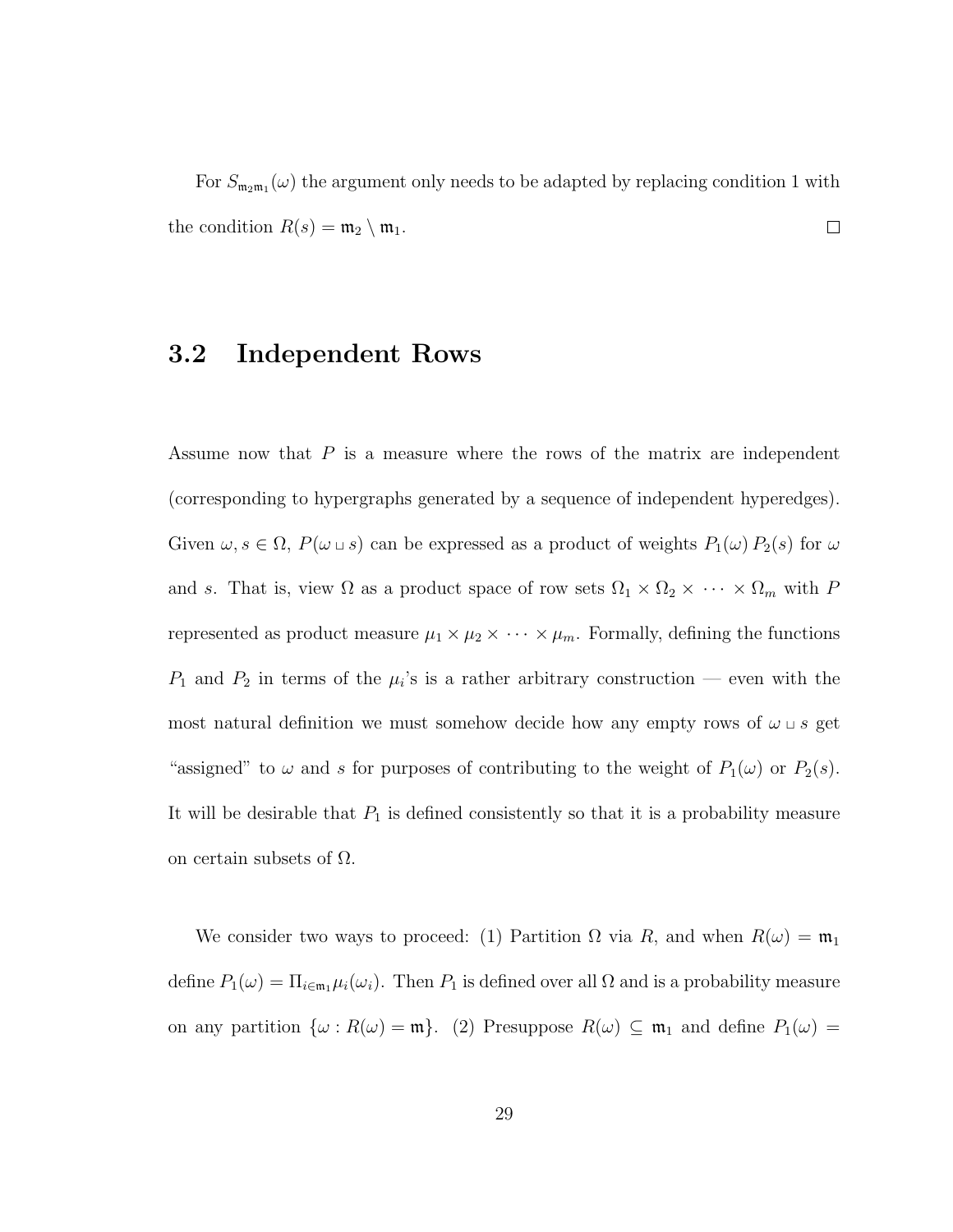$\Pi_{i\in\mathfrak{m}_1}\mu_i(\omega_i)$ . Then  $P_1$  is defined over just a single fixed subset  $\{\omega: R(\omega) \subseteq \mathfrak{m}_1\}$  and is a probability measure on this set.

We are going to consider both definitions (1) and (2) simultaneously. A small amount of flexibility in notation permits a single argument to handle both cases. These two cases correspond to the two parts of Theorem 3.4.

Definitions: Let  $r_0^{-i}$  denote either  $r_i^{-i}$  or  $r_{m_2m_1}^{-i}$  depending on whether we consider case (1) or case (2). Let  $S_0$  denote the corresponding choice for S or  $S_{m_2m_1}$ , and let  $X_0$  denote the corresponding choice for  $(A, B, R)$  or  $(A, B)$ . Define  $X_i = X_0(r^i\omega)$ ,  $R_i(\omega) = R(r^i \omega), R_{i,j} = R_i \backslash R_j$  and  $X'_i = (A_i, B_i, R_{0,i})$ . Let  $k \geq 0$  and let E denote the event  $\{X_0 = x_0, X_1 = x_1, \ldots, X_{k-1} = x_{k-1}\}$  or  $\{X'_0 = x'_0, X'_1 = x'_1, \ldots, X'_{k-1} = x'_{k-1}\}$ depending on whether we consider case (1) or case (2).

For  $\omega \in \Omega$  we can compute

$$
P(r_0^{-k}\omega \mid E) = \sum_{s \in S_0(\omega)} P(\omega \sqcup s \mid E) = \sum_{s \in S_0(\omega)} P(\omega \sqcup s) 1_{\omega \sqcup s \in E} (P(E))^{-1}
$$

$$
= \sum_{s \in S_0(\omega)} P_1(\omega) P_2(s) 1_{\omega \sqcup s \in E} (P(E))^{-1}.
$$

Factor  $P_1(\omega)$  out of the sum, and express the remainder as  $z_k(\omega)$  giving

$$
P(r_0^{-k}\omega \mid E) = z_k(\omega) P_1(\omega).
$$
 (3.1)

In the case  $r_0^{-k} = r^{-k}$ , the proportionality factor  $z_k(\omega)$  is a function of  $A(\omega)$ ,  $B(\omega)$ ,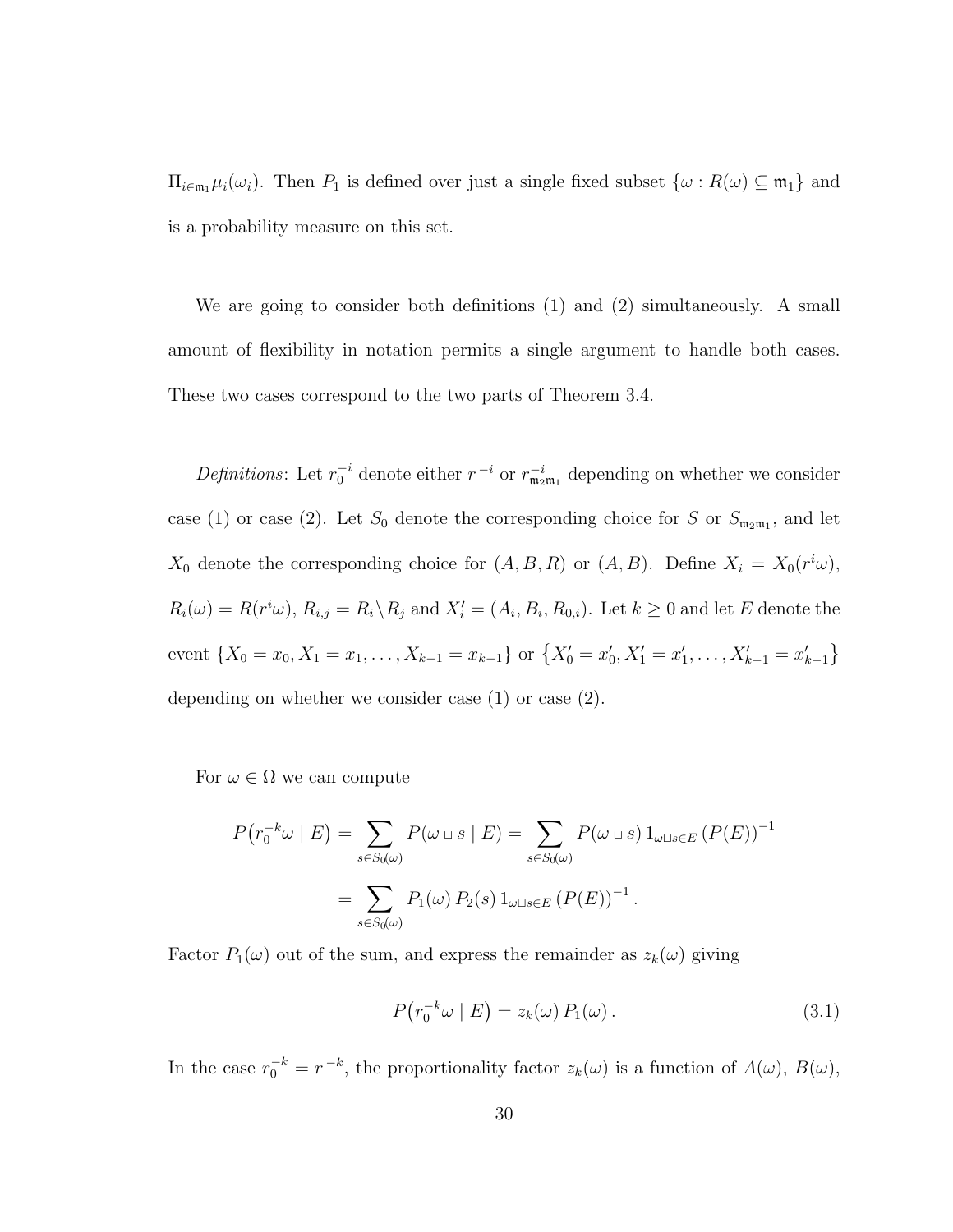and  $R(\omega)$  by Theorems 3.1 and 3.2<sup>3</sup>, while in the case  $r_0^{-k} = r_{m_2m_1}^{-k}$ ,  $z_k(\omega)$  is a function of  $A(\omega)$  and  $B(\omega)$ . If additionally P respects permutation of rows (or columns), then  $z_k(\omega)$  depends on  $R(\omega)$  only up to cardinality (respectively,  $z_k(\omega)$  depends on  $A(\omega)$ and  $B(\omega)$  only up to their cardinalities). Independence of columns plays no special role. Requiring permutable rows is equivalent to requiring identically distributed rows since we've already assumed independence.

We know that on an appropriate subset  $P_1$  is a probability measure. Let  $Q_k$  denote the measure  $P(\_ \mid E)$ . The function  $z_k$  is the Radon-Nikodym derivative of  $Q_k$  with respect to  $P_1$ . If we restrict these two probability measures, via conditioning, to a subset where the Radon-Nikodym derivative is constant then the restricted measures must in fact be equal. That is, an equation like (3.1) says  $P_1$  and  $Q_k \circ r_0^{-k}$  are conditionally the same measure, conditioned on the random variable  $z_k$ . We phrase this observation as the following lemma.

**Lemma 3.3** (Pushforward Lemma). Let  $k \geq 0$ , and let  $Q_k$  and  $z_k$  be as defined above. Let F be an event on which  $z_k$  is constant. Then, when the conditional probabilities are defined,

$$
Q_k(r_0^{-k} - |r_0^{-k}F) = P_1(- | F).
$$

<sup>&</sup>lt;sup>3</sup>This requires  $X_0$  to be the particular triple  $(A, B, R)$ , and not simply any variable with respect to which  $(A, B, R)$  is measurable. A generalization in that direction is possible if the variable also satisfies an analogue of theorem 3.1.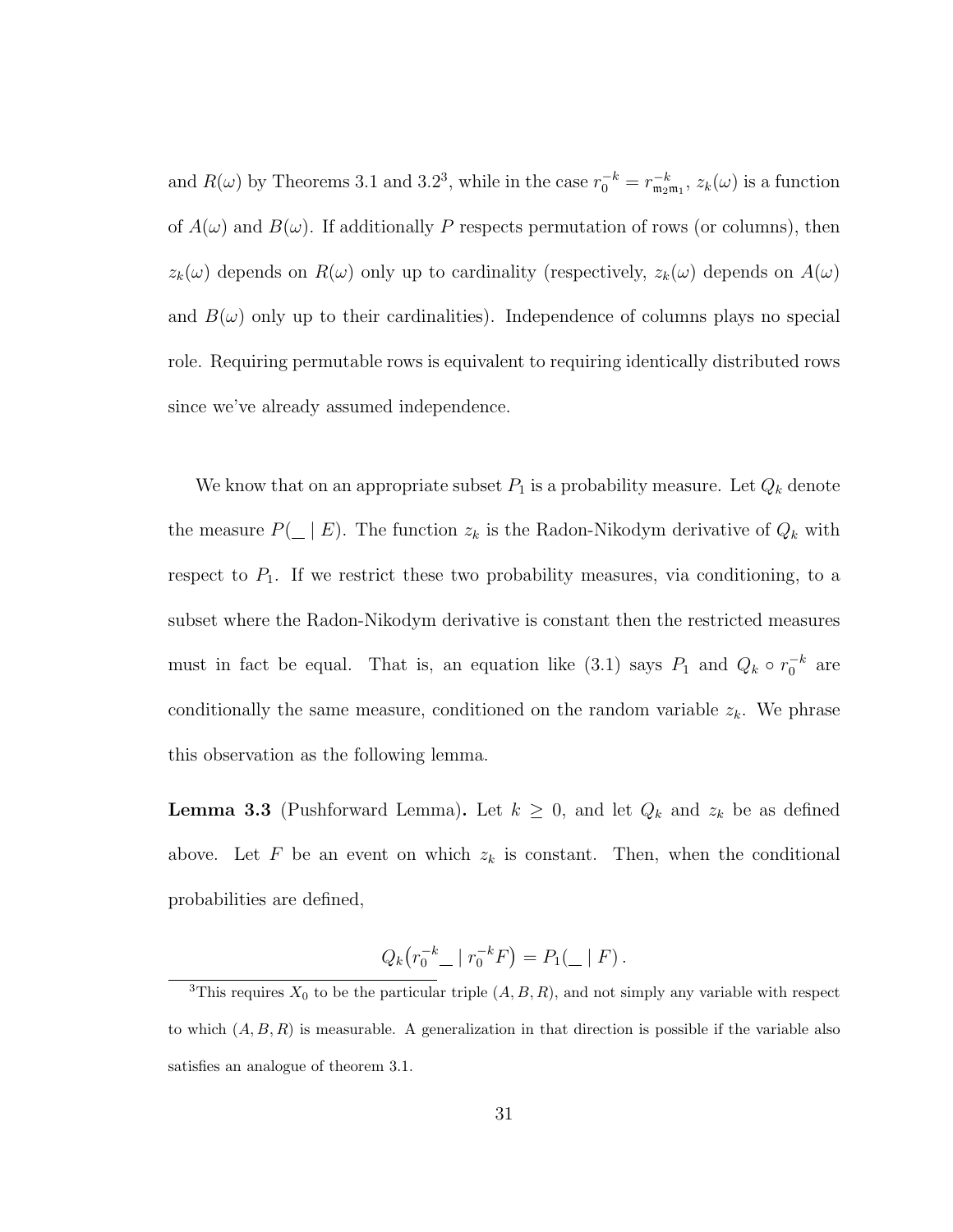Proof. The proof is just a fully explicated version of the observation preceding the statement. Summing (3.1) over  $\omega \in F$  to find the constant, we have  $z = z_F =$  $Q_k(r_0^{-k}F)/P_1(F)$  on F. For any event T, use (3.1) again this time summing over  $\omega \in T \cap F$  to get  $Q_k(r_0^{-k}T \cap r_0^{-k}F) = z_F P_1(T \cap F)$ . Substitute for  $z_F$  in this last equation and rearrange to get the theorem.  $\Box$ 

Theorem 3.4 (Markov Theorem).

- 1. Let  $X_i = (A_i, B_i, R_i)$ . The sequence  $X_0, X_1, \ldots$  is a Markov chain with transition kernel  $p(x_0, x_1) = P(X_1 = x_1 | X_0 = x_0)$ .
- 2. Let  $X'_i = (A_i, B_i, R_{0,i})$ . The sequence  $X'_0, X'_1, \ldots$  is a Markov chain with transition kernel  $p(x_0, x_1) = P(X'_1 = x_1 | X'_0 = x_0)$ .

*Proof.* Let  $Y_0$  denote a random variable such that  $\sigma(X_0) \subseteq \sigma(Y_0)$ , which will be chosen later. Define  $Y_k = Y_0 \circ r^k$ . Let F denote the event  $\{Y_0 = y\}$ , so that  $r^{-k}F = \{Y_k = y\}$ and  $r_{\mathfrak{m}_2\mathfrak{m}_1}^{-k}F = \{Y_k = y\} \cap \{R_0 \setminus R_k = \mathfrak{m}_2 \setminus \mathfrak{m}_1\}$ . Since  $X_0$  is a measurable function of  $Y_0$ ,  $z_k$  is constant on F. Lemma 3.3 states

$$
P(r_0^{-k} \_ \mid E, r_0^{-k} F) = P_1(\_ | Y_0 = y). \tag{3.2}
$$

To prove 1, let  $i \geq 0$  be given. We take  $r_0^{-k} = r^{-k}$  and  $Y_0 = X_0$  in equation (3.2), and for these choices we recall  $E = \{X_0 = x_0, ..., X_{k-1} = x_{k-1}\}\$  and  $r^{-k}F =$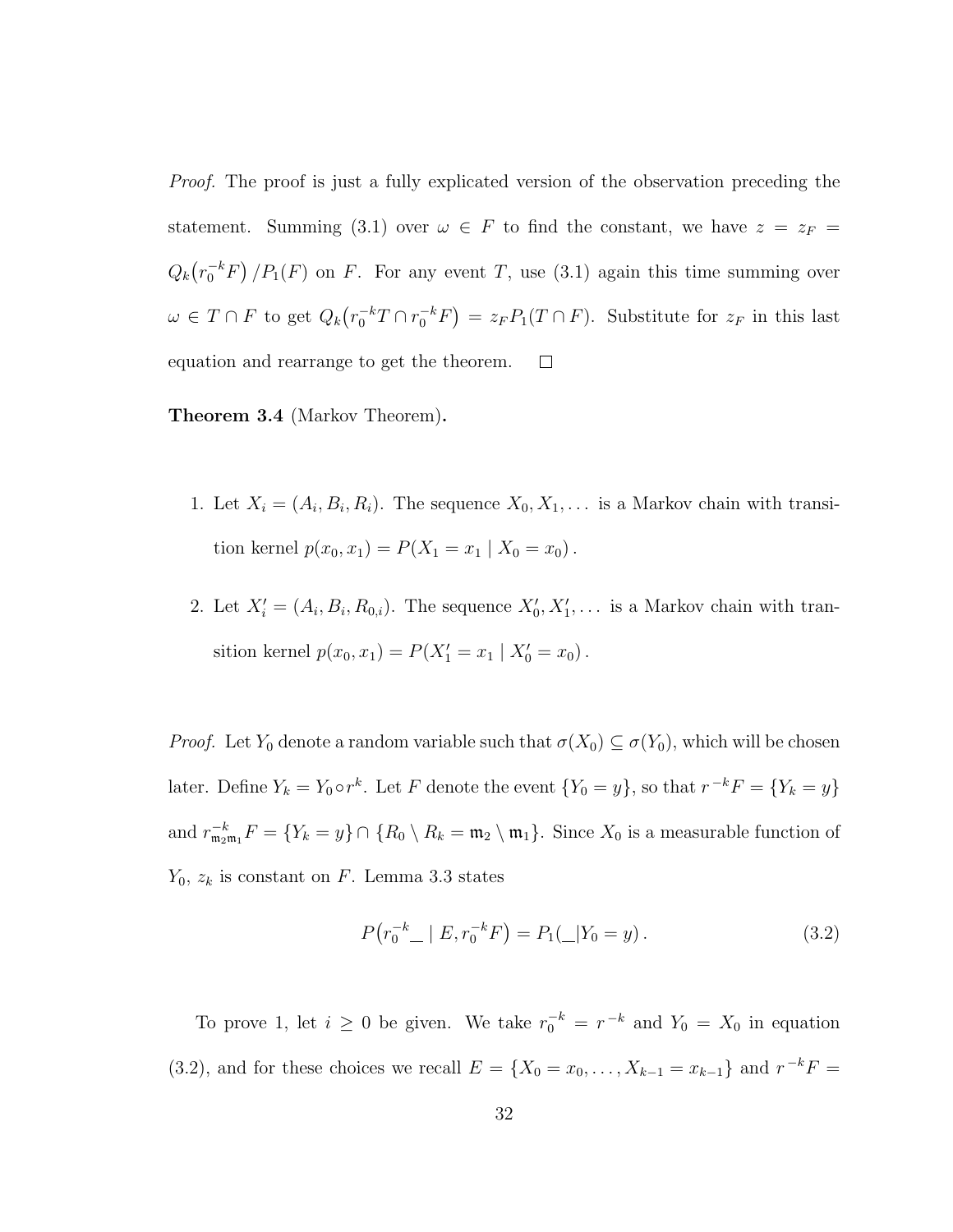${Y_k = y}$ . Evaluate the probability measures in equation 3.2 on the event  ${X_1 = x}$ . Finally, instantiate the resulting equation for both  $k = i$  and  $k = 0$  to establish

$$
P(X_{i+1} = x \mid X_0 = x_0, \dots, X_{i-1} = x_{i-1}, X_i = y) = P_1(X_1 = x | X_0 = y)
$$
  

$$
P(X_1 = x \mid X_0 = y) = P_1(X_1 = x | X_0 = y).
$$

The equality of the left hand sides proves the Markov property.

To prove 2, much is the same until the final step. Let  $i \geq 0$  be given and let  $x', y' \subseteq [n] \times [n] \times [m]$  be given  $(x'$  and y' will play the same roles as x and y in the proof of 1). Denote x' by  $(x, \mathfrak{m})$ , where  $\mathfrak{m} \subseteq [m]$ . We take  $r_0^{-k} = r_{\mathfrak{m}_2 \mathfrak{m}_1}^{-k}$  and  $Y_0 = X_0$ in equation (3.2), and for these choices we recall  $E = \{X'_0 = x'_0, \ldots, X'_{k-1} = x'_{k-1}\}\$ and  $r_{\mathfrak{m}_2\mathfrak{m}_1}^{-k}F = \{X_k = y\} \cap \{R_0 \setminus R_k = \mathfrak{m}_2 \setminus \mathfrak{m}_1\}.$  Pick  $y, \mathfrak{m}_2$ , and  $\mathfrak{m}_1$  so that  $r_{\mathfrak{m}_2\mathfrak{m}_1}^{-k}F =$  $\{X'_k = y'\}.$  Evaluate the probability measures in equation 3.2 on the event  $\{X'_1 = x''\}$ where  $x'' = (x, \Delta \mathfrak{m})$  and  $\Delta \mathfrak{m} = \mathfrak{m} \setminus (\mathfrak{m}_2 \setminus \mathfrak{m}_1)$ . Finally, instantiate the resulting equation for both  $k = i$  and  $k = 0$  to establish

$$
P(r_{\mathfrak{m}_2\mathfrak{m}_1}^{-i} \{X_1' = x''\} | X_0' = x_0', \dots, X_{i-1}' = x_{i-1}', X_i' = y')
$$
  
=  $P_1(X_1' = x'' | X_0 = y)$  (3.3a)

$$
P(r_{\mathfrak{m}_2\mathfrak{m}_1}^{-0} \{X_1' = x''\} \mid X_0' = y') = P_1(X_1' = x''|X_0 = y). \tag{3.3b}
$$

Note for any  $k \geq 0$ , one has

$$
r_{\mathfrak{m}_2\mathfrak{m}_1}^{-k} \{ X_1' = x'' \} = \{ X_{k+1} = x, R_{k,k+1} = \Delta \mathfrak{m}, R_{0,k} = \mathfrak{m}_2 \setminus \mathfrak{m}_1 \}
$$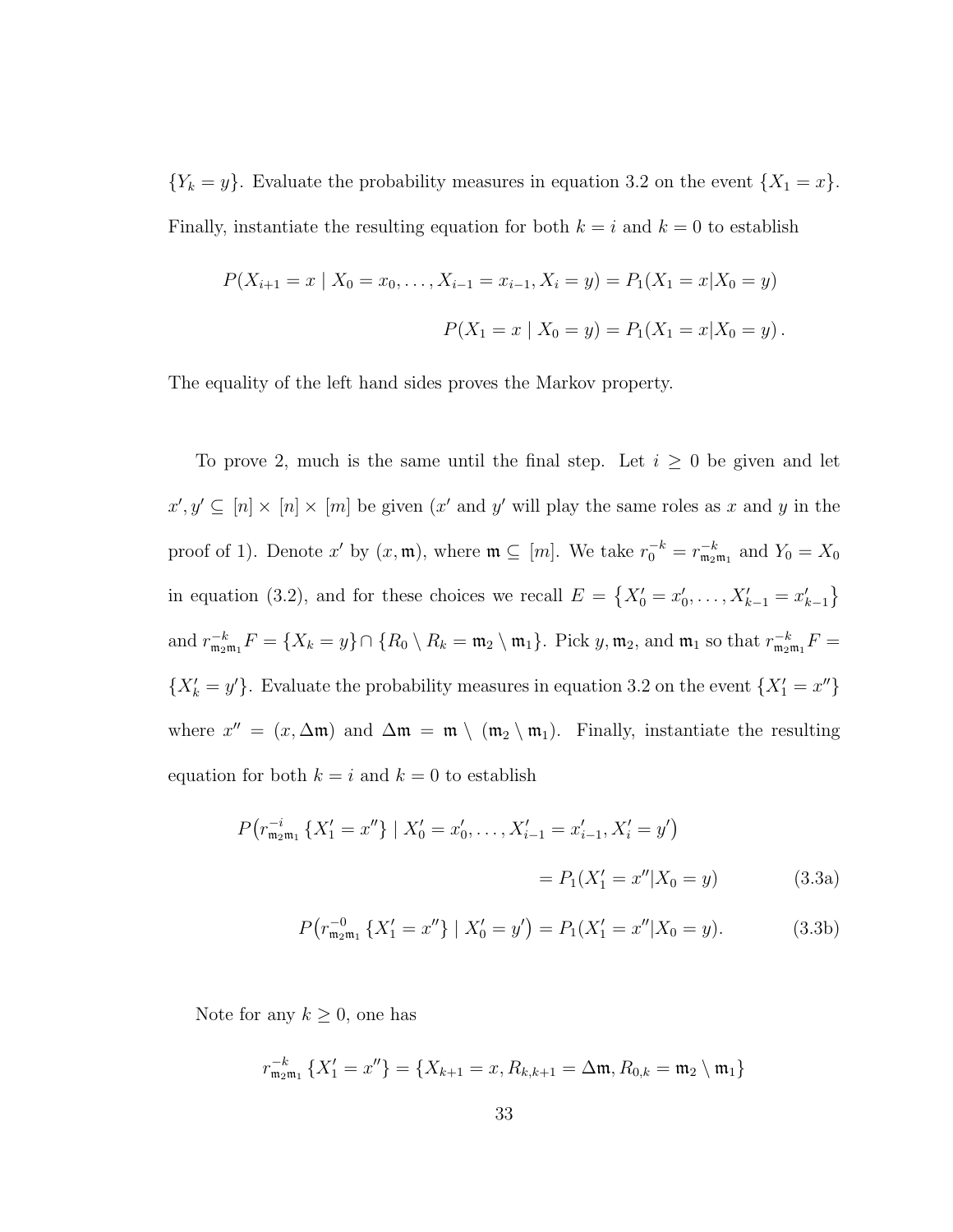which by choice of  $\Delta \mathfrak{m}$  (namely that  $\Delta \mathfrak{m} \cup (\mathfrak{m}_2 \setminus \mathfrak{m}_1) = \mathfrak{m}$ ) is also the event  $\{X'_{k+1} = x'\} \cap$  ${R_{0,k} = \mathfrak{m}_2 \setminus \mathfrak{m}_1}.$  This later event regarding  $R_{0,k}$  is already conditioned on by the left hand sides of equations 3.3 (by the conditioning  $X'_k = y'$ , where  $k = i$  and  $k = 0$ ). Therefore

$$
P(X'_{i+1} = x' | X'_0 = x'_0, \dots, X'_{i-1} = x'_{i-1}, X'_i = y') = P_1(X'_1 = x'' | X_0 = y)
$$
  

$$
P(X'_1 = x' | X'_0 = y') = P_1(X'_1 = x'' | X_0 = y).
$$

The equality of the left hand sides proves the Markov property.

 $\Box$ 

In chapter 5, we will be using the Markov chain from case (2). Conditioning on an event like  $R_{0,k} = \mathfrak{m}_2 \setminus \mathfrak{m}_1$  conditions on the set of rows (edges) which have been removed after k steps, but it does not stipulate whether any rows in  $\mathfrak{m}_1$  were originally empty. For our probability space this has the advantage (over conditioning on  $R_k$ ) that it preserves the independence of the events  $\{j \in e_i\}_{i \in \mathfrak{m}_1}$ .

The Markov chain from case (1) is the chain which appears in the literature (referenced in the opening paragraph of this chapter). In the case of the k-core as opposed to the 2-core, the Markov chain would need to be amended by considering the sets of vertices of degrees  $1, 2, \ldots, k - 1$  and greater equal  $k - 1$  instead of just 1 and greater equal 1 (naturally one has the freedom to choose, for example,  $\geq$   $k$ instead of  $\geq k-1$ , as these two collection of state variables would have the same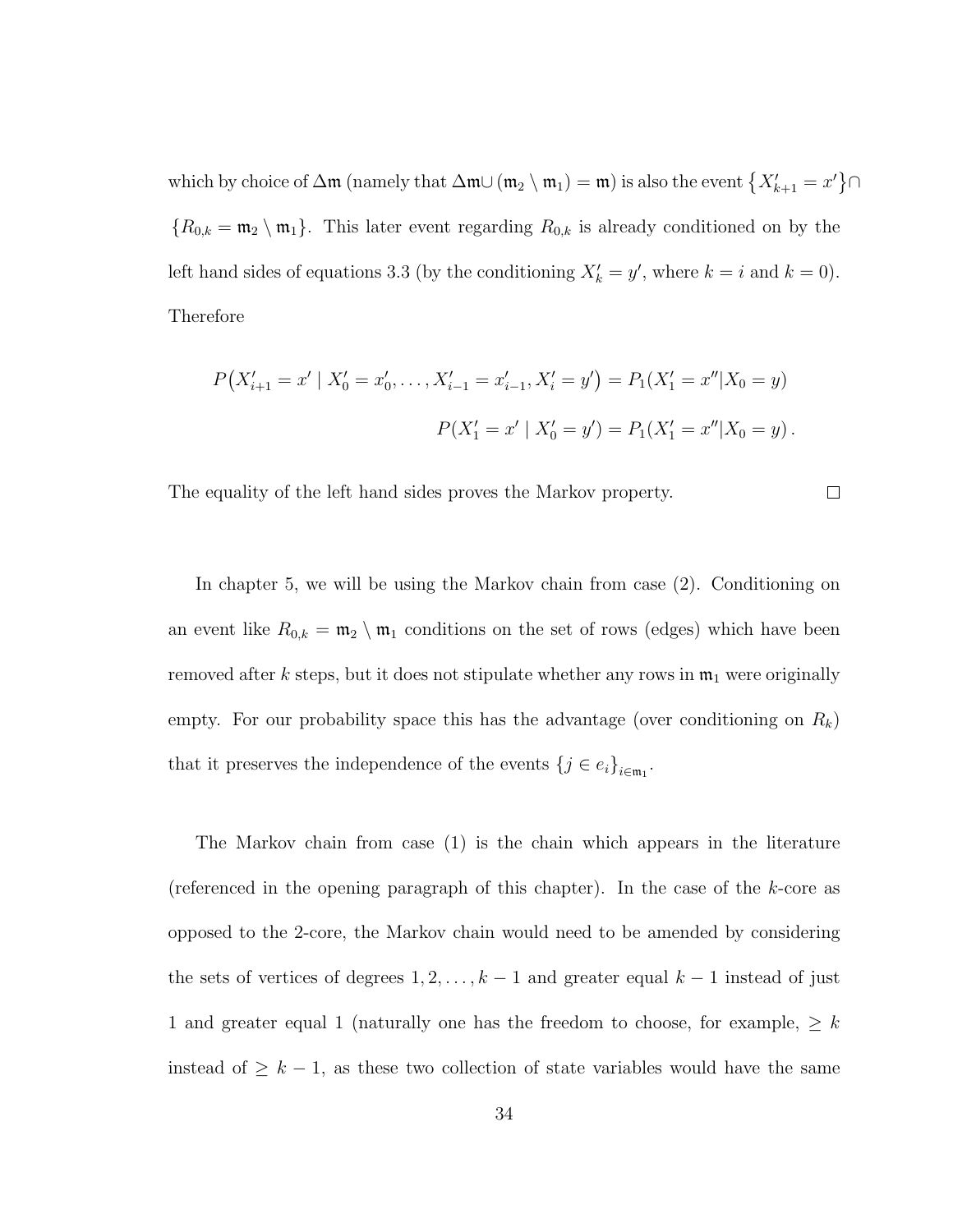sigma fields). Besides changing the Markov chain itself, the proofs in this chapter would only need a minor alteration by stating the equivalent version of Theorem 3.1 for these state variables (so that for all the degree sets  $D_i$  involved,  $D_i(\omega_1 \cup \omega_2)$  is expressible as combinations of  $D_j(\omega_1)$ 's and  $D_j(\omega_2)$ 's).

Proofs of the Markov property from the literature are either given by stating the general principles involved (leaving the details to be checked and without stating the minimal set of assumptions from the model that are actually used) or else are proven using explicit computation of the probabilities involved, i.e. by finding the combinatorial formulae which count the number of hypergraphs with a given property (which, as this chapter demonstrates, is always unnecessary for independent hyperedges).

The hypergraph models referenced from the literature have some form of dependence built in to the hyperedge distribution, arising from conditioning on the size of the hyperedge or conditioning on the degree sequence of the hypergraph itself. They also exhibit homogeneity between vertices, so that the cardinalities of the degree sets in the chain may be used instead of the sets themselves. Finally, they also exhibit an overall symmetry so that  $P(\_ | X_k = x_k)$  is uniform on the subset of hypergraphs with  ${X_k = x_k}$  (dubbed "maintenance of uniformity"). The fact that for our model we must work with the sets  $A$  and  $B$  (and not their cardinalities) as well as nonuniform distributions presents greater complication.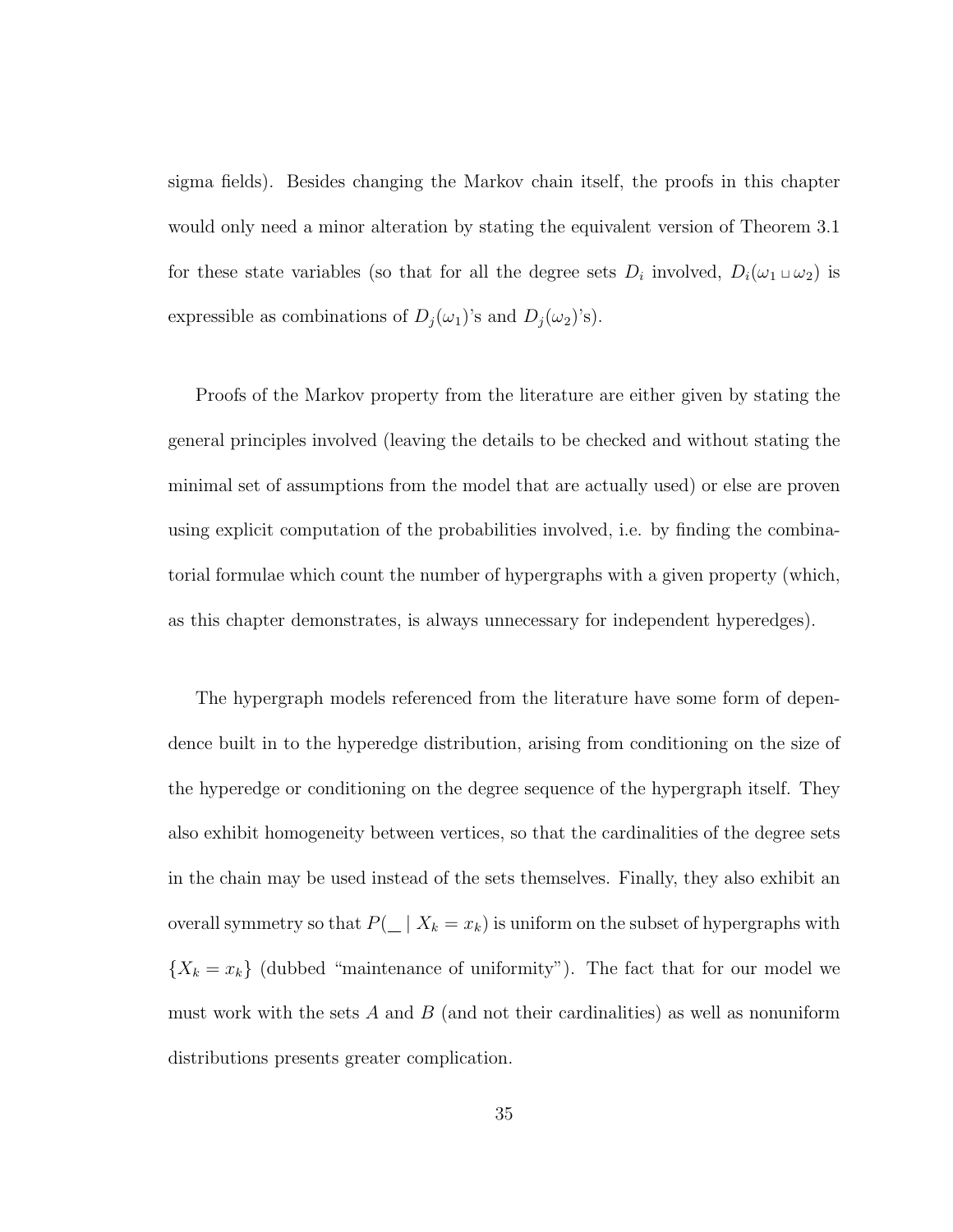#### 3.3 Removing One Hyperedge at Each Step

In section 5.4 we will want to consider a removal process which iterates a random edge removal rule: choose a uniformly random vertex of degree 1, and remove the hyperedge incident to it. This section establishes that the results of the sections 3.1 and 3.2 carry over to this process just as well.

The random removal rule is formalized by supplementing our old probability space with an iid sequence of uniform variables on  $[0, 1]$ . Each random variable represents the randomness we use to decide which vertex of degree 1 to remove at each step. Define then a new probability space  $\overline{\Omega} = [0,1]^{\mathbb{N}} \times \Omega$ . The new probability measure  $P = \mu \times P_{\Omega}$  on  $\overline{\Omega}$  is given as the product  $\mu = \mathcal{L} \times \mathcal{L} \cdots$  of uniform (Lebesgue) measure  $\mathcal L$  on each component [0, 1] and a probability measure  $P_{\Omega}$  on the component  $\Omega$  (playing the role of the old probability measure P of the previous section).

We can provide a high level overview of this section in a few sentences. The key property of sections 3.1 and 3.2 is that fiber  $r^{-k}\omega$  is an amalgam of  $\omega$  with a set  $S(\omega)$ whose dependence on  $\omega$  factors through a small set of variables. Since the removal rule is now random, the first difference in this section is that the fiber is additionally an amalgam of the slice of  $U(s, \omega) \subseteq [0, 1]$  which represents the realizations where we do happen to transition from  $s \sqcup \omega$  to  $\omega$  by r. The second difference is that this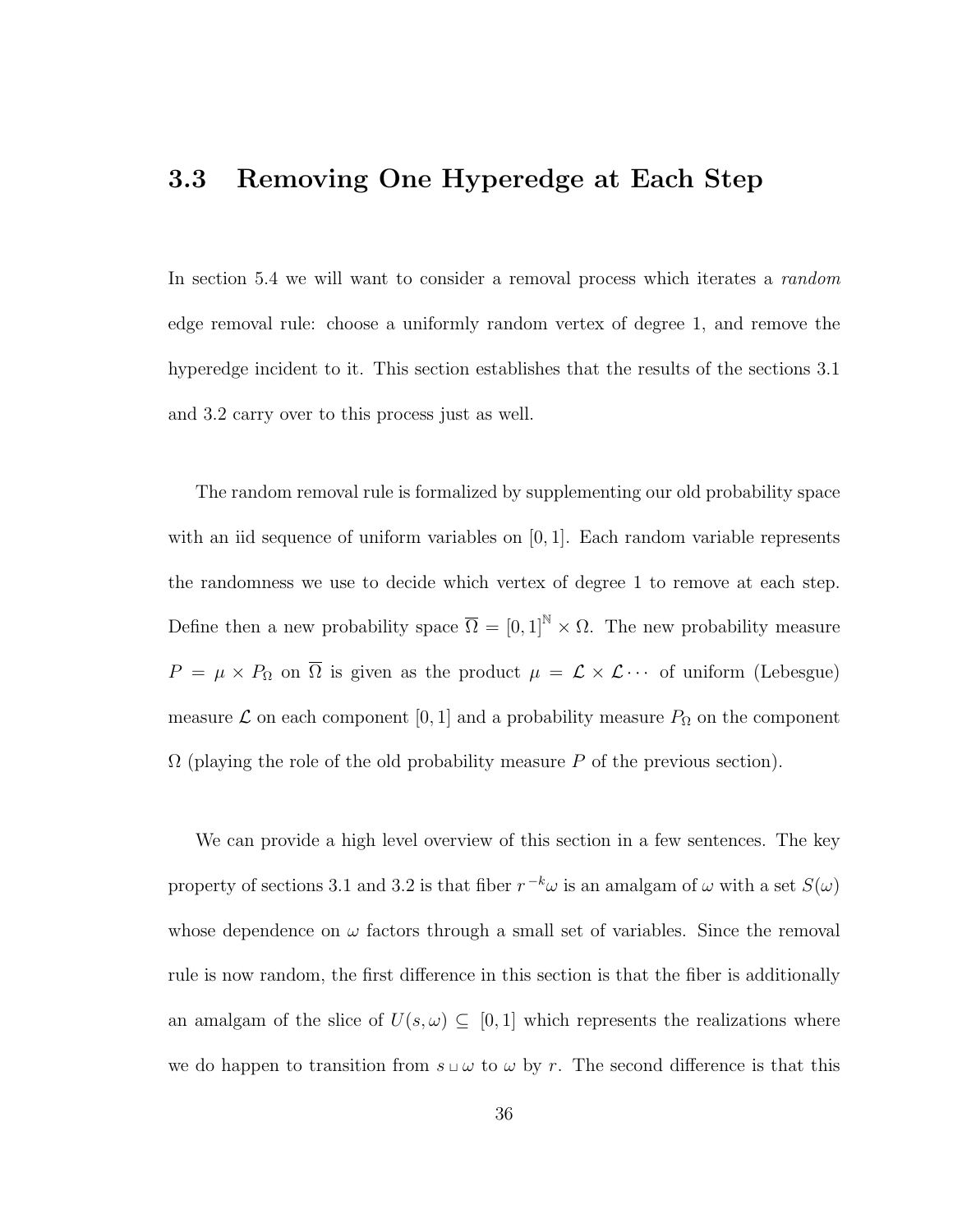slice is not at all a function of the smaller set of variables — but the *probability* of the slice still is — which is what is needed for  $z_k$  from equation 3.1 to be a function of the smaller set of variables. The rest of this section provides a fuller account of the details. The goal though is still to appeal to modification of the of the previous proofs once the new set of definitions is formalized.

Denote elements of  $\overline{\Omega}$  as  $(\{u_i\}, \omega)$ . Define  $r : \overline{\Omega} \longrightarrow \overline{\Omega}$  via  $(\{u_i\}, \omega) \mapsto (\{u_{i+1}\}, r_{u_1}\omega)$ , where for each  $u \in [0, 1]$ ,  $r_u$  is a fuction  $\Omega \longrightarrow \Omega$  so that  $r_u \omega$  represents removal of single edge — depending on  $u$  and  $\omega$  — if  $\omega$  contains at least 1 degree vertex (and  $r_u \omega = \omega$  if all vertices have degree at least 2). For example, if  $\omega$  contains 2 vertices of degree 1, then  $r_u\omega$  removes the first if  $u \leq 1/2$  and the second if  $u > 1/2$ . For a fully explicit definition, we shall fix for each  $\omega \in \Omega$  an arbitrary partition of [0, 1] into  $|B(\omega)|$  disjoint subsets of equal measure. When  $|B(\omega)| \neq 0$  and u lies in the nth partition then  $r_u\omega$  denotes the removal of the *n*th edge contain a degree 1 vertex.

The next theorem is the analogue of Theorem 3.2 for the random removal rule.

*Notation:* For  $u \in [0, 1], v = (v_1, v_2, ...) \in [0, 1]^{\mathbb{N}}$ , let  $u \diamond v$  denote  $(u, v_1, v_2, ...) \in$  $[0, 1]^{N}$ .

**Theorem 3.5.** Let  $k \geq 0$ . For  $\omega \in \Omega$  define  $S(\omega) \subseteq \Omega$  and for each  $s \in S(\omega)$  define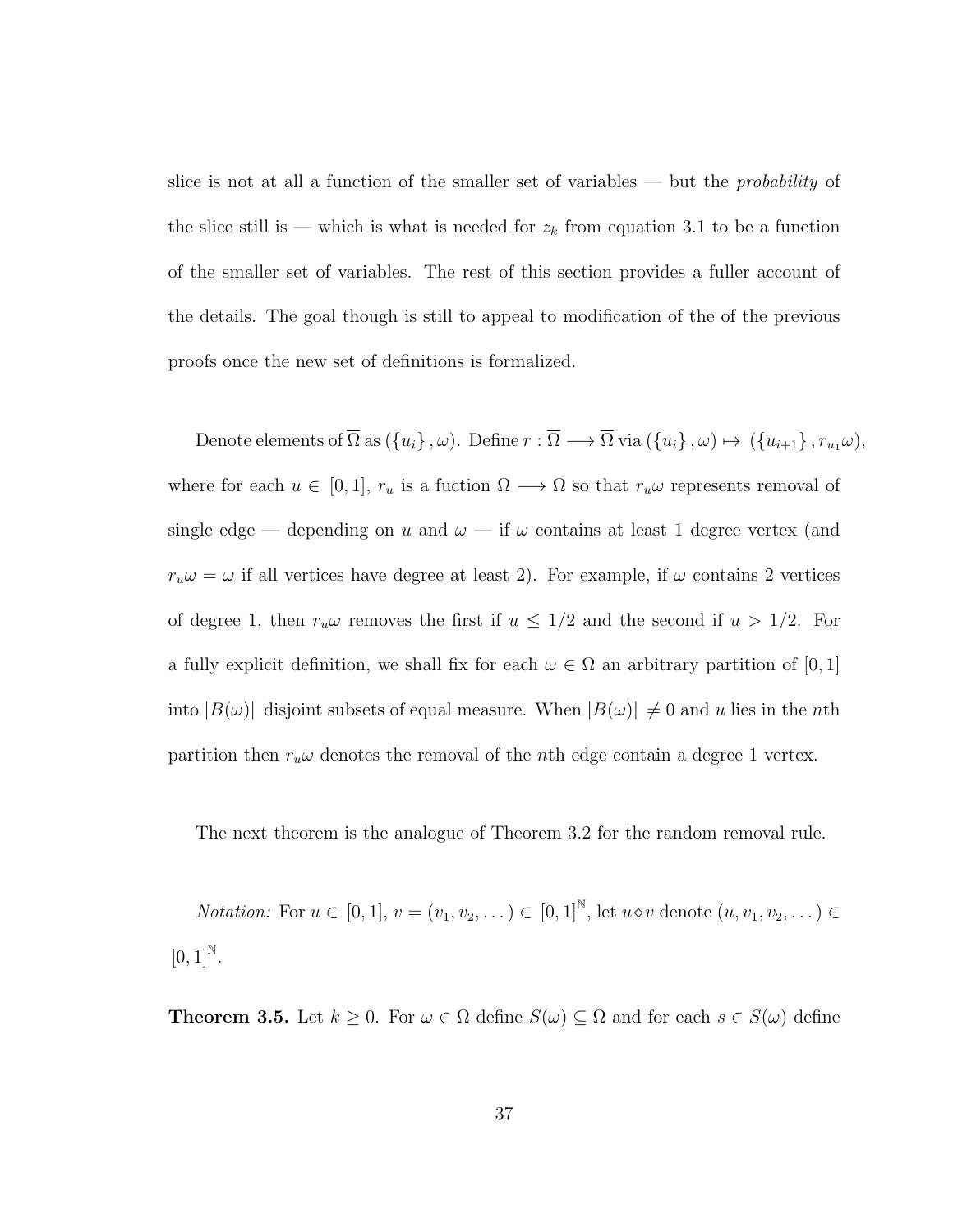$U(s, \omega) \subseteq [0, 1]$  as the unique sets so that

$$
\bigcup_{v \in [0,1]^{\mathbb{N}}} \left\{ (u \diamond v, s \sqcup \omega) : s \in S(\omega), u \in U(s, \omega) \right\} = r^{-k} \left( [0,1]^{\mathbb{N}} \times \{\omega\} \right).
$$

Let  $\mathfrak{m}_1 \subseteq \mathfrak{m}_2 \subseteq [m]$ . For  $(v, \omega) \in \overline{\Omega}$  such that  $R(\omega) \subseteq \mathfrak{m}_1$ , define

$$
r_{\mathfrak{m}_2\mathfrak{m}_1}^{-k} (v, \omega) = \{ (u \diamond v, s \sqcup \omega) : s \in S_{\mathfrak{m}_2\mathfrak{m}_1}(\omega), u \in U(s, \omega) \}.
$$

where  $S_{\mathfrak{m}_2\mathfrak{m}_1}(\omega) = \{ s \in S(\omega) : R(s) = \mathfrak{m}_2 \setminus \mathfrak{m}_1 \}.$ 

Then

- 1.  $S(\omega)$  depends only on  $A(\omega)$ ,  $B(\omega)$ , and  $R(\omega)$ .
- 2.  $\mathcal{L}(U(s,\omega))$  depends only on s,  $A(\omega)$ , and  $B(\omega)$ .
- 3.  $S_{m_2m_1}(\omega)$  depends only on  $A(\omega)$  and  $B(\omega)$ .

*Proof.* The proof is by induction on  $k$  and repeated use of Theorem 3.1 just as in the proof of Theorem 3.2. The arguments themselves only need to be adapted slightly. For example, to prove 1 in the case  $k = 1$ , we change condition 1 to be that  $R(s)$  is either a single row disjoint from  $R(\omega)$  or the empty set. And to prove 2 in the case  $k = 1$ , we have  $\mathcal{L}(U(s, \omega)) = \frac{B(s \sqcup \omega) \cap A(s)}{B(s \sqcup \omega)} = \frac{B(s) \setminus A(\omega)}{B(s \sqcup \omega)}$  $\frac{A(\mathcal{S})\setminus A(\omega)}{B(\mathcal{S}\square\omega)}$ , which depends only on s,  $A(\omega)$ , and  $B(\omega)$ .  $\Box$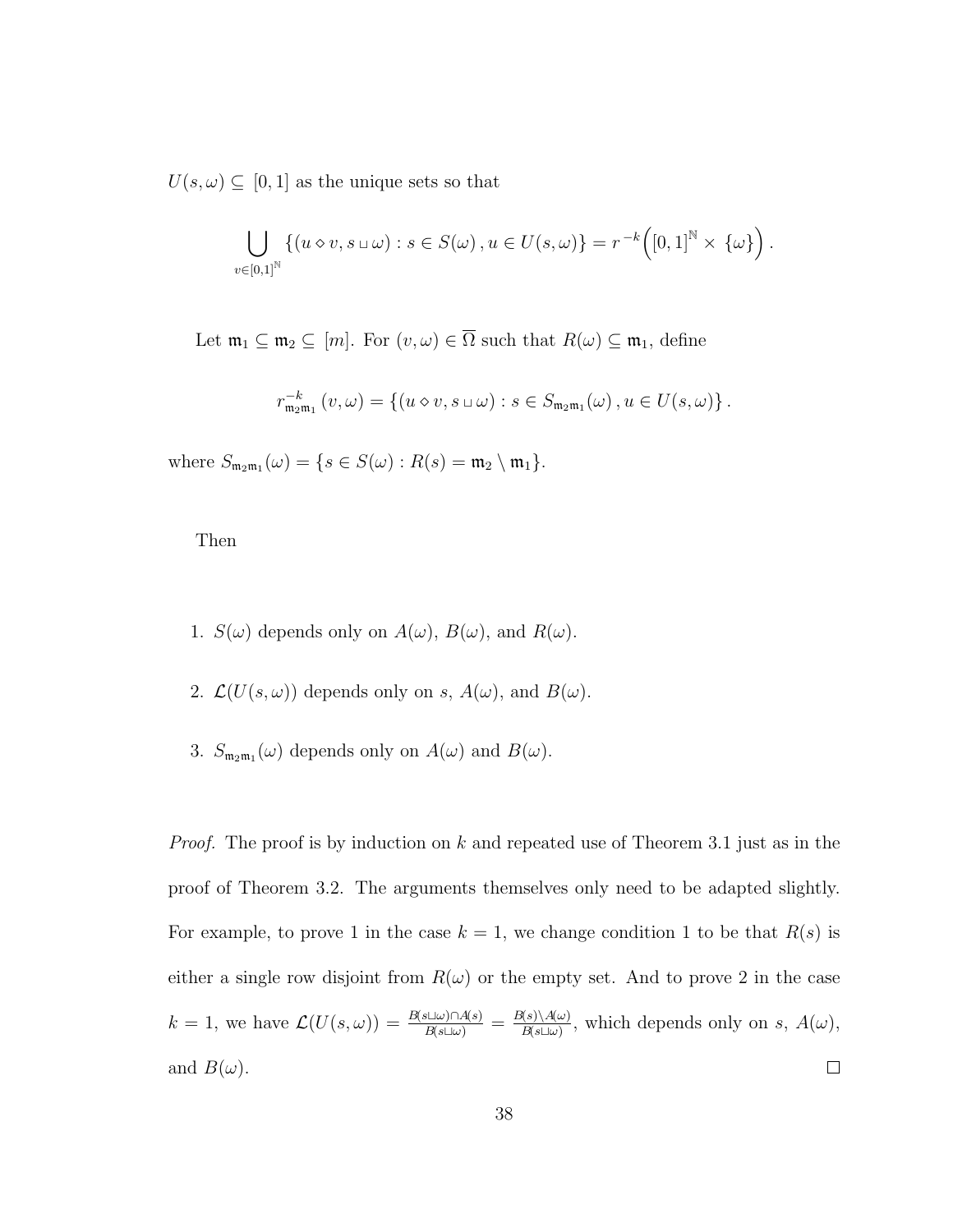The rest of this section mirrors the development of section 3.2. Assume that  $P$  is a measure with independent rows. We again consider two cases, corresponding to the cases where  $r_0^{-k}$  denotes either  $r_{m_2m_1}^{-k}$  (each of which now refer to the functions defined in this section).

We will copy the notation for random variables of section 3.2  $(A_i, B_i, R_i, R_{i,j}, X_i,$ and  $X_i'$ ) for our new probability space by regarding them as functions of  $\Omega$  (and not  $\overline{\Omega}$ ). Define  $\pi_2 : \overline{\Omega} \to \Omega$  by  $\pi_2(\{u_i\}, \omega) = \omega$ . Then, for example,  $X_i \circ \pi_2$  is a random variable on  $\overline{\Omega}$ . For each  $k \geq 0$  we also copy the notation for the event  $E \subseteq$  $\Omega$  as  $\{X_0 = x_0, X_1 = x_1, \ldots, X_{k-1} = x_{k-1}\}$  or  $\{X'_0 = x'_0, X'_1 = x'_1, \ldots, X'_{k-1} = x'_{k-1}\}$ depending on whether we consider case (1) or case (2).

The biggest change from section 3.2 is the argument that precedes the Pushforward Lemma. We now have that for  $\omega \in \Omega$ ,

$$
P(r_0^{-k} \pi_2^{-1} \omega \mid \pi_2^{-1} E) = \sum_{s \in S_0(\omega)} \mathcal{L}(U(s, \omega)) P_{\Omega}(\omega \sqcup s \mid E)
$$
  
= 
$$
\sum_{s \in S_0(\omega)} \mathcal{L}(U(s, \omega)) P_{\Omega}(\omega \sqcup s) 1_{\omega \sqcup s \in E} (P_{\Omega}(E))^{-1}
$$
  
= 
$$
\sum_{s \in S_0(\omega)} \mathcal{L}(U(s, \omega)) P_{\Omega}(\omega) P_{\Omega}(s) 1_{\omega \sqcup s \in E} (P_{\Omega}(E))^{-1}
$$
  
= 
$$
z_k(\omega) P_{\Omega}(\omega).
$$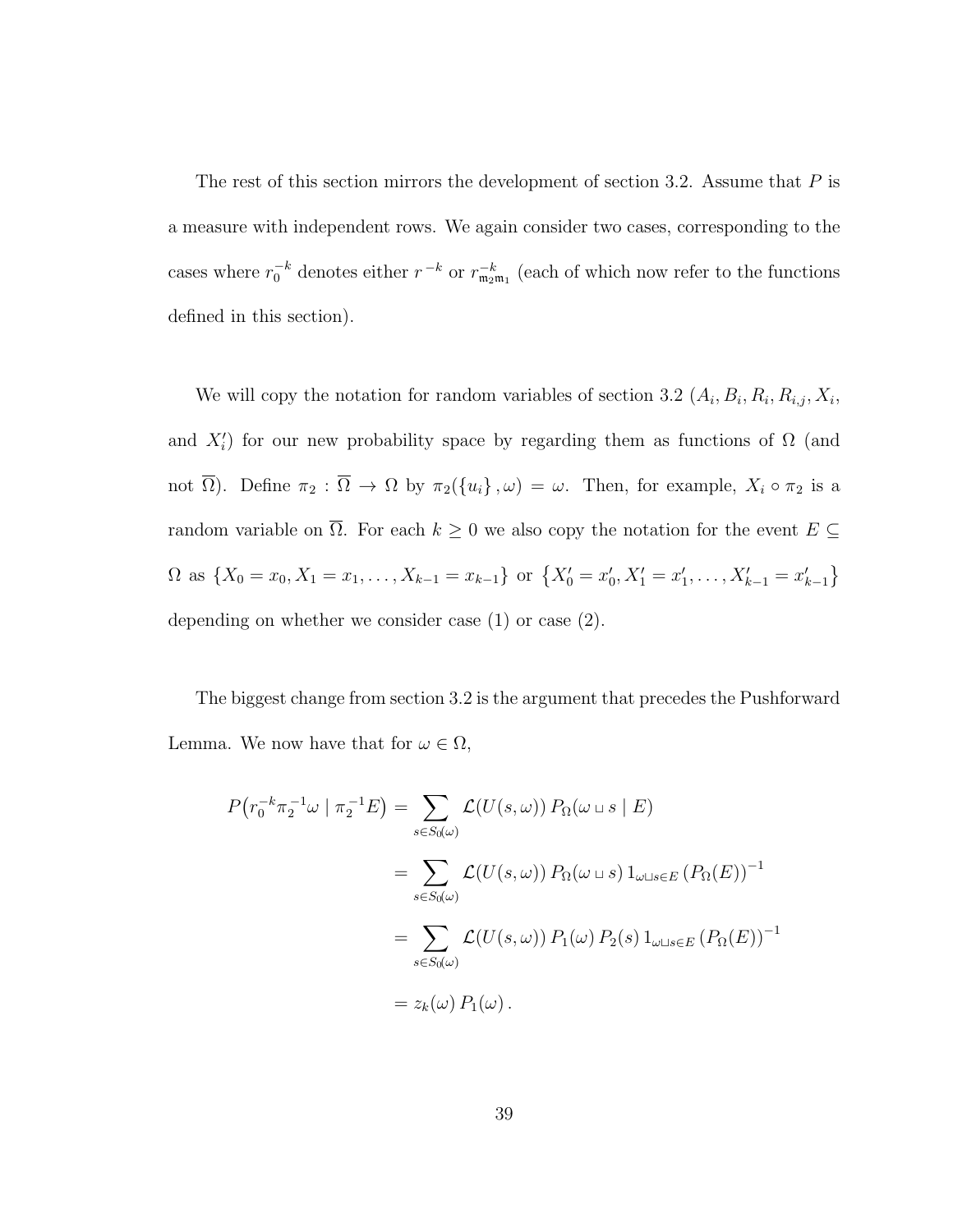The conclusion that  $z_k(\omega)$  depends only on  $A(\omega)$ ,  $B(\omega)$ , and  $R(\omega)$  in case (1) and only on  $A(\omega)$  and  $B(\omega)$  in case (2) is now justified using Theorem 3.5. The rest of section 3.2 follows a nearly identical development, and we only state the results.

**Lemma 3.6** (Pushforward Lemma). Let  $k \geq 0$ , let  $z_k$  be as defined above, and let  $F$  be an event on which  $z_k$  is constant. Then, when the conditional probabilities are defined,

$$
P(r_0^{-k}\pi_2^{-1} \_ |\pi_2^{-1}E, r_0^{-k}\pi_2^{-1}F) = P_1(\_ |F).
$$

Theorem 3.7 (Markov Theorem).

- 1. Let  $X_i = (A_i, B_i, R_i)$ . The sequence  $X_0 \circ \pi_2, X_1 \circ \pi_2, \ldots$  is a Markov chain with transition kernel  $p(x_0, x_1) = P(X_1 = x_1 | X_0 = x_0)$ .
- 2. Let  $X'_i = (A_i, B_i, R_{0,i})$ . The sequence  $X'_0 \circ \pi_2, X'_1 \circ \pi_2, \ldots$  is a Markov chain with transition kernel  $p(x_0, x_1) = P(X'_1 = x_1 | X'_0 = x_0)$ .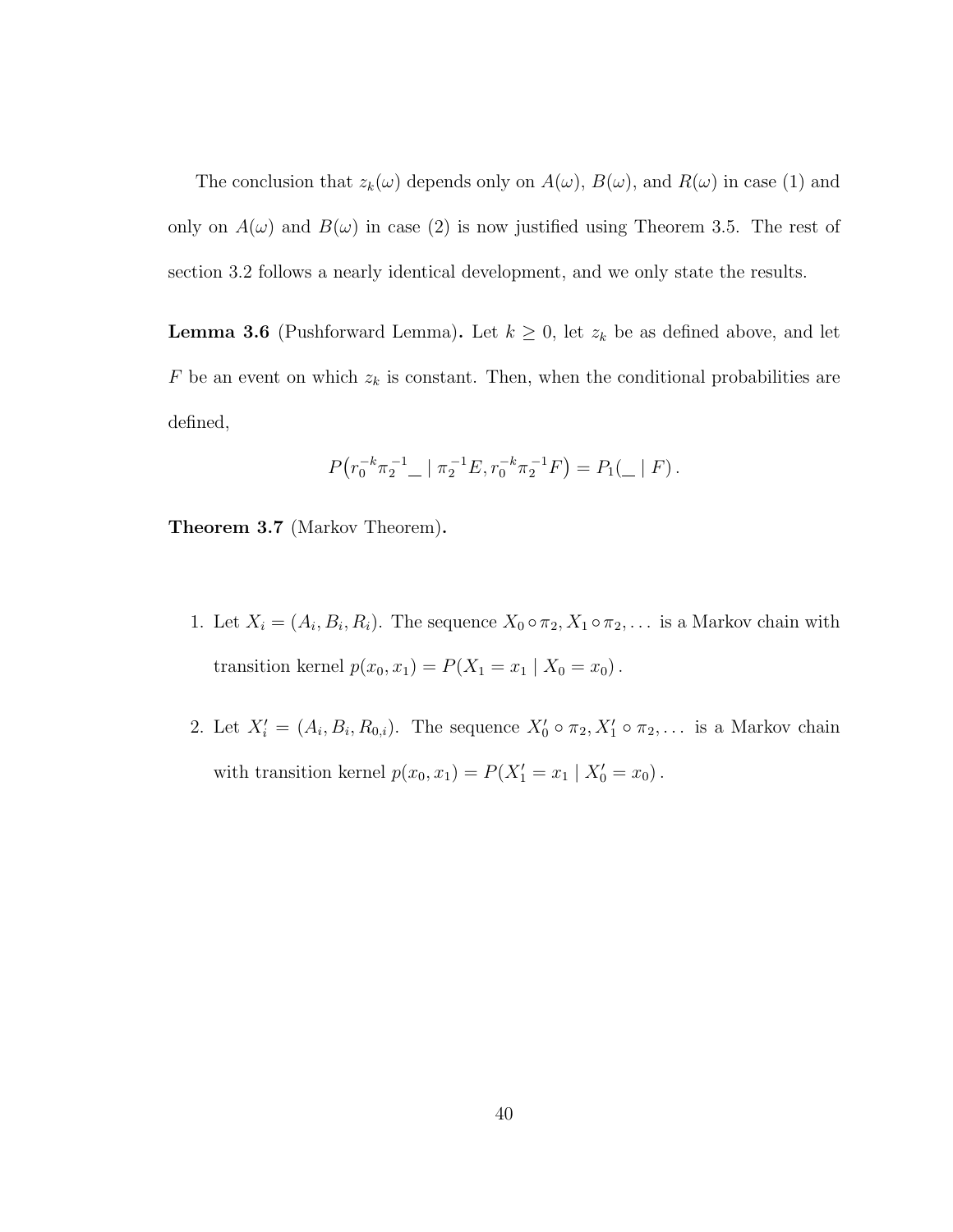### Chapter 4

#### Preliminary Lemmas

This chapter contains simple probability estimates which are needed later in the course of the main proofs when we compare the Markov chain to the Poisson chain. It is convenient to have these stated here separately for they are statements which can be understood independently of the main probability space and the proofs can be skipped or deferred without loss of understanding.

**Theorem 4.1** (Balls in Boxes). Let  $X_1, X_2, \ldots, X_b$  be iid with  $X_i$  uniformly distributed on  $\{1, 2, \ldots, m\}$  and let  $Y = m - |{X_1, X_2, \ldots, X_b}\}|$ . Then, uniformly in b,

$$
P\left(\left|Y - me^{-\frac{b}{m}}\right| \ge s\right) \le 2e^{-\frac{s^2}{4b} + O\left(\frac{s}{b}\right)},
$$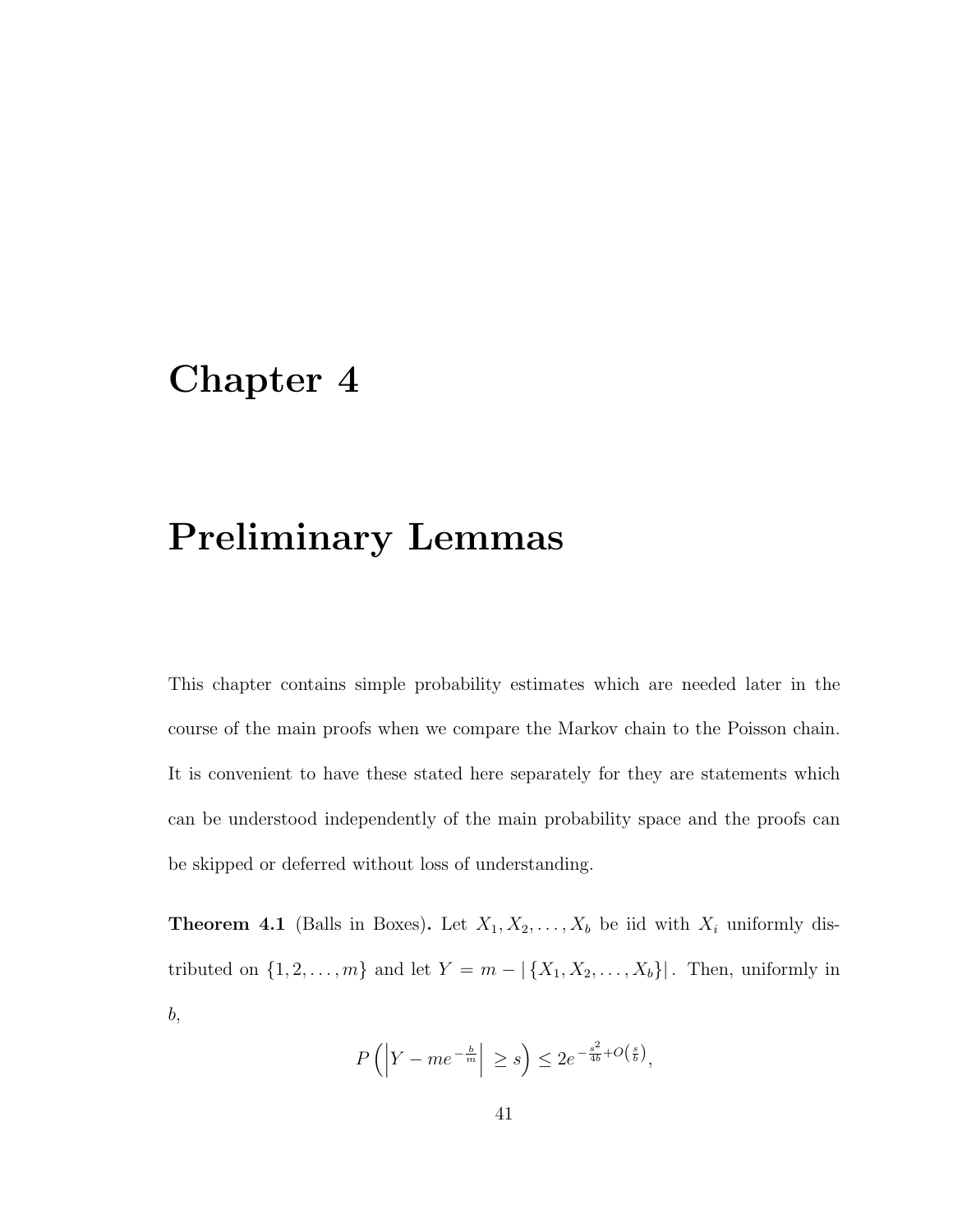as  $m \to \infty$  and  $\frac{b}{m}$  ranges over any compact subset of  $[0, \infty)$ .

As will be the case in all proofs, the implicit sense of convergence (namely, uniformity) meant by any  $O(\cdot)$ 's used in the proof is the explicit sense of convergence used in the statement.

Proof. Y is given by

$$
Y = \sum_{i=1}^{m} 1_{i \notin \{X_1, X_2, \dots, X_b\}}
$$

and so taking expectations,

$$
EY = m\left(1 - \frac{1}{m}\right)^b = me^{b\left(-\frac{1}{m} + O\left(\frac{1}{m^2}\right)\right)}
$$

$$
= me^{-\frac{b}{m} + O\left(\frac{1}{m}\right)} = me^{-\frac{b}{m}} + O\left(1\right).
$$

The tail bound comes from McDiramid's inequality, since the outcome of any one of the random variables  $X_i$  affects Y by 1.  $\Box$ 

**Theorem 4.2** (Poisson Approximation). For any  $\lambda \geq 0$  and  $m \geq 0$  let X be distributed as  $Bin(m, \lambda/m)$ . Let  $k \geq 0$ , then uniformly in  $\lambda$ ,

$$
P(X = k) = \frac{\lambda^k}{k!} e^{-\lambda} + O\left(\frac{1}{m}\right)
$$

as  $m \to \infty$  and  $\lambda/m$  ranges over any compact subset of [0, 1).

*Remark* 4.1. The assumption is not that  $\lambda$  tends to a limit. The result includes  $\lambda \to \infty$ ,  $\lambda = 0$ , and anything in between. It is naturally not uniform in k.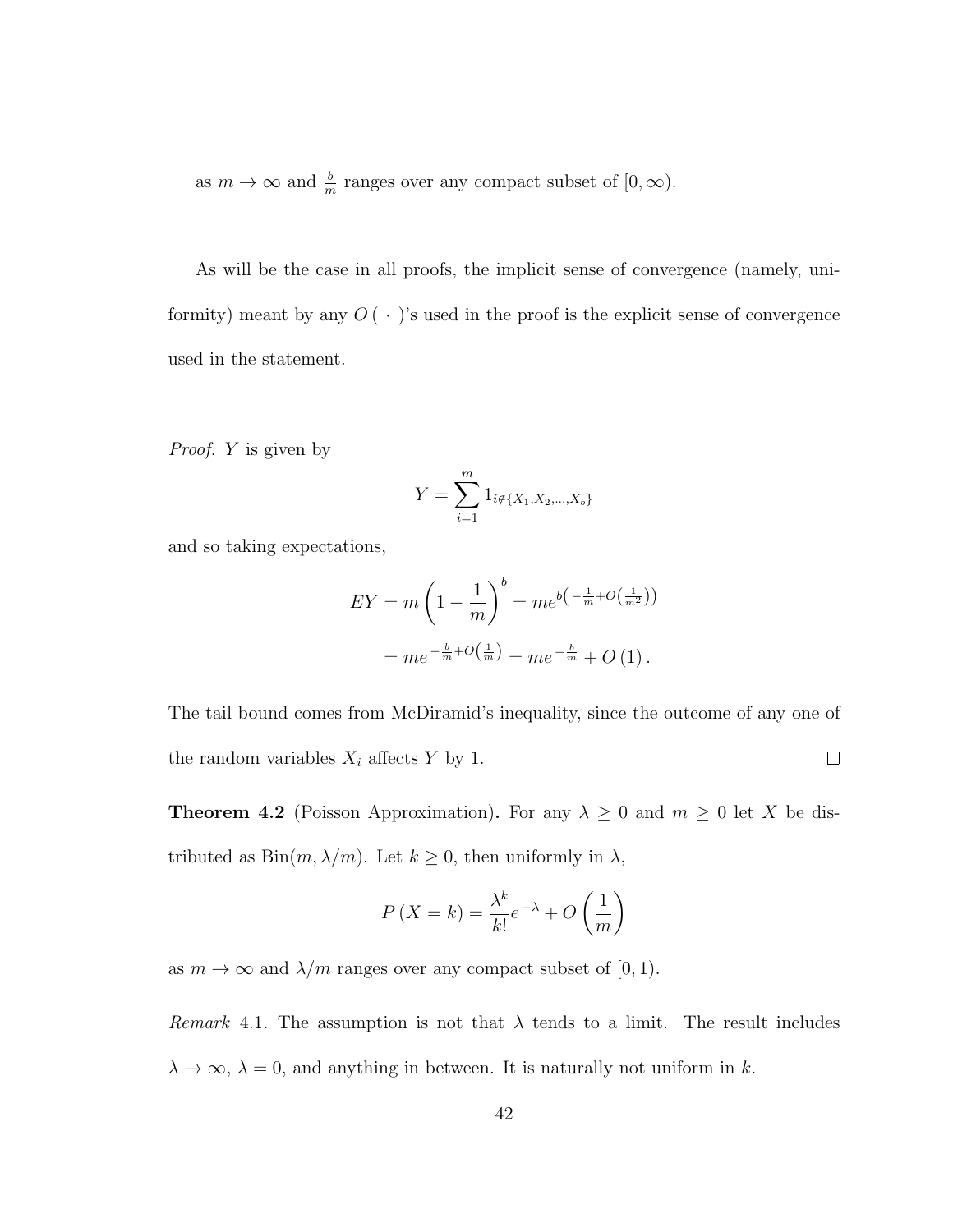Proof. The proof is direct but careful consideration of the type of convergence is needed during some steps:

$$
P(X = k) = {m \choose k} \left(\frac{\lambda}{m}\right)^k \left(1 - \frac{\lambda}{m}\right)^{m-k} = \frac{m_{(k)}}{k!} \frac{\lambda^k}{m^k} \left(1 - \frac{\lambda}{m}\right)^m \left(1 - \frac{\lambda}{m}\right)^{-k}
$$
  
\n
$$
= \frac{\lambda^k}{k!} \left(1 - \frac{\lambda}{m}\right)^m (1 + o(1))
$$
  
\n
$$
= \frac{\lambda^k}{k!} e^{m\left(-\frac{\lambda}{m} - \left|O\left(\frac{\lambda^2}{m^2}\right)\right|\right)} (1 + o(1))
$$
  
\n
$$
= \frac{\lambda^k}{k!} e^{-\lambda - \left|O\left(\frac{\lambda^2}{m}\right)\right|} (1 + o(1))
$$
  
\n
$$
= \frac{\lambda^k}{k!} e^{-\lambda} \left(1 + O\left(\frac{\lambda^2}{m}\right)\right) = \frac{\lambda^k}{k!} e^{-\lambda} + O\left(\frac{1}{m}\right).
$$

In the last step we have used that  $\lambda^{k+2}e^{-\lambda}$  is a bounded function of  $\lambda$ , and hence is  $O(1)$ .  $\Box$ 

For more complex Poisson limits let us introduce the probability generating function  $\varphi_{\lambda,p}(z)$  where  $\lambda, p \geq 0$  and

$$
\varphi_{\lambda,p}(z) = \frac{e^{\lambda p(z-1)} - \lambda pze^{-\lambda} - (1+\lambda(1-p))e^{-\lambda}}{1 - (1+\lambda)e^{-\lambda}}.
$$

This is the pgf for  $(Z_1|Z_1 + Z_2 \ge 2)$  where  $Z_1$  is distributed as poisson( $\lambda p$ ) and  $Z_2$ is distributed as  $\text{poisson}(\lambda(1-p))$ . By the thinning lemma, this distribution is also the result of independent thinning of  $(Z|Z\geq2)$  with retention probability  $p$  where  $Z$ is distributed as  $\text{poisson}(\lambda)$ .

Notation: Let  $[z^k] f(z)$  denote the coefficient of  $z^k$  in the power series expansion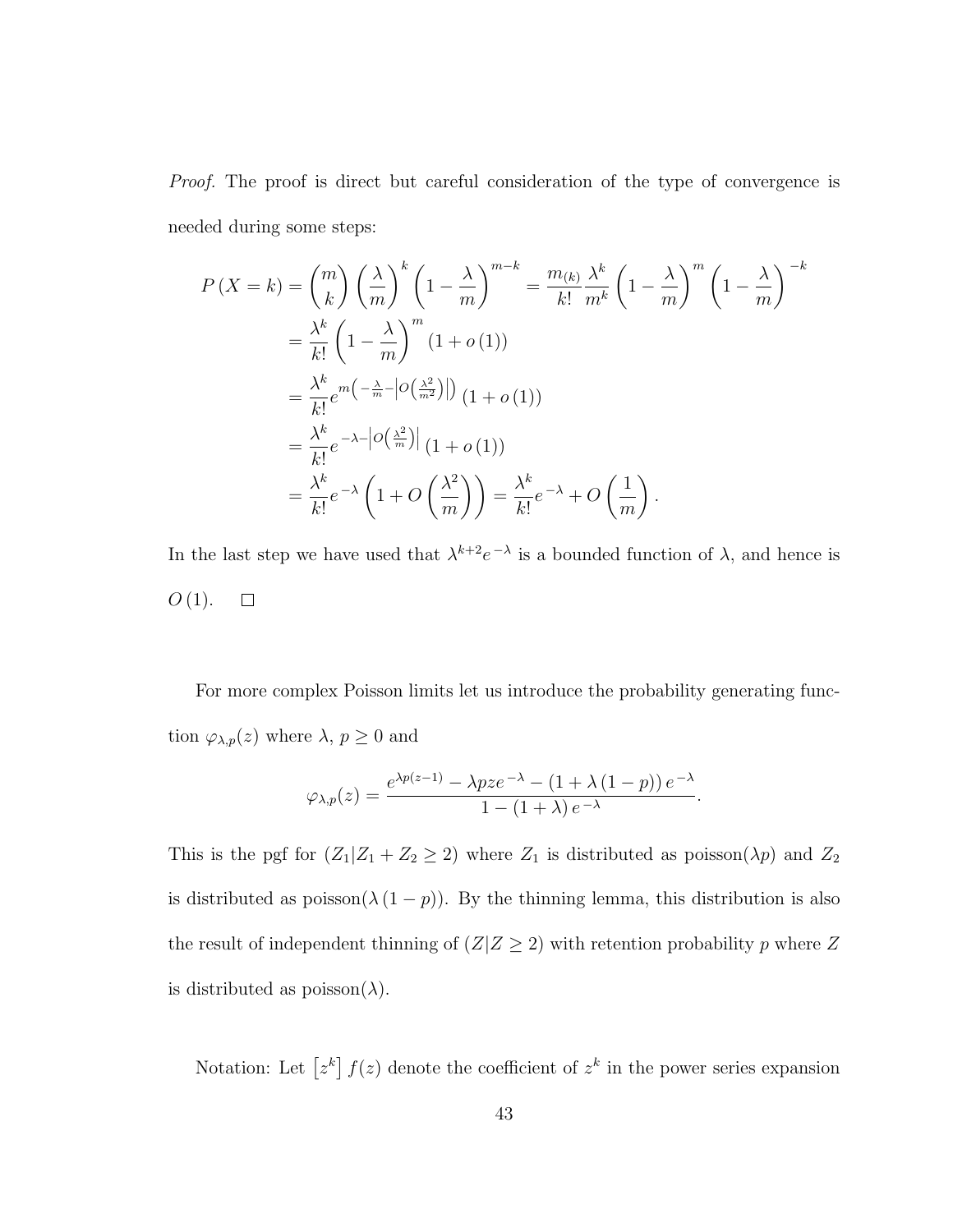of  $f(z)$ , and set  $\varphi_k(\lambda, p) := [z^k] \varphi_{\lambda, p}(z)$ .

**Theorem 4.3** (Poisson Approximation 2). For any  $0 \le p \le 1$ ,  $\lambda \ge 0$  and  $m \ge 0$ , let X be distributed as  $Bin(mp, \lambda/m)$ , Y be distributed as  $Bin(m(1-p), \lambda/m)$ , and Z distributed as  $(X|X + Y \ge 2)$ . Let  $k \ge 0$ . Then, uniformly in  $\lambda$  and  $p$ ,

$$
P(Z = k) = \varphi_k(\lambda, p) + O\left(\frac{1}{m}\right)
$$

as  $m \to \infty$ ,  $\lambda/m$  ranges over a compact subset of [0, 1), and p ranges over a compact subset of  $(0, 1)$ .

*Proof.* The idea is to express the point probabilities for  $Z$  in terms of that of  $X$  and Y, and then use the previous theorem twice, once for X (with  $\lambda \mapsto \lambda p, m \mapsto mp$ ) and once for Y (with  $\lambda \mapsto \lambda (1 - p)$ ,  $m \mapsto m (1 - p)$ ). This will give the right estimate under the limits  $mp \to \infty$  and  $m(1 - p) \to \infty$ , which are equivalent to  $m \to \infty$  given the restriction on p.  $\Box$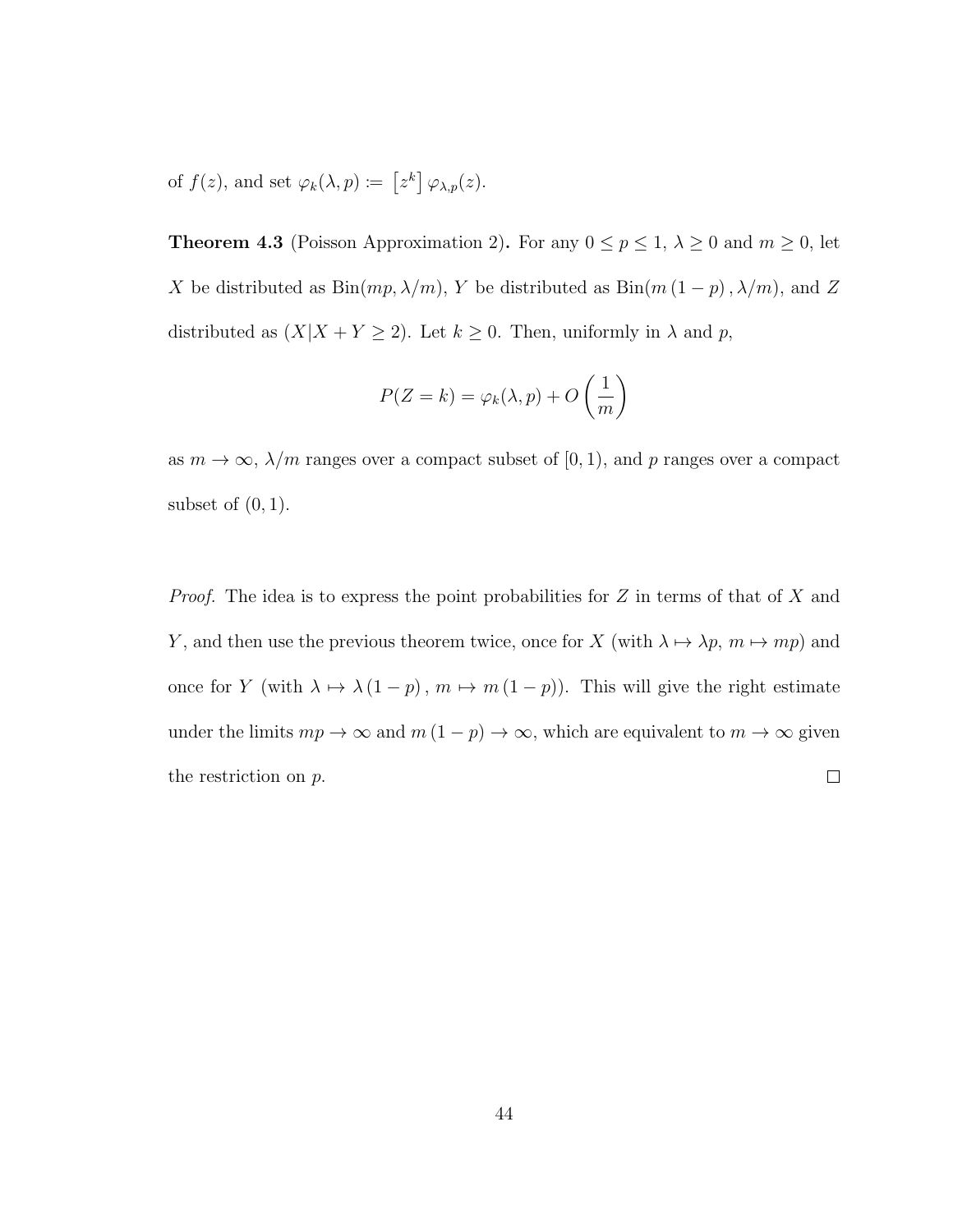#### Chapter 5

# The Size of the 2-core from the Removal Process

This chapter contains the main results. We let  $m_i = m - |R_{0,i}|$  denote the number of surviving edges at step i,  $b_i = |B_i|$  denote the number of degree 1 vertices, and we let deg<sup>(i)</sup>(j) denote the degree of vertex j at step i.

Let  $\hat{V}_k^{(i)}$  $k_k^{(i)}$  denote the random counting measure for the number of degree k vertices at step *i*. That is, the measure assigned to a set of vertices  $W \subseteq \{0, 1, \ldots, n-1\}$ is the number of degree k vertices in W at step i. Let the random measures  $V_k^{(i)}$ k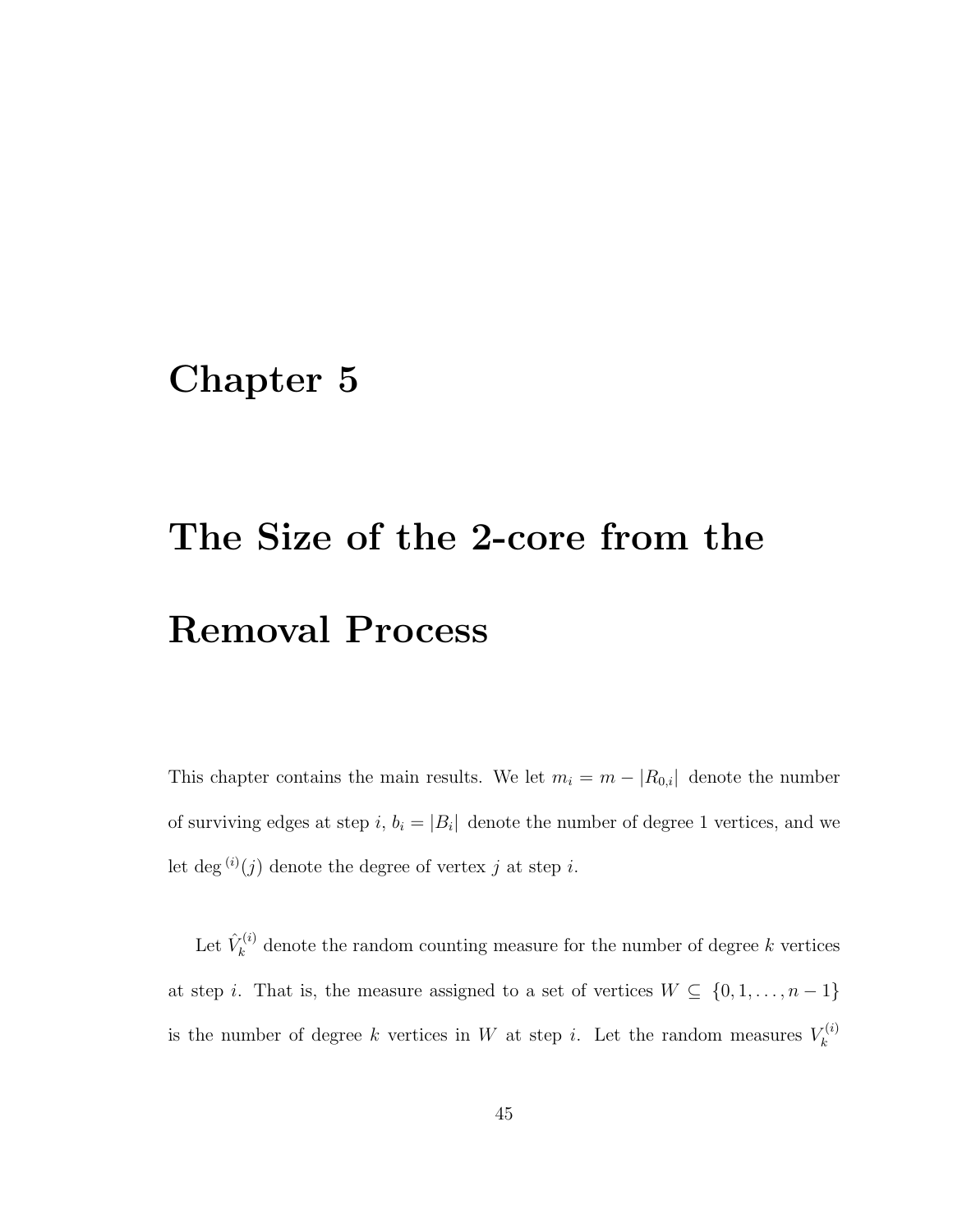denote the pushforward of  $\hat{V}_k^{(i)}$  $b_k^{(i)}$  by the map  $j \mapsto j/n$  from  $\{0, 1, \ldots, n-1\} \longrightarrow [0, 1].$ Equivalently,  $V_k^{(i)}$  $\kappa_k^{(i)}$  is the random measure on [0, 1] defined by

$$
V_k^{(i)} = \sum_{j=0}^{n-1} \delta_{\frac{j}{n}} 1_{\deg^{(i)}(j) = k}
$$

where  $\delta_x$  is the Dirac delta measure located at x. We also employ notation such as  $V_{\geq 2}^{(i)}$ ≥2 for  $\sum_{k\geq 2} V_k^{(i)}$  $k^{(i)}$ . The motivation behind the measures  $V_k^{(i)}$ .  $\kappa^{(i)}$  is that they are equivalent encodings of the sets of vertices of a given degree. When we discuss the trajectory of the markov chain  $(m_i, A_i, B_i)$ , we will need to speak of two trajectories being near one another. For sets of vertices, the nearness of two sets will be formulated through the signed measure equal to the difference of the two measures.

Finally we will write, for example,  $P_{m_i, A_i, B_i}$  for the conditional probability  $P(\_\mid m_i, A_i, B_i).$ 

## 5.1 Approximations of the Removal Chain's Single Step Transitions

**Theorem 5.1** (0th-step). Let  $k \geq 0$ .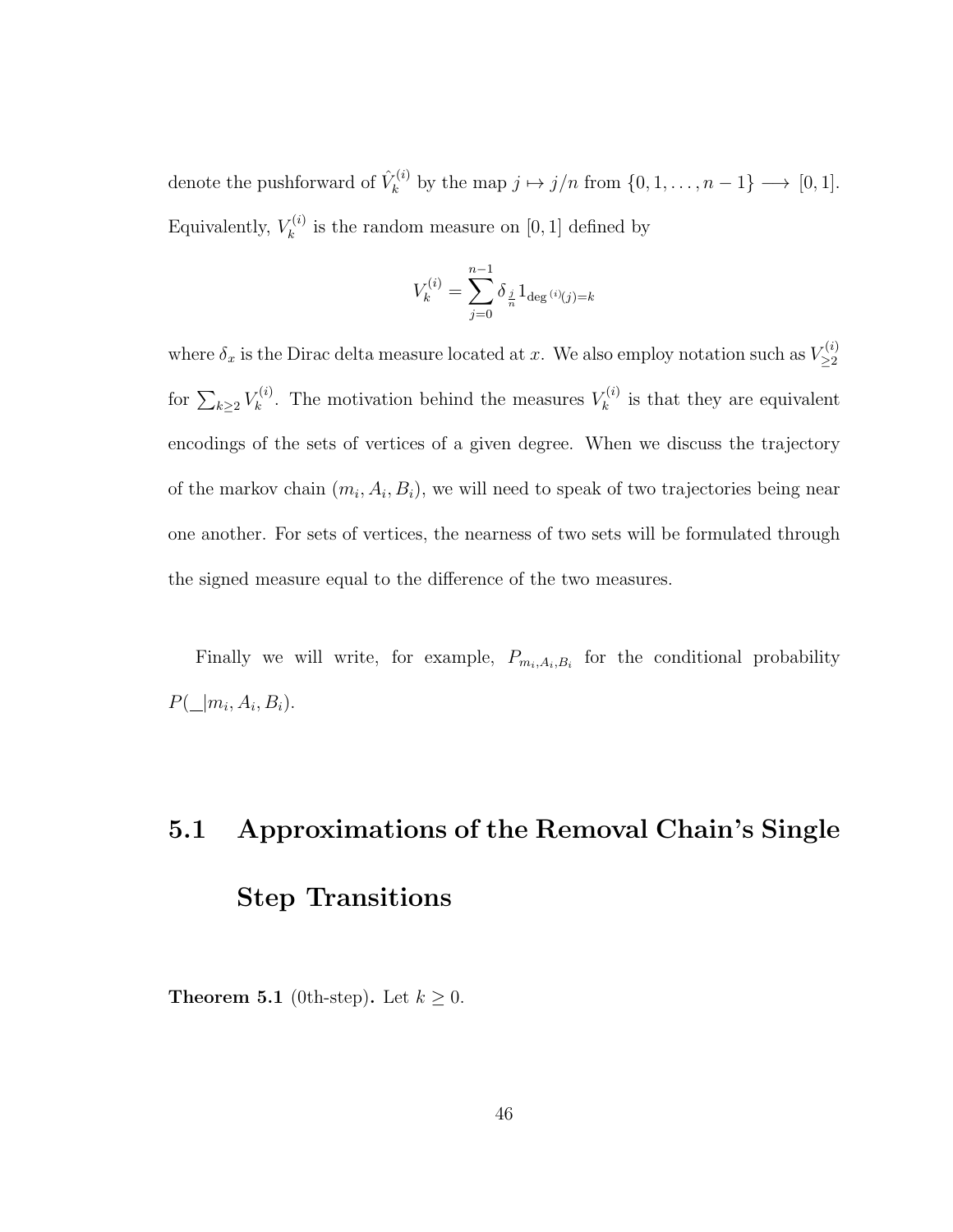(i) For any interval  $U \subseteq [0,1]$  and as  $n \to \infty$ ,

$$
E \int_{U} dV_{k}^{(0)} = \int_{U} \frac{\lambda(x)^{k}}{k!} e^{-\lambda(x)} dV_{\geq 0}^{(0)}(x) + O(1)
$$
  
=  $n \int_{U} d\mu_{k} + O(1),$ 

where  $\lambda(x) = \frac{ac_{\text{den}}}{x}$  and  $\mu_k$  is the non-random measure with Lebsegue density

$$
\frac{d\mu_k}{d\mathcal{L}}(x) = \frac{\lambda(x)^k}{k!} e^{-\lambda(x)} \qquad \qquad \frac{d\mu_k}{d\mathcal{L}}(0) = 0.
$$

(ii) There exists  $c\geq 0$  so that

$$
P\bigg(\sup_{0\leq t\leq 1}\bigg|\int_{t}^{1} dV_k^{(0)} - E\int_{t}^{1} dV_k^{(0)}\bigg|\geq s\bigg) \leq 2e^{-cs^2/n}.
$$

We will need to quote a general result about the maximum of a random walks.

**Lemma 5.2.** Let  $S_n = X_1 + X_2 + \cdots + X_n$  where the  $X_i$  are independent 0-1 Bernoulli variables. Let  $Y_n = S_n - ES_n$ , and let  $M_n = \sup_{1 \le i \le n} Y_i$ . Then there exists  $c > 0$  so that

$$
P\left(M_n \ge s\right) \le 2e^{-cs^2/n}.
$$

*Proof of Theorem 5.1.* To prove (i), let  $U = [u_1, u_2] \subseteq [0, 1]$  be given. Write  $\hat{\lambda}_j$  for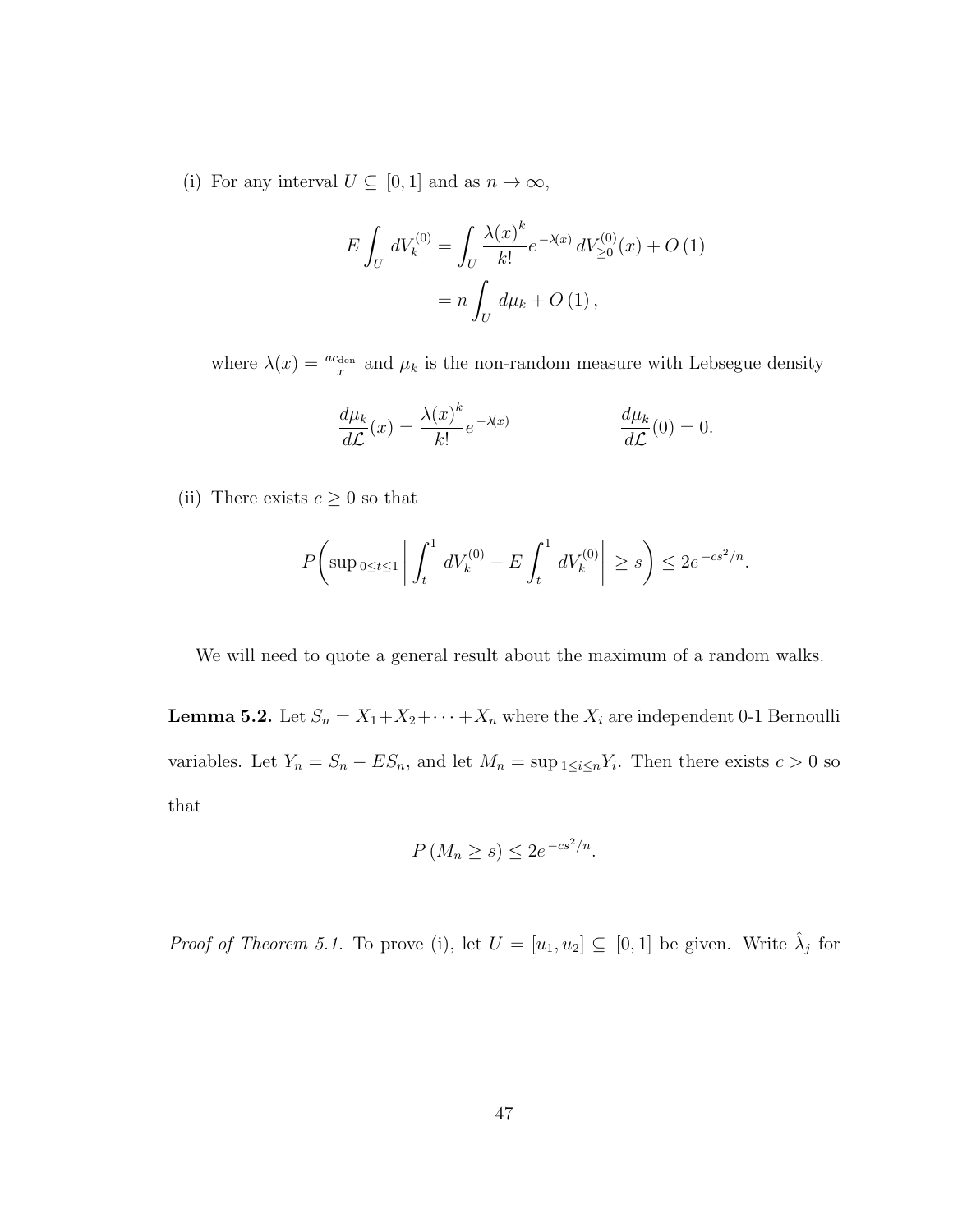am  $\frac{am}{2a+j}$ , and  $\lambda_j$  for  $\lambda(j/n) = \frac{am}{j}$ , and let  $\varphi(\lambda) = \frac{\lambda^k}{k!}$  $\frac{\lambda^k}{k!}e^{-\lambda}$ . We have

$$
EV_k^{(0)}(U) = E \sum_{j:j/n \in U} 1_{\deg^{(0)}(j)=k}
$$
  
= 
$$
\sum_{j:j/n \in U} \left( \varphi(\hat{\lambda}_j) + O\left(\frac{1}{m}\right) \right) = \sum_{j:j/n \in U} \varphi(\hat{\lambda}_j) + O(1)
$$
  
= 
$$
\sum_{j:j/n \in U} \left( \varphi(\lambda_j) + O\left(\frac{1}{n}\right) \right) + O(1)
$$
  
= 
$$
n \left( \sum_{j:j/n \in U} \varphi(\lambda_j) \frac{1}{n} \right) + O(1).
$$

To explain the Poisson estimate, see Theorem 4.2. We claim the Riemann sum in parentheses is  $\int_{u_1}^{u_2}$  $\lambda(x)^k$  $\frac{x)^k}{k!}e^{-\lambda(x)}du + O\left(\frac{1}{n}\right)$  $\frac{1}{n}$ ). Indeed, the sum converges since the integrand is continuous and the error in approximating a definite integral  $\int_a^b f(u) du$ can be bounded by general considerations to be at most

$$
(\#\text{terms}) |f'(z)|
$$
 (max step size)<sup>2</sup> /2

for some  $z \in [a, b]$ . Such an error term is  $O\left(\frac{1}{n}\right)$  $\frac{1}{n}$ ) in our case. This shows overall  $EV_k^{(0)}(U) = n\mu_k(U) + O(1).$ 

To prove (ii), we note this is exactly an instance of Lemma 5.2 where the sequence  $X_1, X_2, \ldots$  is the sequence  $1_{\deg(0)(n-1)=k}, 1_{\deg(0)(n-2)=k}, \ldots$  $\Box$ 

*Remark* 5.1. Using the identity  $V_{\geq 2}^{(0)} = V_{\geq 0}^{(0)} - V_1^{(0)} - V_0^{(0)}$  where  $V_{\geq 0}^{(0)} = \sum_{j=0}^{n-1} \delta_{j/n}$ , the theorem can be applied to give a tail estimate for  $V_{\geq 2}^{(0)}$  $\sum_{\geq 2}^{(0)}$ . This is somewhat subtle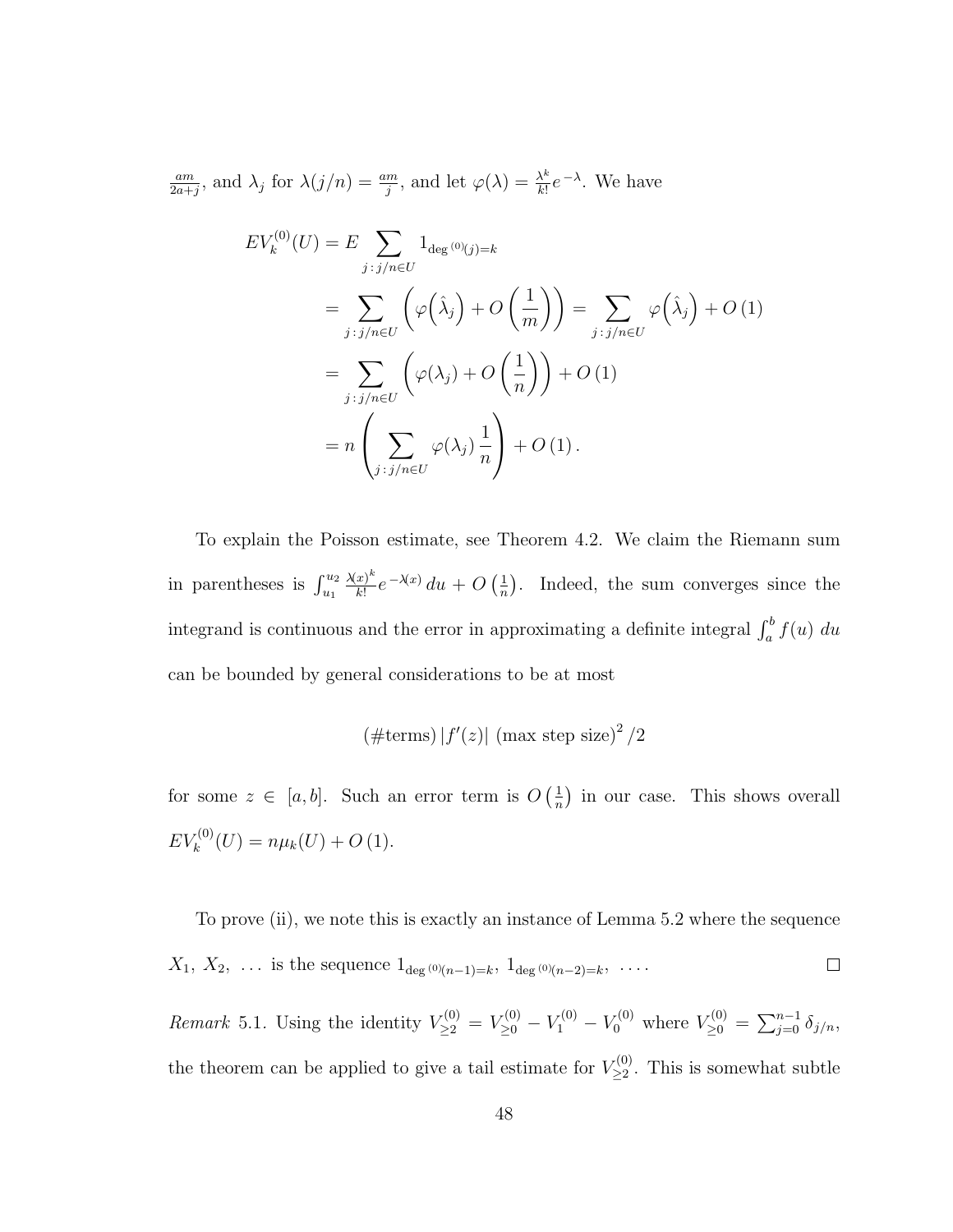since the theorem, not being uniform in  $k$ , apparently cannot be used to estimate an expression like  $\sum_{k=2}^{m} V_k^{(0)}$  $\frac{k^{(0)}}{k}$ .

Theorem 5.1 provides a sense in which the random initial state (the 0th transition) of the removal chain differs from the expected empirical distribution where we model the graph as having independent Poisson degrees. The next task is to provide a similar statement for how the removal chain at step  $i + 1$  differs from step i (the ith transition).

The degree of a vertex  $j$  post removal of the edges  $R_{i,i+1}$  is given by

$$
\deg^{(i+1)}(j) = 1_{j \in A_i \setminus B_i} \sum_{e \in [m] \setminus R_{0,i} \setminus R_{i,i+1}} 1_{j \in e}.
$$
\n
$$
(5.1)
$$

Consider a vertex  $j \in A_i \setminus B_i$ . Using the Markov property (part 2 of Theorem 3.4) we get that under  $P_{m_i, A_i, B_i}$  the indicators  $\{1_{j\in e}\}_{e\in[m]\setminus R_{0,i}}$  are identically distributed Bernoullis and dependent only up to their sum being at least 2. This remains true conditional on  $R_{i,i+1}$  — under  $P_{m_i,A_i,B_i}$ , the vertices in  $A_i \backslash B_i$  are independent of those in  $B_i$ , and hence independent with  $R_{i,i+1}$ . Using this fact together with equation (5.1), we have that the distribution of deg<sup>(i+1)</sup>(j) under  $P_{m_i,A_i,B_i,R_{i,i+1}}$  only depends on  $R_{i,i+1}$ up to cardinality, and so deg<sup>(i+1)</sup>(j) has the same distribution under  $P_{m_i,A_i,B_i,m_{i+1}}$  as it has under  $P_{m_i,A_i,B_i,R_{i,i+1}}$ . Note this distribution is described by Theorem 4.3.

We formulate two theorems to describe the ith transition, Theorems 5.3 and 5.4.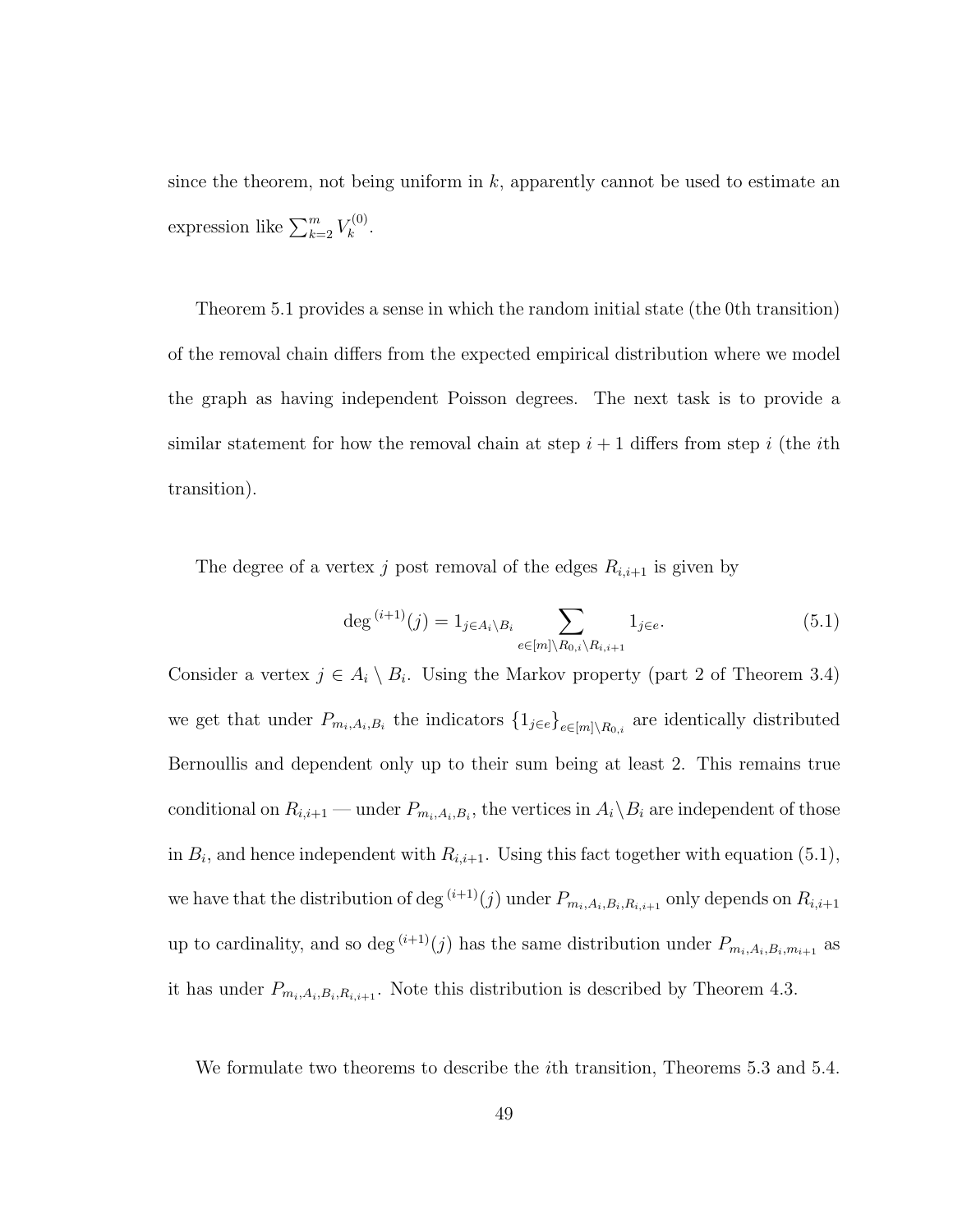In both theorems we express how the random transition differs from an expected empirical distribution for Poisson-type degrees, more specifically where the degrees are given by independent, truncated Poisson random variables (representing conditioning that the vertex lies in  $A_i$ ) that are subsequently thinned (representing the edges  $R_{i,i+1}$ which are removed). The difference between the two theorems is that in the first we speak about probabilities conditioned on  $m_{i+1}$ , effectively treating the thinning probability as a free parameter. In the second theorem we only condition on step  $i$ , so that the amount of thinning is itself random.

In the second theorem, we compare the random transition to an expected empirical distribution where the comparison model treats the number of degree 1 vertices in any fixed hyperedge as Poisson distributed with mean  $b_i/m_i$ . This gives  $1-e^{-b_i/m_i}$  as the fraction of edges which are removed, or simply  $e^{-b_i/m_i}$  as the thinning parameter in the comparison model.

Notation. In the statement of the following theorem and elsewhere, an expression " $g \bullet \xi$ " where  $g(x)$  is a function and  $\xi$  is a measure denotes the measure  $A \mapsto$  $\int_A g(x) d\xi(x)$ .

**Theorem 5.3** (1-step). For every  $i \geq 0$  define random variables  $u_i$  by

$$
m_{i+1} = m_i e^{-\frac{b_i}{m_i}} + u_i
$$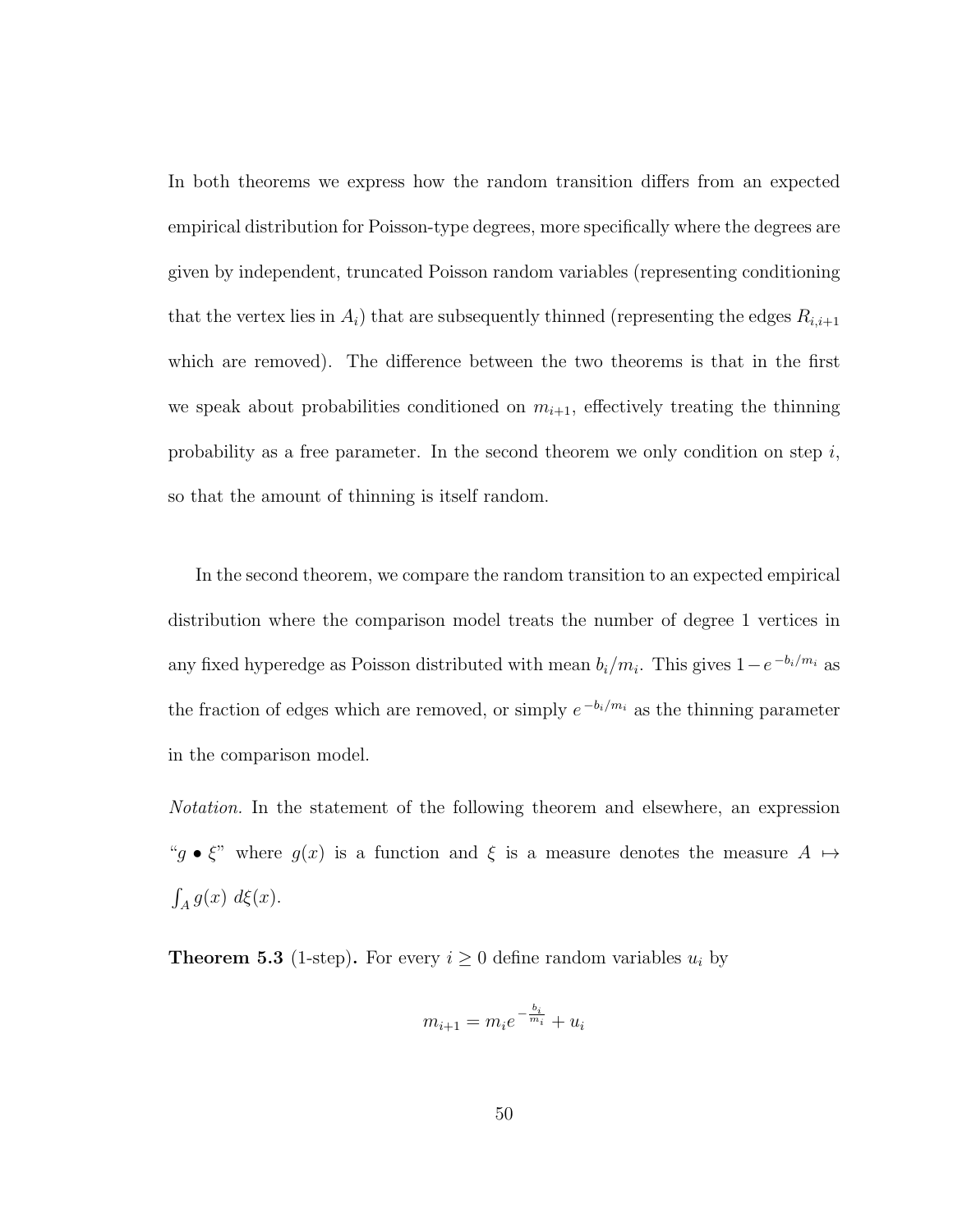and for every  $i \geq 0$  and  $k \geq 0$  define random signed measures  $\xi_k^{(i)*}$  $_k^{(i)\star}$  and  $\xi_k^{(i)}$  $\kappa^{(i)}$  by

$$
V_k^{(i+1)} = 1_{k=0} V_{\leq 1}^{(i)} + \varphi_k(\lambda^{(i)}, p_{i^*}) \bullet V_{\geq 2}^{(i)} + \xi_k^{(i)*}
$$

and

$$
V_k^{(i+1)} = 1_{k=0} V_{\leq 1}^{(i)} + \varphi_k(\lambda^{(i)}, p_i) \bullet V_{\geq 2}^{(i)} + \xi_k^{(i)}
$$

where  $\lambda^{(i)}(x) = \frac{\lambda(x)m_i}{m}, p_{i^*} = \frac{m_{i+1}}{m_i}$  $\frac{n_{i+1}}{m_i}$ , and  $p_i = e^{-\frac{b_i}{m_i}}$ .

(i) As  $m_i \to \infty$  and for  $b_i/m_i$  bounded above,

$$
P_{m_i, A_i, B_i}(|u_i| \ge s) \le 1_{b_i > 0} 2e^{-\frac{s^2}{4b_i} + O\left(\frac{s}{b_i}\right)}
$$

uniformly in  $i \geq 0$ .

(ii) Let  $k \geq 0$ . There exists  $c \geq 0$  so that as  $m_i \to \infty$ ,  $m_i - m_{i+1} \to \infty$ ,

$$
P_{m_i, A_i, B_i, m_{i+1}}\left(\sup_{0\leq t\leq 1}\left|\int_t^1 d\xi_k^{(i)\star}\right| \geq s\right) \leq 2e^{-\frac{cs^2}{n} + O\left(\frac{s}{m_i}\right)}
$$

uniformly in  $i \geq 0$ ,  $s \geq 0$ .

As will be the case in all proofs, the implicit sense of convergence (namely, uniformity) meant by any  $O(\cdot)$ 's used in the proof is the explicit sense of convergence used in the statement.

*Proof.* The proof of part (i) is provided by Theorem 4.1. The prove part (ii), we follow the structure of Theorem 5.1. For convenience, let  $P_{i^*}$  denote  $P_{m_i,A_i,B_i,m_{i+1}}$ .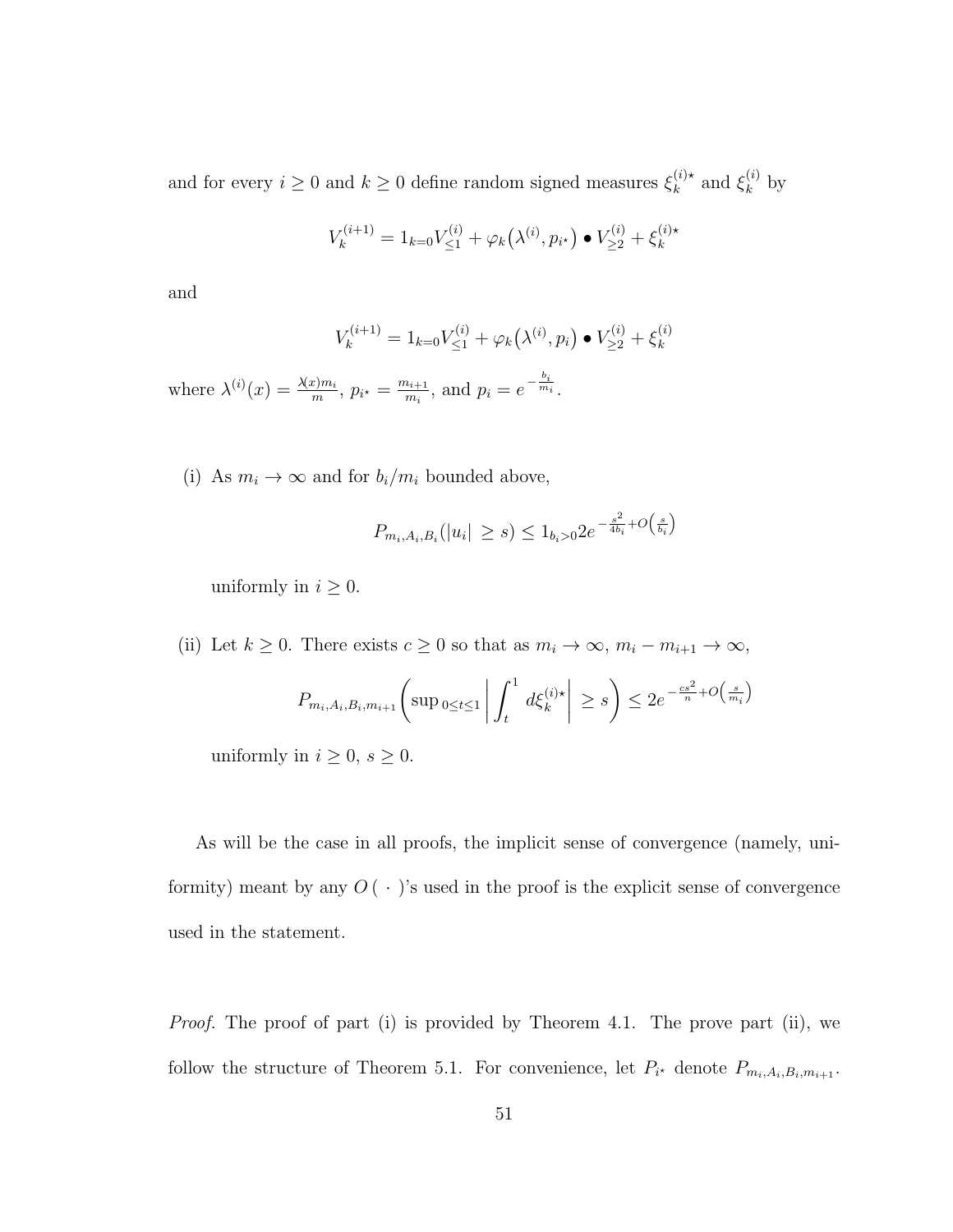Let  $k \geq 0$  and  $U = [u_1, u_2] \subseteq [0, 1]$  be given. Writing  $\lambda_i^{(i)}$  $j^{(i)}$  for  $\lambda^{(i)}(j/n) = m_i/j$ , then

$$
E_{i^*}V_k^{(i+1)}(U) = E_{i^*} \sum_{j/n \in U} 1_{j \in A_i \setminus B_i} 1_{\deg(i+1)(j) = k}
$$
  
= 
$$
\sum_{j/n \in U} 1_{j \in A_i \setminus B_i} P_{i^*} (\deg^{(i+1)}(j) = k)
$$
  
= 
$$
\sum_{j/n \in U} 1_{j \in A_i \setminus B_i} \left( \varphi_k(\lambda_j^{(i)}, p_{i^*}) + O\left(\frac{1}{m_i}\right) \right)
$$
  
= 
$$
\int_U \varphi_k(\lambda^{(i)}, p_{i^*}) dV_{\geq 2}^{(i)} + O\left(\frac{n}{m_i}\right).
$$

To explain the probability estimate, see Theorem 4.3 (with  $m \mapsto m_i, \lambda \mapsto \lambda_j^{(i)}$  $\binom{i}{j}$  $p \mapsto p_{i^*}$ , and  $\frac{\lambda}{m} \leq \frac{a}{2}$  $\frac{a}{2}$ ) recalling the discussion preceding the present theorem about the law of deg  $(i+1)(j)$ .

Finally, to get the tail bound we use that the same tail bound in Theorem 5.1 holds here. We can account for an extra deviation  $O\left(\frac{n}{m}\right)$ by replacing  $s \mapsto s - O\left(\frac{n}{m}\right)$  ,  $m_i$  $m_i$ which gives the bound in the theorem.  $\Box$ 

**Theorem 5.4** (Combined 1-step). Let  $k \geq 0$ . There exists  $c_1, c_2 > 0$  so that as  $m_i \to \infty$ ,  $b_i \to \infty$ ,  $b_i/m_i$  bounded above,

$$
P_{m_i, A_i, B_i} \left( \sup_{0 \le t \le 1} \left| \int_t^1 d\xi_k^{(i)} \right| \ge s \right) \le 4e^{-\frac{s^2}{c_1 b_i \vee c_2 n} + O\left(\frac{s}{m_i}\right) + O\left(\frac{s}{b_i}\right)}
$$

uniformly in  $i \geq 0$ ,  $s \geq 0$ .

Proof. The theorem has proper conditions for part (i) of Theorem 5.3 to hold. We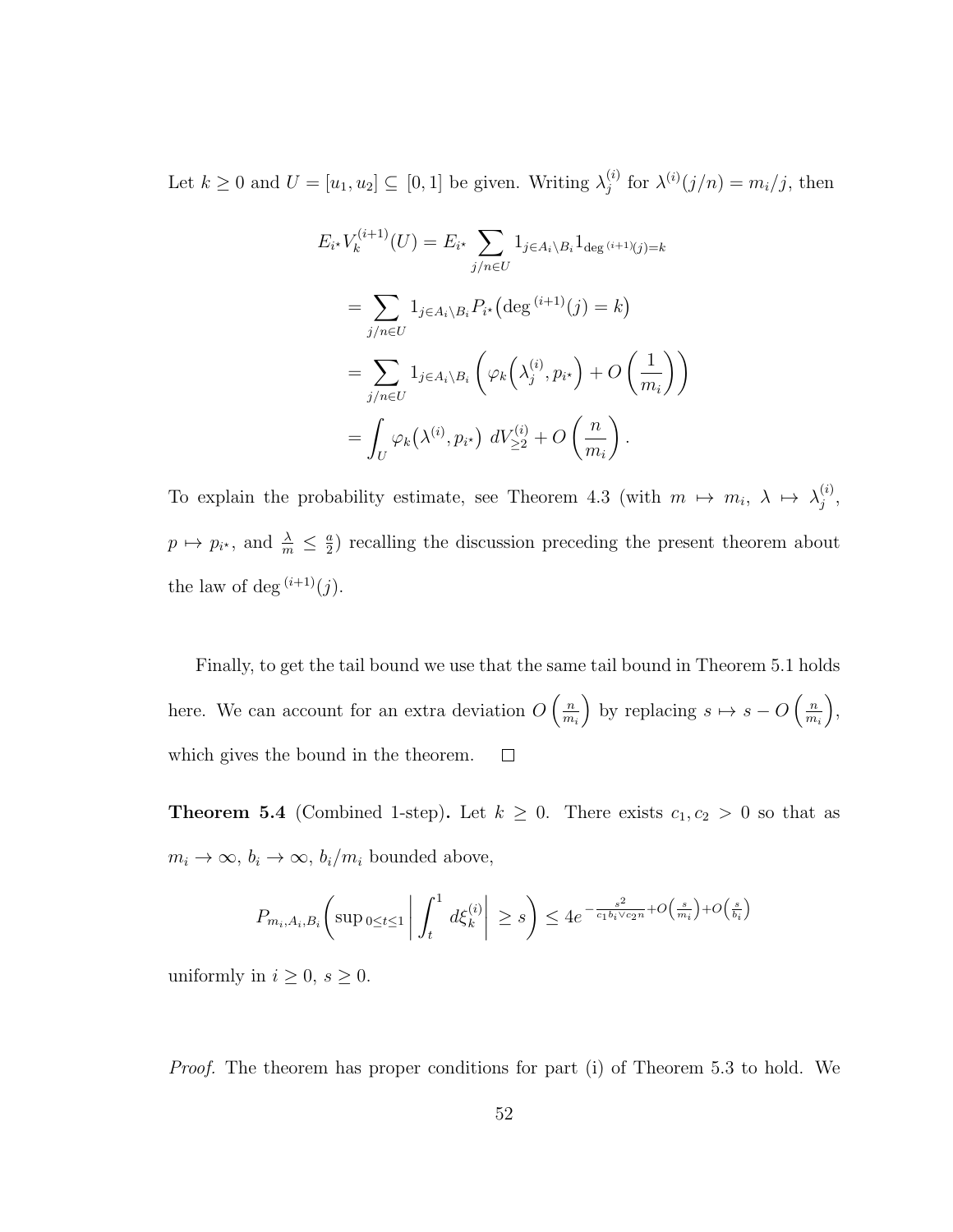also claim that the conditions on  $m_i$  and  $b_i$  imply that  $m_i - m_{i+1} \to \infty$ . Importantly then, the  $P_{m_i,A_i,B_i,m_{i+1}}$ -probability upper bound in part (ii) of Theorem 5.3 holds here as  $P_{m_i,A_i,B_i}$ -probability bound. The justification is that the  $P_{m_i,A_i,B_i}$ -probability can be expressed by integrating this  $P_{m_i,A_i,B_i,m_{i+1}}$ -probability against the law of  $m_{i+1}$ . And since the upper bound on the integrand is uniform in  $m_{i+1}$ , it carries through as an upper bound on the integral.

Let  $f(x) = 1_{t \geq x}$ . The proof now is to combine the tail bounds from part (i) and part (ii) using that

$$
\left| \int f \, d\xi_k^{(i)} \right| > s \Rightarrow \left| \int f \, d\xi_k^{(i)\star} \right| > s/2 \text{ or } \left| \int f \, d\left(\xi_k^{(i)} - \xi_k^{(i)\star}\right) \right| > s/2. \tag{5.2}
$$

The function  $\varphi_k = \varphi_k(\lambda, p)$  has bounded partial derivative  $\frac{\partial \varphi_k}{\partial p}$  over the domain  $\lambda \geq 0$  and  $0 \leq p \leq 1$ . Therefore the deviation  $|\varphi_k(\lambda^{(i)}, p_{i^*}) - \varphi_k(\lambda^{(i)}, p_i)|$  is at most some  $c_1 > 0$  times  $|p_{i^*} - p_i| = |u_i|$ . We conclude

$$
\left| \int f \, d \left( \xi_k^{(i)} - \xi_k^{(i)\star} \right) \right| \leq c_1 \, |u_i| \, .
$$

Taking the union bound of the right hand side of (5.2) gives the upper bound in the theorem.  $\Box$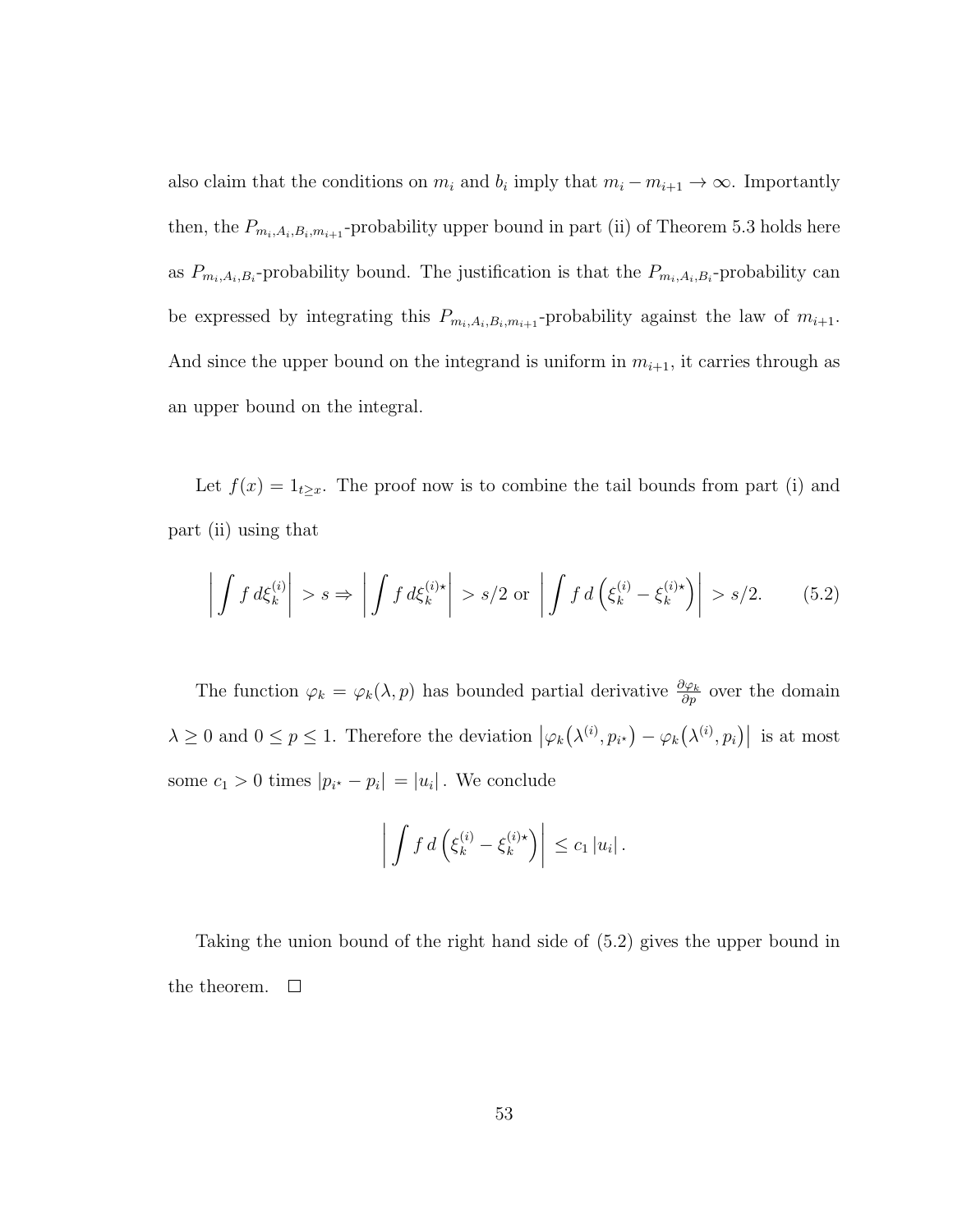## 5.2 The Event that the Removal Chain Mimics a Fixed Trajectory

Our next goal is to describe the deviation of the removal chain's random trajectory from some fixed, deterministic trajectory. Theorems 5.4 and 5.3 provide a deterministic limit law for the single step transitions of the removal chain. The candidate limit law for a cumulative number of transitions  $i$  has the form suggested by iterating the single step limit law. Put simply, the limit at time  $i$  is obtained by performing the deterministic transitions  $0 \to 1 \to 2 \to \ldots \to i$  according to right hand sides of the previous theorems, discarding the error terms  $u_i$  and  $\xi_k^{(i)}$  $\kappa^{(i)}$ . We may think of the iterated limit itself being a (deterministically) evolving process, or more appropriately as a discrete time dynamical system.

Let us begin by unambiguously defining what deterministic sequence is being suggested by providing a (non-random) real sequence  $m_{\text{detect},i}$ , and for each  $k \geq 0$  a sequence of (non-random) measures,  $V_{\text{detect},k}^{(i)}$  where the intended interpretation is that  $m_i$  fluctuates around  $m_{\text{deter},i}$ , and  $V_k^{(i)}$  $V_k^{(i)}$  fluctuates around  $V_{\text{det}}^{(i)}$  $\det^{\tau(\imath)}$ deter, $k$   $\cdot$ 

*Notation.* Recall that an expression " $g \cdot \xi$ " where  $g(x)$  is a function and  $\xi$  is a measure denotes the measure  $A \mapsto \int_A g(x) \ d\xi(x)$ .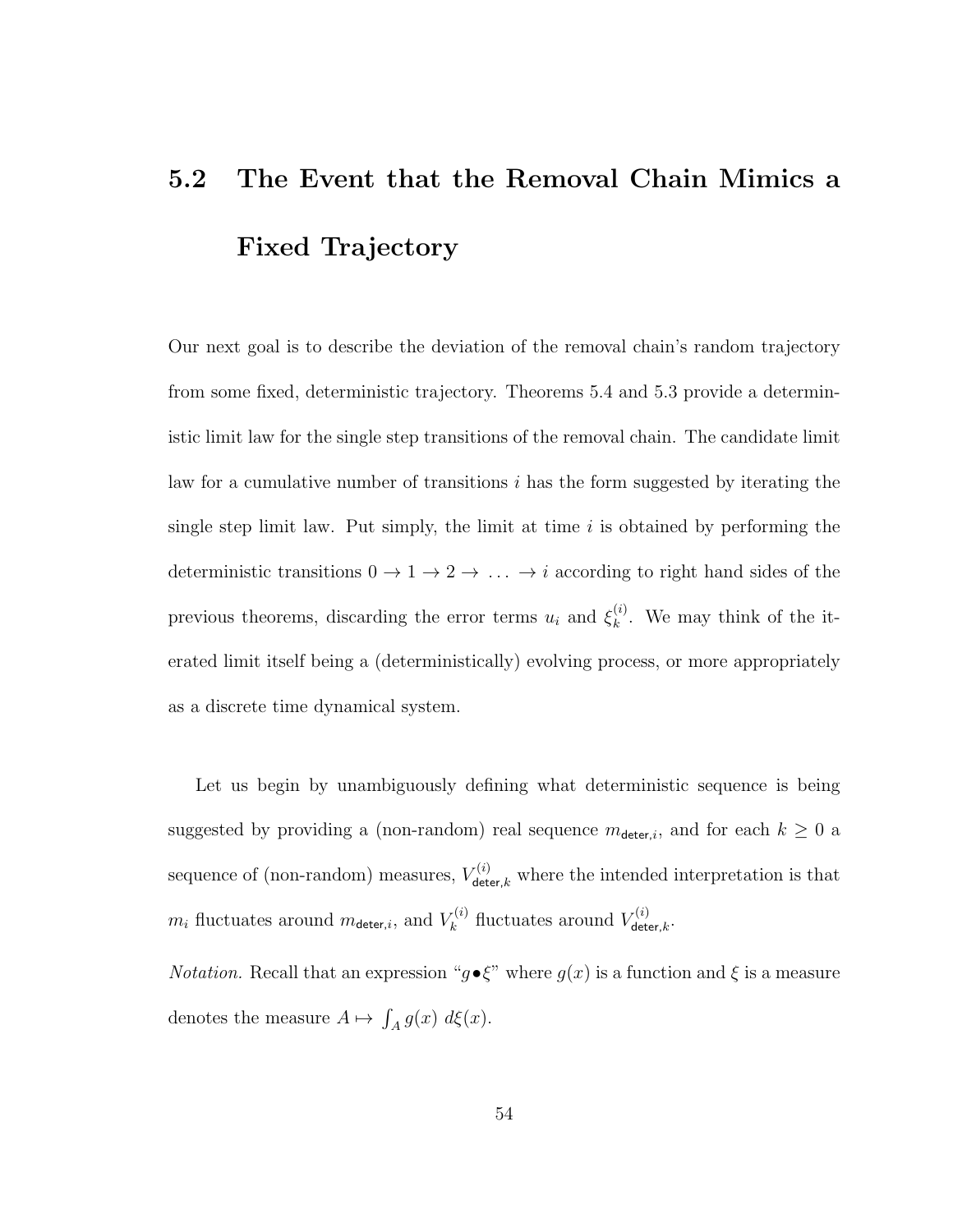Given an initial value  $m_{\text{deter,0}}$  and initial measures  $V_{\text{deter}}^{(0)}$  $V^{(0)}_{\mathsf{deter},0},\ V^{(0)}_{\mathsf{dete}}$  $V^{(0)}_{\mathsf{deter},1},\ V^{(0)}_{\mathsf{dete}}$  $\delta^{\rm (U)}_{\rm deter, \geq 2}, \ \ {\rm we}$ inductively define for  $i \geq 0$  and  $k \geq 0$ 

$$
m_{\text{deter},i+1} = m_{\text{deter},i} p_{\text{deter},i} \tag{5.3a}
$$

$$
V_{\text{deter},k}^{(i+1)} = 1_{k=0} V_{\text{deter},\leq 1}^{(i)} + \varphi_k(\nu_i, p_{\text{deter},i}) \bullet V_{\text{deter},\geq 2}^{(i)} \tag{5.3b}
$$

where

$$
p_{\text{deter},i} = e^{-\frac{b_{\text{deter},i}}{m_{\text{deter},i}}} \tag{5.4}
$$

$$
b_{\text{deter},i} = V_{\text{deter},1}^{(i)}([0,1])
$$
\n(5.5)

$$
\nu_i(x) = \frac{ac_{\text{den}} m_{\text{deter},i}}{x m_{\text{deter},0}} \tag{5.6}
$$

$$
V_{\text{deter},\geq 2}^{(i)} = V_{\text{deter},\geq 0}^{(0)} - V_{\text{deter},1}^{(i)} - V_{\text{deter},2}^{(i)}.
$$
\n(5.7)

The definition we are taking is that the terms of the sequences  $m_{\text{deter},i}$  and  $V_{\text{det}}^{(i)}$ deter, $k$ are functions  $m_{\text{deter},i}: \mathcal{S}_0 \longrightarrow \mathbb{R}^+$  and  $V_{\text{det}}^{(i)}$  $\mathcal{S}_{\text{deter},k}^{(i)}: \mathcal{S}_{0} \longrightarrow \mathcal{M}$  of the initial conditions, where  $S_0 = \mathbb{R}^+ \times \mathcal{M}^3$  and M is the set of finite signed measures on [0, 1]. We also generalize these definitions by defining augmented functions  $m_{\text{deter},i}: \mathcal{S}_0 \times \mathcal{S}^i \longrightarrow \mathbb{R}^+$ and  $V_{\text{det}}^{(i)}$  $\mathcal{S}^{(i)}_{\text{deter},k}: \mathcal{S}_0\times\mathcal{S}^i\longrightarrow \mathcal{M}$  where  $\mathcal{S}=\mathbb{R}\times\mathcal{M}^2$ . The 3i additional parameters denoted  $u_{\mathsf{deter},i}, \, \xi_{\mathsf{det}}^{(i)}$  $\zeta_{\text{deter},0}^{(i)}$ , and  $\zeta_{\text{deter},1}^{(i)}$  — represent linear offsets at each step, that is

$$
m_{\text{deter},i+1} = m_{\text{deter},i} p_{\text{deter},i} + u_{\text{deter},i} \tag{5.8a}
$$

$$
V_{\text{deter},k}^{(i+1)} = 1_{k=0} V_{\text{deter},\leq 1}^{(i)} + \varphi_k(\nu_i, p_{\text{deter},i}) \bullet V_{\text{deter},\geq 2}^{(i)} + \xi_{\text{deter},k}^{(i)}.
$$
 (5.8b)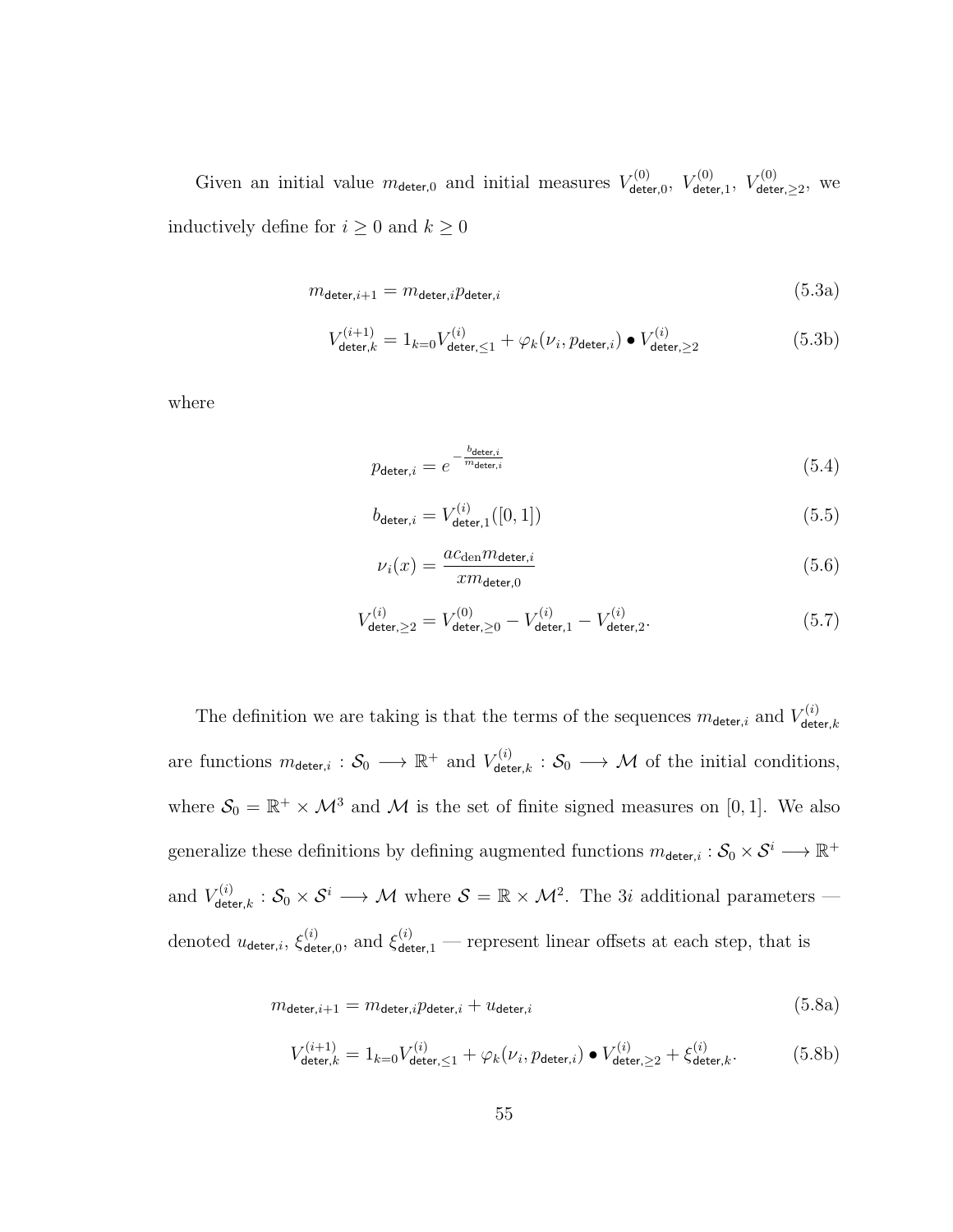The explicit purpose of the generalized definitions is that if we were to evaluate the functions  $m_{\text{deter},i}$ ,  $V_{\text{det}}^{(i)}$  $V_{\text{deter},0}^{(i)}$ , and  $V_{\text{deter},1}^{(i)}$  with the corresponding random variable in each parameter — meaning take the evaluations  $m_{\text{detect},0} \mapsto m_0, V_{\text{det}}^{(0)}$  $\begin{array}{l} \tau^{(0)} \ \epsilon^{(0)} \end{array} \mapsto \, V^{(0)}_k$  $\begin{matrix} \kappa^{(0)}, \end{matrix}$  $u_{\mathsf{deter},j} \mapsto u_j^{},\ \xi_\mathsf{det}^{(j)}$  $\zeta_{\mathsf{deter},k}^{(j)} \mapsto \xi_k^{(j)}$  — then  $m_{\mathsf{deter},i} = m_i, \ V_{\mathsf{deter},0}^{(i)} = V_0^{(i)}$  $V_0^{(i)}$ , and  $V_{\mathsf{deter},1}^{(i)} = V_1^{(i)}$ 1 surely.

A certain perspective is useful for motivating what comes next. Suppose we are given two random variables X and Y related by a function,  $Y = f(X)$ . Knowing a Lipschitz constant for  $f$  allows us to bound the deviation in  $Y$  under any event which stipulates a maximum deviation of  $X$ . In our context,  $Y$  is any one of the three random variables  $m_i$ ,  $V_0^{(i)}$  $V_0^{(i)}, \text{ or } V_1^{(i)}$  $\mathcal{I}^{(i)}_1$  and the analogue of X is the collection of variables  $m_0, V_k^{(0)}$  $\zeta_k^{(0)}, u_j$ , and  $\xi_k^{(j)}$  $\kappa^{(j)}$ . We have laid the groundwork by describing the events which stipulate a maximum deviation of  $X$  (Theorems 5.3, 5.4) and specifying the (multivariate) functions relating X and Y (the functions  $m_{\text{detect},i}$  and  $V_{\text{det}}^{(i)}$  $\frac{\sigma(\imath)}{\mathsf{deter}, k}$ ).

**Theorem 5.5.** For any  $\eta > 0$  there exists  $L > 0$  such that for all  $i \geq 0$  the functions  $m_{\mathsf{detect},i},\; V_{\mathsf{det}}^{(i)}$  $V_{\mathsf{deter},0}^{(i)}, \,\, \text{and} \,\, V_{\mathsf{detr}}^{(i)}$  $\mathcal{L}^{(i)}_{\text{deter},1}$  of  $3i + 4$  variables have Lipschitz constant  $L^i$  in each parameter. This is subject to the functions being restricted to the domain  $D_{i-1}(\eta)$ ,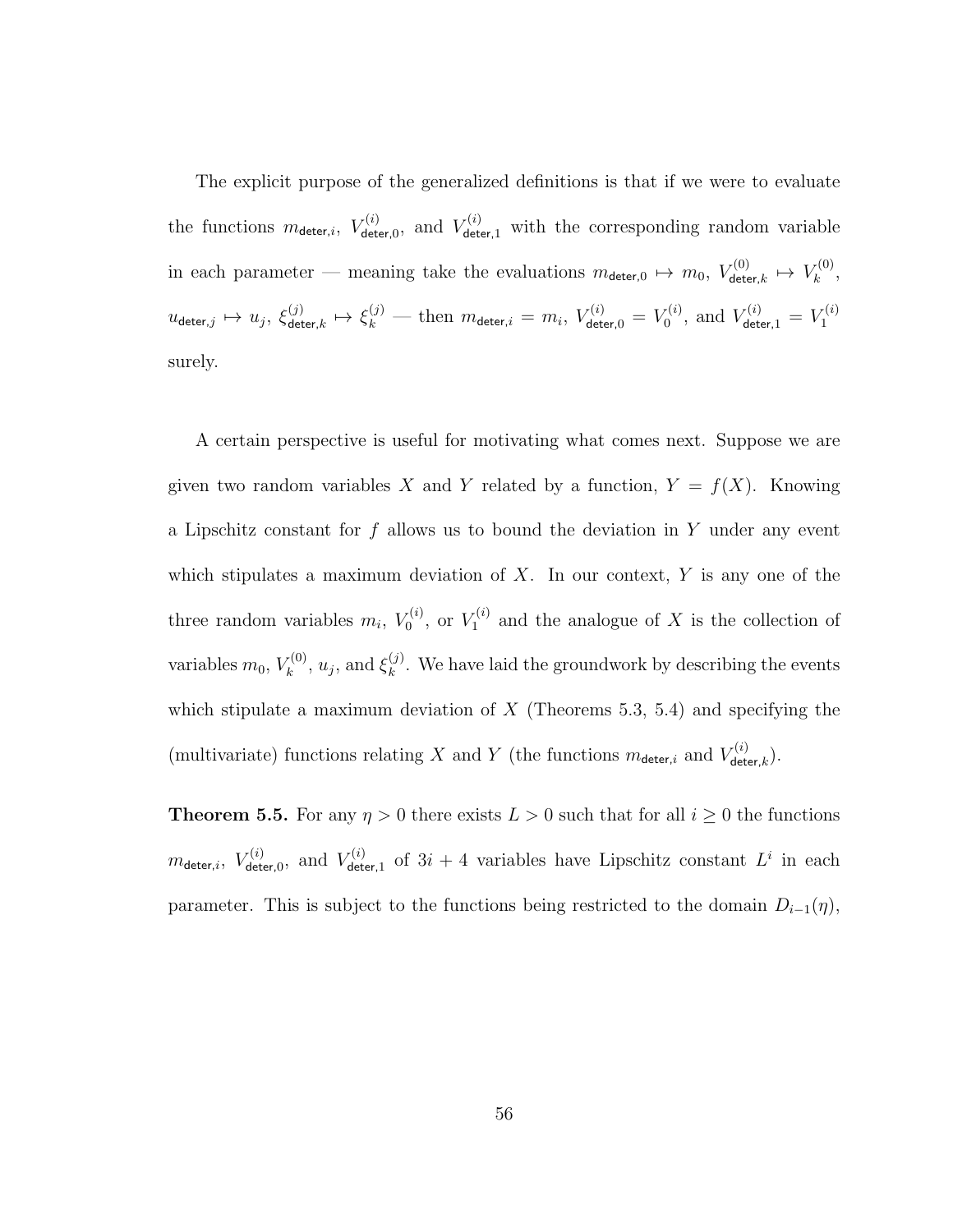defined as follows:

$$
E_i(\eta) = \left\{ \frac{V_{\text{deter},\geq 2}^{(i)}([0,1])}{m_{\text{deter},i}} \leq \eta, \frac{b_{\text{deter},i}}{m_{\text{deter},i}} \leq \eta \right\}
$$
(5.9)

$$
D_i(\eta) = \bigcap_{1 \le j \le i} E_j(\eta). \tag{5.10}
$$

*Notes*. The notation in (5.9) defines a subset of  $S_0 \times S^{\mathbb{N}}$  in an abbreviated fashion. For example, by the set  $\left\{\frac{b_{\text{deter},i}}{m} \right\}$  $\frac{b_{\text{deter},i}}{m_{\text{deter},i}} \leq \eta$  we mean

$$
\left\{(s_0,s_1,s_2,\dots)\in\mathcal{S}_0\times\mathcal{S}^\mathbb{N}: \frac{b_{\mathsf{deter},i}\left(s_0,s_1,s_2,\dots\right)}{m_{\mathsf{deter},i}\left(s_0,s_1,s_2,\dots\right)}\leq\eta\right\},\
$$

where  $s_0 = (m_{\text{deter},0}, V_{\text{deter},0}^{(0)}, V_{\text{deter},1}^{(0)}, V_{\text{deter},\geq 2}^{(0)})$  and  $s_j = (u_{\text{deter},j}, \xi_{\text{deter},0}^{(j)}, \xi_{\text{deter},1}^{(j)})$  for  $j \geq 1$ . Then,  $D_i(\eta) = D \times S^{\infty}$  where D is a nontrivial subset of  $S_0 \times S^i$ . We defer introducing the notion of Lipschitz for measure valued arguments until the proof.

The following Lemmas will be referred to in the proof of Theorem 5.5.

**Lemma 5.6.** Let  $f(x, y) = xe^{-y/x}$ . Then  $\frac{\partial f}{\partial x}$  and  $\frac{\partial f}{\partial y}$  are bounded for  $x, y \ge 0$ .

*Proof.* Let  $z = y/x$ . The theorem follows from using  $\frac{\partial f}{\partial x} = e^{-y/x} - \frac{y}{x}$  $\frac{y}{x}e^{-y/x} = (1-z)e^{-z}$ and  $\frac{\partial f}{\partial y} = -e^{-y/x} = -e^{-z}$ , both of which are easily seen to be bounded functions of  $z \geq 0$ .  $\Box$ 

**Lemma 5.7.** The functions  $\lambda \frac{\partial \varphi_0}{\partial \lambda}$ ,  $\lambda \frac{\partial \varphi_1}{\partial \lambda}$ ,  $p \frac{\partial \varphi_0}{\partial p}$ ,  $p \frac{\partial \varphi_1}{\partial p}$  are bounded for  $\lambda \geq 0$  and  $0 \le p \le 1$ .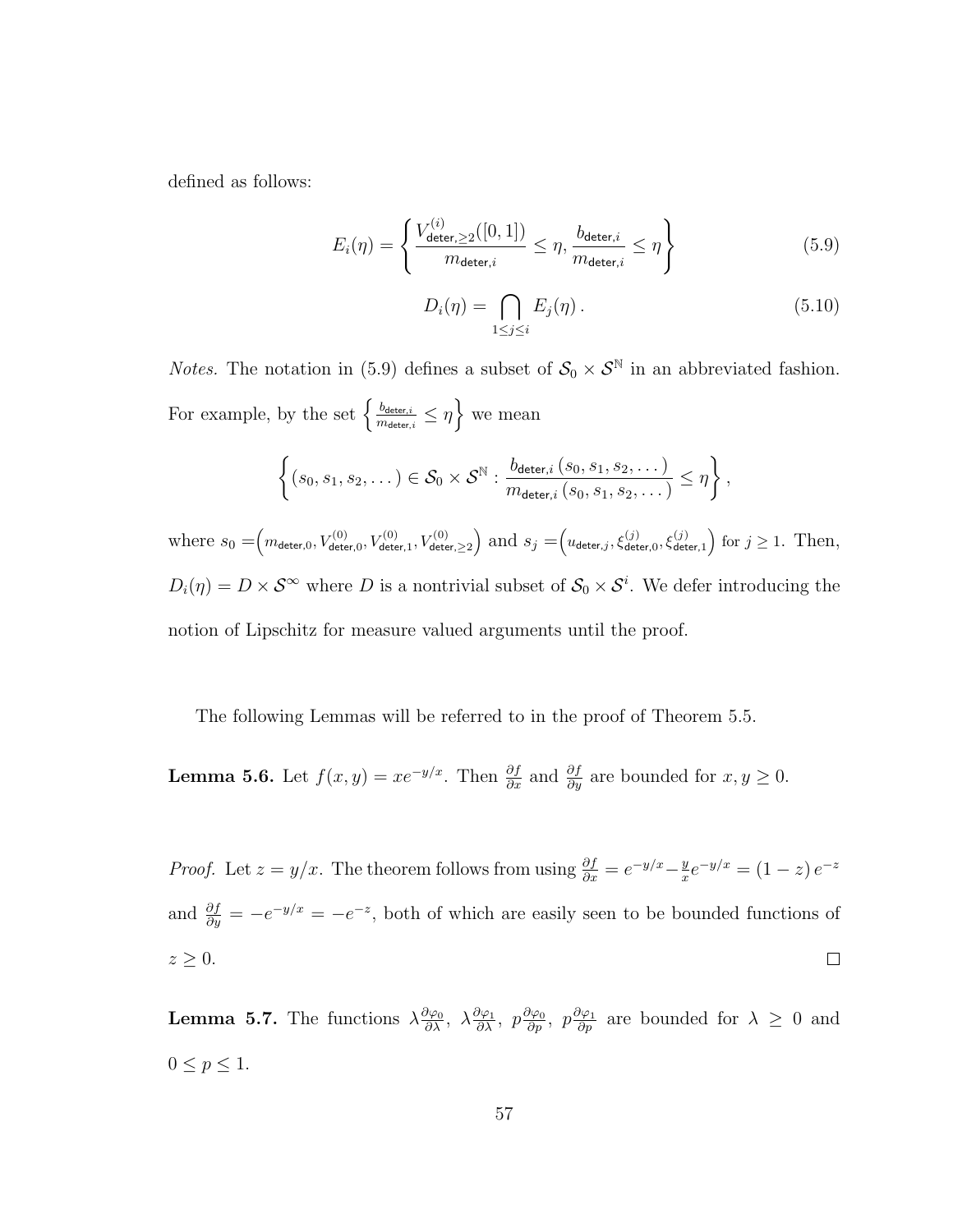Proof. First, straightforward calculations give

$$
\lambda \frac{\partial \varphi_0}{\partial \lambda} = \frac{\lambda p \left(e^{-\lambda p} - e^{-\lambda}\right) + \lambda^2 p \left(e^{-\lambda} - pe^{-\lambda p}\right)}{1 - (1 + \lambda) e^{-\lambda}} + \frac{\lambda^2 e^{-\lambda} \left(\lambda p \left(e^{-\lambda p} - e^{-\lambda}\right)\right)}{(1 - (1 + \lambda) e^{-\lambda})^2}
$$
\n
$$
\lambda \frac{\partial \varphi_0}{\partial \lambda} = \frac{-\lambda p \left(e^{-\lambda p} - e^{-\lambda}\right) + \lambda^2 (1 - p) e^{-\lambda}}{1 - (1 + \lambda) e^{-\lambda}} - \frac{\lambda^2 e^{-\lambda} \left(e^{-\lambda p} - (1 + \lambda (1 - p)) e^{-\lambda}\right)}{(1 - (1 + \lambda) e^{-\lambda})^2}
$$
\n
$$
p \frac{\partial \varphi_1}{\partial p} = \frac{\lambda p \left(e^{-\lambda p} - e^{-\lambda}\right) - \lambda^2 p^2 e^{-\lambda p}}{1 - (1 + \lambda) e^{-\lambda}}
$$
\n
$$
p \frac{\partial \varphi_0}{\partial p} = \frac{-\lambda p \left(e^{-\lambda p} - e^{-\lambda}\right)}{1 - (1 + \lambda) e^{-\lambda}}.
$$

Using the following Taylor expansions in  $\lambda,$ 

$$
\lambda p (e^{-\lambda p} - e^{-\lambda}) = \lambda^2 p (1 - p) - \lambda^3 \frac{1}{2} p (1 - p^2) + \lambda^4 \frac{1}{6} p (1 - p^3) + \cdots
$$
  

$$
\lambda^2 p (e^{-\lambda} - pe^{-\lambda p}) = \lambda^2 p (1 - p) - \lambda^3 p (1 - p^2) + \lambda^4 \frac{1}{2} p (1 - p^3) + \cdots
$$
  

$$
e^{-\lambda p} - (1 + \lambda (1 - p)) e^{-\lambda} = \lambda^2 \frac{1}{2} (p - 1)^2 + \lambda^3 \frac{1}{6} (p - 1)^2 (p + 2)
$$
  

$$
+ \lambda^4 \frac{1}{24} (p - 1)^2 (p^2 + 2p + 3) + \cdots
$$
  

$$
1 - (1 + \lambda) e^{-\lambda} = \lambda^2 \frac{1}{2} - \lambda^3 \frac{1}{3} + \lambda^4 \frac{1}{8} \cdots,
$$

one gets

$$
(1 - (1 + \lambda) e^{-\lambda})^2 \lambda \frac{\partial \varphi_0}{\partial \lambda} = \lambda^5 \frac{1}{12} p (p - 1) (3p - 1) - \lambda^6 \frac{1}{12} p (2p^3 - 3p + 1) + \cdots
$$
  

$$
(1 - (1 + \lambda) e^{-\lambda})^2 \lambda \frac{\partial \varphi_0}{\partial \lambda} = -\lambda^5 \frac{1}{12} p (1 - p)^2 (3p - 1) + \lambda^6 \frac{1}{24} p (1 - p)^2 (p + 2) + \cdots
$$
  

$$
(1 - (1 + \lambda) e^{-\lambda}) p \frac{\partial \varphi_1}{\partial p} = -\lambda^2 p (2p - 1) + \lambda^3 \frac{1}{2} p (3p^2 - 1) + \cdots
$$
  

$$
(1 - (1 + \lambda) e^{-\lambda}) p \frac{\partial \varphi_0}{\partial p} = \lambda^2 p (1 - p) - \lambda^3 \frac{1}{2} p (1 - p^2) + \cdots
$$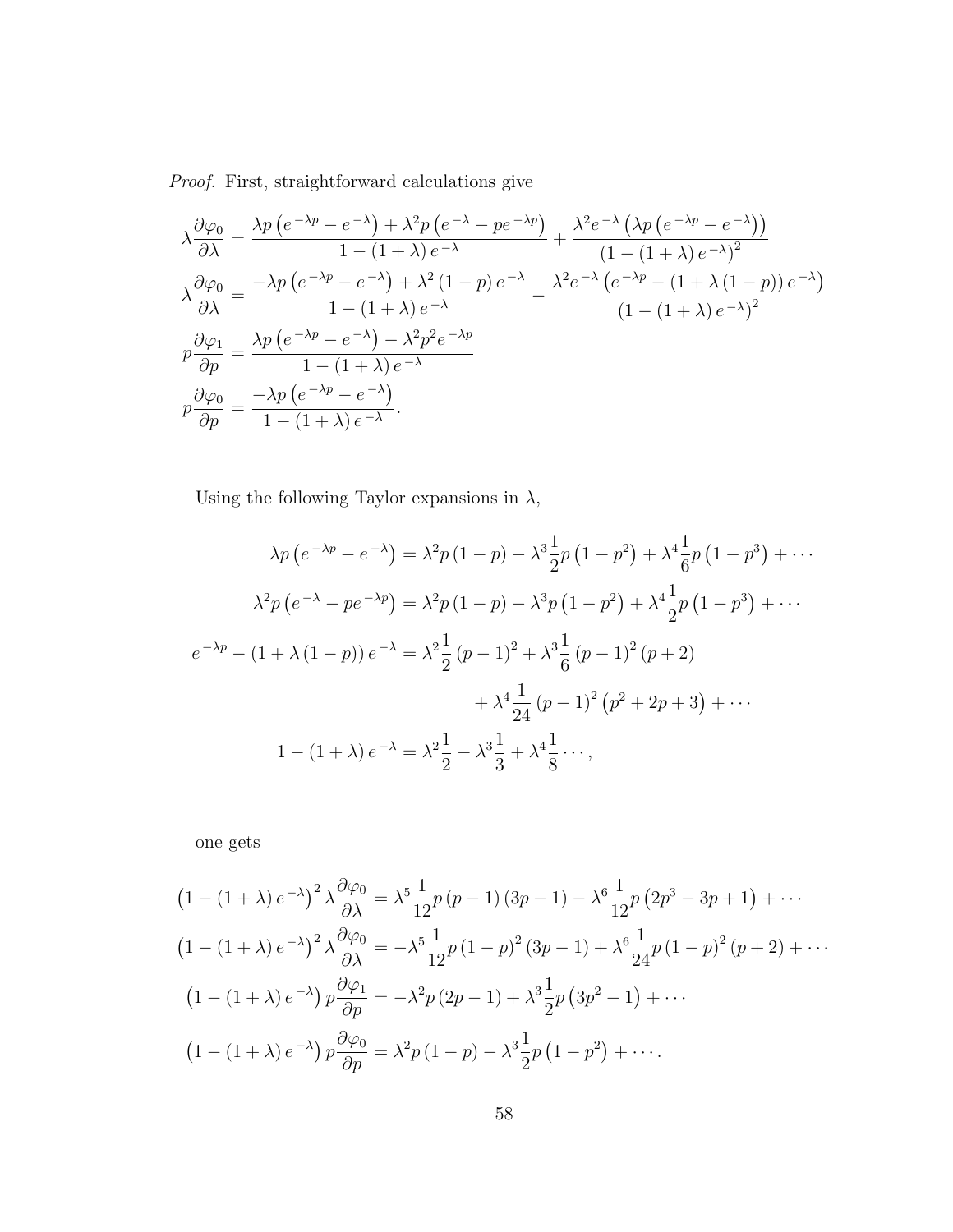This allows us to compare the leading order of  $\lambda$  in the numerators and denominators of  $\lambda \frac{\partial \varphi_0}{\partial \lambda}$ ,  $\lambda \frac{\partial \varphi_1}{\partial \lambda}$ ,  $p \frac{\partial \varphi_0}{\partial p}$ , and  $p \frac{\partial \varphi_1}{\partial p}$ . One deduces that these functions are bounded near  $\lambda = 0$ . Away from  $\lambda = 0$  matters are simpler since the denominators in  $\lambda \frac{\partial \varphi_0}{\partial \lambda}$ ,  $\lambda \frac{\partial \varphi_1}{\partial \lambda}, p \frac{\partial \varphi_0}{\partial p}$ ,  $p \frac{\partial \varphi_1}{\partial p}$  are bounded away from zero. And so the lemma follows from the more basic observation that  $\lambda^k e^{-\lambda}$  and  $\lambda^k e^{-\lambda p}$  are bounded.  $\Box$ 

**Lemma 5.8.** Let  $\xi$  be a finite signed measure on [0, 1].

(i)  $\sup_{f} \int_0^1 f d\xi = \sup_t \int_t^1 d\xi$  where f ranges over monotonically increasing functions satisfying  $0 \le f \le 1$ .

(ii) inf  $f \int_0^1 f d\xi = \inf_t \int_t^1 d\xi$  where f ranges over monotonically increasing functions satisfying  $0 \le f \le 1$ .

(iii) Let M be an upper bound for the absolute value of both quantities in (i) and (ii). Let  $\varphi : [0,1] \longrightarrow \mathbb{R}$  with  $\varphi(0) = a$  be a function of bounded variation C. Then

$$
\left| \int_0^1 \varphi \, d\xi \right| \, \leq \, |a| \left| \int_0^1 \, d\xi \right| + CM.
$$

Proof. We will prove (i) and (iii), as the proof for (ii) is similar to (i).

Proof of (i): It suffices to prove the claim for step functions  $f$ . The statement in (i) asserts that a maximizer of sup  $f \int_0^1 f d\xi$  may be taken to be either  $f = 0$  or else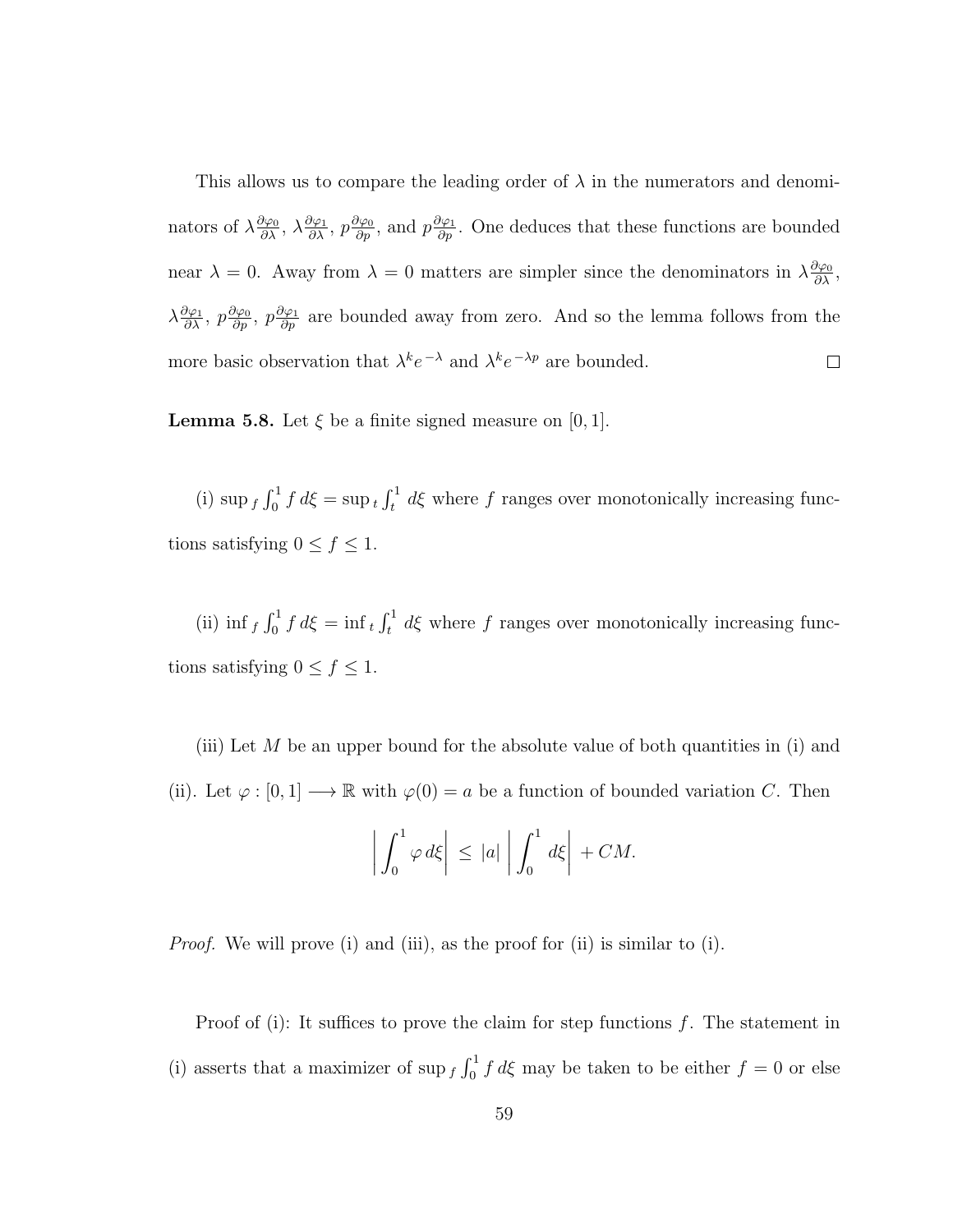a function f with 2 steps. Given a function f with  $n > 2$  steps, let  $I_1, I_2 \subseteq [0, 1]$ denote the smallest and second smallest steps of nonzero height. Define a new step function g with  $n-1$  steps by adjusting the value of f on the interval  $I_1$ : if  $\xi(I_1) > 0$ then define  $g(I_1) = f(I_2)$ , otherwise define  $g(I_1) = 0$ . The function g then satisfies  $\int_0^1 f d\xi \le \int_0^1 g d\xi$  and has fewer steps.

Proof of (iii): The Jordan decomposition for functions of bounded variation permits us to write  $\varphi$  as the difference of two increasing functions. In particular, we take  $\varphi = \varphi(0) + C_1 f_1 - C_2 f_2$  where  $C_1, C_2 \ge 0$  and  $f_1$  and  $f_2$  are positive, increasing functions satisfying  $0 \le f_i \le 1$ . Then  $C_1 + C_2 \le C$ , the total variation of  $\varphi$ . Using this expression for  $\varphi$ ,

$$
\int_0^1 \varphi \, d\xi = \int_0^1 a \, d\xi + C_1 \int_0^1 f_1 \, d\xi - C_2 \int_0^1 f_2 \, d\xi
$$
  
 
$$
\leq \int_0^1 a \, d\xi + C_1 \sup_t \int_t^1 d\xi - C_2 \inf_t \int_t^1 d\xi.
$$

This shows

$$
\int_0^1 \varphi \, d\xi \le |a| \left| \int_0^1 d\xi \right| + (C_1 + C_2) M,
$$

and the complementary lower bound follows from a similar argument applied to  $-\varphi$ .

 $\Box$ 

Discussion. The proof of Theorem 5.5 is based around an argument for multivariable functions which is a generalization of a much more readily phrased argument for single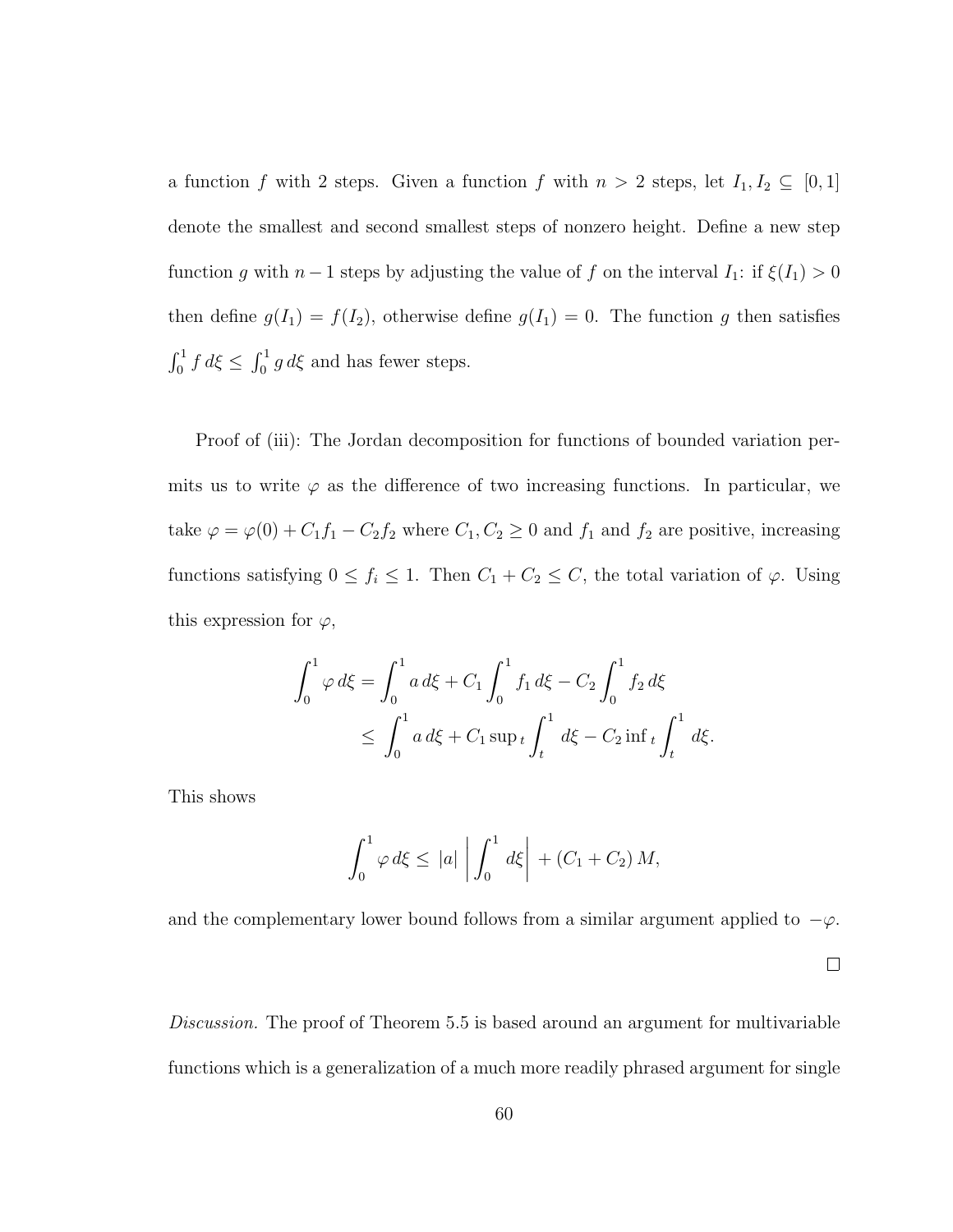variable functions: for a one variable function  $f(x)$  with Lipschitz constant L then the *i*th iterate  $f^{(i)}(x)$  has Lipschitz constant which grows exponentially as  $L^i$ . In the multivariate setting one may have a Lipschitz constant associated to each parameter of the function  $f(x_1, x_2, \ldots)$ . The multivariate generalization of nested composition may be described by a kind of rooted tree: rooted trees where each vertex  $v$  is labeled by a *n*-ary function  $g_v$ , with  $n = n_v$  depending on v, such that  $n_v$  is the number of descendants of v. It is preferable to speak of the functions themselves as the vertices, although strictly speaking the use of labels allows distinct vertices to be labeled by the same function. The tree describes a nested composition through the interpretation that the descendants  $h_1, h_2, \ldots, h_n$  of a vertex g correspond to composing these n functions into each argument of  $g$ . So the root vertex  $f$  represents the outermost function and the height of the tree indicates the deepest level of nesting of function arguments inside  $f$ . Here we are considering 0-ary functions to be simply values, indicating that the sequence of compositions stops in that argument.

In one variable, the *i*th iterate  $f^{(i)}(x)$  is represented by a chain (a 1-ary tree) with  $i+1$  vertices. Each edge corresponds to a Lipschitz constant L, and the unique path from the root to the leaf of the chain has  $i$  edges. The product of the Lipschitz constant for each edge in this path gives  $L^i$  and this is the Lipschitz constant for the nested composition. In the multivariate setting, the Lipschitz constant for a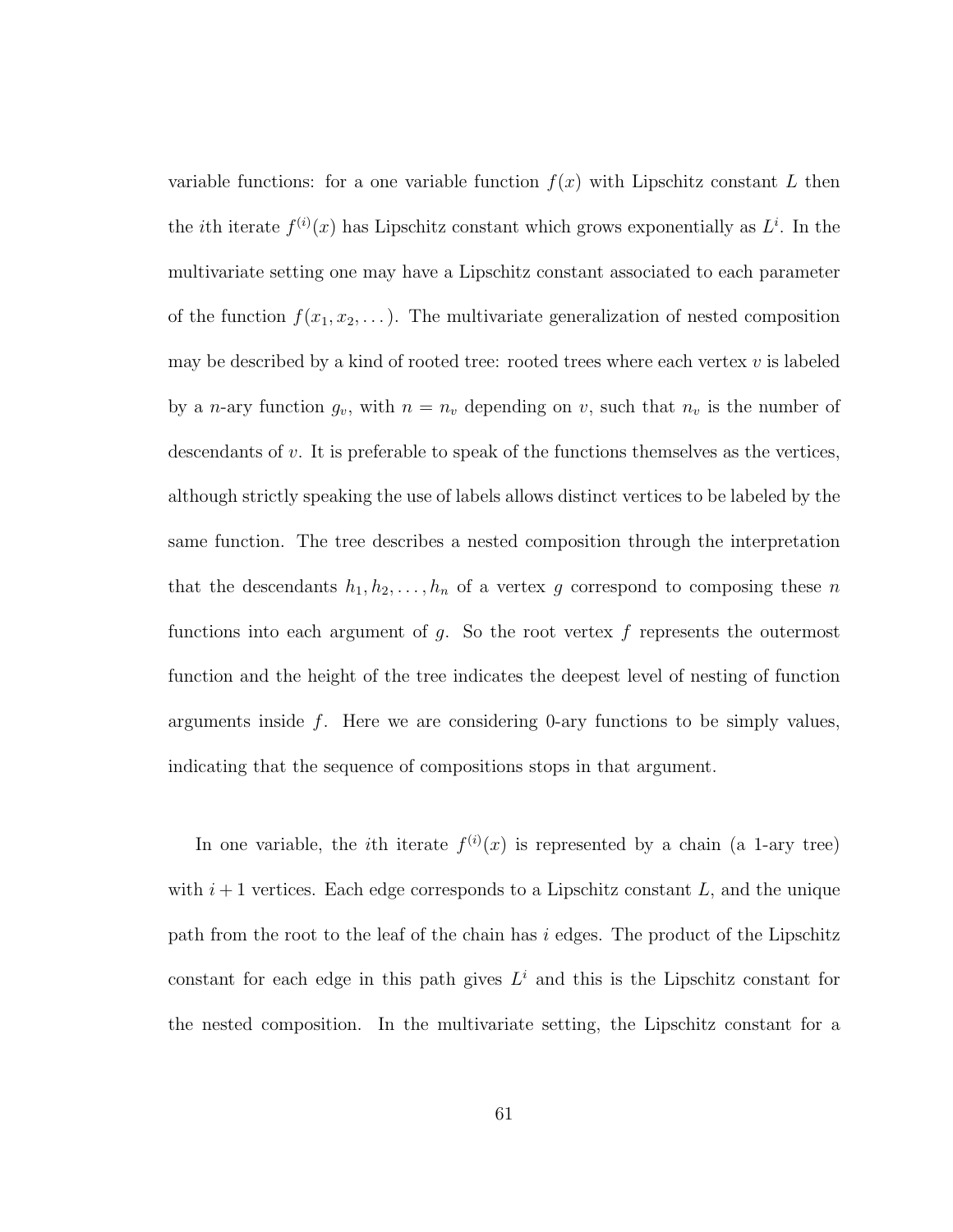parameter x is given by summing the corresponding product over all paths starting from the root and ending with a leaf labeled by x. For a tree of height i there are at most exponentially many  $(in i)$  such paths if the tree has bounded degree. And each path contributes at most an exponential factor  $L<sup>i</sup>$  if all edges in the tree have a common Lipschitz constant L.

*Proof of Theorem 5.5.* Consider four rooted trees which are rooted by  $m_{\text{detect},i}$ ,  $b_{\text{detect},i}$ ,  $V_{\sf det}^{(i)}$  $V^{(i)}_{\mathsf{deter},0},\ V^{(i)}_{\mathsf{det},0}$  $\mathcal{F}_{\text{deter},1}^{(i)}$  for some fixed i. Each tree consists of internal vertices labeled by  $m_{\mathsf{deter},j},\ b_{\mathsf{deter},j},\ V_{\mathsf{det}}^{(j)}$  $V^{(j)}_{\text{deter},0}$ ,  $V^{(j)}_{\text{deter},1}$  where  $1 \leq j \leq i$  and leaves labeled by  $m_{\text{deter},0}$ ,  $b_{\text{deter},0}$ ,  $V_{\sf det}^{(0)}$  $V^{(0)}_{\mathsf{deter},0},\ V^{(0)}_{\mathsf{deter}}$  $V^{(0)}_{\mathsf{deter},1},\ V^{(0)}_{\mathsf{dete}}$  $\zeta^{(0)}_{\mathsf{deter},\geq 2},\ u_{\mathsf{deter},i},\ \xi^{(j)}_{\mathsf{det}}$  $\frac{(j)}{deter,0} \xi_{\text{deter},1}^{(j)}$  where  $0 \leq j \leq i-1$ . The descendant relations are such that the trees represent the nested composition recursively specified by equations (5.8).

We need to address how the discussion regarding Lipschitz constants and nested composition of multivariate functions is compatible with measure valued functions and arguments. For simplicity, we will specialize the answer to just the particular trees involved in the present theorem.

Consider the measure valued function  $T_f : \mathcal{M} \longrightarrow \mathcal{M}$  defined by  $\xi \mapsto f \bullet \xi$ . Assign the norm  $\lVert \cdot \rVert : \mathcal{M} \longrightarrow \mathbb{R}$  defined as  $\xi \mapsto \left| \sup_t f_t^1 d\xi \right|$ ∨     $\inf_t \int_t^1 d\xi \, dt$  to the space M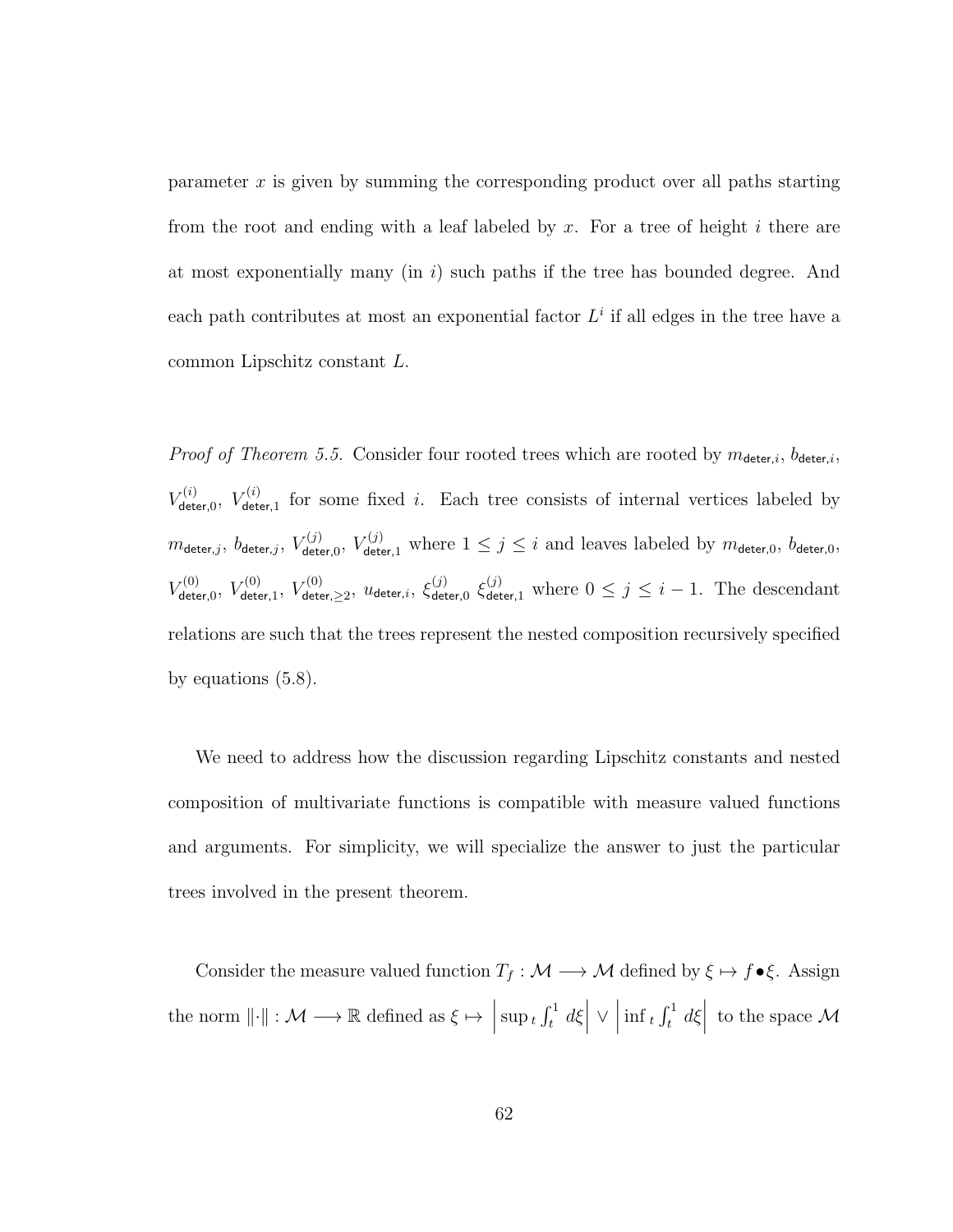% of signed measures. Should the inequality  $\Big\vert$  $\left| \int_0^1 \varphi \, d\xi \right| \leq L \, \|\xi\|$  hold, we will interpret<sup>4</sup> it as saying that  $T_{\varphi}$  has Lipschitz constant L on the one dimensional domain of signed measures  $\{c\xi : c \in \mathbb{R}\}.$  Every edge in our rooted trees representing composition of a measure parameter in fact represents either an application of  $T_{\varphi}$  for some function  $\varphi$  or it represents an application of  $\xi \mapsto \int_0^1 \varphi \, d\xi$  (these are the edges which directly lead to  $b_{\text{deter},i}$ ).

The strategy then is to show each edge in our rooted tree has Lipschitz constant L in this extended sense.

Lemma 5.6 provides the Lipschitz condition for  $m_{\text{detect},i+1}$  as a function of  $m_{\text{detect},i}$ and  $b_{\text{deter},i}$ .

Define functions  $\lambda(m_i, b_i) = \frac{c_{\text{den}} m_i}{xm}$  and  $p(m_i, b_i) = e^{-\frac{b_i}{m_i}}$  for the purpose of viewing  $\varphi = \varphi_k(\lambda, p)$  as a function of two variables  $m_i$  and  $b_i$ . Using Lemma 5.7 and the chain rule, we get  $\frac{\partial \varphi_k}{\partial m_i} = O\left(\frac{1}{m}\right)$  $\frac{1}{m_i}+\frac{b_i}{m_i}$  $\overline{m_i^2}$ ) and  $\frac{\partial \varphi_k}{\partial b_i} = O\left(\frac{1}{m}\right)$  $m_i$  . Using the domain assumption, this provides the Lipschitz condition for  $V_{\text{deferf}}^{(i+1)}$  $V_{\mathsf{deter},0}^{(i+1)}$  and  $V_{\mathsf{deter},1}^{(i+1)}$  $\sigma^{(i+1)}_{\text{deter},i}$  as functions of  $m_{\text{deter},i}$  and  $b_{\mathsf{deter},i}.$ 

<sup>&</sup>lt;sup>4</sup>This is definition is not exactly an instance of Lipschitz, since we are using a seminorm  $\mu \mapsto$   $\int_0^1 d\mu\vert$  for the range.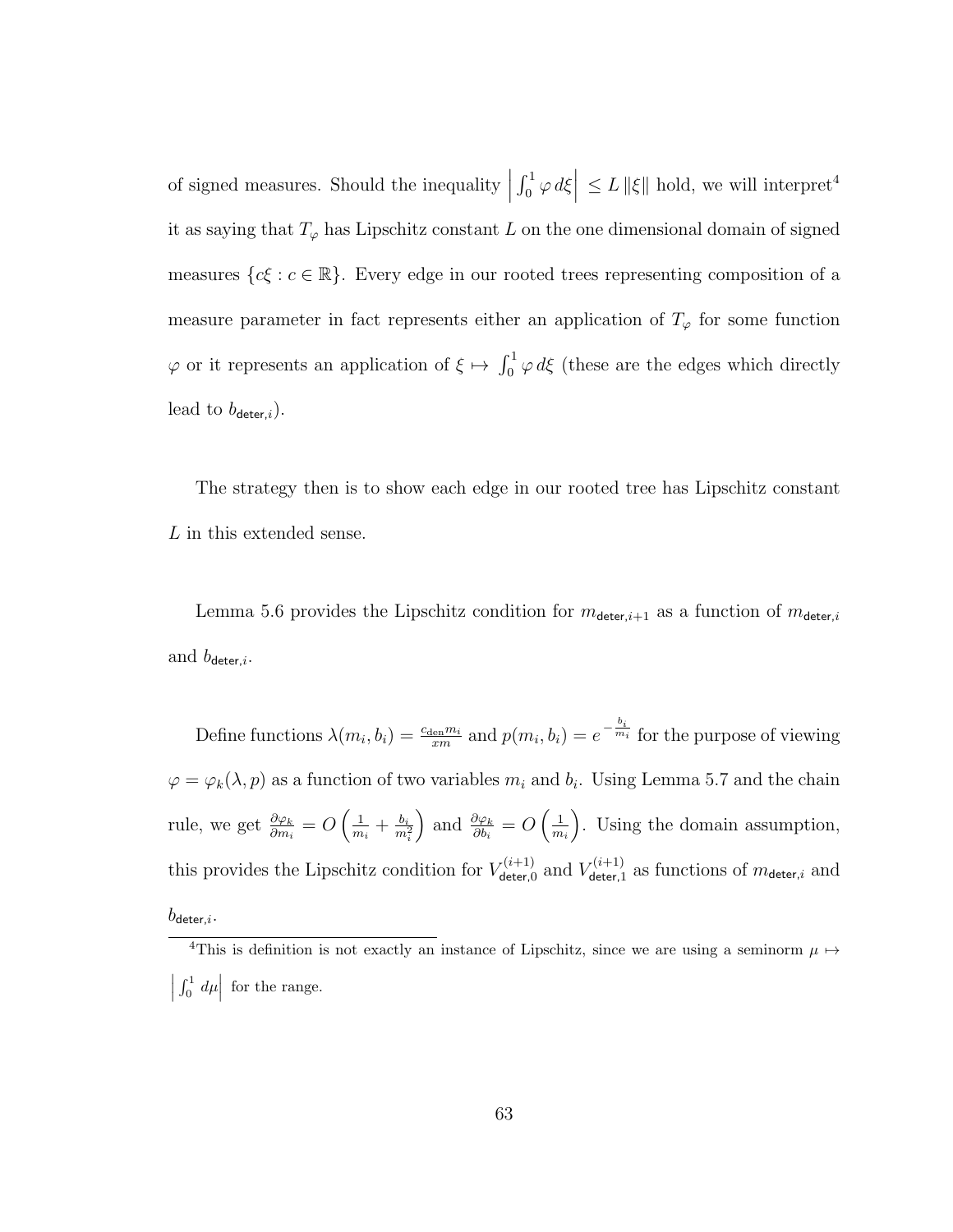Finally, as stated earlier, we must consider the family of transformations  $\{T_\varphi\}_{\varphi\in\mathcal{C}}$ where  $\varphi$  varies over some class C of functions. Our goal is to show this family of transformations has a uniform Lipschitz constant. However the nature of finding a uniform Lipschitz constant requires constraints on the class of functions  $\mathcal C$  depending on the domain of measures. To illustrate, note the total variation  $\int d|\xi|$  is representable as  $|T_{\varphi}\xi|$  for some function  $\varphi$  which varies as +1 or -1 according to the sign of the measure  $\xi$ . For our signed measures  $\xi_k^{(i)}$  $\binom{n}{k}$  from Theorem 5.3, the total variation is  $O(n)$  while the norm is roughly of order  $\sqrt{n}$ . So a large enough family, e.g. one which includes all bounded functions  $\varphi$ , will have Lipschitz constant of order $\sqrt{n}$ an inadequate result.

Consider then the particular chains in our rooted trees where every vertex of the chain is labeled by a measure. Such a chain of height  $k$  necessarily represents an expression of the form  $\varphi^{(1)} \dots \varphi^{(k)} \bullet \xi$  for some sequence of functions  $\varphi^{(i)}$ , and if the chain is not maximal then the parent of the chain is some vertex  $b_{\text{detect},j}$  appearing as an expression  $\int_{[0,1]} \varphi^{(1)} \dots \varphi^{(k)} d\xi$ .

We complete the proof by showing, for every such chain, this integral is at most  $L^k ||\xi||$ . In our situation, the class of functions C we must serve consists of k-fold products of functions  $\varphi_0(\nu_i(x), p_{\text{detect},i})$  and  $\varphi_1(\nu_i(x), p_{\text{detect},i})$ . Essentially, the special property in our favor is that the total variation of the functions in this class is well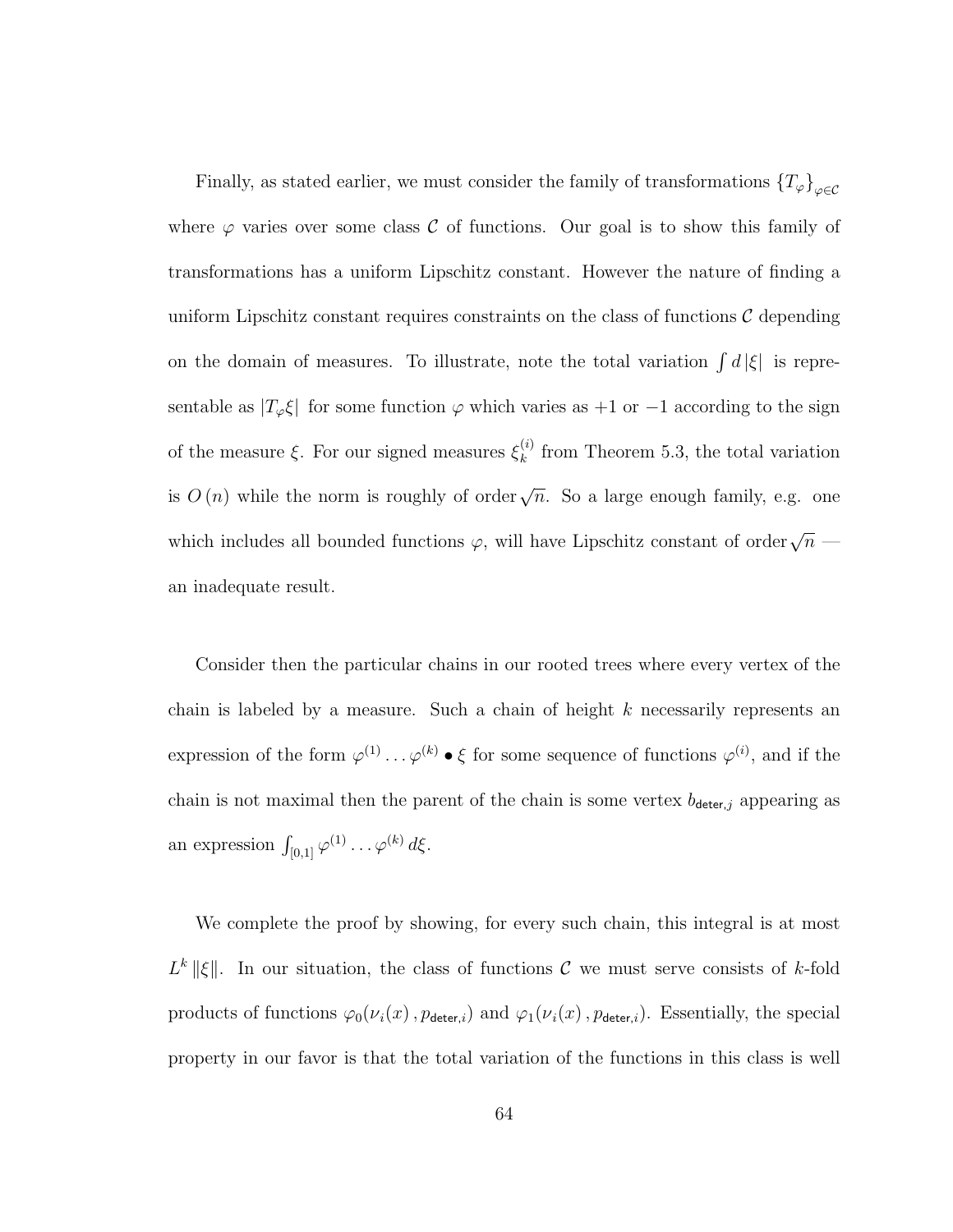controlled, and along the lines of Lemma 5.8 this will produce a Lipschitz bound.

Working with the k-fold products directly instead of the individual transformations  $T_{\varphi}$  makes the presentation easier, but the high level interpretation of what we are showing can be abstracted as saying the family  $\{T_{\varphi}\}_{\varphi \in \mathcal{C}}$  has uniform Lipschitz constant L over a particular domain of measures, and that  $T_{\varphi}(\xi)$  does not leave this domain.

We note that Lemma 5.8 can be stated in greater generality. First, the total variation of a function  $\varphi$  does not change if the domain is reparametrized by precomposing  $\varphi$  with a smooth invertible function. And so the domain [0, 1] assumption may be replaced by a domain  $[0, \infty)$ , and the endpoint assumption  $\varphi(0) = 0$  may be replaced by  $\lim_{x\to\infty}\varphi(x)=0$ .

For functions  $f, g$  of bounded variation both satisfying the endpoint condition  $a = 0$ , one has  $TV(fg) \leq TV(f) TV(g)$ . Therefore a family of k-fold products of functions will have total variation uniformly bounded by  $L^k$  provided L bounds the total variation of the individual functions.

Each function  $\varphi(x) = \varphi_k(\nu_i(x), p_{\text{detect},i})$  is a reparametrization of  $\varphi(\lambda)$  =  $\varphi_k(\lambda, p_{\text{deter},i})$ . The functions  $f(\lambda) = \varphi_k(\lambda, p)$  where  $0 \le p \le 1$  is a constant have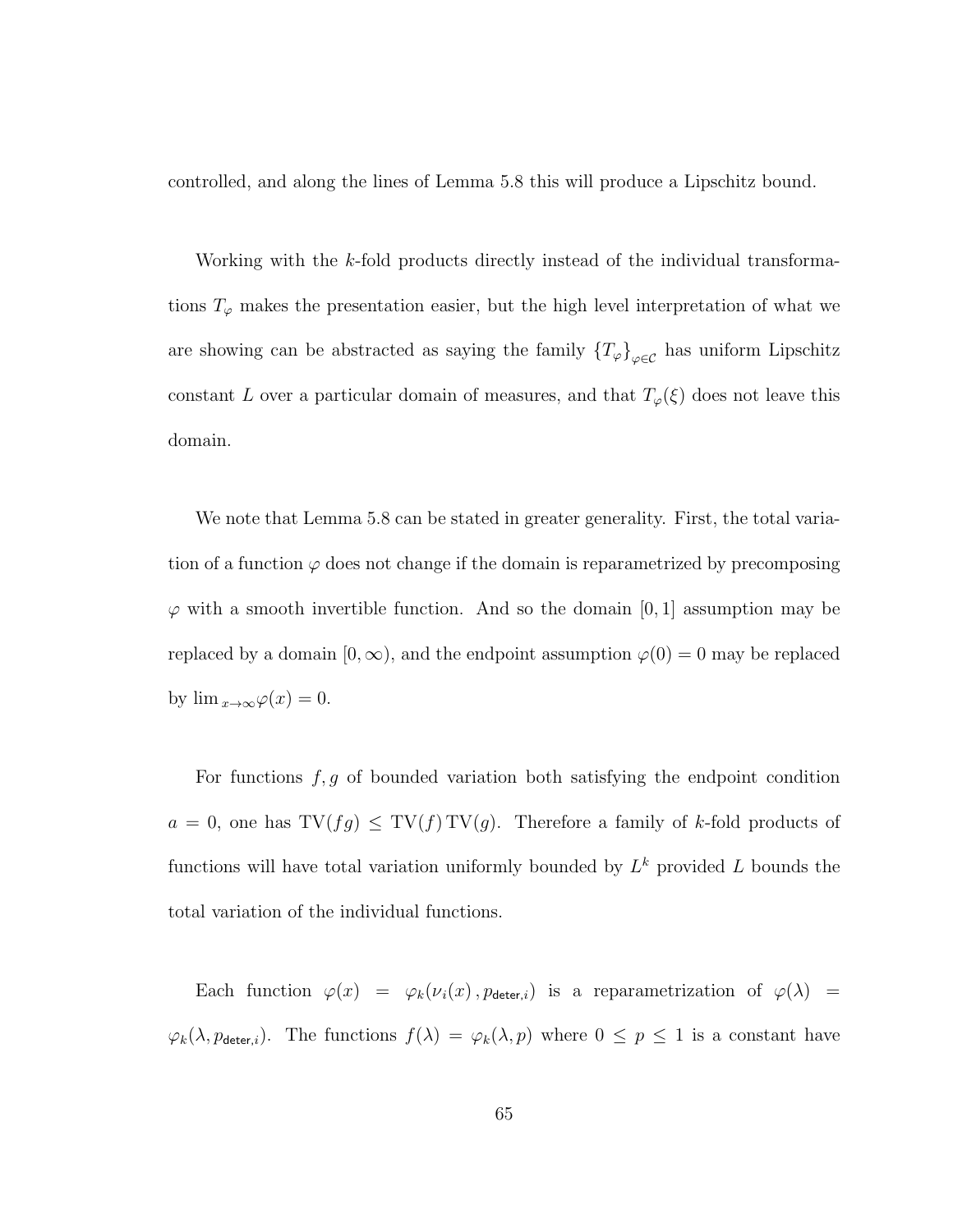uniformly bounded total variation:  $\text{TV}(f) \leq \int_0^\infty \left| \frac{\partial f}{\partial \lambda} \right|$  $\frac{\partial f}{\partial \lambda}$  and it follows from Lemma 5.7 that  $\left|\frac{\partial f}{\partial \lambda}\right|$  $\frac{\partial f}{\partial \lambda}$  has tails of order  $O(e^{-\lambda})$ .  $\Box$ 

Evaluate the functions  $m_{\text{detect},i}$ ,  $V_{\text{det}}^{(i)}$  $V_{\text{deter},0}^{(i)}$ , and  $V_{\text{deter},1}^{(i)}$  with the same initial conditions as the removal chain and with the corresponding random variables for each offset parameter:  $m_{\mathsf{detect},0} \mapsto m_0, V_{\mathsf{det}}^{(0)}$  $\epsilon_{\mathsf{deter},k}^{(0)} \mapsto V_k^{(0)}$  $u_k^{(0)},\ u_{\mathsf{deter},j} \mapsto u_j,\ \xi_{\mathsf{det}}^{(j)}$  $\stackrel{(j)}{\det}$ eter, $k \mapsto \xi_k^{(j)}$  $\binom{1}{k}$ . We may also consider the set  $D_i(\eta)$  a random event in this way, which we shall denote as  $D_i^{\text{event}}(\eta)$ to avoid abuse of notation. More explicitly,  $D_i^{\text{event}}(\eta)$  is defined as the inverse image of  $D_i(\eta)$  by the map  $\Omega \longrightarrow \mathcal{S}_0 \times \mathcal{S}^{\infty}$  which is defined componentwise by the functions (i.e. random variables)  $\Omega \longrightarrow R$  and  $\Omega \longrightarrow M$  given by  $m_0, V_k^{(0)}$  $\mathbf{z}_k^{(0)}, u_j$ , and  $\mathbf{\xi}_k^{(j)}$  $\frac{(J)}{k}$ . Theorem 5.5 says that on the event  $D_{i-1}^{\text{event}}(\eta)$  the deviation of the removal chain from the deterministic trajectory at time i is at most  $L^i K_{i-1}$ , where

$$
k_{\text{I},j} = |u_j|
$$
  
\n
$$
k_{\text{II},j} = \sup_{t \in [0,1]} \left| \xi_0^{(j)}([t,1]) \right|
$$
  
\n
$$
k_{\text{III},j} = \sup_{t \in [0,1]} \left| \xi_1^{(j)}([t,1]) \right|
$$
  
\n
$$
k_j = k_{\text{I},j} \vee k_{\text{II},j} \vee k_{\text{III},j}
$$
  
\n
$$
K_i = \sup_{j \le i} k_j.
$$

Theorem 5.9.  $K_i = O_p$  ( √  $\overline{n} \log n$ ) as  $n \to \infty$ , uniformly in  $i \geq 0$ .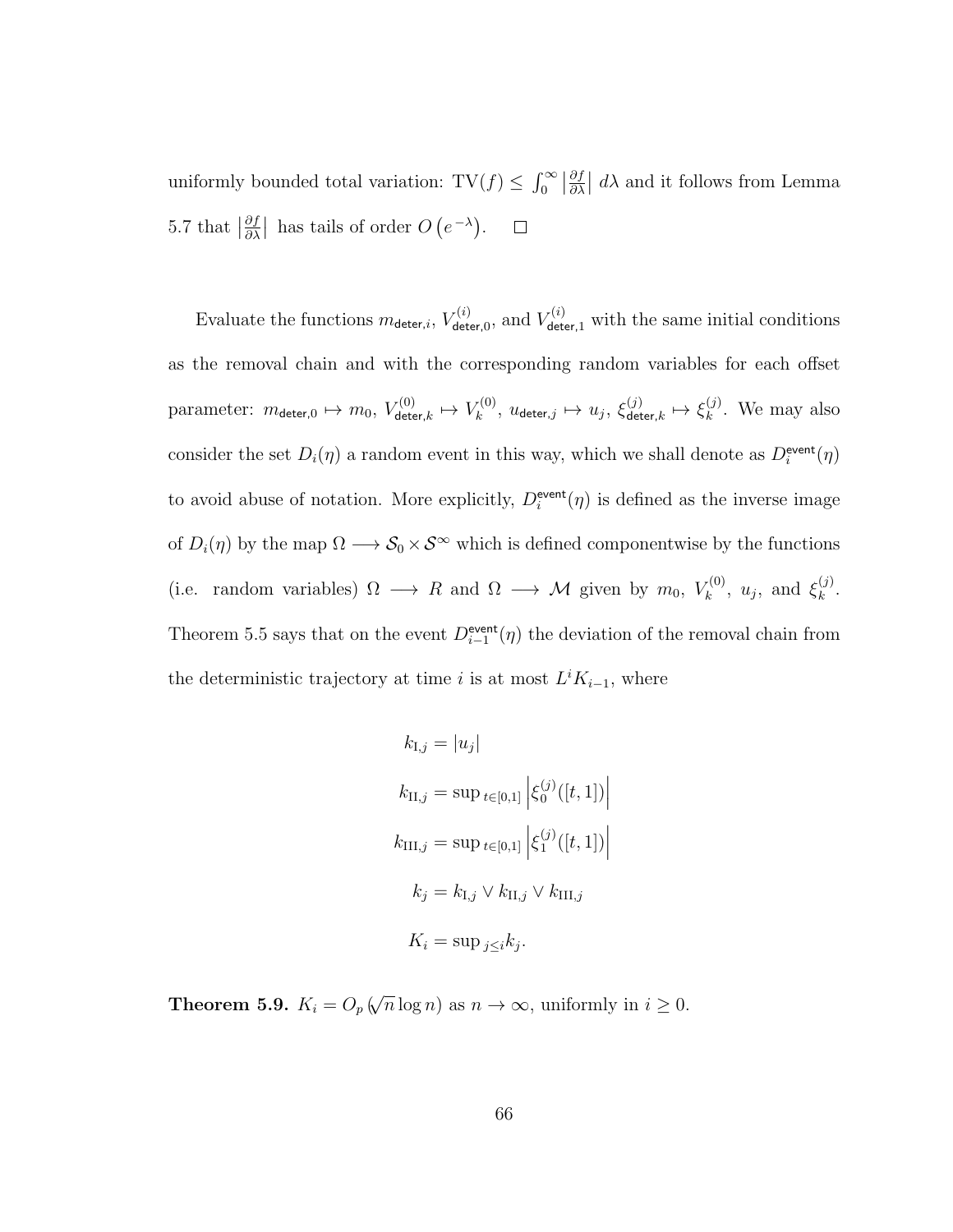Proof. The exponential tail bounds from Theorems 5.4 and part (i) of 5.3 on the √ random variables  $k_j$  tell us that these variables are individually of size O (  $\overline{n} \log n)$ with exceptional probability that is  $o\left(\frac{1}{n}\right)$  $\frac{1}{n}$ . Since there are only  $O(n)$  many variables involved, a union bound on the exceptional events gives an exceptional probability of  $o(1)$ .  $\Box$ 

## 5.3 The Deterministic System's Trajectory

The goal of this section is to analyze the limit of the deterministic process. We specialize our initial conditions to  $m_{\text{deter,0}} = c_{\text{den}} n$  and  $V_{\text{deter,}k}^{(0)} = n\mu_k$  where  $\mu_k$  is the measure from part (iii) of Theorem 5.1, and set  $u_{\det e,i} = 0$ ,  $\xi_{\det e,k}^{(i)} = 0$ . For this section, *n* is always fixed and limits are as  $i \to \infty$ . Let  $\beta_i = \frac{m_{\text{deter},i}}{m}$  $\frac{H_{\text{eter},i}}{m}$ , which denotes the proportion of hyperedges still remaining after step i.

 $\rm{Lemma \ 5.10.} \ V_{\rm det}^{(i)}$  $\chi^{(i)}_{\text{deter},\geq 2}$  has Lebesgue density

$$
\frac{dV_{\text{deter},\geq 2}^{(i)}}{d\mathcal{L}}(x) = P\left(\text{Poiss}(\nu_i(x)) \geq 2\right).
$$

*Proof.* Proof by induction. When  $i = 0$  the statement comes from the definition of  $\mu_k$ . Assume the result holds for some  $i > 0$ . By equation (5.3b), one gets  $V_{\text{detect},\geq 2}^{(i+1)}$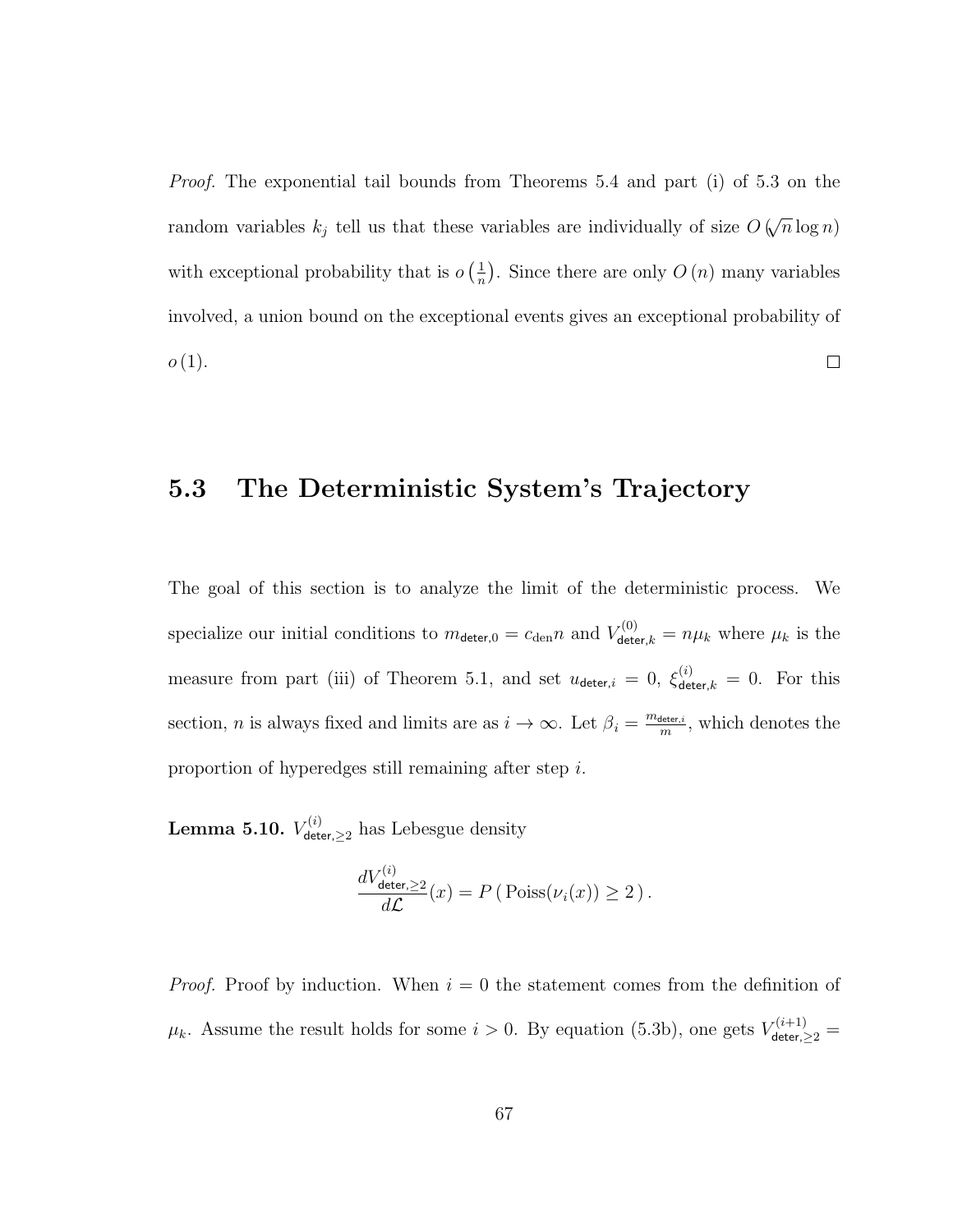$\varphi_{\geq 2}({\nu}_i,\beta_i)\bullet V_{\mathsf{det}\iota}^{(i)}$  $\mathcal{L}^{(2)}_{\text{deter},\geq 2}$ . Using the induction hypothesis and the definition of  $\varphi$ ,

$$
\frac{dV_{\text{detect},\geq 2}^{(i+1)}}{d\mathcal{L}}(x) = \varphi_{\geq 2}(\nu_i(x), p_{\text{detect},i}) P(\text{Poiss}(\nu_i(x)) \geq 2)
$$
\n
$$
= \frac{1 - (1 + \nu_i(x) p_{\text{detect},i}) e^{-\nu_i(x) p_{\text{detect},i}}}{1 - (1 + \nu_i(x)) e^{-\nu_i(x)}} P(\text{Poiss}(\nu_i(x)) \geq 2)
$$
\n
$$
= 1 - (1 + \nu_i(x) p_{\text{detect},i}) e^{-\nu_i(x) p_{\text{detect},i}}
$$
\n
$$
= P(\text{Poiss}(\nu_i(x) p_{\text{detect},i}) \geq 2).
$$

**Lemma 5.11** (Recurrence for  $\beta_i$ ). For all  $i \geq 0$ ,

$$
\log \beta_{i+1} = -a \int_{ac_{\text{den}}\beta_i}^{\infty} \frac{e^{-t}}{t} dt.
$$

Proof. We begin by organizing some equations:

$$
b_{\text{deter,0}} = n \int_0^1 \nu_0(x) e^{-\nu_0(x)} dx \tag{5.11}
$$

$$
b_{\text{deter},i} = n \int_0^1 \nu_0(x) \, \beta_i \left( e^{-\nu_0(x)\beta_i} - e^{-\nu_0(x)\beta_{i-1}} \right) \, dx \quad \text{for } i \ge 1 \tag{5.12}
$$

$$
\log \beta_{i+1} = -\left(\frac{b_{\text{deter},i}}{m_{\text{deter},i}} + \dots + \frac{b_{\text{deter},0}}{m_{\text{deter},0}}\right). \tag{5.13}
$$

Equations (5.11) and (5.12) come the definition (5.5) for  $b_{\text{detect},i}$ , Lemma 5.10, and use of the identities  $\nu_i = \nu_0 \beta_i$  and  $\nu_i p_{\text{detect},i} = \nu_0 \beta_{i+1}$ . Equation (5.13) comes from rewriting definition (5.3a) for  $m_{\text{deter},i}$  as  $\log \beta_{i+1} = -\frac{b_{\text{deter},i}}{m_{\text{dimer}}}$  $\frac{b_{\text{deter},i}}{m_{\text{deter},i}} + \log \beta_i$  and iteration. When  $b_{\text{detect},i}$  is divided by  $m_{\text{detect},i}$ , the integrals in (5.11) and (5.12) have an overall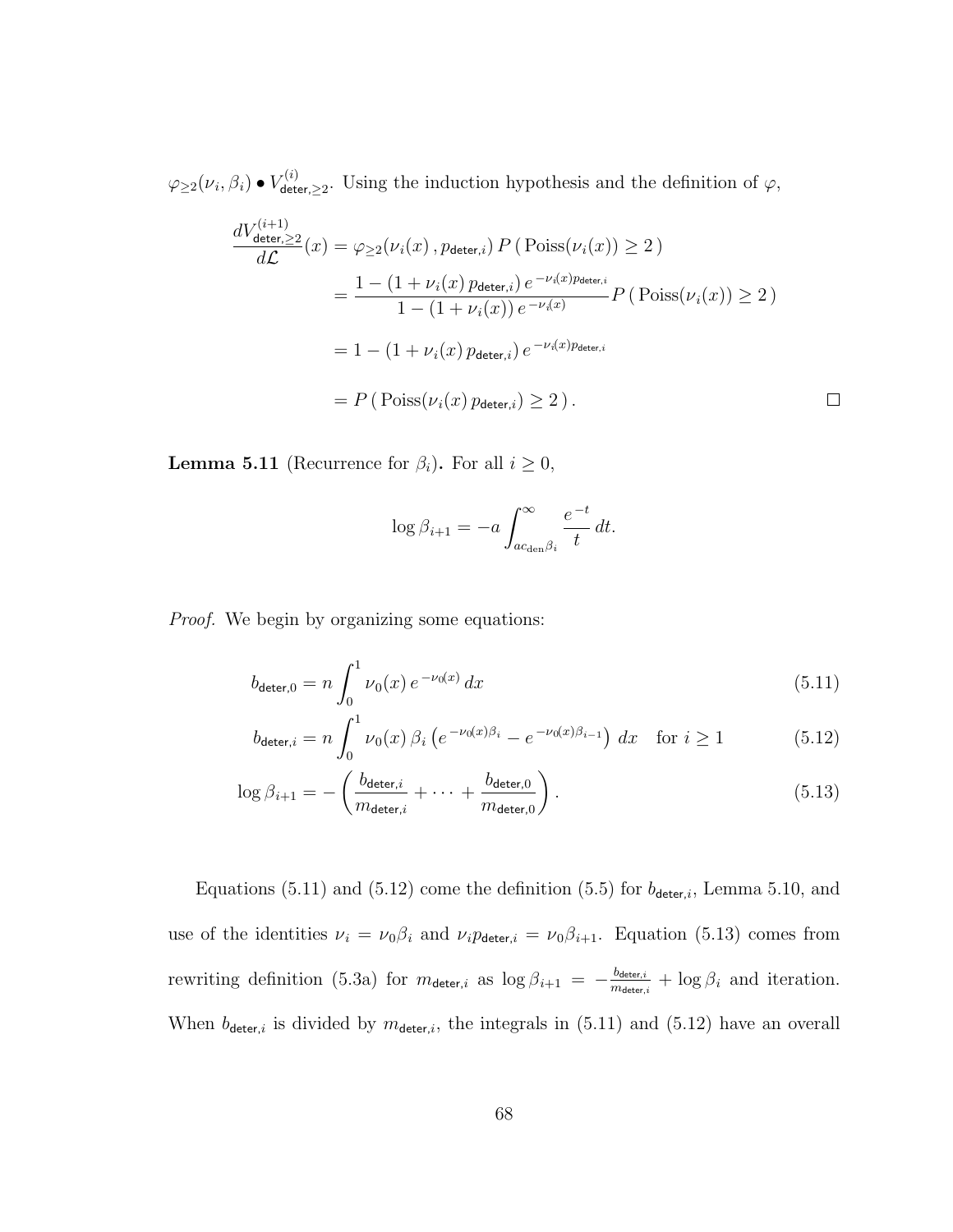factor of  $\frac{n\beta_i}{m_{\text{deter},i}} = \frac{1}{c_{\text{de}}}$  $\frac{1}{c_{\text{den}}}$ , leading to a telescoping sum in (5.13) which simplifies to

$$
\log \beta_{i+1} = -\frac{1}{c_{\text{den}}} \int_0^1 \nu_0(x) \, e^{-\nu_0(x)\beta_i} \, dx.
$$

We perform the substitution  $t = \nu_0(x) \beta_i = \frac{ac_{\text{den}} \beta_i}{x}$  $\frac{e^{i\pi i}}{x}$  in this last integral (giving  $dt=-\frac{tdx}{x}=-\frac{t^2dx}{ac_{\text{den}}/x}$  $\frac{t^2 dx}{ac_{\text{den}}\beta_i}$  to complete the proof.  $\Box$ 

From the defining equation (5.3a) for  $m_{\text{detect},i}$ , one has  $\beta_{i+1} = \beta_i e^{-b_{\text{detect},i}/m_{\text{detect},i}}$ . Evidently then,  $\beta_i$  is a decreasing, non-negative sequence and therefore converges to some  $\beta_{\infty} \ge 0$  as  $i \to \infty$ . So either  $\beta_{\infty} = 0$  or else  $\beta_{\infty}$  is a solution to the equation

$$
\log \beta = -a \int_{ac_{\text{den}}\beta}^{\infty} \frac{e^{-t}}{t} dt.
$$
 (5.14)

If this equation has any solutions, then they are all strictly less than  $\beta_0 = 1$ . Let β' denote a credible candidate for  $\beta_{\infty}$ : the largest solution if there is any, and zero otherwise. We may rewrite the recurrence of Lemma 5.11 as the fix point iteration of  $f(\beta)$  where

$$
f(\beta) = \exp\left(-a \int_{ac_{\text{den}}\beta}^{\infty} \frac{e^{-t}}{t} dt\right),\tag{5.15}
$$

and of course the fixed points of f are the solutions to  $(5.14)$ . Since  $f(1) < 1$ , the portion of the graph  $y = f(\beta)$  with  $\beta' < \beta \leq 1$  lies below the line  $y = \beta$ , from which we may conclude  $\beta_i$  converges to  $\beta'$  — that is,  $\beta_{\infty} = \beta'$ .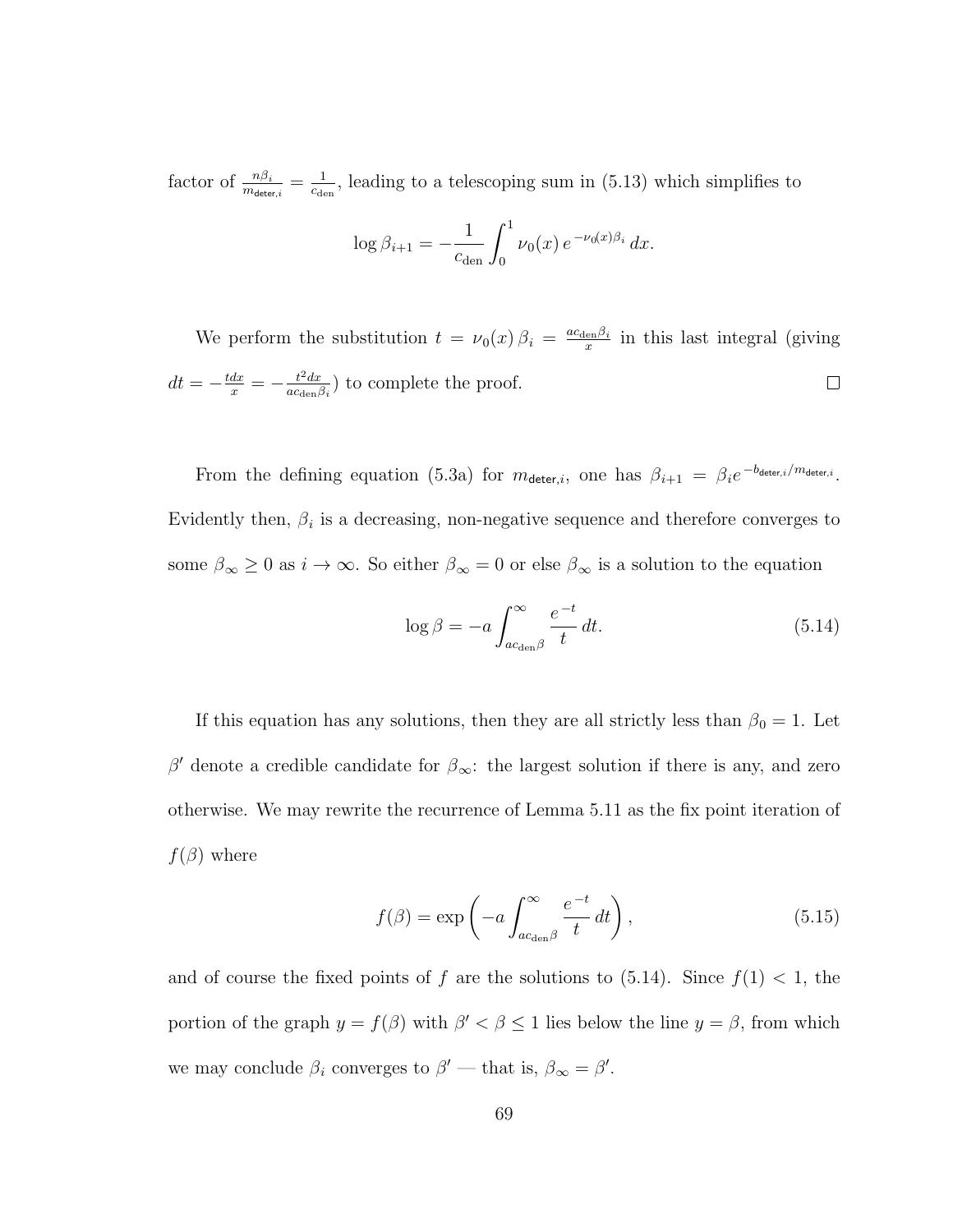The proof of the next theorem requires the following simple lemma.

Lemma 5.12 (Exponential Integral).

$$
\int_{x}^{\infty} \frac{e^{-t}}{t} dt = -\gamma - \log x + h(x)
$$

where  $h : \mathbb{R}_{\geq 0} \longrightarrow \mathbb{R}_{\geq 0}$  is a bijection with  $h(0) = 0$ .

*Proof.* Using  $\log x = \int_1^x$  $\frac{1}{t}$  dt we have  $h(x) = \gamma + \int_1^{\infty}$  $e^{-t}$  $\frac{-t}{t} dt + \int_1^x$  $1-e^{-t}$ 1  $\frac{e^{-t}}{t}$  dt. From this and integral tables,  $h(0) = 0$ . Differentiating,  $h'(x) = \frac{1-e^{-x}}{x} > 0$ , so that h is monotonic. Since  $h(x) = \gamma + o(1) + \log x$  as  $x \to \infty$ , the range of h includes all non-negative reals.  $\Box$ 

For purposes that will become clear during the following proof, define  $\beta_{\min} = \frac{\log a}{a_{\min}}$  $rac{\log a}{ac_{\text{den}}}.$ Theorem 5.13 (Limiting Proportion of Hyperedges).

- 1. Case  $a < 1$ :  $\beta_{\infty} > 0$ , with  $\beta_{\infty} \downarrow 0$  as  $c_{\text{den}} \downarrow 0$ .
- 2. Case  $a = 1$ :

If  $c_{\text{den}} \leq e^{-\gamma}$  then  $\beta_{\infty} = 0$ .

If  $c_{den} > e^{-\gamma}$  then  $\beta_{\infty} > 0$  with  $\beta_{\infty} \downarrow 0$  as  $c_{den} \downarrow e^{-\gamma}$ .

3. Case  $a > 1$ :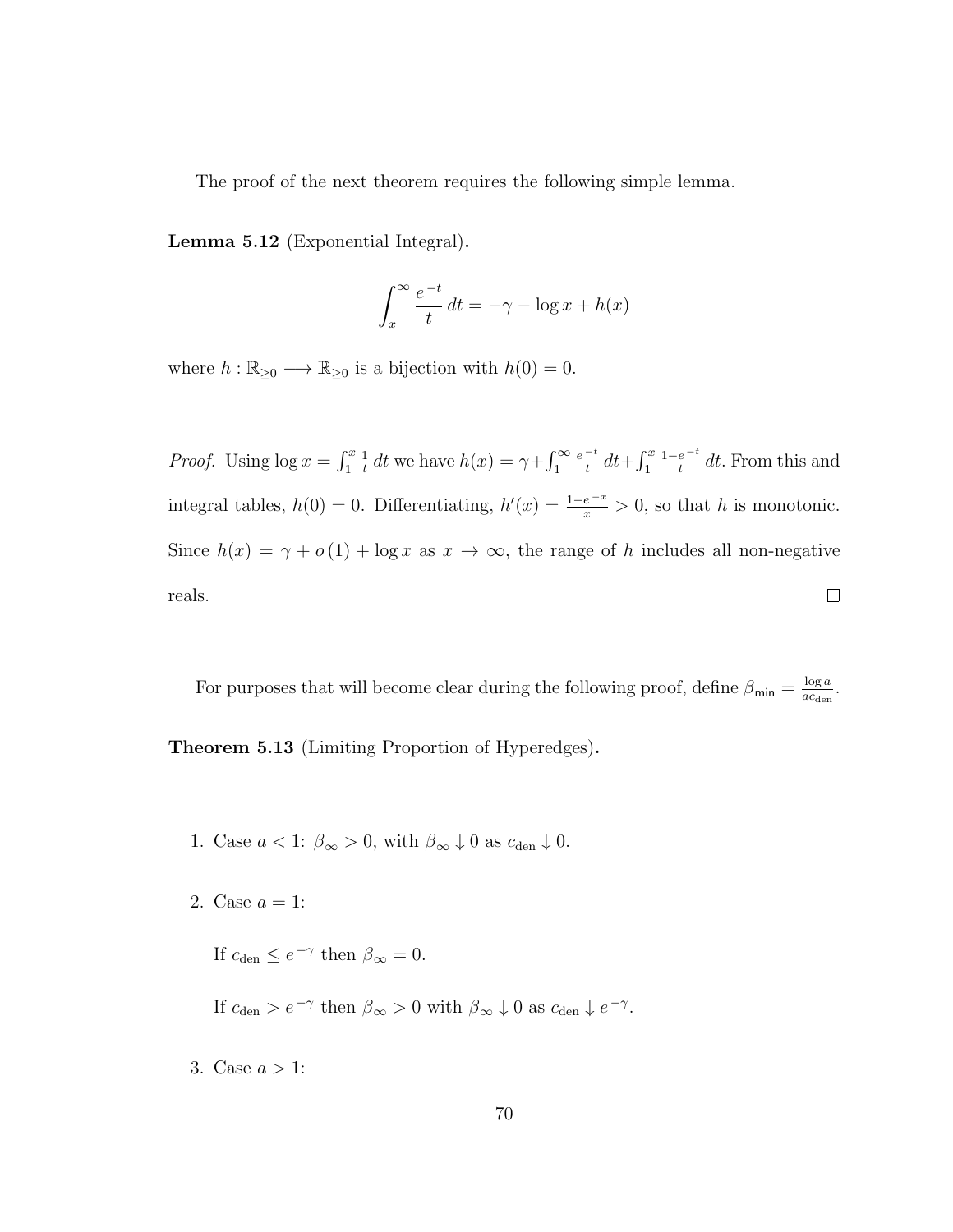If  $c_{\text{den}} < c_*$  then  $\beta_{\infty} = 0$ .

If  $c_{\text{den}} = c_*$  then  $\beta_{\infty} = \beta_{\text{min}} = \frac{\log a}{ac_{\text{den}}}$  $rac{\log a}{ac_{\text{den}}}.$ 

If  $c_{\text{den}} > c_*$  then  $\beta_{\infty} > \frac{\log a}{ac_*}$  $\frac{\log a}{ac_*} > \beta_{\text{min}}$  with  $\beta_{\infty} \downarrow \frac{\log a}{ac_*}$  $\frac{\log a}{ac_*}$  as  $c_{\text{den}} \downarrow c_*$ .

*Proof.* Rewrite (5.14) by setting  $\theta = ac_{den}\beta$  to get the equivalent equation

$$
\log \theta + a \int_{\theta}^{\infty} \frac{e^{-t}}{t} dt = \log (ac_{\text{den}}).
$$
 (5.16)

As  $c_{den}$  varies, the right hand side expression, log  $ac_{den}$ , varies over  $\mathbb R$ . The range of the left hand side expression,  $H(\theta)$ , determines the existence or non-existence of solutions for  $\theta$ , and hence solutions for  $\beta$  (take note, however, the solutions for  $\theta$  and  $\beta$  are not linearly related as functions of  $c_{den}$ ). Observe that as  $\theta \to \infty$ ,  $H(\theta) = \log \theta + O(1)$ . Using Lemma 5.12 to expand the integral near 0, we have

$$
H(\theta) = (1 - a) \log \theta - a\gamma + ah(\theta) ,
$$

revealing that near  $\theta = 0$ ,  $H(\theta) = (1 - a) \log \theta + O(1)$ .

Considering  $a < 1$ , this behavior at 0 and  $\infty$  implies that for every  $c_{den} > 0$  there exists a solution.

Considering  $a > 1$ , this behavior at 0 and  $\infty$  implies  $H(\theta)$  has an absolute minimum, and so has no solution if  $log (ac<sub>den</sub>)$  is less than this minimum. Differentiating,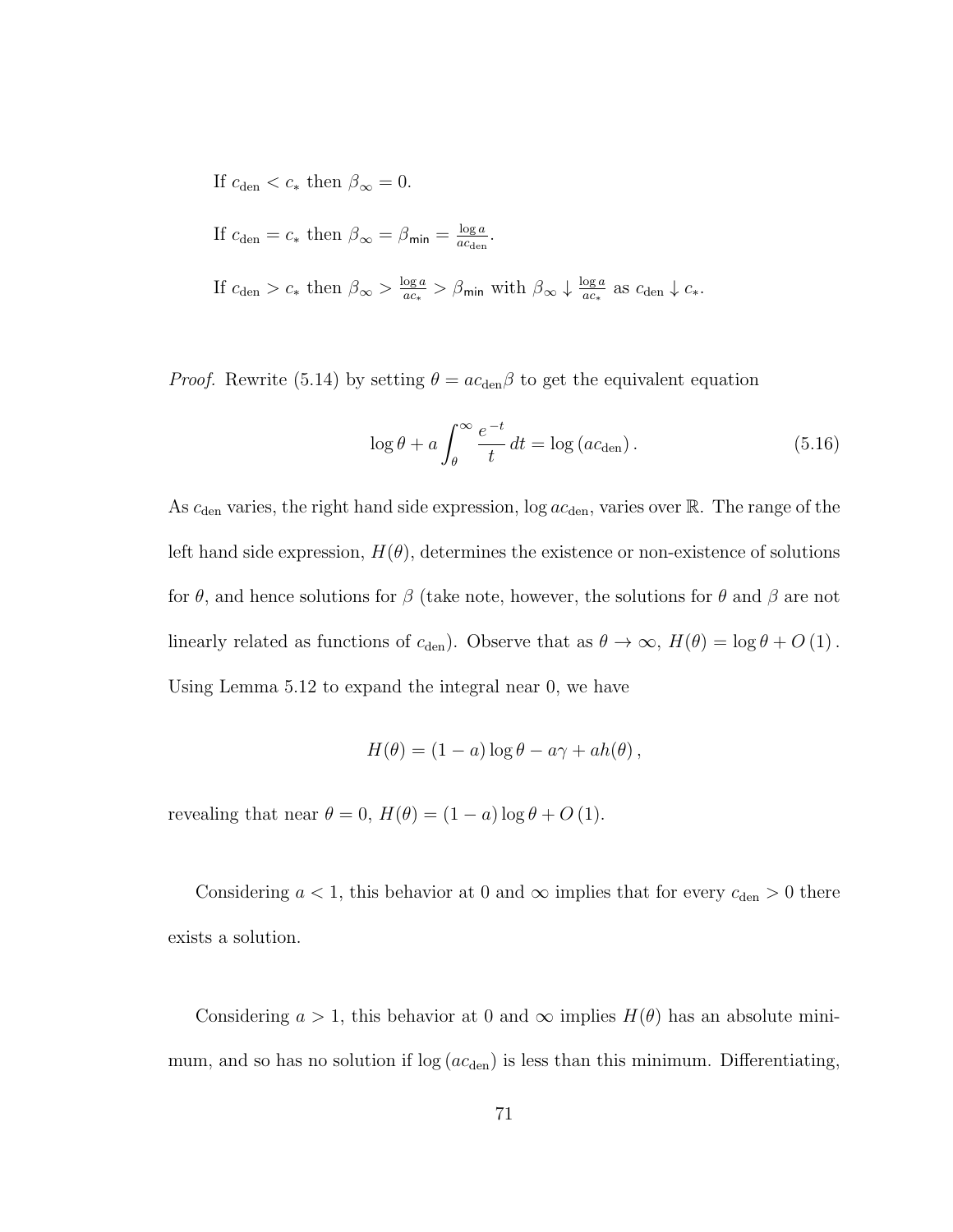$H'(\theta)$  is zero at  $\theta_* \coloneqq \log a$ . Substituting  $\theta \mapsto \theta_*$  into (5.16) gives the critical value of  $c_{den} = c_*$  (where  $c_*$  is as defined in Theorem 2.1), below which  $\beta_{\infty} = 0$ . This establishes  $\beta_{\infty} = \beta_{\min}$  when  $c_{\text{den}} = c_*$ . For  $c_{\text{den}} > c_*$ , the largest solution  $\theta$  is to the right of the minimum  $\theta_*$ , which is equivalent to  $\beta_{\infty} > \beta_{\min}$ .

Finally considering  $a = 1$ , equation (5.16) simplifies to

$$
h(\theta) = \gamma + \log (c_{\text{den}}).
$$

By the properties of h from Lemma 5.12, this has a unique positive solution precisely when  $c_{\text{den}} > e^{-\gamma}$ .

Return now to any  $a > 0$ . It only remains to prove monotonicity of  $\beta_{\infty}$  as a function of  $c_{den}$ . Differentiating equation (5.14) by  $c_{den}$ ,

$$
\frac{1}{\beta} \frac{d\beta}{dc_{\text{den}}} = ae^{-ac_{\text{den}}\beta} \left( \frac{1}{\beta} \frac{d\beta}{dc_{\text{den}}} + \frac{1}{c_{\text{den}}} \right)
$$

.

So the equation provides  $\frac{d\beta_{\infty}}{dc_{den}} > 0$  whenever  $ae^{-ac_{den}\beta_{\infty}} < 1$ . It is useful for now and later to notice  $ae^{-ac_{\text{den}}\beta} < 1$  is equivalent to  $\beta > \beta_{\text{min}} = \frac{\log a}{ac_{\text{den}}}$  $\frac{\log a}{a c_{\text{den}}},$  and  $\beta_{\infty} > \beta_{\text{min}}$  is equivalent to  $\beta_{\infty} > \beta_*$  where

$$
\beta_* = \inf \left\{ \beta_\infty(c_{\text{den}}) : \beta_\infty(c_{\text{den}}) > 0, c_{\text{den}} > 0 \right\}.
$$

Note though that  $\beta_{\text{min}}$  depends on both a and  $c_{\text{den}}$ , while  $\beta_*$  depends only a. These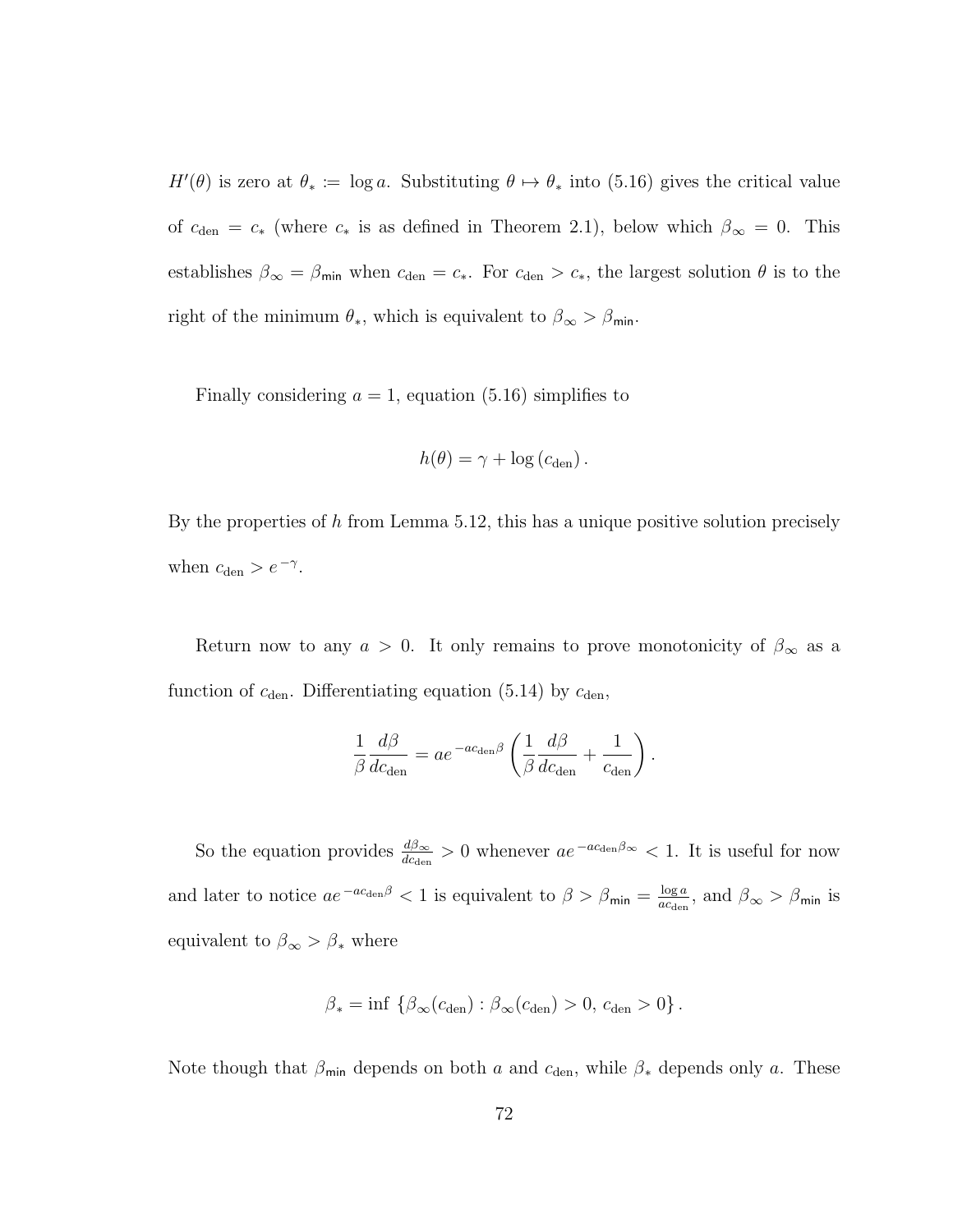equivalences prove  $\beta_{\infty}(c_{den})$  is strictly increasing except for the established intervals  $\Box$ on which it is constantly zero.

We say a sequence  $x_i \to x_\infty$  converges exponentially if there exists  $C > 0$  so that  $|x_i - x_{\infty}| = O(e^{-C_i})$ , and converges super-exponentially if  $-\log |x_i - x_{\infty}| = \omega(i)$ .

**Theorem 5.14** (Rate of Convergence for  $\beta_i$ ).

- 1. Case  $a < 1$ :  $\frac{b_{\text{detect},i}}{m_{\text{detect},i}} \to 0$  and  $\beta_i$  converges exponentially.
- 2. Case  $a = 1$ :

If  $c_{\text{den}} \leq e^{-\gamma}$  then  $\frac{b_{\text{detect},i}}{m_{\text{detect},i}} \to -\gamma - \log c_{\text{den}}$ .

If  $c_{\text{den}} > e^{-\gamma}$  then  $\frac{b_{\text{deter},i}}{m_{\text{deter},i}} \to 0$ .

If  $c_{den} \neq e^{-\gamma}$  then  $\beta_i$  converges exponentially.

3. Case  $a > 1$ :

If  $c_{den} < c_*$  then  $\frac{b_{\text{deter},i}}{m_{\text{deter},i}} \to \infty$  and  $\beta_i$  converges super-exponentially. If  $c_{\text{den}} \geq c_*$  then  $\frac{b_{\text{deter},i}}{m_{\text{deter},i}} \to 0$ .

If  $c_{\text{den}} > c_*$  then  $\beta_i$  converges exponentially.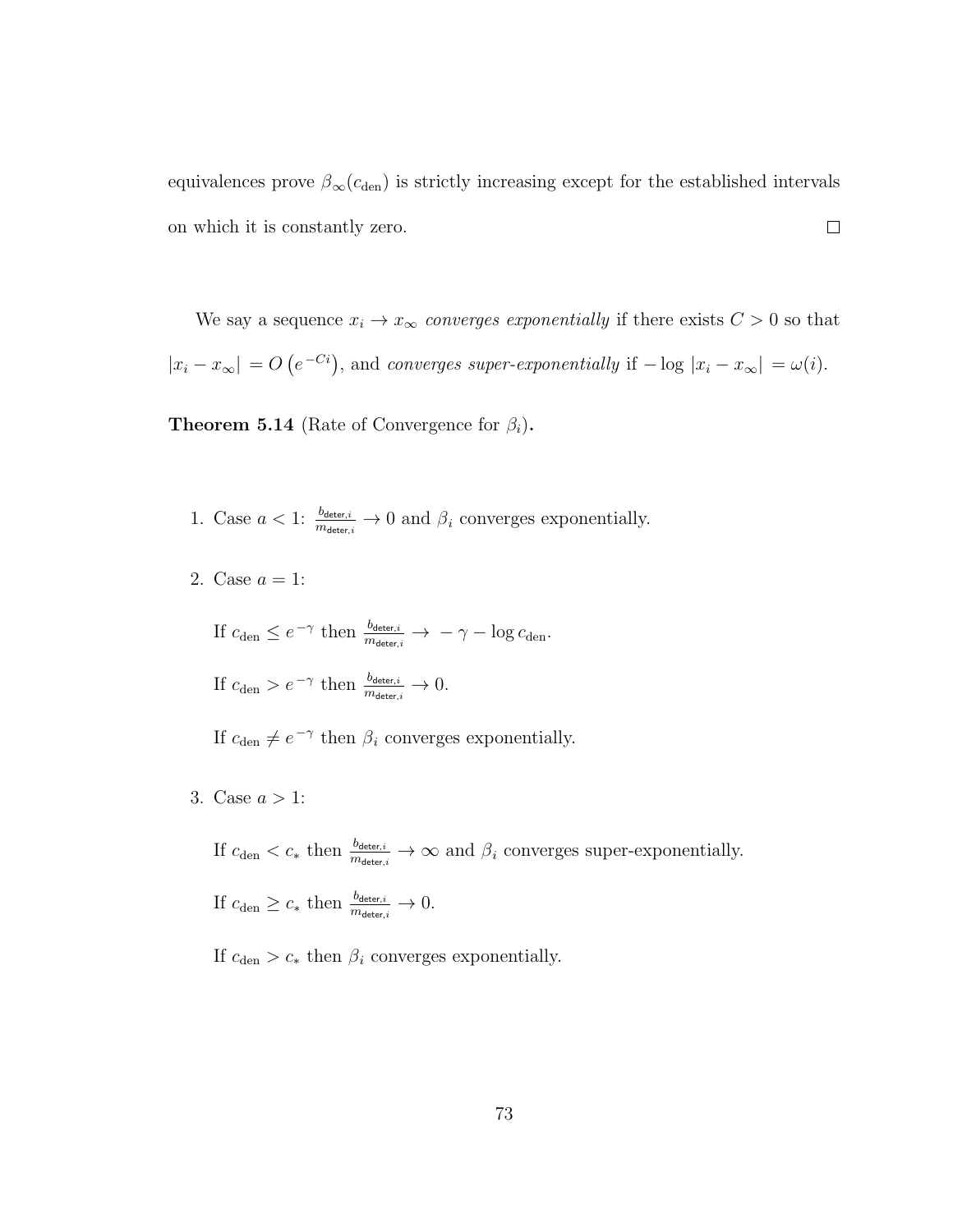*Proof.* Taking the derivative of  $f(\beta)$  from (5.15),

$$
f'(\beta) = \frac{f(\beta)}{\beta} a e^{-a c_{\text{den}} \beta}.
$$

We recall from the fix point discussion preceding (5.15) that  $f(\beta) \leq \beta$  when  $\beta \geq \beta_{\infty}$ . Also note that  $ae^{-ac_{den}\beta} < 1$  when  $\beta > \beta_{min}$ . So under the condition  $\beta_{\infty} > \beta_{min}$ , one has  $f'(\beta) < 1$  for all  $\beta \geq \beta_{\infty}$ . This says f is a contraction mapping and  $\beta_i$  converges exponentially. The condition  $\beta_{\infty} > \beta_{\min}$  covers the cases:  $a < 1$ ;  $a = 1$ ,  $c_{\text{den}} > e^{-\gamma}$ ; and  $a > 1$ ,  $c_{den} > c_*$ .

 $\text{Since } -\log \frac{\beta_{i+1}}{\beta_i} \, = \, \frac{b_{\mathsf{deter},i}}{m_{\mathsf{deter},i}}$  $\frac{b_{\text{detect},i}}{m_{\text{detect},i}}$ , either expression converges to 0 when  $\beta_{\infty} > 0$ . This accounts for all limits  $\frac{b_{\text{detect},i}}{m_{\text{detect},i}} \to 0$  in the statement of the theorem.

Now, combining lemmas 5.11 and 5.12 we get

$$
\log \frac{\beta_{i+1}}{\beta_i} = a \left( \gamma + \log \left( a c_{\text{den}} \right) - h \left( a c_{\text{den}} \beta_i \right) \right) + (a - 1) \log \beta_i, \tag{5.17}
$$

which when  $\beta_{\infty}=0$  says that as  $i\rightarrow\infty,$ 

$$
\log \frac{\beta_{i+1}}{\beta_i} = a(\gamma + \log (ac_{\text{den}})) + (a-1) \log \beta_i + o(1).
$$

Considering the case  $a = 1$ ,  $\beta_{\infty} = 0$  we conclude  $-\log \frac{\beta_{i+1}}{\beta_i} = \frac{b_{\text{detect}_i}}{m_{\text{detect}_i}} \rightarrow \gamma + \log c_{\text{den}}$ . If additionally  $c_{den} < e^{-\gamma}$ , then  $\gamma + \log c_{den} < 0$  and  $\beta_i$  converges exponentially. Considering the case  $a > 1$ ,  $\beta_{\infty} = 0$  we conclude  $-\log \frac{\beta_{i+1}}{\beta_i} = \frac{b_{\text{detect},i}}{m_{\text{detect},i}} \to \infty$  and  $\beta_i$ converges super-exponentially.  $\Box$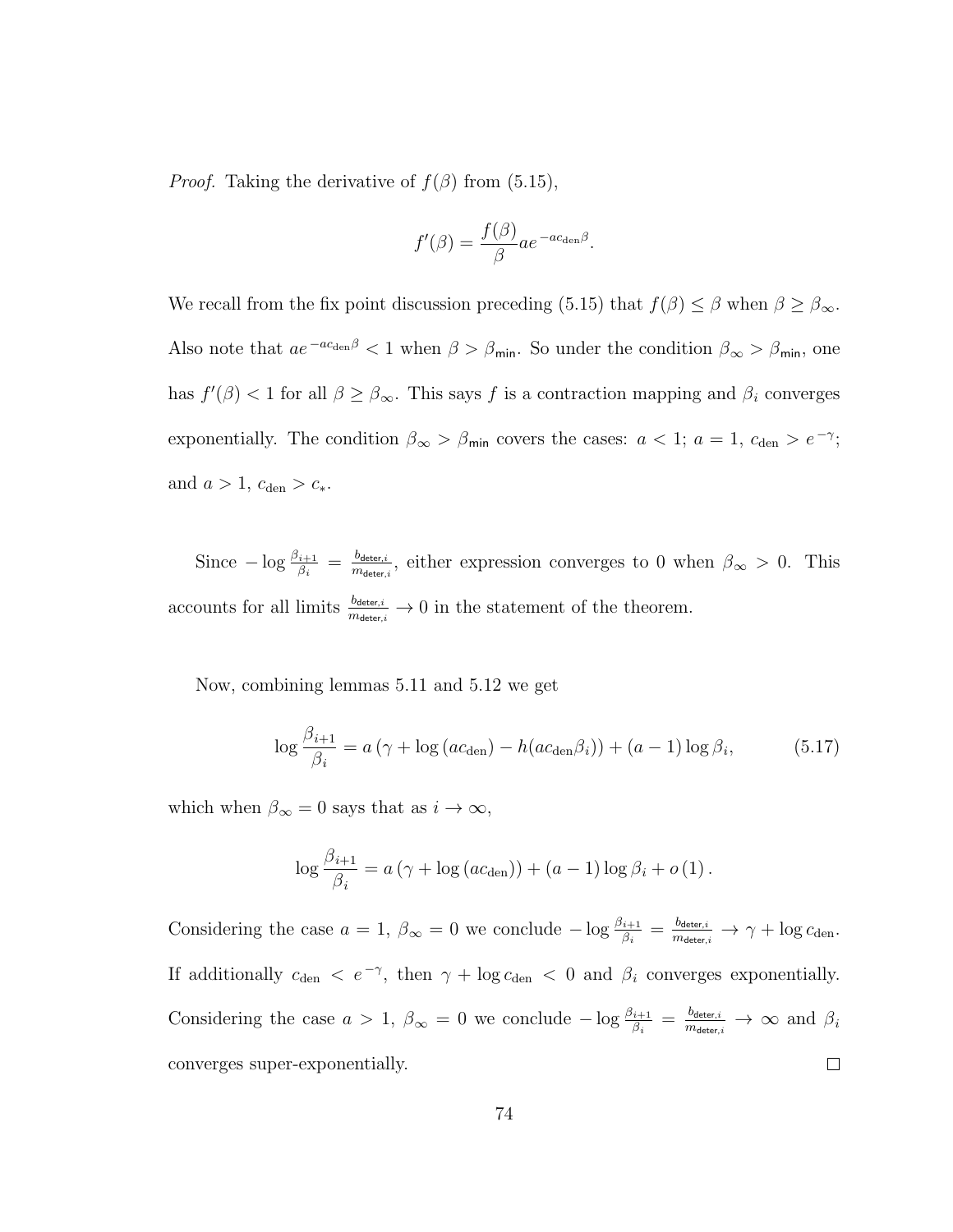Lemma 5.15.

$$
\frac{V_{\text{deter},\geq 2}^{(i)}([0,1])}{\frac{m_{\text{deter},i}}{m_{\text{deter},i}}} = \frac{1 - e^{-ac_{\text{den}}\beta_i}}{c_{\text{den}}\beta_i}
$$

$$
\frac{V_{\text{deter},2}^{(i)}([0,1])}{m_{\text{deter},i}} = \frac{1}{2}ae^{-ac_{\text{den}}\beta_i}.
$$

Proof. From the definition,

$$
V_{\text{deter},\geq 2}^{(i)}([0,1]) = n \int_0^1 1 - (1 + \nu_0(x)\,\beta_i) \, e^{-\nu_0(x)\beta_i} \, dx
$$

$$
V_{\text{deter},2}^{(i)}([0,1]) = n \int_0^1 \frac{1}{2} \nu_0^2(x)\,\beta_i^2 e^{-\nu_0(x)\beta_i} \, dx.
$$

Perform the substitution  $t = \nu_0(x) \beta_i = \frac{ac_{\text{den}} \beta_i}{x}$  $rac{e^{\ln \beta_i}}{x}$  (giving  $dt = -\frac{tdx}{x} = -\frac{t^2 dx}{ac_{den}}$ )  $\frac{t^2 dx}{ac_{\text{den}}\beta_i}$ ) to get

$$
V_{\text{deter},\geq 2}^{(i)}([0,1]) = n \ a c_{\text{den}} \beta_i \int_{ac_{\text{den}} \beta_i}^{\infty} \frac{1 - (1+t) e^{-t}}{t^2} dt
$$
  

$$
V_{\text{deter},2}^{(i)}([0,1]) = n \ a c_{\text{den}} \beta_i \int_{ac_{\text{den}} \beta_i}^{\infty} \frac{1}{2} e^{-t} dt = \frac{n}{2} a c_{\text{den}} \beta_i e^{-ac_{\text{den}} \beta_i}.
$$

For the first expression, we can employ the identity

$$
\frac{1 - (1+t) e^{-t}}{t^2} = \int_0^1 s e^{-st} ds
$$

and use Fubini's Theorem to derive the integration formula

$$
\int_{a}^{b} \frac{1 - (1+t) e^{-t}}{t^2} dt = \int_{0}^{1} \int_{a}^{b} s e^{-st} dt ds
$$
  
= 
$$
\int_{0}^{1} e^{-s a} - e^{-s b} ds = \frac{1}{a} (1 - e^{-a}) - \frac{1}{b} (1 - e^{-b}).
$$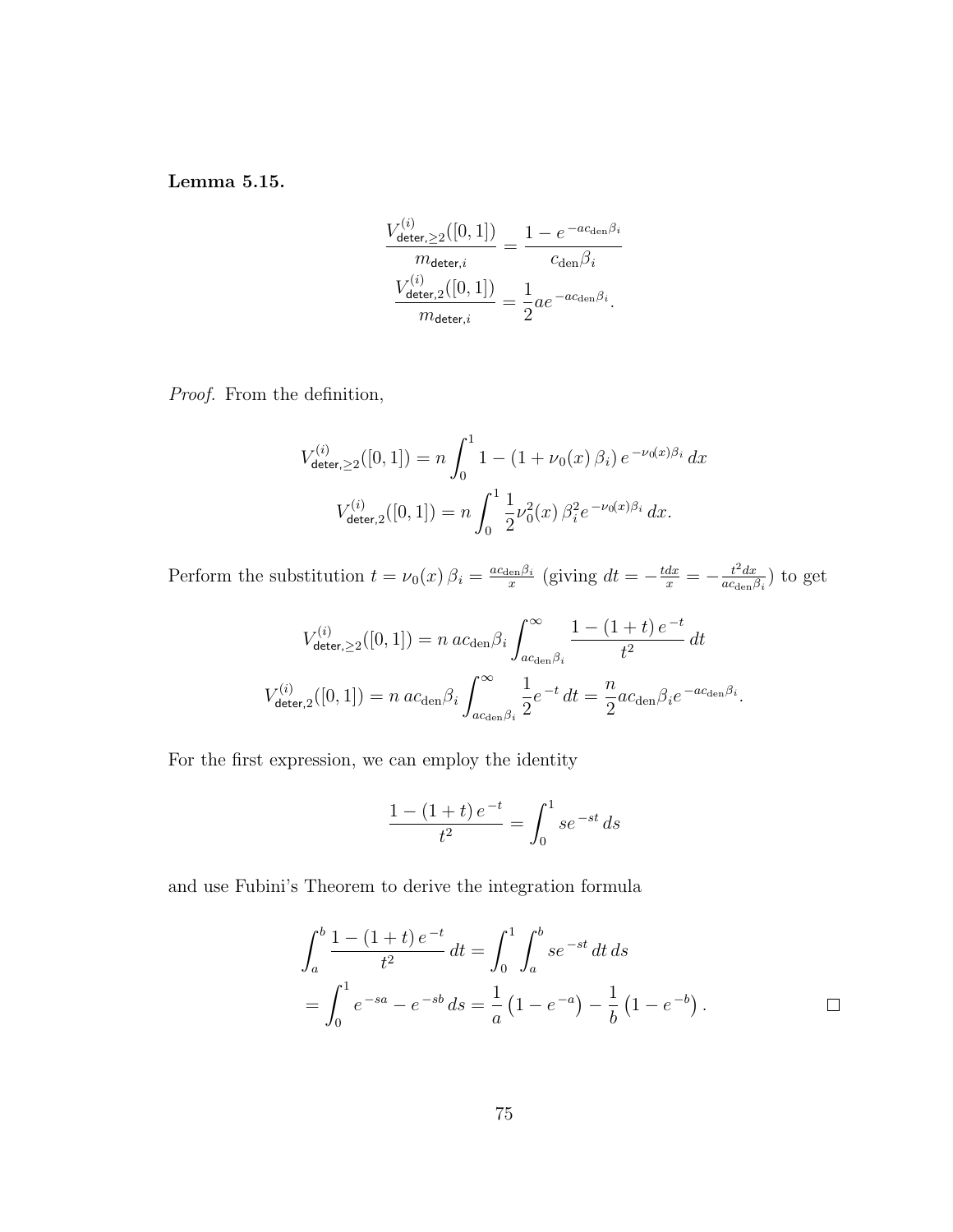We will say that the deterministic system lies in  $D_i(\eta)$  if the sequences  $m_{\text{deter},j}$ ,  $V_{\mathsf{det}}^{(j)}$  $V_{\mathsf{deter},0}^{(j)},$  and  $V_{\mathsf{deter},0}^{(j)}$  $\sigma^{(1)}_{\text{deter},1}$  satisfy the bounds of  $(5.9)$  for  $0 \leq j \leq i$  — formally, if  $(s_0, 0, 0, ...)$  is an element of  $D_i(\eta) \subseteq S_0 \times S^{\mathbb{N}},$  where  $s_0 \in S_0$  is defined by  $s_0 = (m_{\text{deter},0}, V_{\text{deter},0}^{(0)}, V_{\text{deter},1}^{(0)}, V_{\text{deter},22}^{(0)})$  and these later quantities being as defined in the beginning of this chapter.

## Corollary 5.16.

- (i) If a and  $c_{den}$  are such that  $\beta_{\infty} = 0$ , then for all  $\epsilon > 0$  there exists  $\eta > 0$  and  $i > 0$  such that for all  $n \geq 1$ ,  $m_{\text{detect},i} < \epsilon n$  and the deterministic system lies in  $D_{i-1}(\eta)$ .
- (ii) Unless  $a > 1$  and  $c_{den} < c_*$ , there exists  $\eta > 0$  such that for all  $n \ge 1$  and  $i \ge 0$ the deterministic system is contained in  $D_i(\eta)$ .

*Proof.* An important observation is that  $m_{\text{deter},i}$  and  $V_{\text{deter}}^{(0)}$  $\mathcal{L}^{(0)}_{\text{deter},k}$  are homogenous functions of their parameters  $m_{\text{deter,0}}$ ,  $V_{\text{deter}}^{(0)}$  $V^{(0)}_{\mathsf{deter},0},\ V^{(0)}_{\mathsf{dete}}$  $V_{\text{deter},1}^{(0)}$ ,  $V_{\text{deter},\geq 2}^{(0)}$  — if these initial conditions at  $i = 0$  are scaled by some  $\alpha$ , then the entire sequence for all  $i > 0$  is scaled by  $\alpha$ . Because our initial conditions are scaled by n, the trajectory of the sequence  $\frac{m_{\text{detect},i}}{n} = c_{\text{den}}\beta_i$  is independent of n and likewise the exit time of the set  $D_i(\eta)$  is a function of i but not  $n$ .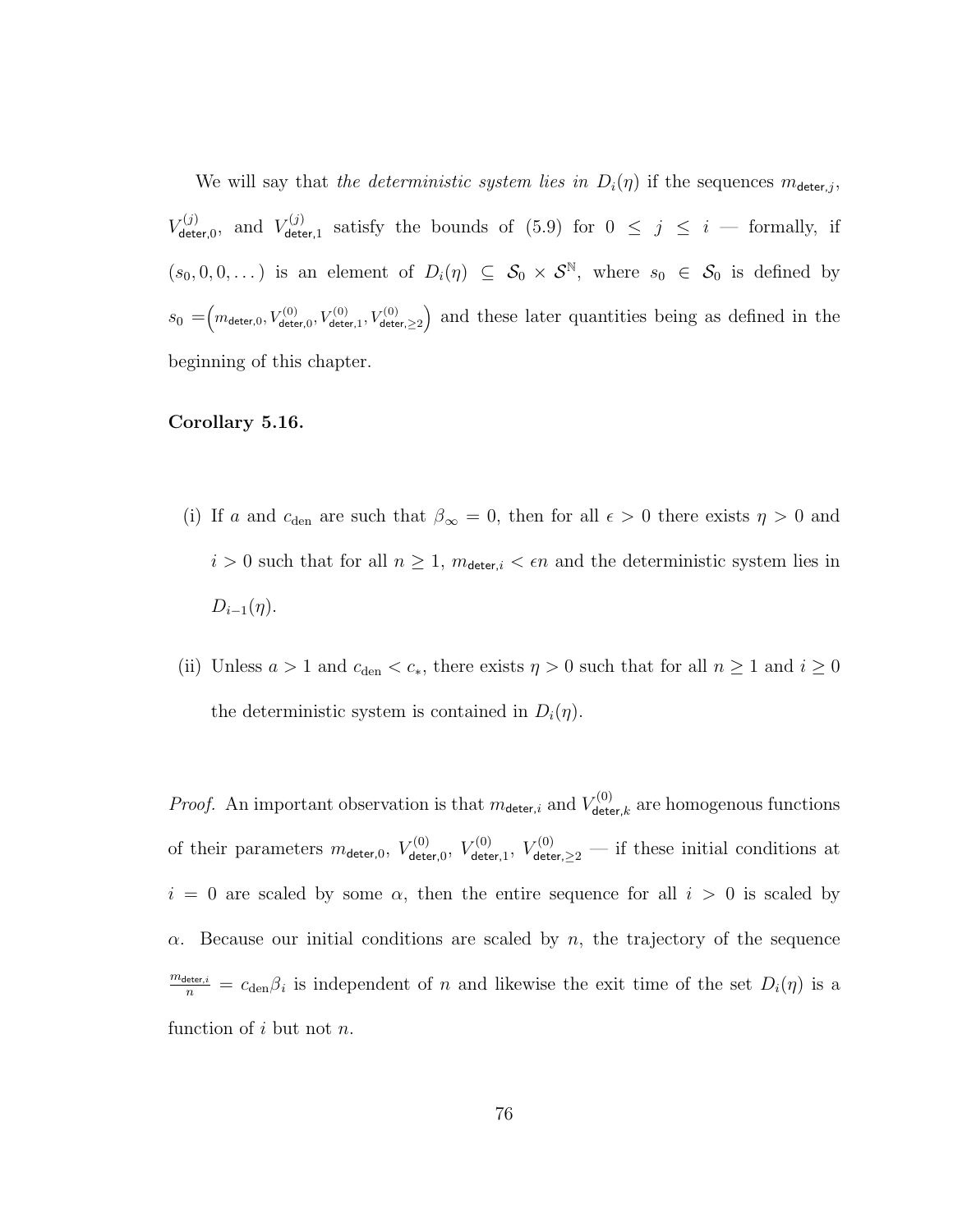For (i), we may pick i so that  $c_{den}\beta_i < \epsilon$  (since  $\beta_{\infty} = 0$ ) and choose the smallest set  $D_{i-1}(\eta)$  which contains the trajectory of the deterministic system up to time  $i-1$ .

For (ii), the sequence  $\frac{b_{\text{detect},i}}{m_{\text{detect},i}}$  converges by Theorem 5.14. The sequence  $\frac{1}{m_{\mathsf{detect},i}} V_{\mathsf{det}}^{(i)}$ 1  $\mathcal{L}^{(i)}_{\text{deter},\geq 2}([0,1])$  increases to a limit which is at most a by Lemma 5.15. Take  $\eta$  to be a common bound on both sequences.  $\Box$ 

We remark that for all  $i \geq 0$  such that the deterministic system is contained in  $D_i(\eta)$ , the bound  $\frac{b_{\text{detect},i}}{m_{\text{detect},i}} \leq \eta$  implies that  $m_{\text{detect},i+1} \geq e^{-\eta} m_{\text{detect},i}$ , bounding the exponential rate decay for  $m_{\text{deter},i}$ . For any such i and any  $0 < \sigma < 1$ , it follows that there exists  $\epsilon > 0$  such that  $m_{\text{deter},i} \geq n^{\sigma}$  whenever  $i \leq \epsilon \log n$ .

## 5.4 The 2-Core and the Limiting State of the Removal Chain

Theorem 5.17.

(i) Let  $\epsilon > 0$ , and let  $\eta$  and i be as in (i) of Corollary 5.16 for this  $\epsilon$ . Then as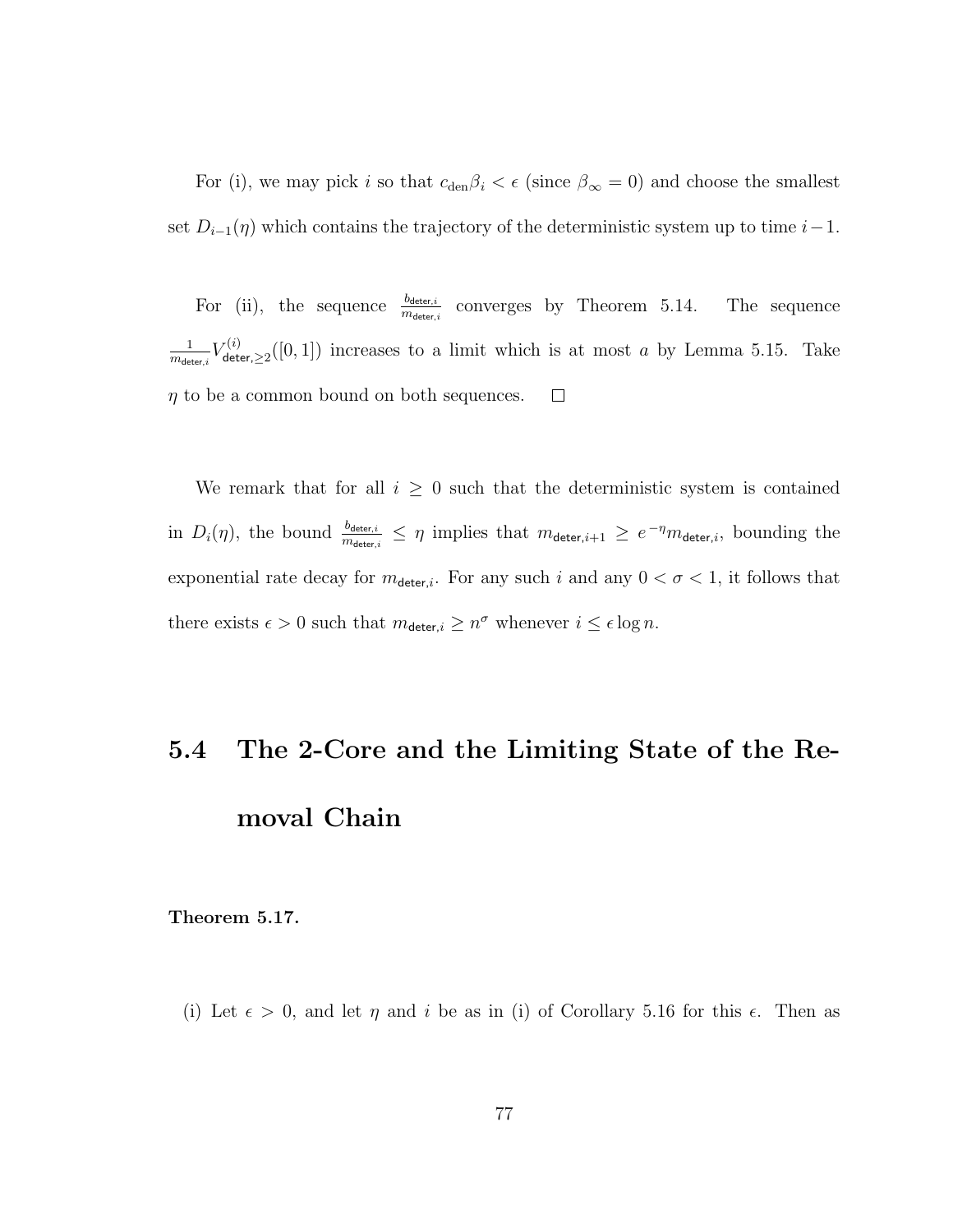$n \to \infty$ ,

$$
P(D_i^{\text{event}}(\eta)) = 1 - o(1).
$$

(ii) Let  $\eta_0$  be as in (ii) of Corollary 5.16, and let  $\eta > \eta_0 \vee c_{den}^{-1}$ . Then there exists  $\epsilon > 0$  so that for  $i \leq \epsilon \log n$  and as  $n \to \infty,$ 

$$
P(D_i^{\rm event}(\eta))=1-o\left(1\right).
$$

*Proof.* The strategy is to estimate the differences  $z_1 = \frac{b_{\text{deter},i}}{m_{\text{detor}}}$  $\frac{b_{\mathsf{deter},i}}{m_{\mathsf{deter},i}} - \frac{b_i}{m}$  $\frac{b_i}{m_i}$  and  $z_2 = \frac{V_{\mathsf{deter},\geq 2}^{(i)}([0,1])}{m_{\mathsf{deter},i}}$  $\frac{\sum_{i=1}^{n} \sum_{i=1}^{n} n_i}{m_{\text{deter},i}}$  —  $V_2^{(i)}([0,1])$  $\frac{\Gamma(|0,1|)}{m_i}$ . Our hypotheses inform us the deterministic system lies in  $D_i(\eta_0)$ , so the event that these random differences are sufficiently small will contain the event  $D_i^{\text{event}}(\eta)$ . The differences  $z_1$  and  $z_2$  can each be represented as deviations of the function  $f(x, y) = \frac{y}{x}$ , which has partial derivatives  $\frac{\partial f}{\partial x} = -\frac{y}{x^2}$  and  $\frac{\partial f}{\partial y} = \frac{1}{x}$  $\frac{1}{x}$ .

On the event  $D_{i-1}^{\text{event}}(\eta)$  and excluding an additional event  $E_i$  of exceptional probability  $o\left(\frac{1}{n}\right)$  $\frac{1}{n}$ ) according to Theorem 5.9, the quantities  $m_i$ ,  $b_i$ , and  $V_{\geq 2}^{(i)}$  $\sum_{\geq 2}^{(i)}([0,1])$  deviate at most  $L^i K_{i-1}$  from the deterministic quantities. Let  $\sigma_1, \sigma_2 \in (0,1)$ , to be chosen later. Let  $\epsilon_1 > 0$  be as in the remarks following Corollary 5.16 so that  $m_{\text{deter},i} > n^{\sigma_1}$ . Let  $\epsilon_2 > 0$  be sufficiently small so that  $L^i = O(n^{\sigma_2})$  for  $i \leq \epsilon_2 \log n$ . Let  $h(n) = \frac{\eta \vee 1}{n^{\sigma_1}}$ , which is greater than  $\frac{\eta \vee 1}{m_{\deter,i}}$  for  $i \leq \epsilon_1 \log n$ .

For the remaining part of the proof we consider  $i \leq (\epsilon_1 \wedge \epsilon_2) \log n$ . By bound-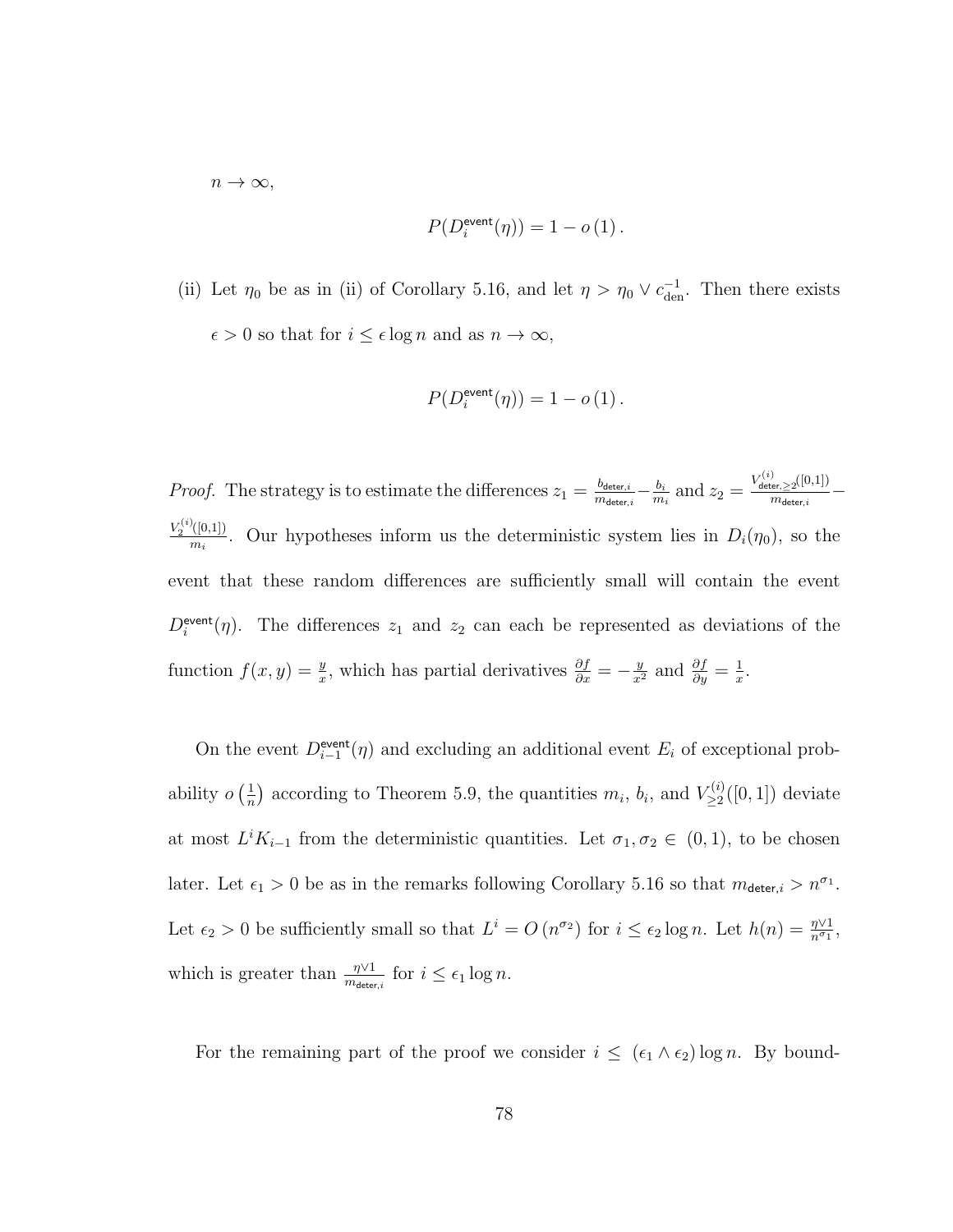ing the first derivatives of f over  $\{(x, y) \in \mathbb{R}^2 : x \ge 0, y \ge 0, \frac{y}{x} \le \eta\}$ , one obtains the bound  $|z_k| \leq O(hL^i K_{i-1})$  holding on the event  $D_{i-1}^{\text{event}}(\eta) \cap E_i^c$  of the preceding paragraph. As  $O(hL^i K_{i-1}) = O(n^{\frac{1}{2} + \sigma_2 - \sigma_1} \log n)$ , let us pick  $\sigma_1$  and  $\sigma_2$  so that this exponent is negative. With this choice and with n sufficiently large,  $D_{i-1}^{\text{event}}(\eta) \cap E_i^c$ contains the event that the differences  $z_1$  and  $z_2$  are both small, which in turn contains the event  $D_i^{\text{event}}(\eta)$ .

In other words, we have shown the symmetric difference  $D_{i-1}^{\text{event}}(\eta) \oplus D_i^{\text{event}}(\eta)$  has probability  $1 - o\left(\frac{1}{n}\right)$  $\frac{1}{n}$ . It follows that  $D_i^{\text{event}}(\eta) \oplus D_0^{\text{event}}(\eta)$  has probability  $1 - o(1)$ . For  $\eta > c_{den}^{-1}$ , one has  $\eta m > n$ , and so  $D_0^{\text{event}}(\eta)$  has probability 1.  $\Box$ 

*Proof of Main Theorem 2.1 for special cases:* Let R once again denote  $\lim_{i\to\infty} m_i$ , the number of hyperedges in the 2-core. Let  $\epsilon > 0$  be given. We will prove the cases of the Main Theorem which assert  $R = o(n)$  by showing  $R \leq \epsilon n$  with probability tending to one as  $n \to \infty$ . Pick  $\eta$  and i as in (i) of Corollary 5.16 so that  $m_{\text{detect},i} < \frac{\epsilon}{2}$  $rac{\epsilon}{2}n$ . Let L be as in Theorem 5.5 for  $\eta$ , so that if we stop the process at i, then with high probability  $m_i = m_{\text{deter},i} + O\left(L^i K_{i-1}\right)$ . This becomes  $m_i = m_{\text{deter},i} + O\left(\sqrt{\frac{m_{\text{deter},i}}{m_{\text{deter},i}}} + O\left(\sqrt{\frac{m_{\text{deter},i}}{m_{\text{deter},i}}} + O\left(\sqrt{\frac{m_{\text{deter},i}}{m_{\text{deter},i}}} + O\left(\sqrt{\frac{m_{\text{deter},i}}{m_{\text{deter},i}}} + O\left(\sqrt{\frac{m_{\text{deter},i}}{m_{\text{deter},i}}}$  $\overline{n}$  log n), as  $i$  is fixed.

√ Using the simple observation that  $R \leq m_i$ , we get  $R \leq m_i = \frac{\epsilon}{2}$  $\frac{\epsilon}{2}n + O$  (  $\overline{n} \log n$ , which is less than  $\epsilon n$  for n sufficiently large.  $\Box$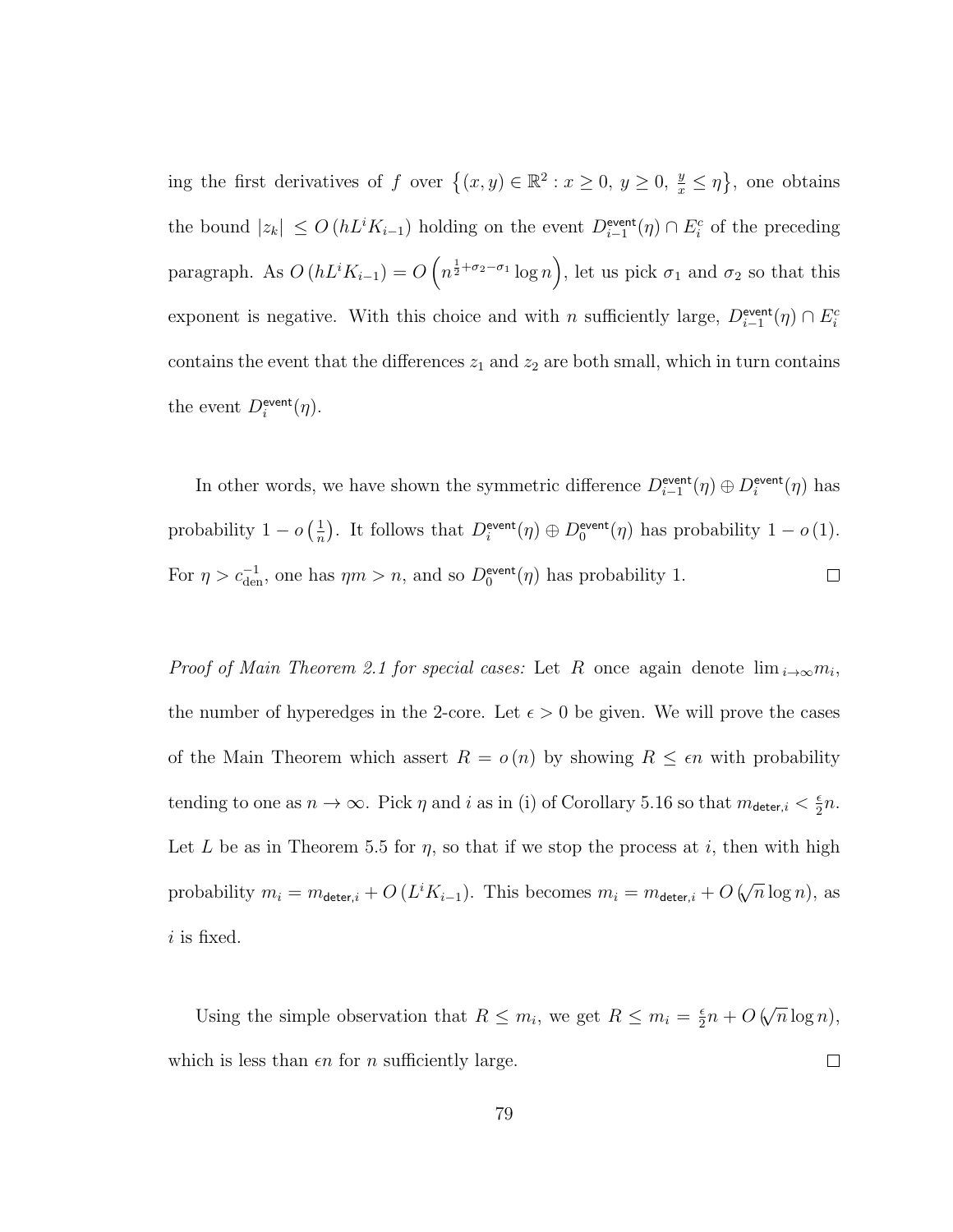For the other cases when  $\beta_{\infty} > 0$  we seek to prove  $R = \beta_{\infty} m + o(n)$ , for we have already proved in Theorem 5.13 facts about c and  $\beta$  which align with the cases in the Main Theorem. (Note that unlike Theorem 5.13, the Main Theorem does not assert any statement for the case  $c = c_*$  when  $a > 1$ ). While we know quite well how the process mimics the deterministic system up to some time  $i = \epsilon \log n$ , we do not yet know if the number of edges  $m_i$  at time i mimics the number of edges in the 2-core. To this end we need to consider what happens between time i and reaching the 2-core so that the simple observation  $R \leq m_i$  may be improved to  $R = m_i + o(n)$ . We will adopt a different approach and look at a slowed down removal process where only one vertex with degree 1 is removed at a time, the vertex being chosen uniformly at random. This may lead to vertices being removed in a very different order than the original process, but the terminal state—the 2-core of the original hypergraph remains the same.

Let  $S_i$  denote the number of vertices with degree 1 after i steps of this new process and let T denote the stopping time when there are no more degree 1 vertices present. To be precise, our definition depends on a choice of an initial hypergraph. (The eventual intention is to run the original process for  $\epsilon \log n$  iterations and use the resulting hypergraph as the starting hypergraph for the small step process, but this does not concern our definition of  $S_i$ . Time indexing in the new process therefore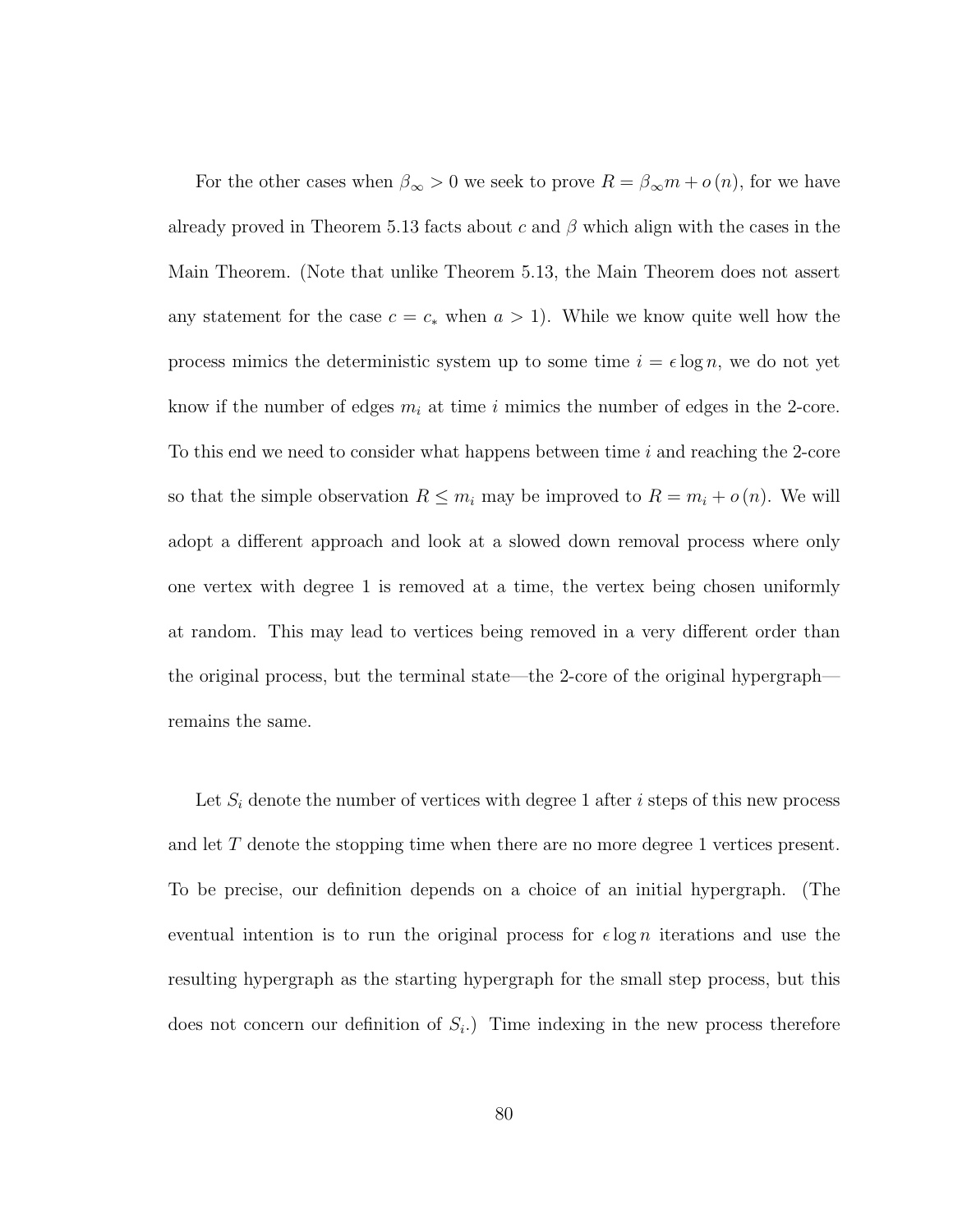begins anew, in the sense that  $i$  counts the number of small steps (as opposed to total number of steps) and likewise T denotes inf  $\{i : S_i = 0\}$  (as opposed to the total time). Since each step of the slowed down process changes the number of hyperedges by 1, the result we are after is that  $S_i$  converges to 0 quickly—in time  $T = o(n)$ . Such a result means that the number of hyperedges  $R$  in 2-core differs from  $m_i$  by  $o(n).$ 

In the small step process, let us denote by  $v_k^{(i)}$  $\kappa^{(i)}$  the number of vertices of degree k after *i* steps and by  $r_i$  the number of hyperedges after *i* steps (so  $r_i$  deterministically decreases by 1).

Suppose vertex v in hyperedge e is removed at step i. The increment  $S_{i+1} - S_i$ decreases by the number of degree 1 vertices in  $e$  (including v itself) and increases by the number of degree 2 vertices in e. The latter is distributed as the sum of Bernoulli variables (one for each degree 2 vertex) with success probability  $\frac{2}{r_i}$ .

So the process  $S_i$  lends the following conservative approximation (from the point of view of convergence to 0): at every step it decreases by 1 minus a binomial random variable, or more explicitly  $S_{i+1} - S_i \leq -1 + \text{Bin}\left(v_2^{(i)}\right)$  $\frac{(i)}{2}, \frac{2}{r_i}$ ri ). At time  $i = 0$ , we may approximate the expectation of this binomial using the deterministic system. From Lemma 5.15,  $\frac{2V_{\text{deter},2}^{(i)}([0,1])}{m}$  $\frac{\det_{\text{refer},2}([0,1])}{m_{\text{deter},i}} = ae^{-ac_{\text{den}}\beta_i}$  which is strictly less than 1 provided  $\beta_i > \beta_{\text{min}}$ .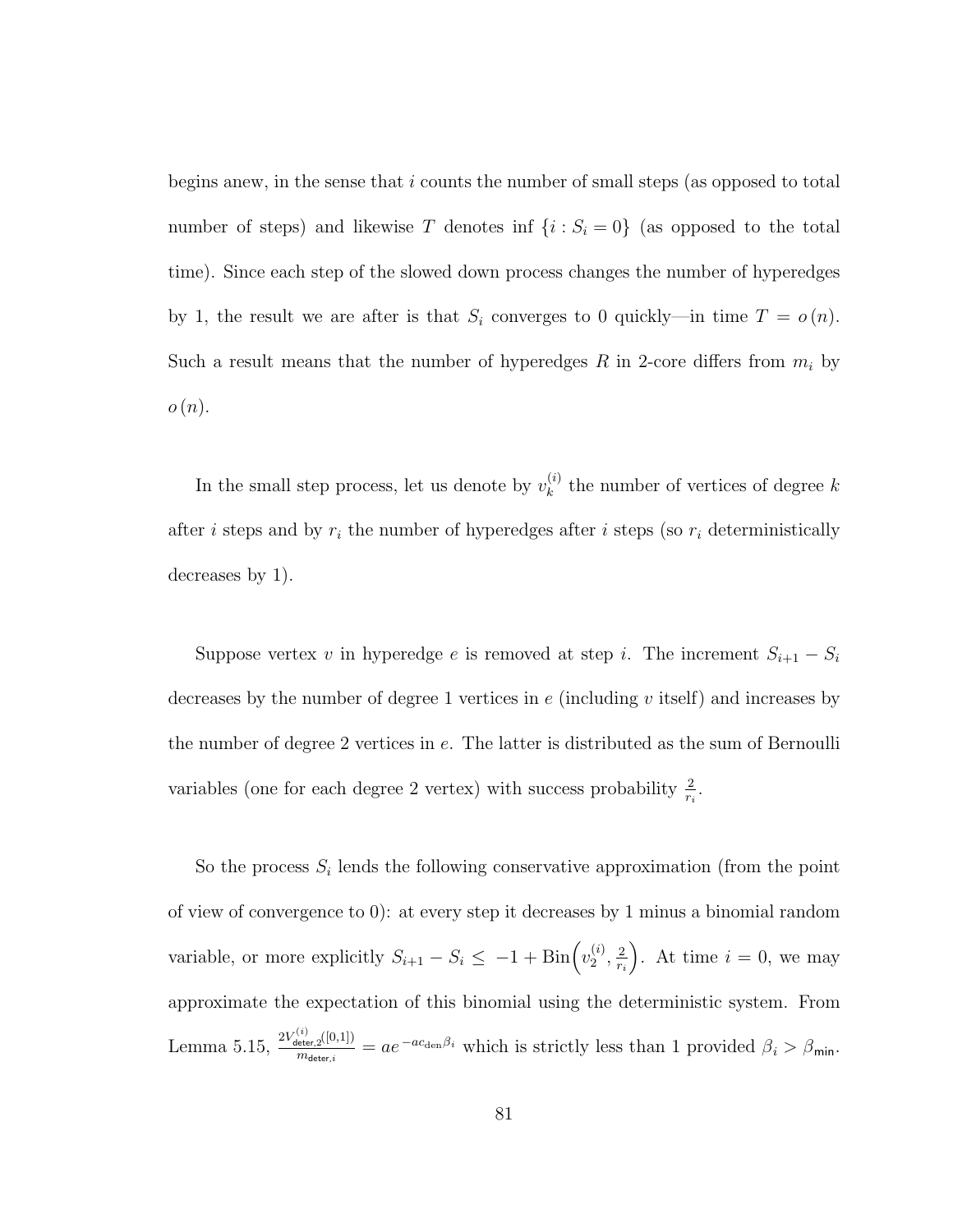This holds for all cases with  $\beta_{\infty} > 0$  once the case  $c = c_*$  is excluded for  $a > 1$ . Therefore  $E(S_1 - S_0) < 0$ , and moreover Lemma 5.15 informs us that it is uniformly  $(in n)$  bounded away from 0.

We want to establish a simple condition for when  $E[S_{t+1} - S_t | \mathcal{F}_t]$  is negative and bounded away from 0. Since the possibility of  $t = T$  precludes it being strictly less than 0, we more precisely seek for every  $0 < \sigma < 1$  some  $\epsilon > 0$  so that  $E[S_{t+1} - S_t | \mathcal{F}_t] \leq -\epsilon 1_{T>t}$  holds for all  $t < n^{\sigma}$ . With each step,  $v_2^{(i)}$  may increase (if the hyperedge being removed contained degree 3 vertices), which acts to slow the convergence of  $S_i$ . We rely on another conservative approximation: there are at most *n* degree 3 vertices, so at each step  $v_2^{(i)}$  $\sum_{2}^{(i)}$  increases by at most  $\text{Bin}\left(n, \frac{3}{r_i}\right)$  . Essentially speaking, this is  $O(1)$  at each step, which over the course of  $o(n)$  many steps will not slow the process significantly.

These thoughts in mind, we define a new process  $\overline{S}_i$ , coupled so that  $\overline{S}_i \geq S_i$ and  $\overline{S}_{i+1} - \overline{S}_i \geq S_{i+1} - S_i$ , which we achieve by defining the new increments as  $\overline{S}_{i+1} - \overline{S}_i = -1 + \text{Bin}\left(U_i, \frac{2}{r_i}\right)$ ri where  $U_{i+1} - U_i = \text{Bin}\left(n, \frac{3}{r_i}\right)$  . With the bound  $E(U_t-U_i) \leq \frac{3tn}{r_t}$  $\frac{3tn}{rt} = o(n)$ , it follows that  $E\left(\overline{S}_{t+1} - \overline{S}_{t}\right) \leq E\left(\overline{S}_{1} - \overline{S}_{0}\right) + o\left(\frac{n}{rt}\right)$  $r_t$  . For  $\beta_{\infty} > 0$  one has  $r_0 = \Omega(n)$ , and so  $r_t = \Omega(n) - t = \Omega(n)$ . Therefore  $o\left(\frac{n}{r_t}\right)$  $r_t$  $= o(1).$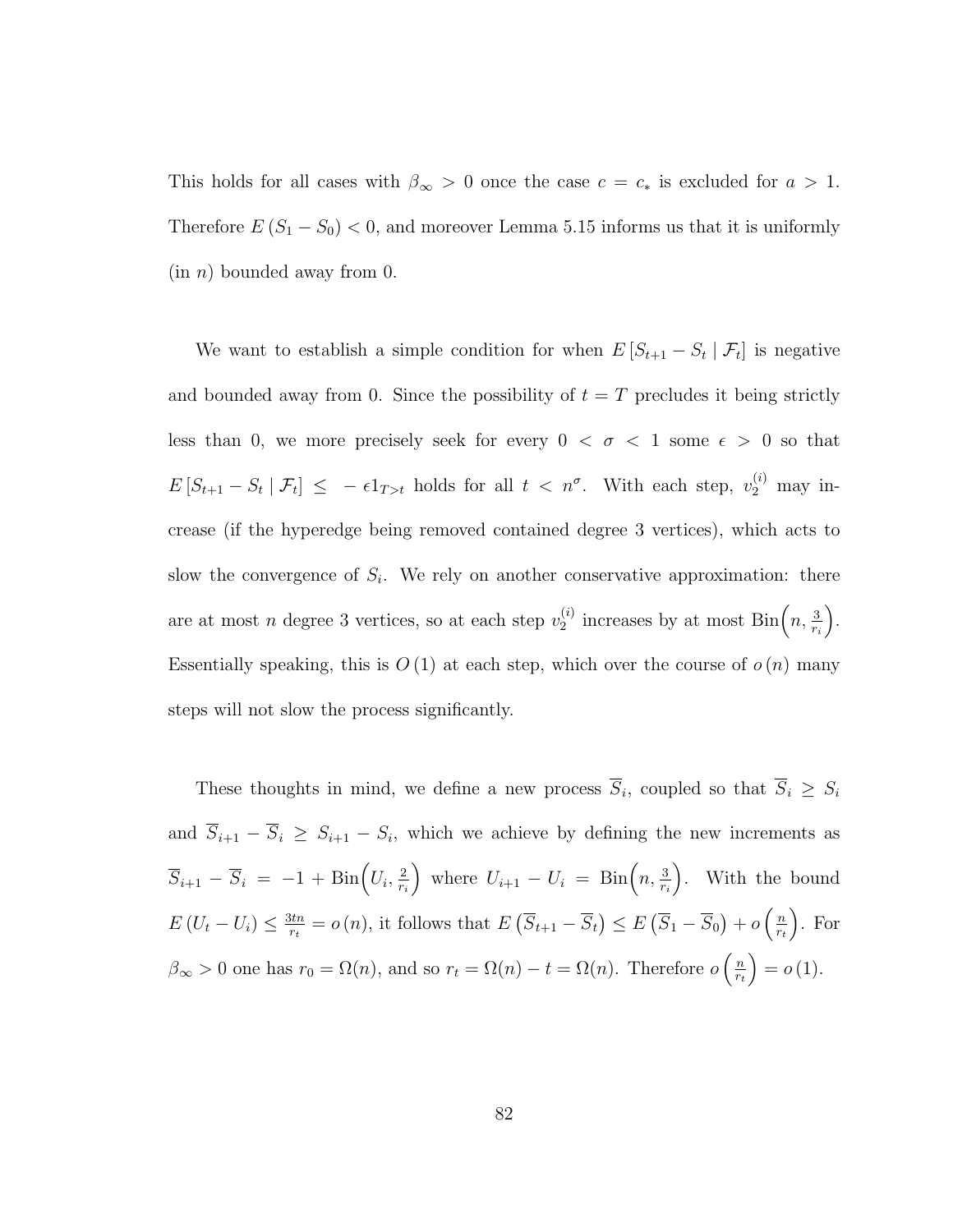**Lemma 5.18.** Given  $0 < \sigma < 1$ , there exists  $y > 0$  and  $\delta > 0$  such that

$$
E\left[\exp\left(y\left(S_{t+1}-S_t\right)\right) \mid \mathcal{F}_t\right] \le \exp\left(-\delta 1_{T>t}\right)
$$

for all  $t \leq n^{\sigma}$ .

*Proof.* Let  $f(y)$  denote  $E[\exp(y(S_{t+1} - S_t)) | \mathcal{F}_t]$ . The expectation exists since, for example,  $0 \leq S_i \leq n$  for any i. The Taylor expansion for  $f(y)$  is given by

$$
f(y) = f(0) + yE[S_{t+1} - S_t | \mathcal{F}_t] + \cdots
$$

Since  $f(0) = 1$ , the function  $g(y) = \log f(y)$  has Taylor expansion

$$
g(y) = yE\left[S_{t+1} - S_t | \mathcal{F}_t\right] + \cdots.
$$

Considering then the behavior of  $g(y)$  near 0, it attains a negative local minimum  $-\delta$ at some  $y > 0$ .  $\Box$ 

**Theorem 5.19.** Suppose  $S_0 = O(n^{\sigma_1})$  for some  $0 < \sigma_1 < 1$ . Then  $T = O(S_0)$ .

*Proof.* The proof is a general martingale argument. Pick  $\sigma_1 < \sigma < 1$  and let y and δ be as in the Lemma for this σ. Let  $\overline{M}_i = \exp\left(yS_i + \sum_{j=0}^{i-1} \delta 1_{T>j}\right)$ , and let  $M_i =$  $\overline{M}_{i\wedge n^{\sigma}}$  which is a supermartingale with respect to  $\mathcal{F}_i$ . One has the Markov bound  $P(T > t) \leq I^{-1} E M_{t \wedge T}$ , where  $I = \inf_{T > t} M_{t \wedge T}$ . Being a supermartingale,  $E M_{t \wedge T} \leq$  $EM_0 = \exp(yS_0)$ . And  $\inf_{T>t} M_{t\wedge T} = \inf_{T>t} M_t \geq \exp(\delta(t\wedge n^{\sigma}))$ . Together,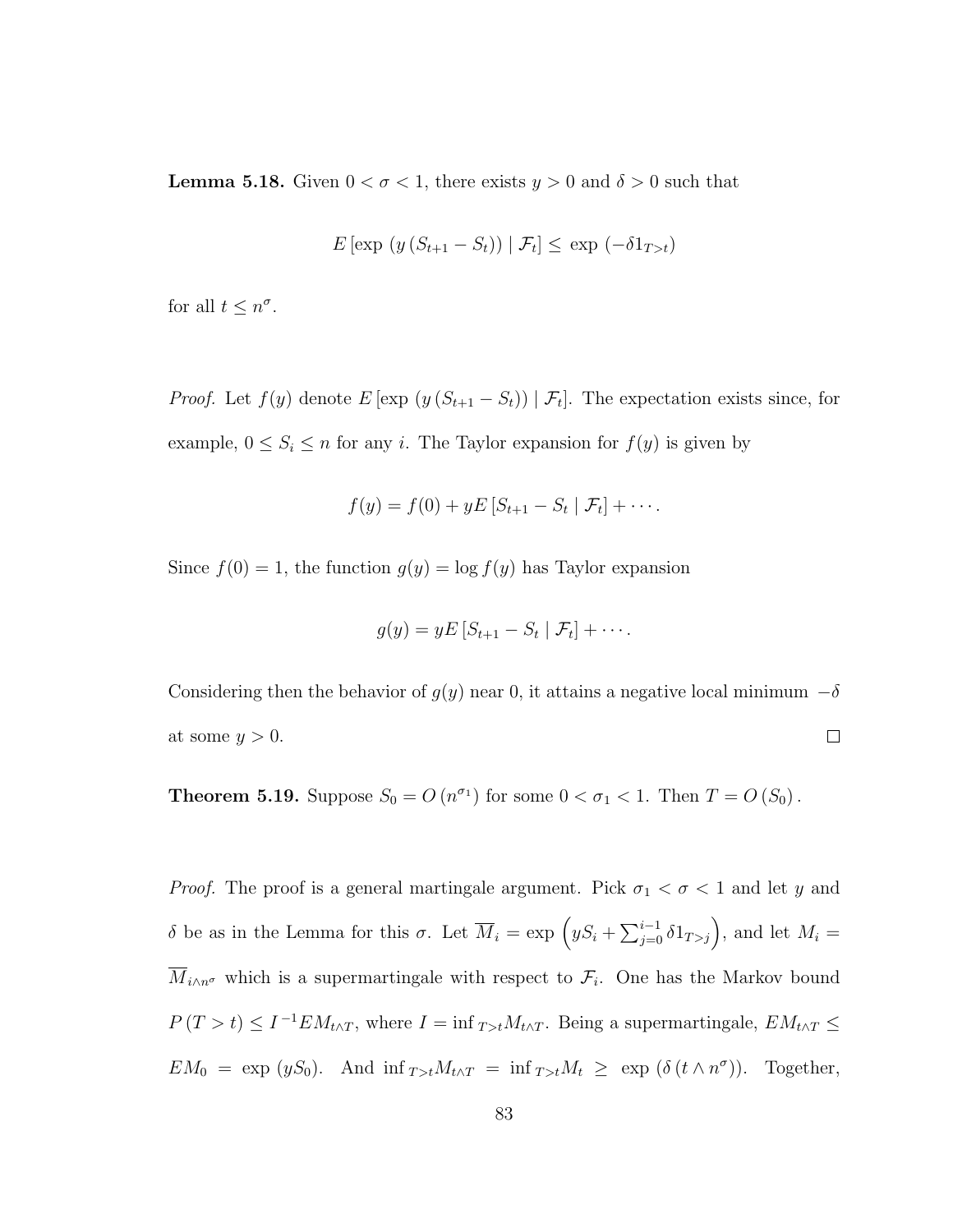$P(T > t) \leq \exp (yS_0 - \delta (t \wedge n^{\sigma}))$ . This probability may be made small by choosing  $t = CS_0$  (which is  $o(n^{\sigma})$ , and so passes through the min function) for a sufficiently large constant C.  $\Box$ 

*Proof of Main Theorem 2.1, remaining cases:* Pick  $\eta$  and  $\epsilon > 0$  as in (ii) of Corollary 5.16. Let L be as in Theorem 5.5 for  $\eta$ , so that if we stop the process at  $i = \epsilon \log n$ , then with high probability  $m_i = m_{\text{deter},i} + O\left(L^i K_{i-1}\right)$ . Now pick instead  $i = \epsilon_1 \log n$  where  $0 < \epsilon_1 < \epsilon$  is chosen sufficiently small depending on L so that  $m_i = m_{\text{deter},i} + o(n)$ .

For this i, one has  $b_i = O(n^{\sigma})$  for some  $0 < \sigma < 1$ . Using Theorem 5.19,  $R = m_i + O(b_i) = m_i + o(n)$ . And as  $i \to \infty$ , we have  $m_i = \beta_{\infty} m + o(n)$ . Putting these last two estimates together,  $R=\beta_{\infty}m+o\left(n\right).$  $\Box$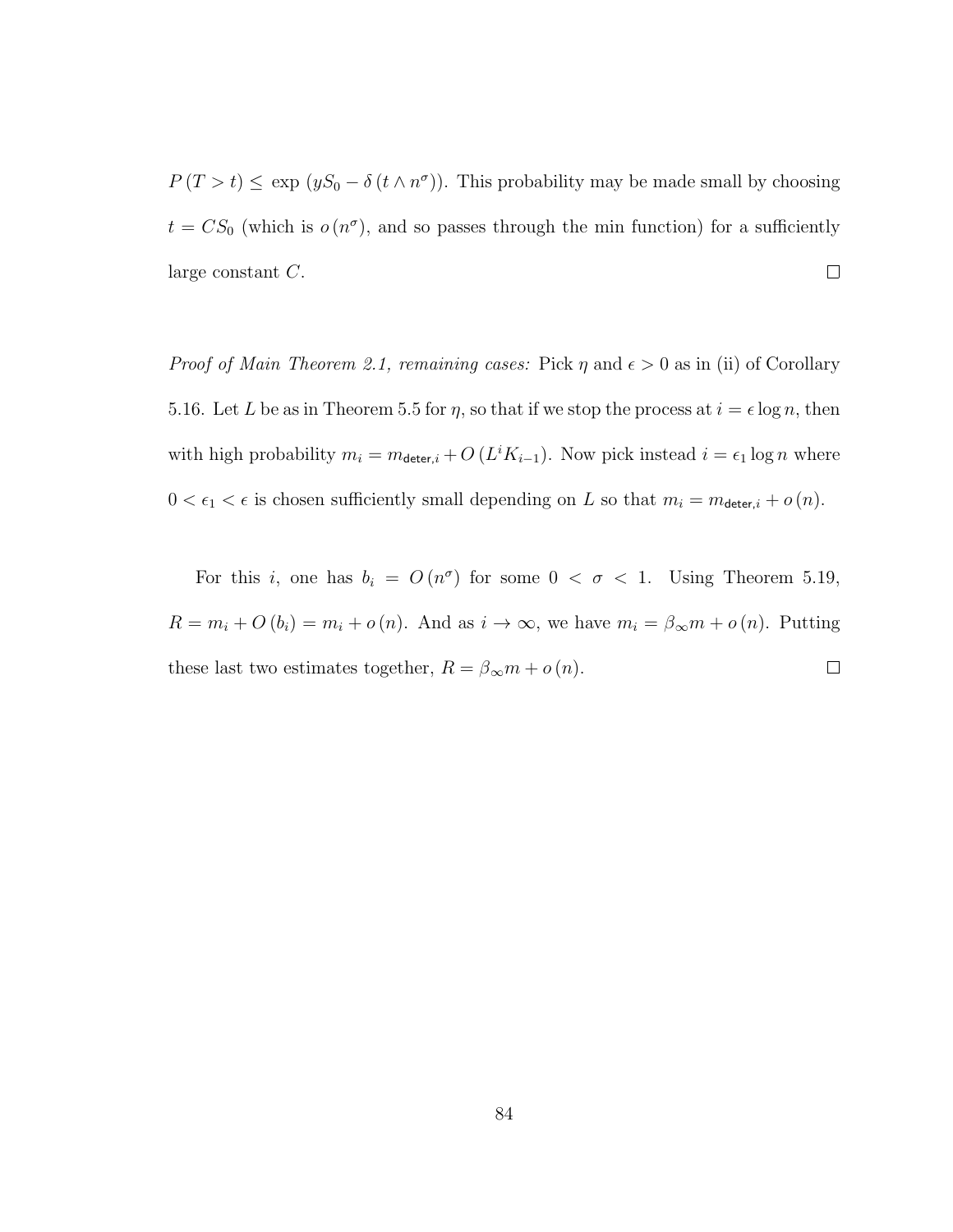## Bibliography

- [1] A.Z. Broder, A.M. Frieze, and E. Upfal, On the satisfiability and maximum satisfiability of random 3-CNF formulas, Proceedings of the fourth annual ACM-SIAM Symposium on Discrete algorithms, Society for Industrial and Applied Mathematics, 1993, pp. 322–330.
- [2] J. P. Buhler, H. W. Lenstra, Jr., and Carl Pomerance, Factoring integers with the number field sieve, The development of the number field sieve, Lecture Notes in Math., vol. 1554, Springer, Berlin, 1993, pp. 50–94. MR 1321221
- [3] Richard Crandall and Carl Pomerance, Prime numbers, Springer-Verlag, New York, 2001, A computational perspective. MR 1821158 (2002a:11007)
- [4] Ernie Croot, Andrew Granville, Robin Pemantle, and Prasad Tetali, Running time predictions for factoring algorithms, Algorithmic number theory, Lecture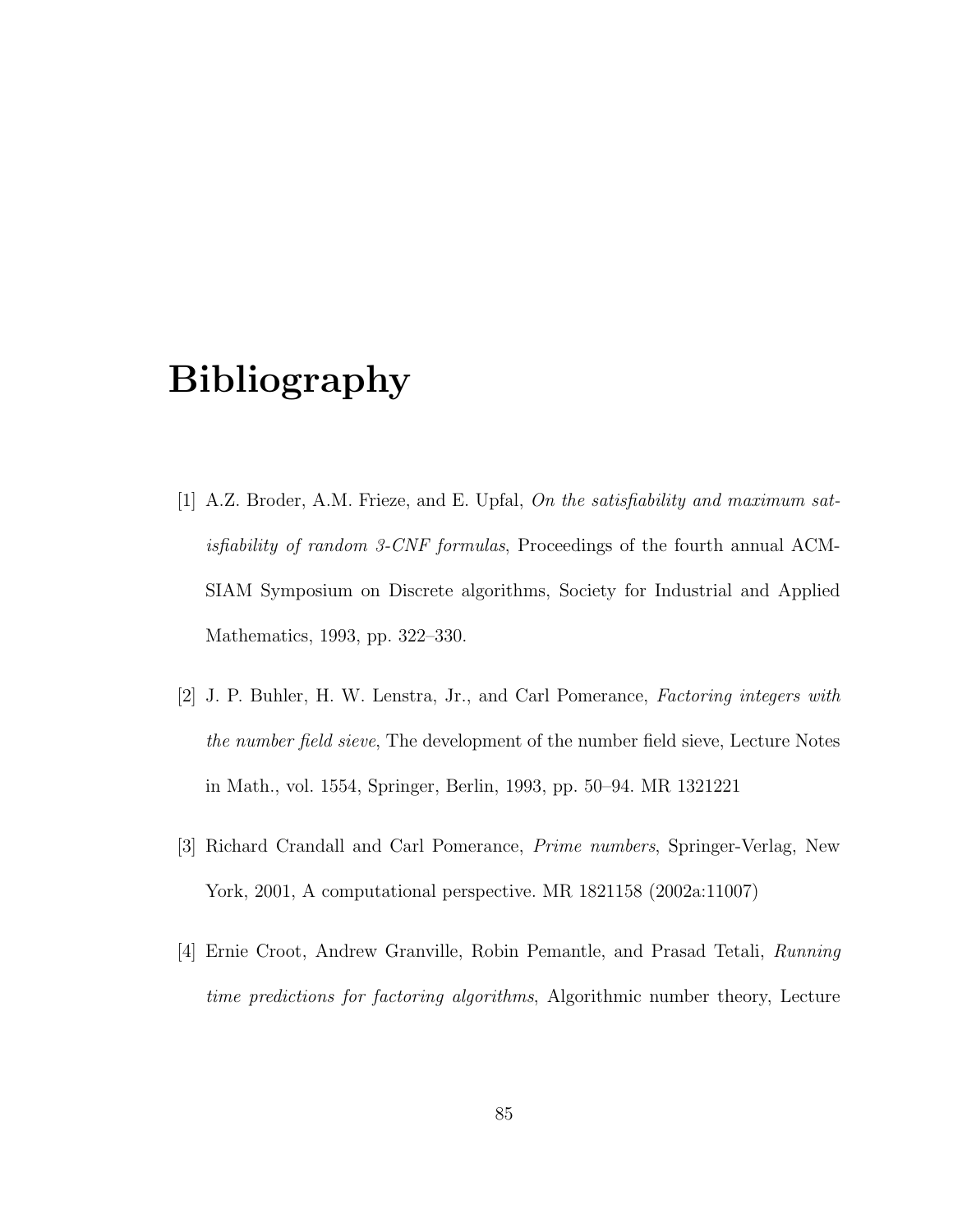Notes in Comput. Sci., vol. 5011, Springer, Berlin, 2008, pp. 1–36. MR 2467835 (2009k:11202)

- $[5]$   $\_\_\_\_\_$ , On sharp transitions in making squares, Ann. of Math.  $(2)$  175  $(2012)$ , no. 3, 1507–1550. MR 2912710
- [6] Martin Dietzfelbinger, Andreas Goerdt, Michael Mitzenmacher, Andrea Montanari, Rasmus Pagh, and Michael Rink, Tight thresholds for cuckoo hashing via XORSAT, CoRR abs/0912.0287 (2009).
- [7] John D. Dixon, Asymptotically fast factorization of integers, Math. Comp. 36 (1981), no. 153, 255–260. MR 595059 (82a:10010)
- [8] O. Dubois and J. Mandler, The 3-XORSAT threshold, Foundations of Computer Science, 2002. Proceedings. The 43rd Annual IEEE Symposium on, IEEE, 2002, pp. 769–778.
- [9] Svante Janson and Malwina J. Luczak, A simple solution to the k-core problem, Random Structures Algorithms 30 (2007), no. 1-2, 50–62. MR 2283221 (2007k:05201)
- [10] Michael Molloy, Cores in random hypergraphs and Boolean formulas, Random Structures Algorithms 27 (2005), no. 1, 124–135. MR 2150018 (2006f:05168)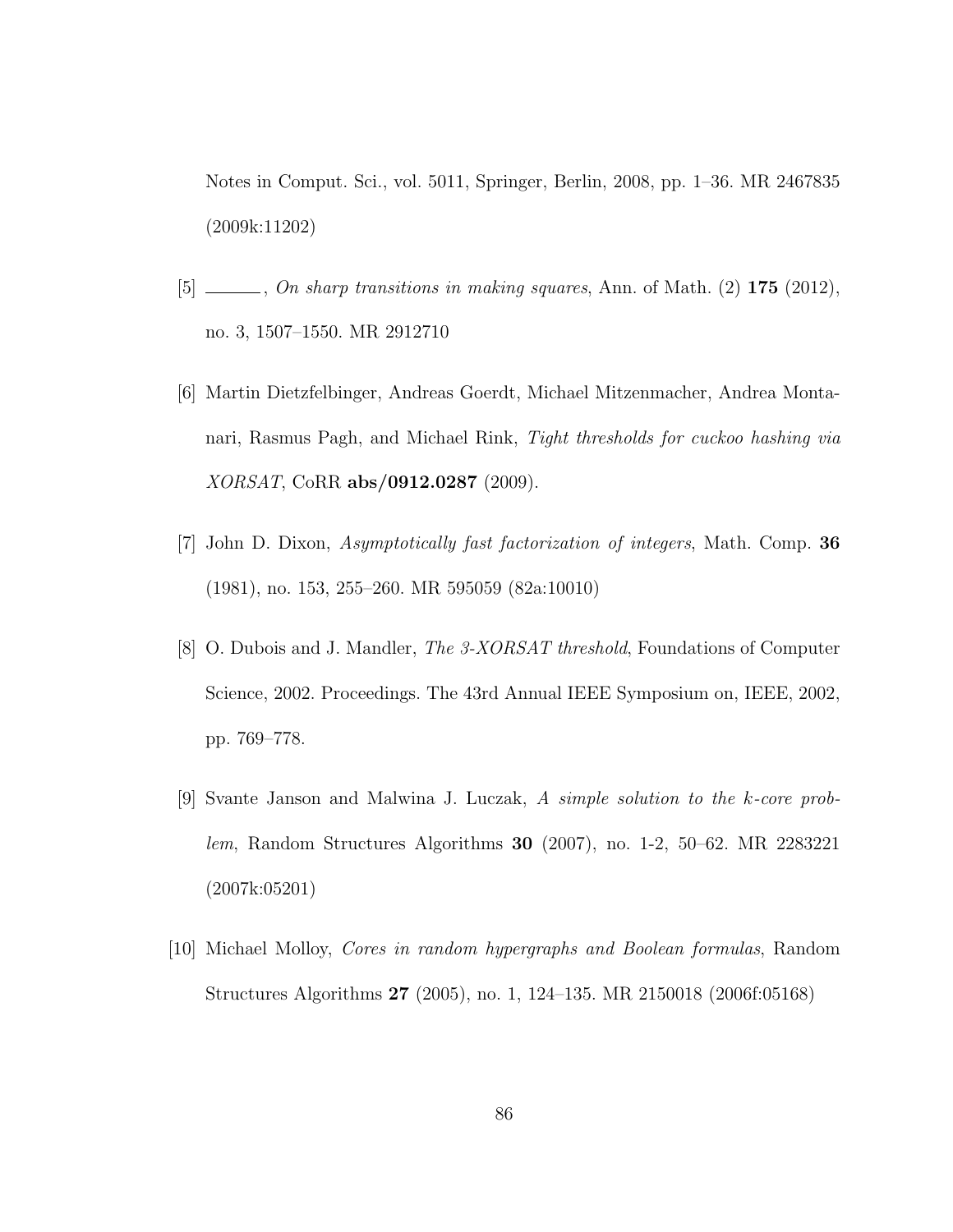- [11] Boris Pittel and Gregory B. Sorkin, The satisfiability threshold for k-XORSAT, (2011), preprint.
- [12] Boris Pittel, Joel Spencer, and Nicholas Wormald, Sudden emergence of a giant k-core in a random graph, J. Combin. Theory Ser. B  $67$  (1996), no. 1, 111–151. MR 1385386 (97e:05176)
- [13] C. Pomerance, Analysis and comparison of some integer factoring algorithms, Computational methods in number theory, Part I, Math. Centre Tracts, vol. 154, Math. Centrum, Amsterdam, 1982, pp. 89–139. MR 700260 (84i:10005)
- [14] Carl Pomerance, The quadratic sieve factoring algorithm, Advances in cryptology (Paris, 1984), Lecture Notes in Comput. Sci., vol. 209, Springer, Berlin, 1985, pp. 169–182. MR 825590 (87d:11098)
- [15] \_\_\_\_, The role of smooth numbers in number-theoretic algorithms, Proceedings of the International Congress of Mathematicians, Vol. 1, 2 (Zürich, 1994) (Basel), Birkh¨auser, 1995, pp. 411–422. MR 1403941 (97m:11156)
- [16] \_\_\_\_, *Multiplicative independence for random integers*, Analytic number theory, Vol. 2 (Allerton Park, IL, 1995), Progr. Math., vol. 139, Birkh¨auser Boston, Boston, MA, 1996, pp. 703–711. MR 1409387 (97k:11174)
- [17] Robert D. Silverman, The multiple polynomial quadratic sieve, Math. Comp. 48 (1987), no. 177, 329–339. MR 866119 (88c:11079)